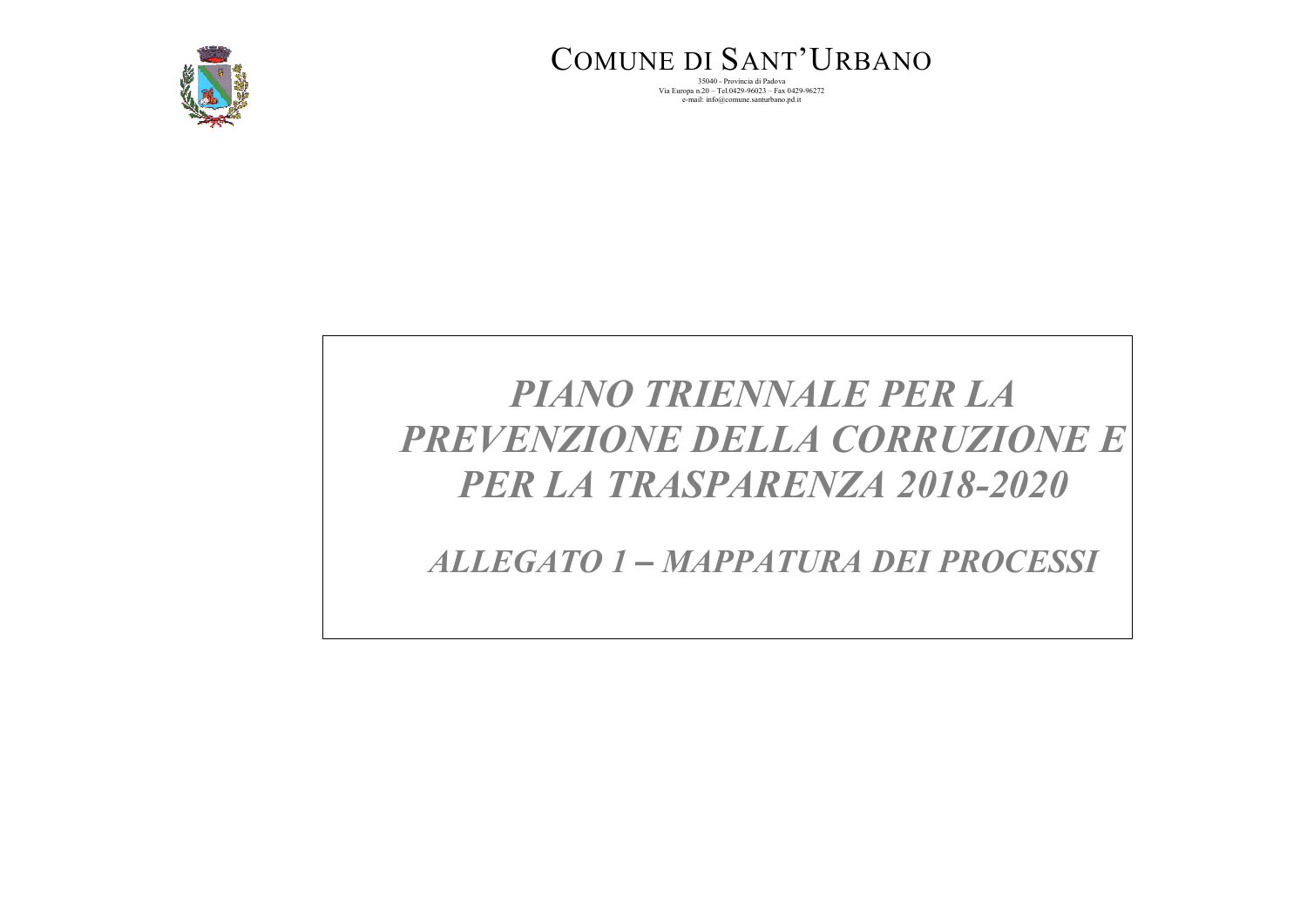| <b>MACROPROCES</b><br>SO <sub>2</sub>      | <b>PROCESSO</b>                                                                                  | <b>ATTIVITA'</b>                                                                                                                    | <b>UNITA' ORGANIZZATIVE</b>                                | NORMATIVA DI RIFERIMENTO                                                                                                                                          | <b>SCANSIONE TERMINI</b><br><b>PROCEDIMENTALI</b>                                     | <b>EVENTO RISCHIOSO</b>                                                                                                | <b>FONTI DI RISCHIO</b>                                                                                                                              | <b>VALUTAZIONE DEL RISCHIO</b><br><b>RISULTATO</b><br><b>PROBABILIT</b> |                                             |                | <b>MISURE</b>                                                                                    |
|--------------------------------------------|--------------------------------------------------------------------------------------------------|-------------------------------------------------------------------------------------------------------------------------------------|------------------------------------------------------------|-------------------------------------------------------------------------------------------------------------------------------------------------------------------|---------------------------------------------------------------------------------------|------------------------------------------------------------------------------------------------------------------------|------------------------------------------------------------------------------------------------------------------------------------------------------|-------------------------------------------------------------------------|---------------------------------------------|----------------|--------------------------------------------------------------------------------------------------|
|                                            |                                                                                                  |                                                                                                                                     |                                                            |                                                                                                                                                                   |                                                                                       |                                                                                                                        |                                                                                                                                                      | <b>IMPATTO</b>                                                          | <b>IMPATTO</b> x<br>A'<br><b>PROBABILIT</b> |                |                                                                                                  |
|                                            |                                                                                                  | ELABORAZIONE FABBISOGNO PERSONALE E<br>VALUTAZIONI ECCEDENZE                                                                        | JFFICI E ORGANO POLITICO                                   | ART. 6 D. LGS 165/2001                                                                                                                                            | <b>DUP</b>                                                                            |                                                                                                                        |                                                                                                                                                      |                                                                         |                                             |                |                                                                                                  |
|                                            |                                                                                                  | RICHIESTA PROVINCIA MOBILITÀ<br>OBBLIGATORIA                                                                                        | SEGR/RESP.PERSONALE                                        | ARTICOLI 34 E 34 BIS 34 TUPI                                                                                                                                      | 30 GIORNI                                                                             |                                                                                                                        |                                                                                                                                                      |                                                                         |                                             |                |                                                                                                  |
|                                            |                                                                                                  | ELABORAZIONE AVVISO MOBILITÀ<br>VOLONTARIA E PUBBLICAZIONE                                                                          | SEGR/RESP.PERSONALE                                        | ART. 30 TUPI                                                                                                                                                      | 30 GIORNI DI PUBBLICAZIONE,<br>DOPO ESPERIMENTO MOBILITÀ<br>OBBLIGATORIA              |                                                                                                                        |                                                                                                                                                      |                                                                         |                                             |                |                                                                                                  |
|                                            |                                                                                                  | ELABORAZIONE BANDO CONCORSO                                                                                                         | SEGR/RESP.PERSONALE                                        | DPR 487/1994/REGOLAMENTO<br>COMUNALE PER L'ACCESSO<br>ALL'IMPIEGO                                                                                                 | 30 GIORNI DI PUBBLICAZIONE,<br>DOPO ESPERIMENTO MOBILITÀ<br>OBBLIGATORIA E VOLONTARIA | PREVISIONI DI REQUISITI DI<br>ACCESSO PERSONALIZZATI                                                                   |                                                                                                                                                      |                                                                         |                                             |                |                                                                                                  |
|                                            | RECLUTAMENTO PERSONALE A                                                                         | NOMINA COMMISSIONE                                                                                                                  | SEGR/RESP.PERSONALE                                        |                                                                                                                                                                   | SCADUTI I TERMINI PER LA<br>PRESENTAZIONE DELLA<br>DOMANDA                            | IRREGOLARE COMPOSIZIONE<br>DELLA COMMISSIONE DI<br>CONCORSO FINALIZZATA AL<br>RECLUTAMENTO DI CANDIDATI<br>PARTICOLARI | CARENZA DI CONTROLLO SUL<br>CONFLITTO DI INTERESSI                                                                                                   | -1                                                                      |                                             | -1             | CONTROLLI A CAMPIONE SULLE<br>DICHIARAZIONI RESE DAI COMMISSARI DI<br>CONCORSO DA PARTE DEL RPCT |
|                                            | TEMPO INDETERMINATO                                                                              | PREPARAZIONE PROVE DI CONCORSO                                                                                                      | COMMISSIONE                                                |                                                                                                                                                                   | PRIMA DELLE PROVE                                                                     |                                                                                                                        |                                                                                                                                                      |                                                                         |                                             |                |                                                                                                  |
|                                            |                                                                                                  | VALUTAZIONE PROVE SCRITTE                                                                                                           | COMMISSIONE                                                | DPR 487/1994                                                                                                                                                      | NON PRIMA DI 20 GIORNI<br>DALL'AVVISO DI CONVOCAZIONE                                 | <b>INOSSERVANZA REGOLE</b>                                                                                             |                                                                                                                                                      |                                                                         |                                             |                |                                                                                                  |
|                                            |                                                                                                  | VALUTAZIONE TITOLI                                                                                                                  | COMMISSIONE                                                | DPR 487/1994                                                                                                                                                      | PRIMA DELLE PROVE ORALI                                                               | PROCEDURALI A GARANZIA DELL<br>TRASPARENZA E                                                                           | ASSENZA DI TRASPARENZA                                                                                                                               | 3                                                                       | $\overline{2}$                              | -6             | PUBBLICAZIONE DEI VERBALI IN<br>AMMINISTRAZIONE TRASPARENTE                                      |
|                                            |                                                                                                  | VALUTAZIONE PROVE ORALI<br>FORMAZIONE GRADUATORIA                                                                                   | COMMISSIONE<br>COMMISSIONE                                 | DPR 487/1994<br>DPR 487/1994                                                                                                                                      |                                                                                       | DELL'IMPARZIALITÀ DELLA                                                                                                |                                                                                                                                                      |                                                                         |                                             |                |                                                                                                  |
|                                            |                                                                                                  | APPROVAZIONE GRADUATORIA                                                                                                            | SEGR/RESP.PERSONALE                                        | DPR 487/1994                                                                                                                                                      |                                                                                       | SELEZIONE (ANONIMATO, ECC)                                                                                             |                                                                                                                                                      |                                                                         |                                             |                |                                                                                                  |
|                                            |                                                                                                  | STIPULA CONTRATTO INDIVIDUALE DI<br>LAVORO E IMMISSIONE IN RUOLO                                                                    | SEGR/RESP.PERSONALE                                        |                                                                                                                                                                   |                                                                                       |                                                                                                                        |                                                                                                                                                      |                                                                         |                                             |                |                                                                                                  |
|                                            |                                                                                                  | CREAZIONE VOCE STIPENDIALI E<br>CONTRIBUTIVE                                                                                        | UFF. RAGIONERIA                                            |                                                                                                                                                                   |                                                                                       |                                                                                                                        |                                                                                                                                                      |                                                                         |                                             |                |                                                                                                  |
|                                            |                                                                                                  | VALUTAZIONE PERIODO DI PROVA                                                                                                        | RESP. UFFICIO DI DESTINAZIONE                              | <b>CCNL</b>                                                                                                                                                       |                                                                                       |                                                                                                                        |                                                                                                                                                      |                                                                         |                                             |                |                                                                                                  |
|                                            |                                                                                                  | ASSUNZIONE DEFINITIVA                                                                                                               | SEGR/RESP.PERSONALE                                        |                                                                                                                                                                   |                                                                                       |                                                                                                                        |                                                                                                                                                      |                                                                         |                                             |                |                                                                                                  |
|                                            |                                                                                                  | ELABORAZIONE FABBISOGNO PERSONALE                                                                                                   | UFFICI E ORGANO POLITICO                                   |                                                                                                                                                                   |                                                                                       |                                                                                                                        |                                                                                                                                                      |                                                                         |                                             |                |                                                                                                  |
| <b>ACQUISIZIONE</b><br><b>DI PERSONALE</b> |                                                                                                  | ELABORAZIONE BANDO SELEZIONE                                                                                                        | SEGR/RESP.PERSONALE                                        |                                                                                                                                                                   |                                                                                       | PREVISIONI DI REQUISITI DI<br><b>ACCESSO PERSONALIZZATI</b>                                                            | ESERCIZIO PROLUNGATO DI<br>RESPONSABILITÀ DA PARTE DI UN<br>SOLO SOGGETTO-<br><b>INADEGUATEZZA DEGLI</b><br>STRUMENTI DI CONTROLLO<br><b>INTERNO</b> |                                                                         |                                             |                | COMUNICAZIONE PREVENTIVA DEL BANDO E<br>DELLA PROCEDURA DI RECLUTAMENTO AL<br><b>RPCT</b>        |
|                                            | RECLUTAMENTO PERSONALE<br>FLESSIBILE ( ART. 110, 108 TUEL; PREPARAZIONE PROVE                    |                                                                                                                                     | COMMISSIONE                                                |                                                                                                                                                                   |                                                                                       |                                                                                                                        |                                                                                                                                                      | 3                                                                       | $\overline{2}$                              | -6             |                                                                                                  |
|                                            | ART. 1 C. 557 L.311/04 O<br>NORMATIVA DI SETTORE SUI                                             | VALUTAZIONE PROVE E/O TITOLI                                                                                                        | COMMISSIONE                                                |                                                                                                                                                                   |                                                                                       | NOSSERVANZA REGOLE                                                                                                     |                                                                                                                                                      |                                                                         |                                             |                |                                                                                                  |
|                                            | SINGOLI CONTRATTI FLESSIBILI) APPROVAZIONE GRADUATORIA                                           |                                                                                                                                     | SEGR/RESP.PERSONALE                                        |                                                                                                                                                                   |                                                                                       | PROCEDURALI A GARANZIA DELL<br><b><i>FRASPARENZA E</i></b><br>DELL'IMPARZIALITÀ DELLA                                  | ASSENZA DI TRASPARENZA                                                                                                                               |                                                                         |                                             |                | PUBBLICAZIONE DEI VERBALI IN<br>AMMINISTRAZIONE TRASPARENTE                                      |
|                                            |                                                                                                  | STIPULA CONTRATTO INDIVIDUALE DI<br><b>AVORO</b>                                                                                    | SEGR/RESP.PERSONALE                                        |                                                                                                                                                                   |                                                                                       | SELEZIONE (ANONIMATO, ECC)                                                                                             |                                                                                                                                                      |                                                                         |                                             |                |                                                                                                  |
|                                            |                                                                                                  | CREAZIONE VOCE STIPENDIALI E<br>CONTRIBUTIVE                                                                                        | UFF. RAGIONERIA                                            |                                                                                                                                                                   |                                                                                       |                                                                                                                        |                                                                                                                                                      |                                                                         |                                             |                |                                                                                                  |
|                                            |                                                                                                  | ELABORAZIONE DEL PIANO DI PREVISIONE<br>DEGLI INCARICHI DI COLLABORAZIONE DA<br>AFFIDARE NELL'ANNO                                  | UFFICI E ORGANO POLITICO                                   | ART. 3 COMMA 55 L. 244/2007                                                                                                                                       | APPROVAZIONE DEL PROGRAMMA<br>AFFIDAMENTO INCARICHI DI<br>COLLABORAZIONE              |                                                                                                                        |                                                                                                                                                      |                                                                         |                                             |                |                                                                                                  |
|                                            |                                                                                                  | COMUNICAZIONE DELL'AVVIO DELLE<br>PROCEDURE DI SELEZIONE AGLI ORGANI<br>POLITICI, SEG. COMUNALE E RESPONSABILE<br>SETTORE PERSONALE | SETTORE CHE NECESSITA DELLA<br><b>FIGURA PROFESSIONALE</b> |                                                                                                                                                                   |                                                                                       |                                                                                                                        |                                                                                                                                                      |                                                                         |                                             |                |                                                                                                  |
|                                            | SELEZIONE PER L'AFFIDAMENTO ELABORAZIONE AVVISO<br><b>DI UN INCARICO</b><br><b>PROFESSIONALE</b> |                                                                                                                                     | SETTORE PROPONENTE                                         | ART. 7 COMMA 6 DEL D.LGS. N. 165<br>DEL 2001 - ART. 46 DEL D.L.<br>112/2008 - REGOLAMENTO<br>RECANTE LA DISCIPLINA PER IL<br>CONFERIMENTO DI INCARICHI<br>ESTERNI | 15 GIORNI CONSECUTIVI DI<br>PUBBLICAZIONE                                             | PREVISIONI DI REQUISITI<br>PERSONALIZZATI. FAVORIRE LA<br>RIPETIZIONE DEGLI AFFIDAMENTI<br>A PRECEDENTI PROFESSIONISTI | NADEGUATEZZA DEGLI<br>STRUMENTI DI CONTROLLO<br><b>INTERNO</b>                                                                                       |                                                                         | 2                                           | $\overline{2}$ | COMUNICAZIONE PREVENTIVA DEL BANDO E<br>DELLA PROCEDURA DI RECLUTAMENTO AL<br><b>RPCT</b>        |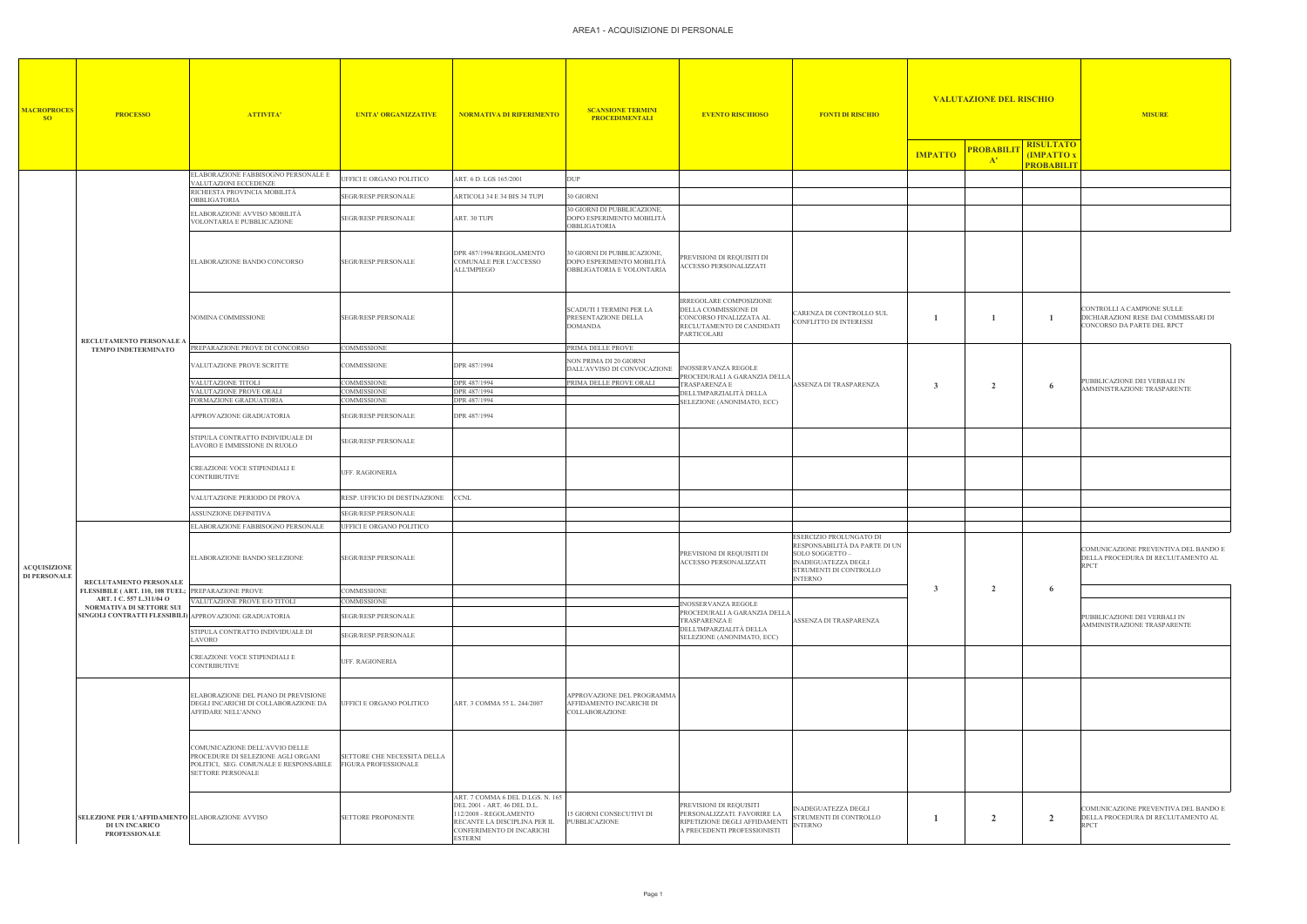#### AREA1 - ACQUISIZIONE DI PERSONALE

| <b>MACROPROCES</b><br>SO                                    | <b>PROCESSO</b>                                         | <b>ATTIVITA'</b>                                    | <b>UNITA' ORGANIZZATIVE</b>                                                                                             | <b>NORMATIVA DI RIFERIMENTO</b>                                                         | <b>SCANSIONE TERMINI</b><br><b>PROCEDIMENTALI</b>                                                                                                                       | <b>EVENTO RISCHIOSO</b>                                                                                                                                                                                | <b>FONTI DI RISCHIO</b>                            | <b>VALUTAZIONE DEL RISCHIO</b><br><mark>PROBABILI</mark> '<br><b>IMPATTO</b> |                           | <b>RISULTATO</b>                | <b>MISURE</b>                                                                                                                                                                        |
|-------------------------------------------------------------|---------------------------------------------------------|-----------------------------------------------------|-------------------------------------------------------------------------------------------------------------------------|-----------------------------------------------------------------------------------------|-------------------------------------------------------------------------------------------------------------------------------------------------------------------------|--------------------------------------------------------------------------------------------------------------------------------------------------------------------------------------------------------|----------------------------------------------------|------------------------------------------------------------------------------|---------------------------|---------------------------------|--------------------------------------------------------------------------------------------------------------------------------------------------------------------------------------|
|                                                             |                                                         |                                                     |                                                                                                                         |                                                                                         |                                                                                                                                                                         |                                                                                                                                                                                                        |                                                    |                                                                              | $\mathbf{A}^{\mathsf{r}}$ | (IMPATTO x<br><b>PROBABILIT</b> |                                                                                                                                                                                      |
|                                                             |                                                         | NOMINA COMMISSIONE                                  | DETERMINA RESPONSABILE<br><b>SETTORE</b>                                                                                | REGOLAMENTO RECANTE<br>DISCIPLINA PER IL<br>CONFERIMENTO DI INCARICHI<br><b>ESTERNI</b> | SCADUTI I TERMIN PER LA<br>PRESENTAZIONE DELLA<br><b>DOMANDA</b>                                                                                                        | <b>IRREGOLARE COMPOSIZIONE</b><br>DELLA COMMISSIONE DI<br>CONCORSO FINALIZZATA AL<br>RECLUTAMENTO DI CANDIDATI<br>PARTICOLARI                                                                          | CARENZA DI CONTROLLO SUL<br>CONFLITTO DI INTERESSI |                                                                              |                           | $\mathbf{1}$                    | CONTROLLI A CAMPIONE SULLE<br>DICHIARAZIONI RESE DAI COMMISSARI DI<br>CONCORSO DA PARTE DEL RPCT                                                                                     |
|                                                             |                                                         | VALUTAZIONE DEI CURRICULA                           | COMMISSIONE                                                                                                             |                                                                                         | SEDUTE DELLA COMMISSIONE                                                                                                                                                |                                                                                                                                                                                                        |                                                    |                                                                              |                           |                                 | PUBBLICAZIONE PREVENTIVA DEI CRITERI DI                                                                                                                                              |
|                                                             |                                                         | FORMAZIONE GRADUATORIA                              | COMMISSIONE                                                                                                             |                                                                                         |                                                                                                                                                                         | SCARSA TRASPARENZA<br>NELL'AFFIDAMENTO<br>DELL'INCARICO.                                                                                                                                               | CARENZA DI TRASPARENZA                             | 3                                                                            | 2                         | -6                              | SELEZIONE IN AMMINISTRAZIONE<br>TRASPAREMTE SEZIONE INCARICHI<br>PROFESSIONALI                                                                                                       |
|                                                             |                                                         | APPROVAZIONE GRADUATORIA                            | DETERMINA RESPONSABILE<br><b>SETTORE</b>                                                                                |                                                                                         |                                                                                                                                                                         |                                                                                                                                                                                                        |                                                    |                                                                              |                           |                                 |                                                                                                                                                                                      |
|                                                             |                                                         | STIPULA CONVENZIONE<br>CREAZIONE VOCE STIPENDIALI E | RESPONSABILE DEL SETTORE                                                                                                |                                                                                         |                                                                                                                                                                         |                                                                                                                                                                                                        |                                                    |                                                                              |                           |                                 |                                                                                                                                                                                      |
|                                                             |                                                         | CONTRIBUTIVE                                        | UFF RAG.                                                                                                                |                                                                                         |                                                                                                                                                                         |                                                                                                                                                                                                        |                                                    |                                                                              |                           |                                 |                                                                                                                                                                                      |
|                                                             | <b>RILEVAMENTO PRESENZE</b>                             |                                                     | <b>UFFICIO PERSONALE</b>                                                                                                | 165/01                                                                                  | QUOTIDIANO                                                                                                                                                              | FALSA ATTESTAZIONE DELLA<br>PRESENZA IN SERVIZIO                                                                                                                                                       | CARENZA O INADEGUATEZZA DEI<br>CONTROLLI           | 3                                                                            |                           | $\mathbf{3}$                    | L RESPONSABILE DI SERVIZIO CON CADENZA<br>ALMENO TRIMESTRALE EFFETTUA<br>CONTROLLI A CAMPIONE SULL'EFFETTIVA<br>PRESENZA DEL PERSONALE E ANNOTA IL<br>CONTROLLO SU APPOSITO REGISTRO |
|                                                             | <b>CONGEDI ORDINARI,</b><br><b>STRAORDINARI E FERIE</b> |                                                     | SEGRETARIO<br>COMUNALE/RESPONSABILE DEL<br><b>SETTORE</b>                                                               | <b>CCNL</b>                                                                             |                                                                                                                                                                         |                                                                                                                                                                                                        |                                                    |                                                                              |                           |                                 |                                                                                                                                                                                      |
| <b>GESTIONE</b><br><b>GIURIDICO</b><br><b>ECONOMICA</b>     | <b>NOMINA POSIZIONI</b><br>ORGANIZZATIVE                |                                                     | SINDACO                                                                                                                 | CCNL                                                                                    |                                                                                                                                                                         |                                                                                                                                                                                                        |                                                    |                                                                              |                           |                                 |                                                                                                                                                                                      |
| DEL PERSONALE                                               | <b>ATTRIBUZIONE RIMBORSI</b><br><b>MISSIONE</b>         |                                                     | UFF. RAGIONERIA                                                                                                         | <b>CCNL</b>                                                                             |                                                                                                                                                                         |                                                                                                                                                                                                        |                                                    |                                                                              |                           |                                 |                                                                                                                                                                                      |
|                                                             | <b>INDENNITÀ DI POSIZIONI</b><br><b>ORGANIZZATIVE</b>   | ATTRIBUZIONE INDENNITA' AI RESPONSABILI<br>DI AREA  | <b>SINDACO</b>                                                                                                          | <b>CCNL</b>                                                                             | L'ENTE E' PROVVISTO DI UN<br>EFFICACE SISTEMA DI<br>MISURAZIONE DELLA<br>PERFORMANCE E DI PESATURA<br>DELLE PO                                                          |                                                                                                                                                                                                        |                                                    |                                                                              |                           |                                 |                                                                                                                                                                                      |
|                                                             |                                                         | NOMINA DELEGAZIONE TRATTANTE                        | <b>GIUNTA COMUNALE</b>                                                                                                  |                                                                                         | <b>ANNUALE</b>                                                                                                                                                          |                                                                                                                                                                                                        |                                                    |                                                                              |                           |                                 |                                                                                                                                                                                      |
|                                                             |                                                         | COSTITUZIONE DEL FONDO                              | UFF.RAGIONERIA                                                                                                          |                                                                                         | <b>PREFERIBILMENTE</b><br><b>IMMEDIATAMENTE DOPO</b><br>L'APPROVAZIONE DEL BILANCIO<br>DI PREVISIONE                                                                    |                                                                                                                                                                                                        |                                                    |                                                                              |                           |                                 |                                                                                                                                                                                      |
|                                                             |                                                         | ATTO DI INDIRIZZO                                   | <b>GIUNTA COMUNALE</b>                                                                                                  |                                                                                         | DOPO LA COSTITUZIONE DEL<br>FONDO CON DETERMINAZIONE                                                                                                                    |                                                                                                                                                                                                        |                                                    |                                                                              |                           |                                 |                                                                                                                                                                                      |
|                                                             | <b>EROGAZIONE SALARIO</b><br><b>ACCESSORIO</b>          | ACCORDO CON RIPARTIZIONE RISORSE                    | DELEGAZIONE TRATTANTE DI<br>PARTE<br>PUBBLICA/OO.SS./AUTORIZZAZION<br>E DI GIUNTA ALLA<br>SOTTOSCRIZIONE DEL DEFINITIVO |                                                                                         | PREVIA IPOTESI DI ACCORDO,<br>PARERE FAVOREVOLE DEL<br>REVISORE DEI CONTI E<br>AUTORIZZAZIONE ALLA STIPULA<br>DELL'ACCORDO DEFINITIVO DA<br>PARTE DELLA GIUNTA COMUNALE |                                                                                                                                                                                                        |                                                    |                                                                              |                           |                                 |                                                                                                                                                                                      |
| <b>INCENTIVI</b><br><b>ECONOMICI AL</b><br><b>PERSONALE</b> |                                                         | ATTRIBUZIONE INDENNITA'                             |                                                                                                                         | ARTT. 15 E 17 CCNL 1999                                                                 |                                                                                                                                                                         | VI È IL RISCHIO CHE SE NON<br>ADEGUATAMENTE ARTICOLATI SI<br>PRESTINO A SCELTE NON<br>RISPONDENTI ALLE ESIGENZE<br>DELL'ENTE MA DI ATTRIBUZIONE<br>DI VANTAGGI ECONOMICI A<br>QUESTO O QUEL DIPENDENTE |                                                    |                                                                              |                           |                                 |                                                                                                                                                                                      |
|                                                             |                                                         | PROGETTI OBIETTIVO                                  | RESONSABILE DEL SETTORE<br><b>PROPONENTE</b>                                                                            | ART. 15 C. 5 CCNL 1999                                                                  |                                                                                                                                                                         | VI È IL RISCHIO CHE SE NON<br>ADEGUATAMENTE ARTICOLATI SI<br>PRESTINO A SCELTE NON<br>RISPONDENTI ALLE ESIGENZE<br>DELL'ENTE MA DI ATTRIBUZIONE<br>DI VANTAGGI ECONOMICI<br>SPECIFICI DIPENDENTI       | CARENZA DI TRASPARENZA                             |                                                                              |                           | -1                              | OBBLIGO DI STABILIRE PREVENTIVAMENTE<br><b>GLI OBIETTIVI E DI DARE PUNTUALE</b><br>MOTIVAZIONE DEI RISULTATI ATTESI - INVIO<br>PREVENTIVO ALL'OIV                                    |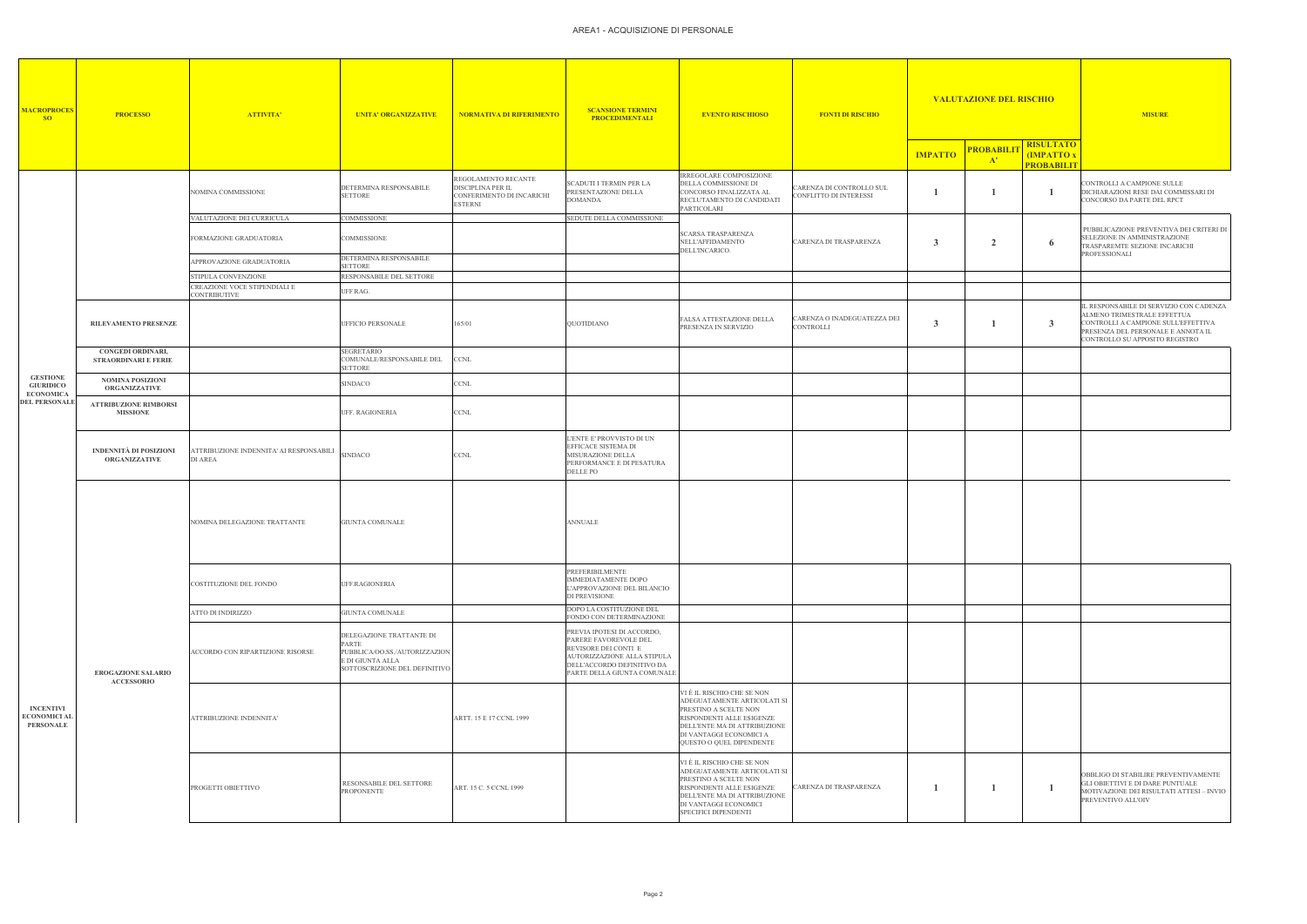#### AREA1 - ACQUISIZIONE DI PERSONALE

| <b>MACROPROCES</b><br>SO <sub>2</sub> | <b>PROCESSO</b>                                                 | <b>ATTIVITA'</b>               | <b>UNITA' ORGANIZZATIVE</b>                                                                                                                                   | NORMATIVA DI RIFERIMENTO | <b>SCANSIONE TERMINI</b><br><b>PROCEDIMENTALI</b>                          | <b>EVENTO RISCHIOSO</b>                                                                                | <b>FONTI DI RISCHIO</b> | <b>VALUTAZIONE DEL RISCHIO</b><br><b>PROBABILIT</b> |    | <b>RISULTATO</b>                      | <b>MISURE</b>                                                                                                                                                                                  |
|---------------------------------------|-----------------------------------------------------------------|--------------------------------|---------------------------------------------------------------------------------------------------------------------------------------------------------------|--------------------------|----------------------------------------------------------------------------|--------------------------------------------------------------------------------------------------------|-------------------------|-----------------------------------------------------|----|---------------------------------------|------------------------------------------------------------------------------------------------------------------------------------------------------------------------------------------------|
|                                       |                                                                 |                                |                                                                                                                                                               |                          |                                                                            |                                                                                                        |                         | <b>IMPATTO</b>                                      | A' | <b>IMPATTO</b> x<br><b>PROBABILIT</b> |                                                                                                                                                                                                |
|                                       |                                                                 | <b>VALUTAZIONE PERFORMANCE</b> | SINGOLI RESPONSABILI DI AREA<br>PER IL PERSONALE AD ESSI<br>ASSEGNATO. PER I RESPONSABILI DLGS 150/09<br>DI AREA SU PROPOSTA DELL'OIV<br>CON ATTO DEL SINDACO |                          |                                                                            |                                                                                                        |                         |                                                     |    |                                       |                                                                                                                                                                                                |
|                                       | <b>ATTRIBUZIONE PROGRESSIONI</b><br><b>ECONOMICHE PERSONALE</b> | PUBBLICAZIONE BANDO            | SEGR./RESP. AA.GG                                                                                                                                             | <b>CCNL</b>              | ANNUALE CON STANZIAMENTO IN<br>SEDE DI CONTRATTAZIONE<br><b>DECENTRATA</b> | ESERCIZIO ECCESSIVO DI<br>DISCREZIONALITÀ DA PARTE<br>DEGLI STESSI SOGGETTI-<br>CONFLITTO DI INTERESSI | CARENZA DI TRASPARENZA  |                                                     |    | $\rightarrow$                         | PIANIFICAZIONE PREVENTIVA DELLE<br>PROGRESSIONI ECONOMICHE -<br>COLLEGAMENTO CON IL SISTEMA DI<br>PIANIFICAZIONE DELLA PERFORMANCE -<br>PREVENTIVA PUBBLICAZIONE DEI CRITERI DI<br>VALUTAZIONE |
|                                       |                                                                 | <b>GRADUATORIA</b>             | RESPONSABILE DEL PERSONALE                                                                                                                                    | <b>CCNL</b>              | ALLA SCADENZA DEL BANDO CON<br>VALENZA DAL 1 GENNAIO<br>DELL'ANNO IN CORSO |                                                                                                        |                         |                                                     |    |                                       |                                                                                                                                                                                                |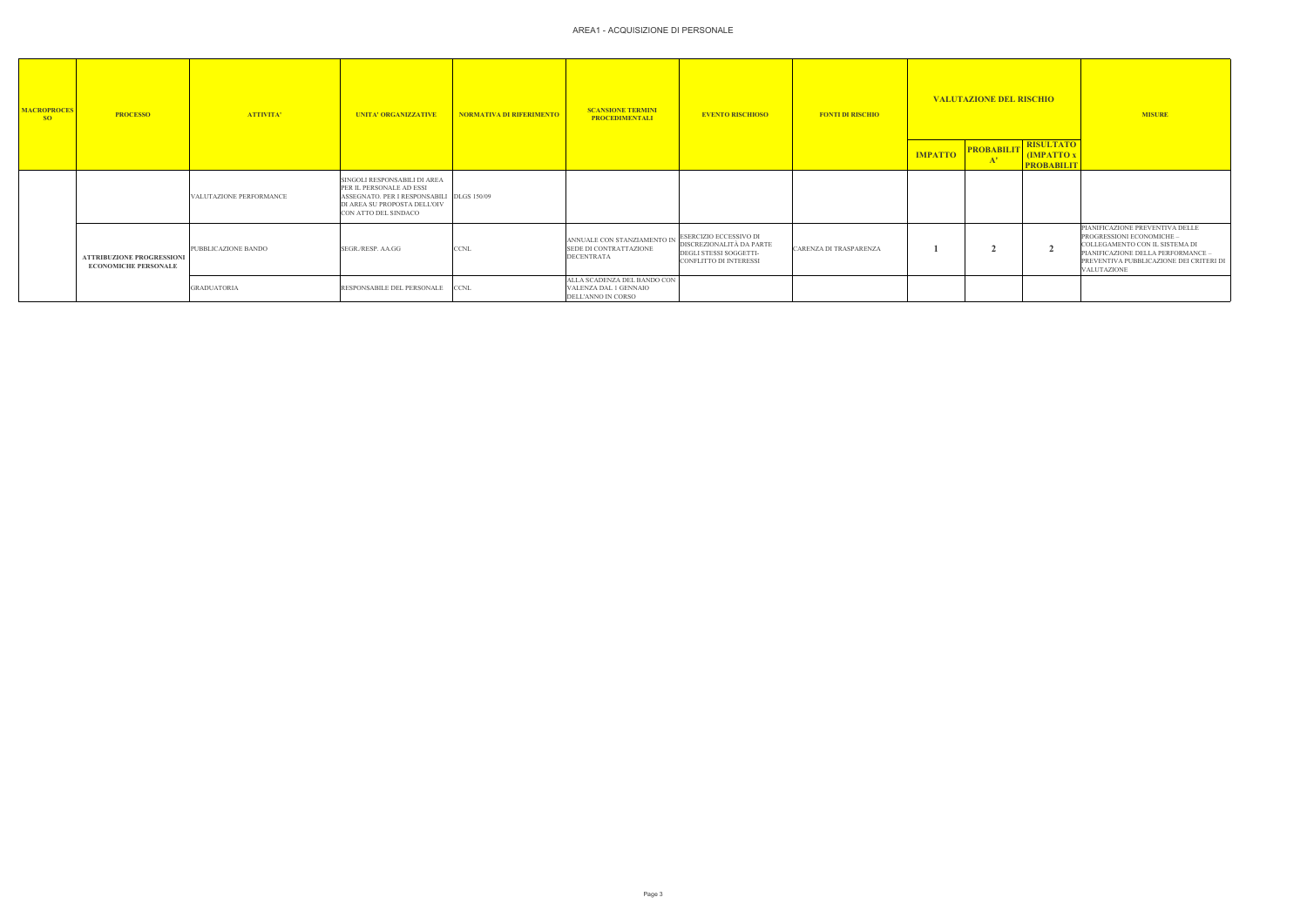|                 | <b>ATTIVITA'</b>                                                                                                                                                                                 |                                                                                     | <b>SCANSIONE TERMINI</b>                                                                                                                                                                                                                                                                                                                |                                                                                                                                                                     |                                                                                                                                                                                                                                                              |                                                                                     |                | <b>VALUTAZIONE DEL RISCHIO</b> |                                                        |                                                                                                                                                                  |
|-----------------|--------------------------------------------------------------------------------------------------------------------------------------------------------------------------------------------------|-------------------------------------------------------------------------------------|-----------------------------------------------------------------------------------------------------------------------------------------------------------------------------------------------------------------------------------------------------------------------------------------------------------------------------------------|---------------------------------------------------------------------------------------------------------------------------------------------------------------------|--------------------------------------------------------------------------------------------------------------------------------------------------------------------------------------------------------------------------------------------------------------|-------------------------------------------------------------------------------------|----------------|--------------------------------|--------------------------------------------------------|------------------------------------------------------------------------------------------------------------------------------------------------------------------|
| <b>PROCESSO</b> |                                                                                                                                                                                                  | <b>UNITA' ORGANIZZATIVE</b>                                                         | <b>NORMATIVA DI RIFERIMENTO</b>                                                                                                                                                                                                                                                                                                         | <b>PROCEDIMENTALI</b>                                                                                                                                               | <b>EVENTO RISCHIOSO</b>                                                                                                                                                                                                                                      | <b>CAUSE DEL RISCHIO</b>                                                            | <b>IMPATTO</b> | <b>PROBABILITA</b>             | <b>RISULTATO</b><br>(IMPATTO x<br><b>PROBABILITA')</b> | <b>MISURE</b>                                                                                                                                                    |
|                 | ELABORAZIONE ATTI DI PROGRAMMAZIONE<br>DELLE STAZIONI APPALTANTI                                                                                                                                 | JFFICI E ORGANO POLITICO                                                            | ARTT. 162 - 173 DEL D.LGS.<br>267/2000 - ART. 21 DEL D.LGS.<br>50/2016                                                                                                                                                                                                                                                                  | A) PROGRAMMA BIENNALE DEGLI<br>ACQUISTI DI BENI E SERVIZI; B)<br>PROGRAMMA TRIENNALE DEI<br>LAVORI PUBBLICI (CONTENUTI<br>NEL DOCUMENTO UNICO DI<br>PROGRAMMAZIONE) | DEFINIZIONE DI UN FABBISOGNO<br>NON CORRISPONDENTE A CRITERI<br>DI EFFICACIA EFFICIENZA<br>ECONOMICITA'                                                                                                                                                      | NECESSITA' DI ORGANIZZAZIONE<br>E PIANIFICAZIONE – CARENZA DI<br>TRASPARENZA        |                |                                |                                                        | PUBBLICAZIONE IN AMMINISTRAZIONE DEGLI<br>AFFIDAMENTI EFFETTUATI PER QUALSIASI<br><b>IMPORTI</b>                                                                 |
|                 | PUBBLICAZIONE AVVISI DI PREINFORMAZIONE                                                                                                                                                          | RESPONSABILE SERVIZIO<br><b>COMPETENTE</b>                                          | ART. 70 DEL D.LGS. 50/2016                                                                                                                                                                                                                                                                                                              | ENTRO IL 31 DICEMBRE DI OGNI<br><b>ANNO</b>                                                                                                                         |                                                                                                                                                                                                                                                              |                                                                                     |                |                                |                                                        |                                                                                                                                                                  |
|                 | INDAGINI DI MERCATO/MANIFESTAZIONI DI<br>INTERESSE/ COSTITUZIONE DI ELENCHI DI<br>OPERATORI ECONOMICI (DA UTILIZZARE<br>EVENTUALMENTE PER LE PROCEDURE<br>NEGOZIATE)                             | RESPONSABILE SERVIZIO<br><b>COMPETENTE</b>                                          | ARTT. 35 E 36 DEL D.LGS. 50/2016 -<br>LINEE GUIDA ANAC N. 4<br>PROCEDURE PER L'AFFIDAMENTO<br>DEI CONTRATTI PUBBLICI DI<br><b>IMPORTO INFERIORE ALLE SOGLIE</b><br>DI RILEVANZA COMUNITARIA,<br><i>INDAGINI DI MERCATO E</i><br>FORMAZIONE E GESTIONE DEGLI<br><i>ELENCHI DI OPERATORI</i><br>ECONOMICI (PER LE PROCEDURE<br>NEGOZIATE) |                                                                                                                                                                     |                                                                                                                                                                                                                                                              |                                                                                     |                |                                |                                                        |                                                                                                                                                                  |
|                 | VALUTAZIONE CIRCA LA NECESSITÀ DI<br>AVVALERSI DELLA CENTRALE DI<br>COMMITTENZA O DEGLI STRUMENTI<br>TELEMATICI DI NEGOZIAZIONE OVVERO<br>DELLA POSSIBILITÀ DI PROCEDERE<br><b>AUTONOMAMENTE</b> | RESPONSABILE SERVIZIO<br><b>COMPETENTE</b>                                          | ART. 37 DEL D.LGS. 50/2016 - ART.<br>296/2006, COMMA 450, COME<br>MODIFICATO DALLA L. 208/2015                                                                                                                                                                                                                                          |                                                                                                                                                                     |                                                                                                                                                                                                                                                              |                                                                                     |                |                                |                                                        |                                                                                                                                                                  |
|                 | INDIVIDUAZIONE DELLO<br>STRUMENTO/ISTITUTO PER L'AFFIDAMENTO<br>(PROCEDURA APERTA, RISTRETTA,<br>NEGOZIATA ECC.?)                                                                                | RESPONSABILE SERVIZIO<br>COMPETENTE                                                 | ARTT. 36 E 59 DEL D.LGS. 50/2016                                                                                                                                                                                                                                                                                                        |                                                                                                                                                                     |                                                                                                                                                                                                                                                              |                                                                                     |                |                                |                                                        |                                                                                                                                                                  |
|                 | INDIVIDUAZIONE ELEMENTI ESSENZIALI DEL<br>CONTRATTO E IMPORTO                                                                                                                                    | RESPONSABILE SERVIZIO<br><b>COMPETENTE</b>                                          | ART. 192 tuel                                                                                                                                                                                                                                                                                                                           |                                                                                                                                                                     |                                                                                                                                                                                                                                                              |                                                                                     |                |                                |                                                        |                                                                                                                                                                  |
|                 | PREDISPOSIZIONE ATTI E DOCUMENTI DI<br>GARA E CAPITOLATO                                                                                                                                         | RESPONSABILE SERVIZIO<br><b>COMPETENTE</b>                                          |                                                                                                                                                                                                                                                                                                                                         |                                                                                                                                                                     | <b>INSUFFICIENTE DEFINIZIONE</b><br>DELL'OGGETTO DEL CONTRATTO,<br>DEI TEMPI E DELLE MODALITà DI<br>ESECUZIONE, DELLE PENALI PER<br><b>IL RITARDO</b>                                                                                                        | CARENZA NORMATIVA<br>INADEGUATEZZA DEI CONTROLLI                                    | $\overline{2}$ | $\overline{2}$                 | $\mathbf 4$                                            | PUNTUALE DEFINIZIONE NELLA<br>DOCUMENTAZIONE DI GARA DELL'OGGETTO<br>DEL CONTRATTO, DEI TEMPI E DELLE<br>MODALITà DI ESECUZIONE E DELLE PENALI<br>PER IL RITARDO |
|                 | DEFINIZIONE DEI CRITERI DI PARTECIPAZIONE.<br>DI AGGIUDICAZIONE, DI ASSEGNAZIONE DEI<br>PUNTEGGI                                                                                                 | <b>RESPONSABILE SERVIZIO</b><br>COMPETENTE                                          | ARTT. 83 - 94 - 95 DEL D.LGS.<br>50/2016                                                                                                                                                                                                                                                                                                | PRIMA DELL'AVVIO DELLA<br>PROCEDURA                                                                                                                                 | PREDISPOSIZIONE ATTI E<br>DOCUMENTI DI GARA<br>"SARTORIALI" INDIVIDUAZIONE DI<br>CRITERI NON AMMESSI DALLA<br>NORMA. AD ESEMPIO CRITERIO<br>PER LA SELEZIONE DELLE<br>OFFERTE DEL PREZZO PIÙ BASSO<br>PER LAVORI DI IMPORTO<br>SUPERIORE A 2 MILIONI DI EURO | CARENZA DI CONTROLLO SULLE<br>DICHIARAZIONI DI ASSENZA DI<br>CONFLITTO DI INTERESSI | 3              | $\mathbf{3}$                   | $\mathbf{q}$                                           | VERIFICHE A CAMPIONE SULLE<br>DICHIARAZIONI DI INSUSSISTENZA DI<br>CONFLITTO DI INTERESSI                                                                        |
|                 | NOMINA DEL RESPONSABILE UNICO DEL<br><b>PROCEDIEMENTO</b>                                                                                                                                        | RESPONSABILE SERVIZIO<br><b>COMPETENTE</b>                                          | ART. 31 DEL D.LGS. 50/2016 - LINEE<br>GUIDA ANAC N. 3 NOMINA, RUOLO<br>E COMPITI DEL RESPONSABILE<br>UNICO DEL PROCEDIMENTO PER<br>'AFFIDAMENTO DI APPALTI E<br><i>CONCESSIONI</i>                                                                                                                                                      | PRIMA DELL'AVVIO DELLA<br>PROCEDURA                                                                                                                                 | POSSIBILITA' DI CONFLITTO DI<br><b>INTERESSI</b>                                                                                                                                                                                                             | CARENZA DI CONTROLLO SULLE<br>DICHIARAZIONI DI ASSENZA DI<br>CONFLITTO DI INTERESSI |                |                                |                                                        | VERIFICHE A CAMPIONE SULLE<br>DICHIARAZIONI DI INSUSSISTENZA DI<br>CONFLITTO DI INTERESSI                                                                        |
|                 | DETERMINA A CONTRARRE                                                                                                                                                                            | RESPONSABILE SERVIZIO<br><b>COMPETENTE / RESPONSABILE</b><br>UNICO DEL PROCEDIMENTO | ART. 32 DEL D.LGS. 50/2016                                                                                                                                                                                                                                                                                                              | ALL'AVVIO DELLA PROCEDURA DI<br><b>AFFIDAMENTO</b>                                                                                                                  |                                                                                                                                                                                                                                                              |                                                                                     |                |                                |                                                        |                                                                                                                                                                  |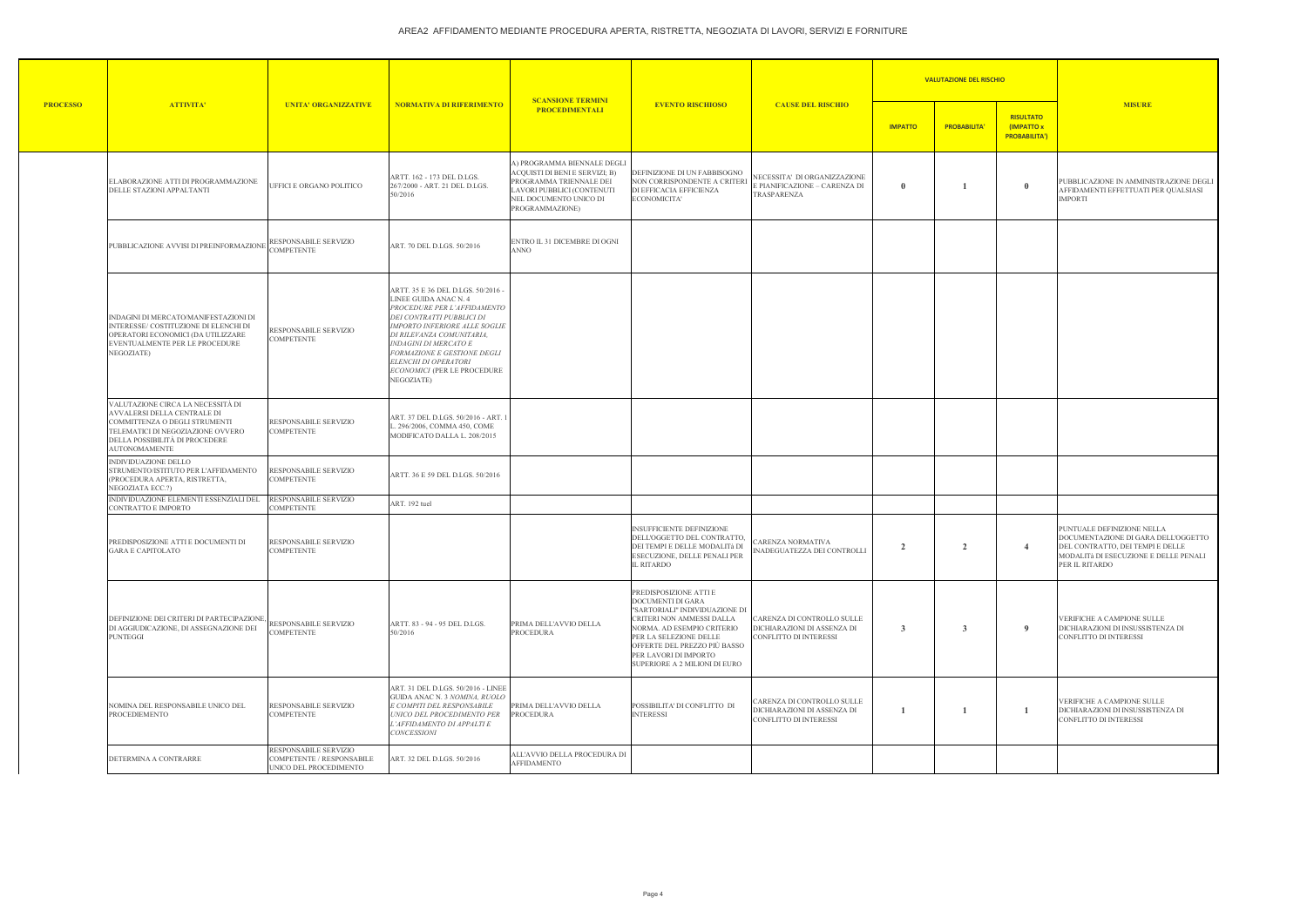| <b>ATTIVITA'</b><br><b>PROCESSO</b>                   |                                                        |                                                                                         |                                                                                              |                                                                                                                                                                                                                                                                                                                                                                                |                                                                                                                                                                                                                                                       |                                                                                                                              |                | <b>VALUTAZIONE DEL RISCHIO</b> |                                                        |                                                                                                                                                                                     |
|-------------------------------------------------------|--------------------------------------------------------|-----------------------------------------------------------------------------------------|----------------------------------------------------------------------------------------------|--------------------------------------------------------------------------------------------------------------------------------------------------------------------------------------------------------------------------------------------------------------------------------------------------------------------------------------------------------------------------------|-------------------------------------------------------------------------------------------------------------------------------------------------------------------------------------------------------------------------------------------------------|------------------------------------------------------------------------------------------------------------------------------|----------------|--------------------------------|--------------------------------------------------------|-------------------------------------------------------------------------------------------------------------------------------------------------------------------------------------|
|                                                       |                                                        | <b>UNITA' ORGANIZZATIVE</b>                                                             | <b>NORMATIVA DI RIFERIMENTO</b>                                                              | <b>SCANSIONE TERMINI</b><br><b>PROCEDIMENTALI</b>                                                                                                                                                                                                                                                                                                                              | <b>EVENTO RISCHIOSO</b>                                                                                                                                                                                                                               | <b>CAUSE DEL RISCHIO</b>                                                                                                     | <b>IMPATTO</b> | <b>PROBABILITA'</b>            | <b>RISULTATO</b><br>(IMPATTO x<br><b>PROBABILITA')</b> | <b>MISURE</b>                                                                                                                                                                       |
|                                                       | PUBBLICAZIONE DEL BANDO DI GARA                        | RESPONSABILE SERVIZIO<br><b>COMPETENTE / RESPONSABILE</b><br>UNICO DEL PROCEDIMENTO     | ARTT. 60, 61, 62, 64, 65, 71 - 76, 79<br>D.LGS. 50/2016                                      | PERIODI MINIMI DI<br>PUBBLICAZIONE SONO QUELLI<br>CONTENUTI NEGLI ARTT. 60, 61, 62, ALLE PRESCRIZIONI NORMATIVE;<br>64 E 65 DEL D.LGS. 50/2016 E SONO: BANDO NON CONTENENTE LE<br>A) 35 GIORNI PER LE PROCEDURE<br>APERTE; B) 30 GIORNI PER LE<br>PROCEDURE RISTRETTE;<br>PROCEDURE COMPETITIVE CON<br>NEGOZIAZIONE; DIALOGO<br>COMPETITIVO; PARTENARIATO<br>PER L'INNOVAZIONE | BANDO PUBBLICATO PER UN<br>PERIODO DI TEMPO INFERIORE<br>INFORMAZIONI DI CUI<br>ALL'ALLEGATO XIV, PARTE I,<br>LETTERA C, DEL D.LGS. 50/2016;<br><b>BANDO NON PUBBLICATO</b><br>SECONDO LE MODALITÀ DI CUI<br>AGLI ARTT. 72 E 73 DEL D.LGS.<br>50/2016 | CARENZA DI TRASPARENZA                                                                                                       | $\overline{2}$ |                                | 2                                                      | OBBLIGO DI MOTIVAZIONE DEGLI<br>SCOSTAMENTI DELLE PREVISIONI DEL BANDO<br>DAI BANDI TIPO                                                                                            |
|                                                       | TRATTAMENTO E CUSTODIA DELLA<br>DOCUMENTAZIONE DI GARA | RESPONSABILE SERVIZIO<br>COMPETENTE / RESPONSABILE<br>UNICO DEL PROCEDIMENTO            |                                                                                              | ALTERAZIONE DEI RISULTATI DI<br>GARA                                                                                                                                                                                                                                                                                                                                           | INADEGUATEZZA DI CONTROLLI E<br>MANCATA TRASPARENZA                                                                                                                                                                                                   |                                                                                                                              |                |                                |                                                        | CUSTODIA DA PARTE DELLA COMMISISONE<br>DELLA DOCUMENTAZIONE DI GARA IN CORSO<br>DI LAVORI E SUA CHIUSURA A CHIAVE IN<br>ARMADI PROTETTI DURANTE LE SOSPENSIONI<br><b>DEI LAVORI</b> |
| <b>AFFIDAMENTO</b>                                    | NOMINA COMMISSIONE DI GARA                             | RESPONSABILE SERVIZIO<br><b>COMPETENTE</b>                                              | ART. 77 E 78 DEL D.LGS. 50/2016 E<br>ART. 84 D.LGS. 163/2006 (PER IL<br>PERIODO TRANSITORIO) | DOPO LA SCADENZA DEL TERMINE NORMATIVA VIGENTE; NOMINA<br>FISSATO PER LA PRESENTAZIONE<br><b>DELLE OFFERTE</b>                                                                                                                                                                                                                                                                 | NOMINA DI COMMISSARI<br>INCOMPATIBILI SECONDO LA<br>DELLA COMMISSIONE PRIMA<br>DELLA SCADENZA DEL TERMINE<br>PER LA PRESENTAZIONE DELLE<br>OFFERTE;                                                                                                   | CARENZA DI CONTROLLO SULLE<br>DICHIARAZIONI DI ASSENZA DI<br>CONFLITTO DI INTERESSI                                          |                | $\mathcal{L}$                  | $\overline{2}$                                         | VERIFICHE A CAMPIONE SULLE<br>DICHIARAZIONI DI INSUSSISTENZA DI<br>CONFLITTO DI INTERESSI                                                                                           |
| <b>MEDIANTE</b><br>RISTRETTA,<br>NEGOZIATA DI LAVORI, | PROCEDURA APERTA, APERTURA DELLE BUSTE                 | COMMISSIONE GIUDICATRICE/<br>SEGGIO UNICO DI GARA                                       | ART. 80 - 83 DEL D.LGS. 50/2016                                                              | TERMINE DI APERTURA DELLE<br>BUSTE INDICATO NEL BANDO<br>OVVERO IN AVVISO SUCCESSIVO                                                                                                                                                                                                                                                                                           |                                                                                                                                                                                                                                                       |                                                                                                                              |                |                                |                                                        |                                                                                                                                                                                     |
| <b>SERVIZI E FORNITURE</b>                            | VALUTAZIONE DELLE OFFERTE                              | COMMISSIONE GIUDICATRICE/<br>SEGGIO UNICO DI GARA                                       | ARTT. 77 - 99 DEL D.LGS. 50/2016                                                             |                                                                                                                                                                                                                                                                                                                                                                                | COMPORTAMENTI NON INTEGRI<br>NELLA VALUTAZIONE DELLE<br>OFFERTE                                                                                                                                                                                       |                                                                                                                              |                |                                |                                                        |                                                                                                                                                                                     |
|                                                       | VERIFICA EVENTUALE ANOMALIA DELLE<br>OFFERTE           | <b>COMMISSIONE GIUDICATRICE/</b><br><b>SEGGIO UNICO DI GARA</b>                         | ART. 97 DEL D.LGS. 50/2016                                                                   | MANCATA APPLICAZIONE DELLE<br>REGOLE SULLE OFFERTE<br>ANORMALMENTE BASSE                                                                                                                                                                                                                                                                                                       |                                                                                                                                                                                                                                                       | ECCESSIVA DISCREZIONALITA' –                                                                                                 |                |                                |                                                        | MOTIVAZIONE SPECIFICA E PUNTUALE DELLA<br>VERBALIZZAZIONE DELLA PROCEDURA DI<br>VALUTAZIONE DELL'OFFERTA                                                                            |
|                                                       | ESCLUSIONI                                             | COMMISSIONE GIUDICATRICE/<br><b>SEGGIO UNICO DI GARA</b>                                | ART. 80 E 83 DEL D.LGS. 50/2016                                                              |                                                                                                                                                                                                                                                                                                                                                                                | MANCATA ESCLUSIONE DI<br>OPERATORE ECONOMICO PRIVO DI<br>REQUISITI (DA AUTODICHIARARE);<br>ESCLUSIONE DI OPERATORE<br>ECONOMICO IN POSSESSO DEI<br>REQUISITI (AUTODICHIARATI)                                                                         | MANCANZA DI TRASPARENZA                                                                                                      |                | $\mathbf{2}$                   | $\overline{2}$                                         | ANOMALAMOTIVAZIONE SPECIFICA E<br>PUNTUALE DELLA DELLA VERBALIZZAZIONE<br>DEI MOTIVI DI ESCLUSIONE                                                                                  |
|                                                       | PROPOSTA DI AGGIUDICAZIONE                             | COMMISSIONE GIUDICATRICE/<br>SEGGIO UNICO DI GARA                                       | ART. 32 DEL D.LGS. 50/2016                                                                   |                                                                                                                                                                                                                                                                                                                                                                                |                                                                                                                                                                                                                                                       |                                                                                                                              |                |                                |                                                        |                                                                                                                                                                                     |
|                                                       | VERIFICA DEI REQUISITI DI AMMISSIBILITA'               | <b>CUC/RESPONSABILE SERVIZIO</b><br>COMPETENTE / RESPONSABILE<br>UNICO DEL PROCEDIMENTO | ART. 32 DEL D.LGS. 50/2016 E<br>D.LGS. 159/2011 (CODICE<br><b>ANTIMAFIA)</b>                 |                                                                                                                                                                                                                                                                                                                                                                                | VERIFICA INCOMPLETA DEI<br>REQUISITI. RISCHIO DI<br>AGGIUDICAZIONE AD OPERATORE<br>PRIVO DEI REQUISITI                                                                                                                                                | SCARSA RESPONSABILIZZAZIONE<br>INTERNA - CARENZA DI ADEGUATI<br>CONTROLLI - BISOGNO DI<br>ORGANIZZAZIONE O<br>PIANIFICAZIONE | 2              | 3                              | -6                                                     | PREDISPOSIZIONE DI APPOSITA CHECK LIST<br>SUI CONTROLLI A CURA DEL RESPONSABILE<br><b>DELL'UT</b>                                                                                   |
|                                                       | <b>AGGIUDICAZIONE DEFINITIVA</b>                       | RESPONSABILE SERVIZIO<br>COMPETENTE / RESPONSABILE<br>JNICO DEL PROCEDIMENTO            | ART. 32 DEL D.LGS. 50/2016                                                                   |                                                                                                                                                                                                                                                                                                                                                                                |                                                                                                                                                                                                                                                       |                                                                                                                              |                |                                |                                                        |                                                                                                                                                                                     |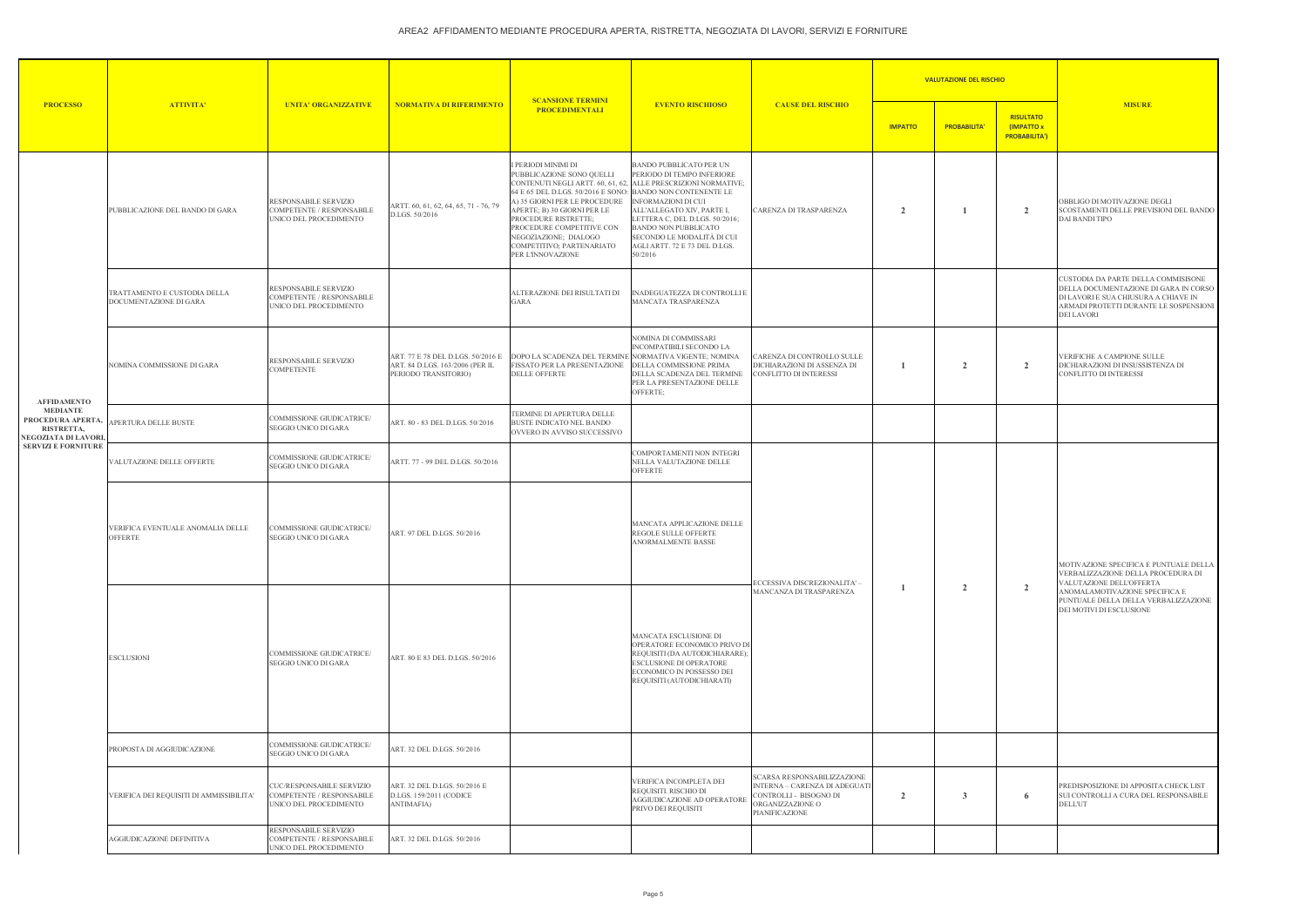| <b>PROCESSO</b>                                                               |                                                                                                                                                                                                                       |                                                                                                                                                                                         |                                                                                                                                                                                                                                                                                                                                                                        |                                                                                                                                                                                                                                                  |                                                                                                           |                                                                                                     |                | <b>VALUTAZIONE DEL RISCHIO</b> |                                                        |                                                                                                                                                                                                                                                                                                                                                                                    |
|-------------------------------------------------------------------------------|-----------------------------------------------------------------------------------------------------------------------------------------------------------------------------------------------------------------------|-----------------------------------------------------------------------------------------------------------------------------------------------------------------------------------------|------------------------------------------------------------------------------------------------------------------------------------------------------------------------------------------------------------------------------------------------------------------------------------------------------------------------------------------------------------------------|--------------------------------------------------------------------------------------------------------------------------------------------------------------------------------------------------------------------------------------------------|-----------------------------------------------------------------------------------------------------------|-----------------------------------------------------------------------------------------------------|----------------|--------------------------------|--------------------------------------------------------|------------------------------------------------------------------------------------------------------------------------------------------------------------------------------------------------------------------------------------------------------------------------------------------------------------------------------------------------------------------------------------|
|                                                                               | <b>ATTIVITA'</b>                                                                                                                                                                                                      | <b>UNITA' ORGANIZZATIVE</b>                                                                                                                                                             | <b>NORMATIVA DI RIFERIMENTO</b>                                                                                                                                                                                                                                                                                                                                        | <b>SCANSIONE TERMINI</b><br><b>PROCEDIMENTALI</b>                                                                                                                                                                                                | <b>EVENTO RISCHIOSO</b>                                                                                   | <b>CAUSE DEL RISCHIO</b>                                                                            | <b>IMPATTO</b> | <b>PROBABILITA</b>             | <b>RISULTATO</b><br>(IMPATTO x<br><b>PROBABILITA')</b> | <b>MISURE</b>                                                                                                                                                                                                                                                                                                                                                                      |
|                                                                               | STIPULAZIONE DEL CONTRATTO                                                                                                                                                                                            | RESPONSABILE SERVIZIO<br>COMPETENTE                                                                                                                                                     | ART. 32 DEL D.LGS. 50/2016                                                                                                                                                                                                                                                                                                                                             | NON PRIMA DI 35 GIORNI E NON<br>OLTRE 60 GIORNI<br><b>DALL'AGGIUDICAZIONE</b><br>DEFINITIVA (SALVO LE ECCEZIONI REQUISITI. PER LA STIPULA DEL<br>DEL CO. 10 ART. 32 D.LGS. 50/2016<br>A CUI NON SI APPLICA IL TERMINE<br>DILATORIO DI 35 GIORNI) | VERIFICA INCOMPLETA DEI<br><b>CONTRATTO</b>                                                               | CARENZA DI ADEGUATI<br>CONTROLLI - BISOGNO DI<br>ORGANIZZAZIONE O<br>PIANIFICAZIONE                 |                |                                |                                                        | PREDISPOSIZIONE DI APPOSITA CHECK LIST<br>SUI CONTROLLI PRELIMINARI ALLA STIPULA<br>DEL CONTRATTO INERENTI I REQUISITI<br>RICHIESTI PER LA STIPULA A CURA DEL<br>RESPONSABILE UFFICIO CONTRATTI                                                                                                                                                                                    |
|                                                                               | APPRVAZIONE MODIFICHE CONTRATTO<br>ORIGINARIO E VARIANTI IN CORSO D'OPERA                                                                                                                                             | RESPONSABILE SERVIZIO<br>COMPETENTE / RESPONSABILE<br>JNICO DEL PROCEDIMENTO                                                                                                            | ART. 106 DEL D.LGS. 50/2016                                                                                                                                                                                                                                                                                                                                            |                                                                                                                                                                                                                                                  | APPROVAZIONI DI VARIANTI E<br>MODIFICHE OLTRE I CASI PREVISTI<br>DALLA NORMATIVA DI<br><b>RIFERIMENTO</b> | CARENZA DELL'ISTRUTTORIA                                                                            | $\overline{2}$ |                                |                                                        | PER OGNI VARIANTE DEVE ESSERE<br>EFFETTUATA UN'ISTRUTTORIA IN ORDINE AI<br>PRESUPPOSTI LEGITTIMANTI LA VARIANTE E<br>RELATIVI IMPORTI E ATTESTAZIONE<br>DELL'ASSOLVIMENTO DELL'OBBLIGO DI<br>TRASMISSIONE ALL'ANAC – AL TERMINE DI<br>OGNI INTERVENTO L'IMPORTO COMPLESSIVO<br>DELLA VARIANTE E LA MODIFICA DEL<br><b>QUADRO ECONOMICO DEVONO ESSERE</b><br>COMUNICATI ALLA GIUNTA |
|                                                                               | <b>SUBAPPALTO</b>                                                                                                                                                                                                     | RESPONSABILE SERVIZIO<br>COMPETENTE / RESPONSABILE<br>UNICO DEL PROCEDIMENTO                                                                                                            | ART. 105 DEL D.LGS. 50/2016                                                                                                                                                                                                                                                                                                                                            |                                                                                                                                                                                                                                                  | SUBAPPALTO AUTORIZZATO<br>OLTRE I LIMITI AMMESSI DALLA<br><b>NORMATIVA</b>                                | CARENZA DI CONTROLLO                                                                                | $\overline{2}$ |                                | $\overline{2}$                                         | IL RESPONSABILE DELL'UT<br>NELL'AUTORIZZAZIONE AL SUBAPPALTO DA'<br>ATTO DELLE VERIFICHE EFFETTUATE IN<br>ORDINE ALL'ASSENZA DELLE CAUSE DI<br>ESCLUSIONE A CARICO DEL<br>SUBAPPALTATORE                                                                                                                                                                                           |
|                                                                               | VERIFICHE IN CORSO DI ESECUZIONE<br>(COLLAUDI IN CORSO DI ESECUZIONE)                                                                                                                                                 | RESPONSABILE UNICO DEL<br>PROCEDIMENTO<br>CONGIUNTAMENTE AL DIRETTORE<br>DEI LAVORI PER I LAVORI E AL<br>DIRETTORE DELL'ESECUZIONE<br>DEL CONTRATTO PER I SERVIZI E<br><b>FORNITURE</b> | ART. 102 DEL D.LGS. 50/2016                                                                                                                                                                                                                                                                                                                                            |                                                                                                                                                                                                                                                  | MANCATO SVOLGIMENTO DELLE<br>VERIFICHE                                                                    | INADEGUATEZZA DEI CONTROLLI                                                                         | 3              |                                | 12                                                     | TUTTE LE DETERMINE DI LIQUIDAZIONE<br>DEVONO CONTENERE IL RIFERIMENTO<br>ESPLICITO AL RISPETTO DEI TEMPI DI<br>ESECUZIONE DEL CONTRATTO                                                                                                                                                                                                                                            |
|                                                                               | UTILIZZO DI RIMEDI DI SOLUZIONI DELLE<br>CONTROVERSIE ALTERNATIVI A QUELLI<br><b>GIURISDIZIONALI</b>                                                                                                                  | RESPONSABILE SERVIZIO<br>COMPETENTE / RESPONSABILE<br>JNICO DEL PROCEDIMENTO                                                                                                            | ARTT. 205 - 2011 DEL D.LGS.<br>50/2016                                                                                                                                                                                                                                                                                                                                 |                                                                                                                                                                                                                                                  |                                                                                                           |                                                                                                     |                |                                |                                                        |                                                                                                                                                                                                                                                                                                                                                                                    |
|                                                                               | NOMINA COLLAUDATORE                                                                                                                                                                                                   | RESPONSABILE DEL SERVIZIO<br>COMPETENTE                                                                                                                                                 | ART. 102 D.LGS. 50/2016                                                                                                                                                                                                                                                                                                                                                |                                                                                                                                                                                                                                                  |                                                                                                           |                                                                                                     |                |                                |                                                        |                                                                                                                                                                                                                                                                                                                                                                                    |
|                                                                               | COLLAUDO FINALE O VERIFICA DI<br><b>CONFORMITÀ</b>                                                                                                                                                                    | COLLAUDATORI NOMINATI                                                                                                                                                                   | ART. 102 D.LGS. 50/2016                                                                                                                                                                                                                                                                                                                                                | ENTRO 6 MESI DALL'ULTIMAZIONE<br>DEI LAVORI (SALVO DEROGHE)                                                                                                                                                                                      |                                                                                                           |                                                                                                     |                |                                |                                                        |                                                                                                                                                                                                                                                                                                                                                                                    |
|                                                                               | RILASCIO CERTIFICATO DI COLLAUDO,<br>VERIFICA DI CONFORMITÀ, ATTESTATO<br>REGOLARE ESECUZIONE                                                                                                                         | COLLAUDATORI NOMINATI                                                                                                                                                                   | ART. 102 D.LGS. 50/2016                                                                                                                                                                                                                                                                                                                                                |                                                                                                                                                                                                                                                  |                                                                                                           |                                                                                                     |                |                                |                                                        |                                                                                                                                                                                                                                                                                                                                                                                    |
|                                                                               | REVOCA DEL BANDO                                                                                                                                                                                                      | RESPONSABILE DEL SERVIZIO<br>COMPETENTE                                                                                                                                                 | ART. 21 QUINQUIES L. 241/1990                                                                                                                                                                                                                                                                                                                                          | ENTRO LA STIPULA DEL<br>CONTRATTO                                                                                                                                                                                                                |                                                                                                           |                                                                                                     |                |                                |                                                        |                                                                                                                                                                                                                                                                                                                                                                                    |
|                                                                               | RISOLUZIONE CONTRATTUALE                                                                                                                                                                                              | RESPONSABILE DEL SERVIZIO<br><b>COMPETENTE</b>                                                                                                                                          | DISPOSIZIONI CONTRATTUALI E<br>CAPITOLATO PRESTAZIONALE                                                                                                                                                                                                                                                                                                                |                                                                                                                                                                                                                                                  |                                                                                                           |                                                                                                     |                |                                |                                                        |                                                                                                                                                                                                                                                                                                                                                                                    |
|                                                                               | GESTIONE ELENCHI ED ALBI OPERATORI<br><b>ECONOMICI</b>                                                                                                                                                                | RESPONSABILE SERVIZIO<br><b>COMPETENTE</b>                                                                                                                                              | ARTT. 4 E 36 DEL D.LGS. 50/2016;<br>LINEE GUIDA ANAC N. 4<br>PROCEDURE PER L'AFFIDAMENTO<br>DEI CONTRATTI PUBBLICI DI<br><b>IMPORTO INFERIORE ALLE SOGLIE</b><br>DI RILEVANZA COMUNITARIA,<br><b>INDAGINI DI MERCATO E</b><br>FORMAZIONE E GESTIONE DEGLI<br>ELENCHI DI OPERATORI<br>ECONOMICI (PER LE PROCEDURE<br>NEGOZIATE)                                         |                                                                                                                                                                                                                                                  | SVIAMENTO NELL'APPLICAZIONE                                                                               | ESERCIZIO PROLUNGATO ED<br>ESCLUSIVO DELLA                                                          |                |                                |                                                        | PREDISPOSIZIONE DI PROCEDURA DA SEGUIRE<br>PER LA GESTIONE DEGLI ELENCHI ED ALBI E<br>PER L'APPLICAZIONE DEL PRINCIPIO DI<br>ROTAZIONE IMPRONTATE AI PRINCIPI DI                                                                                                                                                                                                                   |
| <b>AFFIDAMENTI DIRETTI</b><br><b>DI LAVORI, SERVIZI E</b><br><b>FORNITURE</b> | INDAGINI DI MERCATO (ANCHE MEDIANTE<br>AVVISI DA PUBBLICARE SUL PROFILO<br>COMMITTENTE DELLA STAZIONE<br>APPALTANTE PER ALMENTO 15 GIORNI)/<br>RICHIESTA DI PREVENTIVI/ELABORAZIONE<br>ELENCHI DI OPERATORI ECONOMICI | RASPONSABILE DEL SERVIZIO<br>COMPETENTE                                                                                                                                                 | ARTT. 4, 36 E 37 DEL D.LGS.<br>50/2016; ART. 1 L. 296/2006,<br>COMMA 450, COME MODIFICATO<br>DALLA L. 208/2015; LINEE GUIDA<br>ANAC N. 4 PROCEDURE PER<br>L'AFFIDAMENTO DEI CONTRATTI<br>PUBBLICI DI IMPORTO INFERIORE PROCEDURA<br>ALLE SOGLIE DI RILEVANZA<br>COMUNITARIA, INDAGINI DI<br>MERCATO E FORMAZIONE E<br>GESTIONE DEGLI ELENCHI DI<br>OPERATORI ECONOMICI | PRIMA DELL'AVVIO DELLA                                                                                                                                                                                                                           | DEL PRINCIPIO DI IMPARZIALITÀ,<br>PARITÀ DI TRATTAMENTO E<br><b>ROTAZIONE</b>                             | RESPONSABILITA' DA PARTE DI UN<br>SOLO SOGGETTO/CARENZA<br>NORMATIVA INADEGUATEZZA DEI<br>CONTROLLI | $\overline{2}$ | 3                              | 6                                                      | TRASPARENZA E PUBBLICITA' - MOTIVAZIONE<br>CIRCA LA CONGRUITA' DEL PREZZO IN CASO<br>DI AFFIDAMENTO DIRETTO - IL RESPONSABILE<br>DI SERVIZIO ASSICURA CHE L'70 % DEGLI<br>AFFIDAMENTI AVVIENE SECONDO UNA<br>PROCEDURA COMPETITIVA                                                                                                                                                 |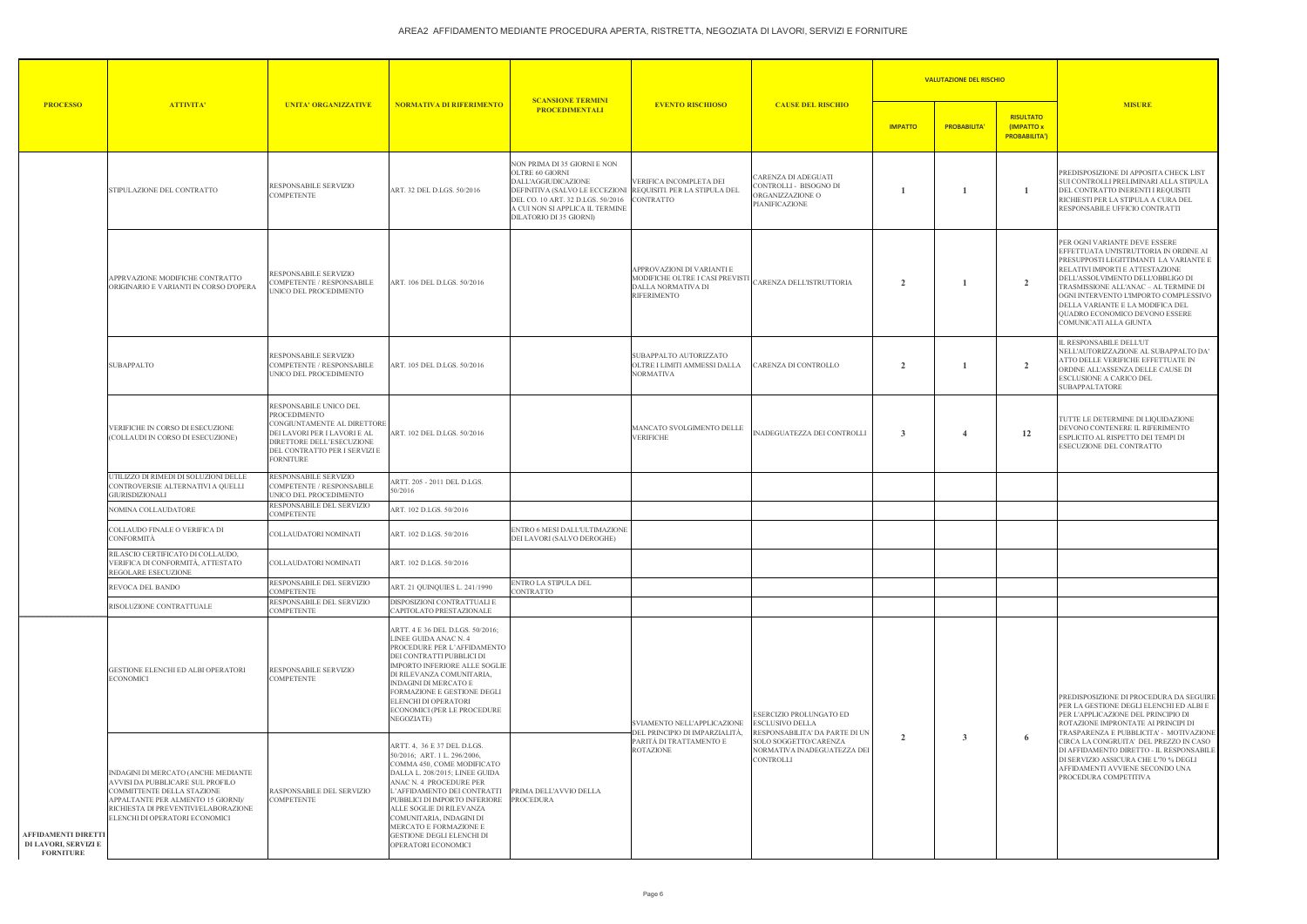|                                       |                                                                                                                                                                                                                   |                                                                                 | <b>SCANSIONE TERMINI</b>                                                        |                                                                                                                                                                                                                                               |                                                                                                                                                                                                                    | <b>VALUTAZIONE DEL RISCHIO</b>                                                                                     |                         |                    |                                                        |                                                                                                                                                                                      |
|---------------------------------------|-------------------------------------------------------------------------------------------------------------------------------------------------------------------------------------------------------------------|---------------------------------------------------------------------------------|---------------------------------------------------------------------------------|-----------------------------------------------------------------------------------------------------------------------------------------------------------------------------------------------------------------------------------------------|--------------------------------------------------------------------------------------------------------------------------------------------------------------------------------------------------------------------|--------------------------------------------------------------------------------------------------------------------|-------------------------|--------------------|--------------------------------------------------------|--------------------------------------------------------------------------------------------------------------------------------------------------------------------------------------|
| <b>PROCESSO</b>                       | <b>ATTIVITA'</b>                                                                                                                                                                                                  | <b>UNITA' ORGANIZZATIVE</b>                                                     | <b>NORMATIVA DI RIFERIMENTO</b>                                                 | <b>PROCEDIMENTALI</b>                                                                                                                                                                                                                         | <b>EVENTO RISCHIOSO</b>                                                                                                                                                                                            | <b>CAUSE DEL RISCHIO</b>                                                                                           | <b>IMPATTO</b>          | <b>PROBABILITA</b> | <b>RISULTATO</b><br>(IMPATTO x<br><b>PROBABILITA')</b> | <b>MISURE</b>                                                                                                                                                                        |
|                                       | INDIVIDUAZIONE RESPONSABILE UNICO DEL<br>PROCEDIMENTO                                                                                                                                                             | RASPONSABILE DEL SERVIZIO<br>COMPETENTE                                         |                                                                                 |                                                                                                                                                                                                                                               | INDIVIDUAZIONE DI UN<br>RESPONSABILE UNICO PRIVO DEI<br>REQUISITI PREVISTI DALLA<br>NORMATIVA VIGENTE                                                                                                              |                                                                                                                    |                         |                    |                                                        |                                                                                                                                                                                      |
|                                       | DETERMINA A CONTRARRE                                                                                                                                                                                             | RESPONSABILE DEL SERVIZIO<br>COMPETENTE / RESPONSABILE<br>JNICO DEL PROCEDIENTO | ART. 32 E 36 DEL D.LGS. 50/2016                                                 |                                                                                                                                                                                                                                               |                                                                                                                                                                                                                    |                                                                                                                    |                         |                    |                                                        |                                                                                                                                                                                      |
|                                       | VERIFICA REQUISITI DI PARTECIPAZIONE                                                                                                                                                                              | RESPONSABILE UNICO DEL<br>PROCEDIMENTO                                          | ART. 36 DEL D.LGS. 50/2016                                                      | PRIMA DELLA DETERMINA A<br>CONTRARRE SE L'AFFIDAMENTO<br>VIENE FATTO TRAMITE<br>DETERMINA AI SENSI DELL'ART.<br>32, COMMA 2, D.LGS. 50/2016.<br>PRIMA DEL CONTRATTO SE SI<br>PROCEDE TRAMITE ATTO<br>SEPARATO E SUCCESSIVO ALLA<br>DETERMINA. | MANCANZA DI CONTROLLO SUI<br>REQUISTI GENERALI E SPECIALI DI<br>PARTECIPAZIONE                                                                                                                                     | NADEGUATEZZA DEI CONTROLLI<br>E/O MANCATA ACQUISIZIONE DI<br>AUTOCERTIFICAZIONE CIRCA IL<br>POSSESSO DEI REQUISITI | -1                      |                    | -1                                                     | PREDISPOSIZIONE DI APPOSITA CHECK LIST<br>SUI CONTROLLI A CURA DEL RESPONSABILE                                                                                                      |
|                                       | VERIFICA REGOLARE ESECUZIONE<br><b>DELL'AFFIDAMENTO</b>                                                                                                                                                           | RESPONSABILE UNICO DEL<br>PROCEDIMENTO                                          | ART. 80 E 83 DEL D.LGS. 50/2016                                                 | PRIMA DELLA DETERMINA DI<br>LIQUIDAZIONE                                                                                                                                                                                                      | MANCANZA DI CONTROLLO                                                                                                                                                                                              | INADEGUATEZZA DEI CONTROLLI                                                                                        | $\overline{\mathbf{c}}$ | $\mathbf{3}$       | -6                                                     | MOTIVAZIONE SPECIFICA NELLA DETERMINA<br>DI LIQUIDAZIONE IN ORDINE ALLA<br>CIRCOSTANZA CHE SONO STATI RISPETTATI I<br>TEMPI DI ESECUZIONE SPECIFICATI NELLA<br>DETERMINA A CONTRARRE |
|                                       | VERIFICA PRESUPPOSTI PER CONSIDERARE LA<br>SOCIETÀ "IN HOUSE": 1. CONTROLLO<br>ANALOGO; 2. L'80% DELLE ATTIVITÀ SVOLTE<br>IN FAVORE DI ENTIAGGIUDICATORI; 3.<br>ASSENZA CAPITALI PRIVATI (PREVISTE<br>ECCEZIONI). | RESPONSABILE UFFICIO DI<br>DESTINAZIONE                                         | ART. 5 D.LGS. N. 50/2016                                                        | ISTRUTTORIA: ANTECEDENTE<br><b>L'AFFIDAMENTO</b>                                                                                                                                                                                              | INCOMPLETA O MANCATA<br>VERIFICA SUIL POSSESSO DEI<br>REQUISITI PER L'IN HOUSE                                                                                                                                     | SCARSA RESPONSABILIZZAZIONE                                                                                        |                         |                    |                                                        | ADEGUATA MOTIVAZIONE NEI<br>PROVVEDIMENTI DI AFFIDAMENTO CIRCA                                                                                                                       |
| <b>AFFIDAMENTI IN</b><br><b>HOUSE</b> | VERIFICA PRESUPPOSTI DI AFFIDAMENTO:<br>ISCRIZIONE NELL'ELENCO AGGIUDICATORI E,<br>PER SERVIZI DISPONIBILI SUL MERCATO,<br>SPECIFICA MOTIVAZIONE.                                                                 | RESPONSABILE UFFICIO DI<br>DESTINAZIONE                                         | ART. 192 D.LGS. N. 50/2016 -<br>ALL'ART. 1 COMMA 553 LEGGE DI<br>STABILITÀ 2014 | ISTRUTTORIA: ANTECEDENTE<br><b>L'AFFIDAMENTO</b>                                                                                                                                                                                              | SERVIZI NON DISPONIBILI SUL<br>MERCATO: NESSUN RISCHIO;<br>SERVIZI DISPONIBILI SUL<br><b>MERCATO: MANCATA O</b><br>INCOMPLETA VALUTAZIONE<br>SULLA CONGRUITÀ DELL'OFFERTA<br>E DEI BENEFICI PER LA<br>COLLETTIVITÀ | NTERNA – CARENZA DI ADEGUAT<br>CONTROLLI - BISOGNO DI<br>ORGANIZZAZIONE O<br>PIANIFICAZIONE                        | $\overline{2}$          | 2                  | $\overline{4}$                                         | L'ISTRUTTORIA CONDOTTA E LA LEGITTIMITA'<br>DELL'AFFIDAMENTO IN HOUSE E SUL GIUDIZIO<br>DI CONGRUITA' DELL'AFFIDAMENTO RISPETTO<br>AL RICORSO AL MERCATO                             |
|                                       | LINEE DI INDIRIZZO NELL'AFFIDAMENTO DEL<br>SERVIZIO                                                                                                                                                               | RESPONSABILE E ORGANO DI<br>GOVERNO                                             | ART. 48 E 107 TUEL                                                              |                                                                                                                                                                                                                                               |                                                                                                                                                                                                                    |                                                                                                                    |                         |                    |                                                        |                                                                                                                                                                                      |
|                                       | AFFIDAMENTO DEL SERVIZIO                                                                                                                                                                                          | RESPONSABILE UFFICIO DI<br>DESTINAZIONE                                         | ART. 192 D.LGS. N. 50/2016                                                      | 30 GIORNI D INDIRIZZI                                                                                                                                                                                                                         |                                                                                                                                                                                                                    |                                                                                                                    |                         |                    |                                                        |                                                                                                                                                                                      |
|                                       | CONTROLLI SUI REQUISITI PREVISTI PER<br>L'AFFIDAMENTO DI APPALTI E/O CONCESSIONI DESTINAZIONE                                                                                                                     | RESPONSABILE UFFICIO DI                                                         | ART. 80 D.LGS. N. 50/2016                                                       | 30 GIORNI DA AFFIDAMENTO                                                                                                                                                                                                                      |                                                                                                                                                                                                                    |                                                                                                                    |                         |                    |                                                        |                                                                                                                                                                                      |
|                                       | CONTRATTO O CONVENZIONE                                                                                                                                                                                           | RESPONSABILE UFFICIO DI<br>DESTINAZIONE                                         | ART. 32 D.LGS. N. 50/2016                                                       | ENTRO 60 GIORNI<br><b>DALL'AFFIDAMENTO</b>                                                                                                                                                                                                    |                                                                                                                                                                                                                    |                                                                                                                    |                         |                    |                                                        |                                                                                                                                                                                      |
|                                       | PUBBLICITÀ DI OGNI ATTO CONNESSO<br>L'AFFIDAMENTO A SOCIETÀ IN HOUSE                                                                                                                                              | RESPONSABILE UFFICIO DI<br><b>DESTINAZIONE</b>                                  | ART. 192 D.LGS. N. 50/2016 - D.LGS<br>N. 33/2013                                | <b>TEMPESTIVAMENTE</b>                                                                                                                                                                                                                        |                                                                                                                                                                                                                    |                                                                                                                    |                         |                    |                                                        |                                                                                                                                                                                      |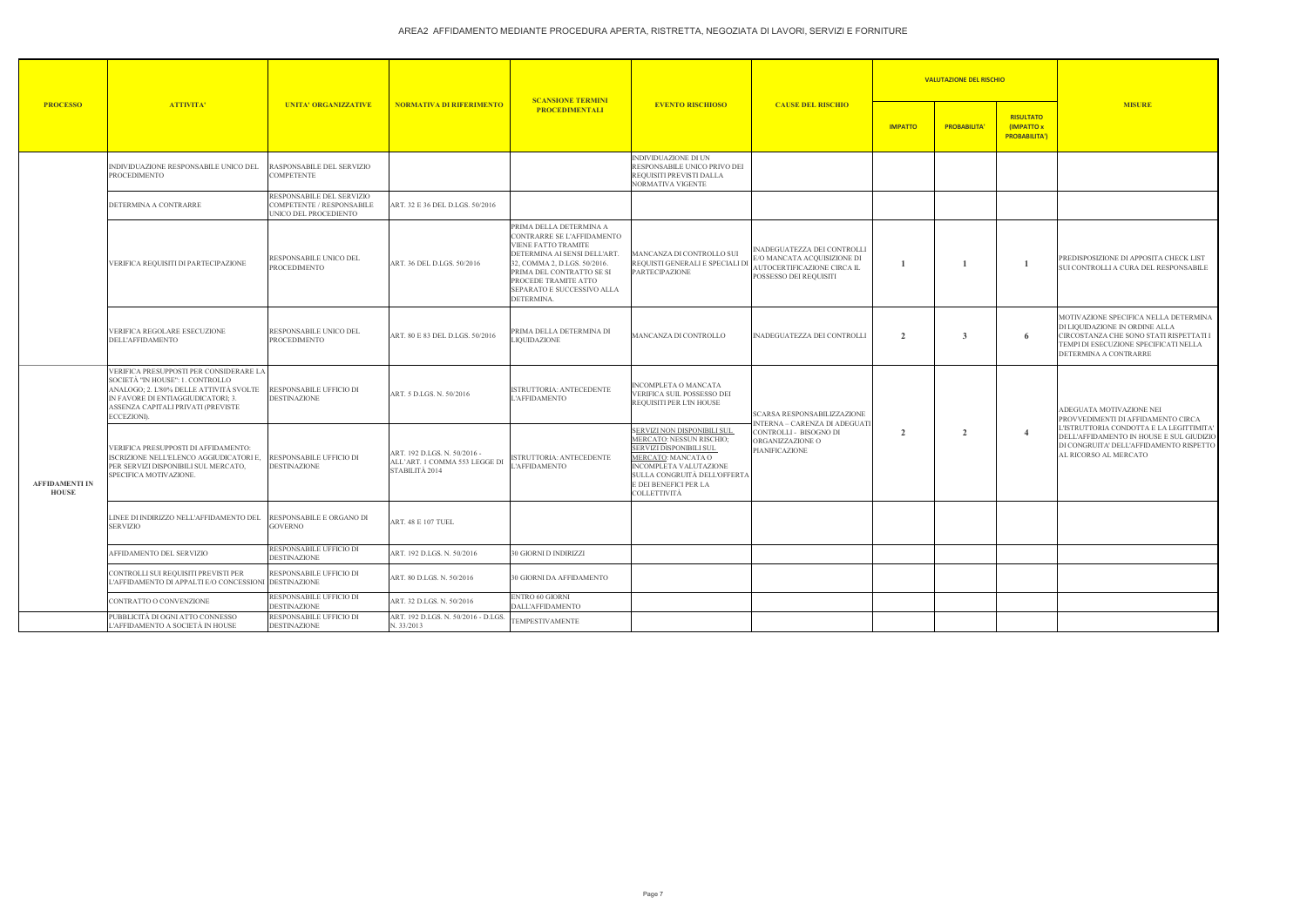| <b>MISURE</b>                                                                                                                                                                  |
|--------------------------------------------------------------------------------------------------------------------------------------------------------------------------------|
|                                                                                                                                                                                |
| CODICE DI COMPORTAMENTO OBBLIGO<br>DI ASTENSIONE E DI DICHIARE EVENTUALI<br>CAUSE DI INCOMPATIBILITA'                                                                          |
|                                                                                                                                                                                |
|                                                                                                                                                                                |
|                                                                                                                                                                                |
|                                                                                                                                                                                |
|                                                                                                                                                                                |
|                                                                                                                                                                                |
|                                                                                                                                                                                |
|                                                                                                                                                                                |
|                                                                                                                                                                                |
|                                                                                                                                                                                |
| IN SEDE DI CONTROLLI INTERNI IL RPCT<br>VERIFICA IL RILASCIO DEI TITOLI EDILIZI<br>CON PARTICOLARE RIGUARDO A QUELLI<br>RILASCIATI IN ZONE SOGGETTE A VINCOLI<br>PAESAGGISTICI |
|                                                                                                                                                                                |
|                                                                                                                                                                                |
|                                                                                                                                                                                |
|                                                                                                                                                                                |
|                                                                                                                                                                                |
|                                                                                                                                                                                |
|                                                                                                                                                                                |
| CODICE DI COMPORTAMENTO OBBLIGO<br>DI ASTENSIONE E DI DICHIARE EVENTUALI<br>CAUSE DI INCOMPATIBILITA'                                                                          |
|                                                                                                                                                                                |
|                                                                                                                                                                                |
|                                                                                                                                                                                |
|                                                                                                                                                                                |

| <b>PROCESSO</b><br><b>ATTIVITA'</b>               |                                                                                                                                                                                                         |                             |                                                 |                                                                                                                                                                        |                                                                             |                                            |                | <b>VALUTAZIONE DEL RISCHIO</b> |                                                        |                                                                                          |
|---------------------------------------------------|---------------------------------------------------------------------------------------------------------------------------------------------------------------------------------------------------------|-----------------------------|-------------------------------------------------|------------------------------------------------------------------------------------------------------------------------------------------------------------------------|-----------------------------------------------------------------------------|--------------------------------------------|----------------|--------------------------------|--------------------------------------------------------|------------------------------------------------------------------------------------------|
|                                                   |                                                                                                                                                                                                         | <b>UNITA' ORGANIZZATIVE</b> | <b>NORMATIVA DI</b><br><b>RIFERIMENTO</b>       | <b>SCANSIONE TERMINI</b><br><b>PROCEDIMENTALI</b>                                                                                                                      | <b>EVENTO RISCHIOSO</b>                                                     | <b>FONTE DI RISCHIO</b>                    | <b>IMPATTO</b> | <b>PROBABILITA'</b>            | <b>RISULTATO</b><br>(IMPATTO x<br><b>PROBABILITA')</b> |                                                                                          |
|                                                   | RICEZIONE ISTANZA                                                                                                                                                                                       | <b>SUAP/UFF.TECNICO</b>     | ART. 5 T.U. N. 380/2001                         |                                                                                                                                                                        |                                                                             |                                            |                |                                |                                                        |                                                                                          |
|                                                   | ASSEGNAZIONE ISTRUTTORIA<br>DELL'ISTANZA E NOMINA RUP                                                                                                                                                   | UFF. TECNICO                | ARTT. 4-5 L. 241/1990                           | ENTRO 10 GIORNI DALLA<br>PRESENTAZIONE DELLA<br><b>DOMANDA</b>                                                                                                         | DISPARITÀ DI TRATTAMENTO<br>NELL'ITER DELLA PRATICA                         | POSSIBILE CONFLITTO DI<br><b>INTERESSI</b> | 1              | $\mathbf{1}$                   | 1                                                      | CODICE DI CO<br><b>DI ASTENSIO</b><br><b>CAUSE DI INC</b>                                |
|                                                   | ISTRUTTORIA (ACCERTAMENTO DELLA<br>SITUAZIONE DI FATTO E VINCOLI EDILIZI,<br>ACQUISIZIONE EVENTUALI PARERI)                                                                                             | UFF. TECNICO                |                                                 | ENTRO 60/120 GIORNI DALLA<br>PRESENTAZIONE DELLA<br><b>DOMANDA</b>                                                                                                     |                                                                             |                                            |                |                                |                                                        |                                                                                          |
| <b>RILASCIO</b><br>PERMESSI A<br><b>COSTRUIRE</b> | CONFERENZA DI SERVIZI (EVENTUALE,<br>NEL CASO IN CUI ALTRE<br>AMMINISTRAZIONI COINVOLTE NON SI<br>PRONUNCINO ENTRO 30 GIORNI DALLA<br>RICHIESTA DEL COMUNE)                                             | UFF. TECNICO                | ARTT. 14 SS. L. 241/1990                        | <b>ENTRO 45 GIORNI</b><br>DALL'INDIZIONE DELLA<br>CONFERENZA DI SERVIZI                                                                                                |                                                                             |                                            |                |                                |                                                        |                                                                                          |
|                                                   | RILASCIO DEL TITOLO EDILIZIO                                                                                                                                                                            | UFF. TECNICO                | ART. 12, T.U. N. 380/2001                       | ENTRO 30 GIORNI DALLA<br>FORMULAZIONE DELLA<br>PROPOSTA DEL RESPONSABILE<br>DEL PROCEDIMENTO, OVVERO REQUISITI DI LEGGE O<br>DALL'ESITO DELLA<br>CONFERENZA DI SERVIZI | RILASCIO TITOLO EDILIZIO IN<br>ASSENZA DEI PRESCRITTI<br><b>REGOLAMENTO</b> | MANCANZA DI CONTROLLI<br><b>ADEGUATI</b>   | $\overline{2}$ | $\mathbf{3}$                   | 6                                                      | IN SEDE DI C<br><b>VERIFICA ILI</b><br><b>CON PARTICO</b><br>RILASCIATI II<br>PAESAGGIST |
|                                                   | NOTIFICA ALL'INTERESSATO E<br>PUBBLICAZIONE SULL'ALBO PRETORIO<br>DEL COMUNE                                                                                                                            | UFF. TECNICO                |                                                 | <b>TEMPESTIVO</b>                                                                                                                                                      |                                                                             |                                            |                |                                |                                                        |                                                                                          |
|                                                   | RICEZIONE ISTANZA                                                                                                                                                                                       | SPORTELLO UNICO EDILIZIA    | ART.146 E SS. DEL D.LGS.42/2004<br>DPR 380/2001 |                                                                                                                                                                        |                                                                             |                                            |                |                                |                                                        |                                                                                          |
|                                                   | ASSEGNAZIONE ISTRUTTORIA<br>DELL'ISTANZA E NOMINA RUP                                                                                                                                                   | UFF. TECNICO                | ARTT. 4-5 L. 241/1990                           | ENTRO 10 GIORNI DALLA<br>PRESENTAZIONE DELLA<br><b>DOMANDA</b>                                                                                                         | DISPARITÀ DI TRATTAMENTO<br>NELL'ITER DELLA PRATICA                         | POSSIBILE CONFLITTO DI<br><b>INTERESSI</b> | -1             | $\mathbf{1}$                   | -1                                                     | CODICE DI CO<br><b>DI ASTENSIO</b><br><b>CAUSE DI INC</b>                                |
| RILASCIO<br>PERMESSI A<br>COSTRUIRE               | <b>VERIFICA PRELIMINARE</b><br>DOCUMENTAZIONE ED EVENTUALE<br>RICHIESTA DOCUMENTAZIONE<br>INTEGRATIVA (VERIFICA PRELIMINARE SE UFF. TECNICO<br>SUSSISTA L'ESONERO<br>DALL'AUTORIZZAZIONE PAESAGGISTICA) |                             | ART.146 E SS. DEL D.LGS.42/2004                 |                                                                                                                                                                        |                                                                             |                                            |                |                                |                                                        |                                                                                          |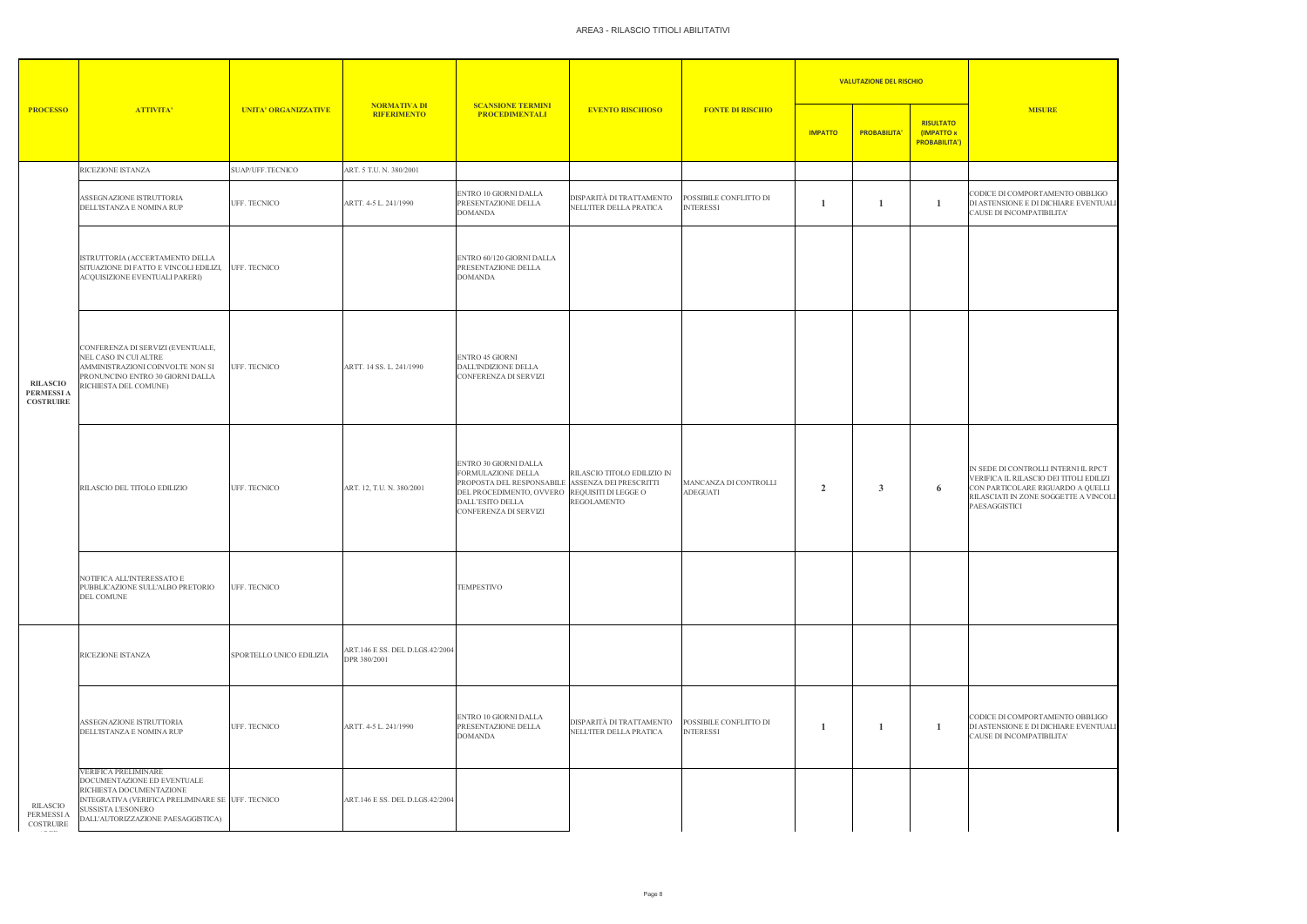| <b>ATTIVITA'</b><br><b>PROCESSO</b>                                             |                                                                                                                                                                                                                                                                                                                                                                  |                             |                                                                                                           |                                                                                                                                                                                                                                   |                                                                                                                                                    |                                   |                | <b>VALUTAZIONE DEL RISCHIO</b> |                                                        |                                                                                                                               |
|---------------------------------------------------------------------------------|------------------------------------------------------------------------------------------------------------------------------------------------------------------------------------------------------------------------------------------------------------------------------------------------------------------------------------------------------------------|-----------------------------|-----------------------------------------------------------------------------------------------------------|-----------------------------------------------------------------------------------------------------------------------------------------------------------------------------------------------------------------------------------|----------------------------------------------------------------------------------------------------------------------------------------------------|-----------------------------------|----------------|--------------------------------|--------------------------------------------------------|-------------------------------------------------------------------------------------------------------------------------------|
|                                                                                 |                                                                                                                                                                                                                                                                                                                                                                  | <b>UNITA' ORGANIZZATIVE</b> | <b>NORMATIVA DI</b><br><b>RIFERIMENTO</b>                                                                 | <b>SCANSIONE TERMINI</b><br><b>PROCEDIMENTALI</b>                                                                                                                                                                                 | <b>EVENTO RISCHIOSO</b>                                                                                                                            | <b>FONTE DI RISCHIO</b>           | <b>IMPATTO</b> | <b>PROBABILITA'</b>            | <b>RISULTATO</b><br>(IMPATTO x<br><b>PROBABILITA')</b> | <b>MISURE</b>                                                                                                                 |
| AREE<br><b>SOGGETTE A</b><br><b>VINCOLO</b>                                     | VALUTAZIONE DELLA RICHIESTA, INVIO<br>DOCUMENTAZIONE ALLA<br>SORPINTENDENZA, COMUNICAZIONE<br>PAESAGGISTICO DELL'AVVIO DEL PROCEDIMENTO<br>PROCEDIMENT AMMINISTRATIVO ALL'INTERESSATO                                                                                                                                                                            | UFF. TECNICO                | ART.146 E SS. DEL D.LGS.42/2004                                                                           | ENTRO 40 GIORNI DALLA<br><b>RICHIESTA</b>                                                                                                                                                                                         | <b>MANCANZA DI</b>                                                                                                                                 |                                   |                |                                |                                                        |                                                                                                                               |
| (TERMINE                                                                        | O ORDINARIO RICEZIONE PARERE VINCOLANTE DELLA<br><b>SOPRINTENDENZA</b>                                                                                                                                                                                                                                                                                           | JFF. TECNICO                | ART.146 E SS. DEL D.LGS.42/2004                                                                           | ENTRO 45 GIORNI DALLA<br><b>RICHIESTA</b>                                                                                                                                                                                         | CONTROLLI/VERIFICHE,<br>DISCREZIONALITÀ NELLE                                                                                                      |                                   |                |                                |                                                        | IN SEDE DI CONTROLLI IN<br><b>VERIFICA IL RILASCIO DE</b>                                                                     |
| CONCLUSIONE<br>ENTRO 120<br>GIORNI)                                             | CONFERENZA SERVIZI (EVENTUALE). IN<br>PROCEDIMENTO MANCANZA DI PARERE ESPRESSO DA<br>PARTE DELLA SOPRINTENDENZA<br>L'AMMINISTRAZIONE PUÒ INDIRE UNA<br>CONFERENZA DI SERVIZI                                                                                                                                                                                     | UFF TECNICO                 | LEGGE 7 AGOSTO 1990, N. 241                                                                               | ARTICOLI 14 E SEGUENTI DELLA DECISIONE ENTRO 45/90 GIORN<br><b>DALL'INDIZIONE</b>                                                                                                                                                 | VALUTAZIONI<br>E NEI TEMPI DI GESTIONE DEI<br>PROCEDIMENTI                                                                                         | MANCANZA DI CONTROLLI<br>ADEGUATI | 2              | $\overline{2}$                 | $\overline{4}$                                         | CON PARTICOLARE RIGU.<br>RILASCIATI IN ZONE SOG<br>PAESAGGISTICI                                                              |
|                                                                                 | RILASCIO AUTORIZZAZIONE<br>PAESAGGISTICA                                                                                                                                                                                                                                                                                                                         | UFF. TECNICO                | ART. 146 DLGS 42/2004, ART. 14-- DALL'ESITO DELLA<br>BIS, CO 4 L. 241/1990                                | ENTRO 20 GIORNI DALLA<br>RICEZIONE DEL PARERE<br>FAVOREVOLE DELLA<br>SOPRINTENDENZA OVVERO<br>CONFERENZA DI SERVIZI,<br><b>OVVERO DECORSI</b><br>INUTILMENTE 60 GIORNI DALLA<br>RICHIESTA DI PARERE ALLA<br><b>SOPRINTENDENZA</b> |                                                                                                                                                    |                                   |                |                                |                                                        |                                                                                                                               |
|                                                                                 | NOTIFICA ALL'INTERESSATO E<br>PUBBLICAZIONE SULL'ALBO PRETORIO<br>DEL COMUNE<br>INVIO COPIA PROVVEDIMENTO A<br>SOPRINTENTENZA, REGIONE ED<br>EVENTUALI ALTRI ENTI PUBBLICI<br><b>INTERESSATI</b>                                                                                                                                                                 | UFF. TECNICO                |                                                                                                           | <b>TEMPESTIVO</b>                                                                                                                                                                                                                 |                                                                                                                                                    |                                   |                |                                |                                                        |                                                                                                                               |
|                                                                                 | RICEZIONE ISTANZA ANCHE IN MODALITÀ<br>TELEMATICA, RILASCIO RICEVUTA E<br>REGISTRAZIONE NEGLI ARCHIVI<br>INFORMATICI DELL'UFFICIO                                                                                                                                                                                                                                | SPORTELLO UNICO EDILIZIA    | DPR 380/2001 D.LGS.42/2004 E<br>SS.MM.II.<br>D.P.R. 13<br>FEBBRAIO 2017 N. 31                             |                                                                                                                                                                                                                                   |                                                                                                                                                    |                                   |                |                                |                                                        |                                                                                                                               |
|                                                                                 | ASSEGNAZIONE ISTRUTTORIA<br>DELL'ISTANZA E NOMINA RUP                                                                                                                                                                                                                                                                                                            | UFF. TECNICO                | ARTT. 4-5 L. 241/1990                                                                                     | ENTRO 10 GIORNI DALLA<br>PRESENTAZIONE DELLA<br><b>DOMANDA</b>                                                                                                                                                                    |                                                                                                                                                    |                                   |                |                                |                                                        |                                                                                                                               |
| RILASCIO                                                                        | VERIFICA PRELIMINARE<br>DOCUMENTAZIONE ED EVENTUALE<br>RICHIESTA DOCUMENTAZIONE<br>INTEGRATIVA (VERIFICA PRELIMINARE SE UFF. TECNICO<br>SUSSISTA L'ESONERO<br>DALL'AUTORIZZAZIONE PAESAGGISTICA)                                                                                                                                                                 |                             | ARTT.146, 149 DEL D.LGS.42/2004 ENTRO 10 GIORNI DALLA<br><b>SS.MM.II</b><br>D.P.R. 13 FEBBRAIO 2017 N. 31 | RICEZIONE DELL'ISTANZA                                                                                                                                                                                                            |                                                                                                                                                    |                                   |                |                                |                                                        |                                                                                                                               |
| PERMESSI A<br>COSTRUIRE<br>AREE<br><b>SOGGETTE A</b><br>VINCOLO<br>$\mathbf{O}$ | ALL'ESITO DELLA VALUTAZIONE POSITIVA<br>TRASMISSIONE DELLA DOMANDA E DELLA<br>PROPOSTA DI ACCOGLIMENTO, VIA<br>TELEMATICA, ALLA SOPRINTENDENZA<br>PER IL RELATIVO PARERE. LA<br>PAESAGGISTICO VALUTAIZONE NEGATIVA DETERIMANA<br>PROCEDIMENT LA COMUNICAZIONE ALL'INTERESSATO AI<br>SENSI DELL'ARTICOLO 10-BIS DELLA<br>SEMPLIFICATO LEGGE 7 AGOSTO 1990, N. 241 | UFF. TECNICO                | D.LGS.42/2004 E SS.MM.II.<br>D.P.R. 13 FEBBRAIO 2017 N. 31                                                | ENTRO 20 GIORNI DALLA<br>PRESENTAZIONE DELLA<br>DOMANDA O DALLA RICHIESTA<br>DI INTEGRAZIONE<br>DOCUMENTALE.                                                                                                                      | MANCANZA DI<br>CONTROLLI/VERIFICHE<br>FALSA/ERRATA<br>RAPPRESENTAZIONE DEI FATTI<br>DISCREZIONALITÀ NELLE<br>VALUTAZIONI<br><b>DISCREZIONALITÀ</b> | MANCANZA DI CONTROLLI<br>ADEGUATI |                |                                |                                                        | IN SEDE DI CONTROLLI IN<br><b>VERIFICA IL RILASCIO DE</b><br>CON PARTICOLARE RIGU.<br>RILASCIATI IN ZONE SOG<br>PAESAGGISTICI |
| (TERMINE<br><b>ENTRO 60</b><br>GIORNI)                                          | CONFERENZA DI SERVIZI (EVENTUALE)<br>CONCLUSIONE $\,$ NEL CASO IN CUI L'INTERVENTO<br>PROCEDIMENTO RICHIEDA ULTERIORI ATTI DI ASSENSE<br>RISPETTO ALL'AUTORIZZAZIONE<br>PAESAGGISTICA SEMPLIFICATA E AL<br>TITOLO ABILITATIVO EDILIZIO                                                                                                                           | UFF. TECNICO                | ARTICOLI 14 E SEGUENTI DELL.<br>LEGGE 7 AGOSTO 1990, N. 241<br>ART. 11 D.P.R. 13 FEBBRAIO<br>2017 N. 31   | TERMINI DIMEZZATI RISPETTO<br>A QUELLI ORDINARI DI 90<br>GIORNI PREVISTI PER LE<br>AMMINISTRAZIONI PREPOSTE<br>ALLA TUTELA DEL PAESAGGIO                                                                                          |                                                                                                                                                    |                                   | $\overline{2}$ | $\overline{2}$                 | $\overline{4}$                                         |                                                                                                                               |
|                                                                                 | RICEZIONE PARERE OBBLIGATORIO MA<br>NON VINCOLANTE DA PARTE DELLA                                                                                                                                                                                                                                                                                                | UFF. TECNICO                | D.P.R. 13 FEBBRAIO 2017 N. 31                                                                             | ENTRO 20 GIORNI DALLA<br>RICHIESTA                                                                                                                                                                                                |                                                                                                                                                    |                                   |                |                                |                                                        |                                                                                                                               |
|                                                                                 | <b>SOPRINTENZA</b><br>RILASCIO AUTORIZZAZIONE<br>PAESAGGISTICA                                                                                                                                                                                                                                                                                                   | UFF. TECNICO                | D.P.R. 13 FEBBRAIO 2017 N. 31<br>ART. 17 BIS LEGGE 241/1990,<br>INTRODOTTO DALLA LEGGE<br>124/2015        | ENTRO 10 GIORNI DALLA<br>RICEZIONE DEL PARERE<br>FAVOREVOLE DELLA<br>SOPRINTENDENZA OVVERO<br>DECORSO INUTILMENTE IL<br>TERMINE DI 20 GIORNI DALLA<br>RICHIESTA DI PARERE ALLA<br>SOPRINTENDENZA (SILENZIO -<br>ASSENSO)          |                                                                                                                                                    |                                   |                |                                |                                                        |                                                                                                                               |

| <b>MISURE</b>                                                                                                                                                                  |
|--------------------------------------------------------------------------------------------------------------------------------------------------------------------------------|
| IN SEDE DI CONTROLLI INTERNI IL RPCT<br>VERIFICA IL RILASCIO DEI TITOLI EDILIZI<br>CON PARTICOLARE RIGUARDO A QUELLI<br>RILASCIATI IN ZONE SOGGETTE A VINCOLI<br>PAESAGGISTICI |
|                                                                                                                                                                                |
|                                                                                                                                                                                |
| IN SEDE DI CONTROLLI INTERNI IL RPCT<br>VERIFICA IL RILASCIO DEI TITOLI EDILIZI<br>CON PARTICOLARE RIGUARDO A QUELLI<br>RILASCIATI IN ZONE SOGGETTE A VINCOLI<br>PAESAGGISTICI |
|                                                                                                                                                                                |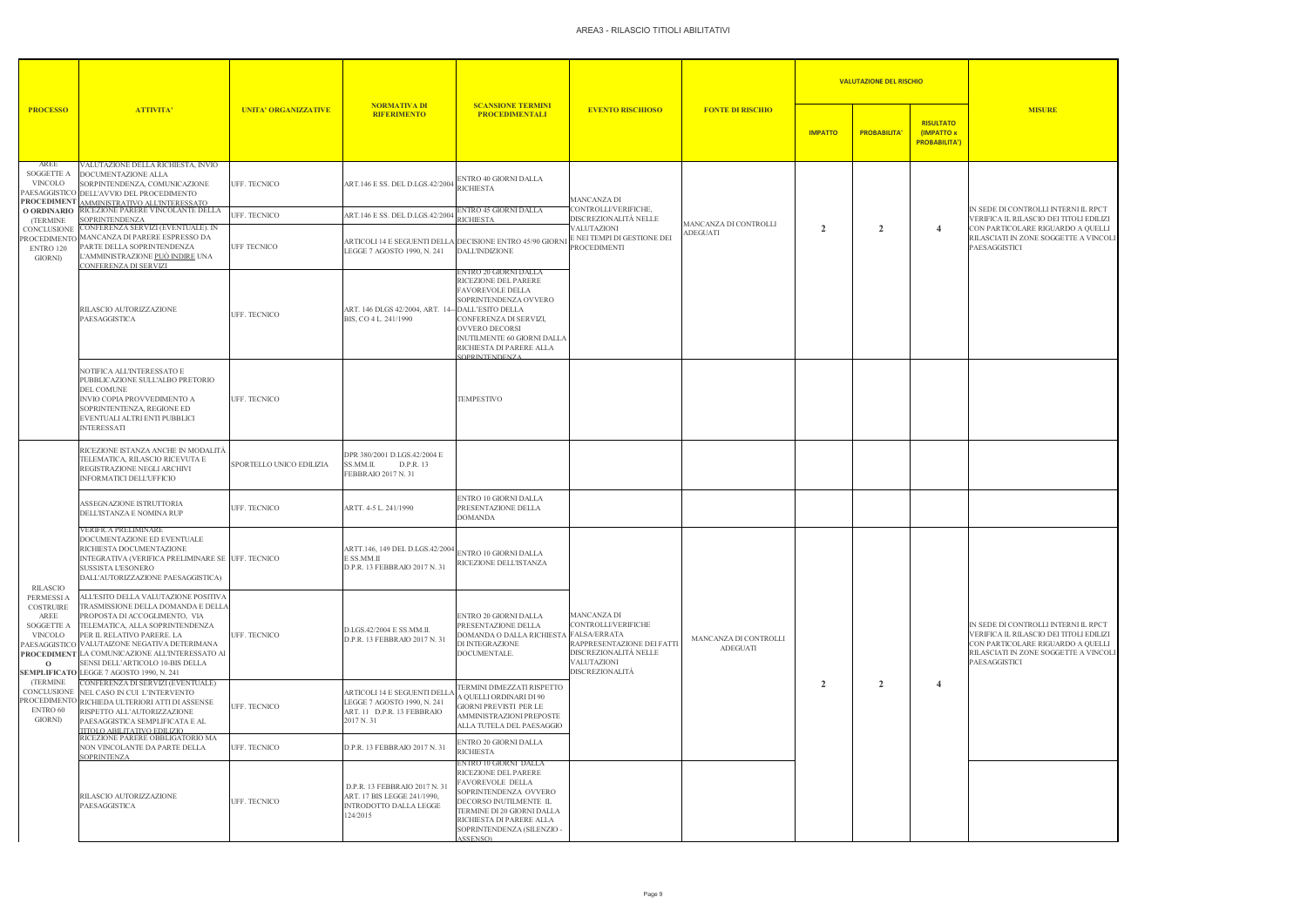| <b>MISURE</b>                                                                                                                                                                                                                                                                             |
|-------------------------------------------------------------------------------------------------------------------------------------------------------------------------------------------------------------------------------------------------------------------------------------------|
|                                                                                                                                                                                                                                                                                           |
|                                                                                                                                                                                                                                                                                           |
|                                                                                                                                                                                                                                                                                           |
|                                                                                                                                                                                                                                                                                           |
|                                                                                                                                                                                                                                                                                           |
| CODICE DI COMPORTAMENTO OBBLIGO<br>DI ASTENSIONE E DI DICHIARE EVENTUALI<br>CAUSE DI INCOMPATIBILITA'                                                                                                                                                                                     |
|                                                                                                                                                                                                                                                                                           |
|                                                                                                                                                                                                                                                                                           |
| iL RESPONSABILE DEL SERVIZIO<br>FINANZIARIO COMUNICA<br>TRIMESTRALMENTE AL RESPONSABILE<br>UT L'ANDAMENTO DELLA RISCOSSIONE<br>DEI CANONI E IL DETTAGLIO DEI CANONI<br><b>RISCOSSI</b><br>IL RESPONSABILE DELL'UT ANNOTA SUL<br>FASCICOLO L'EVENTUALE AVVENUTA<br>RISCOSSIONE DELLA TASSA |
|                                                                                                                                                                                                                                                                                           |
|                                                                                                                                                                                                                                                                                           |
| LA POLIZIA MUNICIPALE PIANIFICA ENTRO<br>IL MESE DI MARZO I CONTROLLI DA<br>EFFETTUARE NEL 2017                                                                                                                                                                                           |
|                                                                                                                                                                                                                                                                                           |
| IL RESPONSABILE DA CONTO ANCHE<br>MEDIANTE CHECK LIST DI OUANTO                                                                                                                                                                                                                           |

|                                                                                            |                                                                                                                              |                                                                                                          |                                                                                            |                                                                                                                                                                                                                                                      |                                                                                                                                                                                                                                                      |                                                                                                                  | <b>VALUTAZIONE DEL RISCHIO</b> |                     |                                                        |                                                                                                                                                                                                                              |
|--------------------------------------------------------------------------------------------|------------------------------------------------------------------------------------------------------------------------------|----------------------------------------------------------------------------------------------------------|--------------------------------------------------------------------------------------------|------------------------------------------------------------------------------------------------------------------------------------------------------------------------------------------------------------------------------------------------------|------------------------------------------------------------------------------------------------------------------------------------------------------------------------------------------------------------------------------------------------------|------------------------------------------------------------------------------------------------------------------|--------------------------------|---------------------|--------------------------------------------------------|------------------------------------------------------------------------------------------------------------------------------------------------------------------------------------------------------------------------------|
| <b>PROCESSO</b>                                                                            | <b>ATTIVITA'</b>                                                                                                             | <b>UNITA' ORGANIZZATIVE</b>                                                                              | <b>NORMATIVA DI</b><br><b>RIFERIMENTO</b>                                                  | <b>SCANSIONE TERMINI</b><br><b>PROCEDIMENTALI</b>                                                                                                                                                                                                    | <b>EVENTO RISCHIOSO</b>                                                                                                                                                                                                                              | <b>FONTE DI RISCHIO</b>                                                                                          | <b>IMPATTO</b>                 | <b>PROBABILITA'</b> | <b>RISULTATO</b><br>(IMPATTO x<br><b>PROBABILITA')</b> | <b>MISURE</b>                                                                                                                                                                                                                |
|                                                                                            | NOTIFICA ALL'INTERESSATO E<br>PUBBLICAZIONE SULL'ALBO PRETORIO<br>DEL COMUNE                                                 | UFF. TECNICO                                                                                             |                                                                                            | TEMPESTIVO                                                                                                                                                                                                                                           |                                                                                                                                                                                                                                                      |                                                                                                                  |                                |                     |                                                        |                                                                                                                                                                                                                              |
|                                                                                            | ADOZIONE/AGGIORNAMENTO<br>REGOLAMENTO PER L'APPLICAZIONE DEL<br>CANONE/TASSA PER L'OCCUPAZIONE DI<br>SPAZI ED AREE PUBBLICHE | UFFICIO FINANZIARIO-TECNICO-ARTT. 38-57 D. LGS. 507/1993;<br>AREA AMMINISTRATIVA E<br>CONSIGLIO COMUNALE | ART. 63 D. LGS 446/1997; ART. 42<br>D.LGS. N. 267/2000                                     |                                                                                                                                                                                                                                                      |                                                                                                                                                                                                                                                      |                                                                                                                  |                                |                     |                                                        |                                                                                                                                                                                                                              |
|                                                                                            | ADOZIONE DELIBERAZIONE DI<br>DETERMINAZIONE DELLA TARIFFA PER<br>L'OCCUPAZIONE DI SUOLO PUBBLICO                             | UFFICIO FINANZIARIO-TECNICO-<br>AREA AMMINISTRATIVA E<br><b>GIUNTA COMUNALE</b>                          | ARTICOLO 172 DEL D.LGS. N.<br>267/2000                                                     | ENTRO IL TERMINE DI<br>APPROVAZIONE DEL BILANCIO<br>DI PREVISIONE                                                                                                                                                                                    |                                                                                                                                                                                                                                                      |                                                                                                                  |                                |                     |                                                        |                                                                                                                                                                                                                              |
|                                                                                            | PREDISPOSIZIONE MODULI PER LA<br>PRESENTAZIONE DELLA DOMANDA DI<br>CONCESSIONE                                               | UFFICIO FINANZIARIO-UFFICIO<br><b>TECNICO</b>                                                            | REGOLAMENTO COMUNALE                                                                       | SUCCESSIVAMENTE<br>ALL'ADOZIONE DEL<br>REGOLAMENTO                                                                                                                                                                                                   |                                                                                                                                                                                                                                                      |                                                                                                                  |                                |                     |                                                        |                                                                                                                                                                                                                              |
|                                                                                            | ACQUISIZIONE DOMANDA DI<br>CONCESSIONE                                                                                       | UFFICIO PROTOCOLLO                                                                                       | REGOLAMENTO COMUNALE                                                                       |                                                                                                                                                                                                                                                      |                                                                                                                                                                                                                                                      |                                                                                                                  |                                |                     |                                                        |                                                                                                                                                                                                                              |
| <b>AUTORIZZAZIO</b><br>NE<br><b>ALL'OCCUPAZI</b><br><b>ONE DI SUOLO</b><br><b>PUBBLICO</b> | ATTIVITÀ ISTRUTTORIA RELATIVA ALLA<br>DOMANDA DI CONCESSIONE PRESENTATA COINVOLGIMENTO DI ALTRI<br><b>DAL PRIVATO</b>        | UFFICIO TECNICO (EVENTUALE<br>UFFICI)                                                                    | LEGGE GENERALE SUL<br>PROCEDIMENTO<br>AMMINISTRATIVO N. 241/1990 E<br>REGOLAMENTO COMUNALE | ENTRO IL TERMINE FISSATO<br>DAL REGOLAMENTO A<br><b>DECORRERE DAL</b><br>RICEVIMENTO DELLA<br>DOMANDA A SECONDA DELLE<br><b>DIVERSE IPOTESI DI</b><br>OCCUPAZIONE IVI PREVISTE,<br>SALVO NECESSITÀ DI<br>OTTENERE INTEGRAZIONI<br><b>DOCUMENTALI</b> | DISPARITÀ DI TRATTAMENTO<br>NELL'ITER DELLA PRATICA                                                                                                                                                                                                  | POSSIBILE CONFLITTO DI<br><b>INTERESSI</b>                                                                       |                                | 2                   | $\overline{2}$                                         | CODICE DI COMPORTAMI<br>DI ASTENSIONE E DI DICH<br>CAUSE DI INCOMPATIBIL                                                                                                                                                     |
|                                                                                            | DETERMINAZIONE ANALITICA DEL<br>CANONE DI CONCESSIONE                                                                        | UFFICIO FINANZIARIO-TECNICO REGOLAMENTO COMUNALE                                                         |                                                                                            | ENTRO IL TERMINE FISSATO<br>DAL REGOLAMENTO PER<br>L'ADOZIONE DEL<br>PROVVEDIMENTO FINALE                                                                                                                                                            |                                                                                                                                                                                                                                                      |                                                                                                                  |                                |                     |                                                        |                                                                                                                                                                                                                              |
|                                                                                            | EMANAZIONE PROVVEDIMENTO DI<br>ACCOGLIMENTO O DINIEGO DELLA<br>DOMANDA DI CONCESSIONE                                        | UFFICIO TECNICO (EVENTUALE<br>COINVOLGIMENTO DI ALTRI<br>UFFICI)                                         | LEGGE GENERALE SUL<br>PROCEDIMENTO<br>AMMINISTRATIVO N. 241/1990 E<br>REGOLAMENTO COMUNALE | ENTRO IL TERMINE FISSATO<br>DAL REGOLAMENTO A<br>DECORRERE DAL<br>RICEVIMENTO DELLA<br>DOMANDA A SECONDA DELLE<br><b>DIVERSE IPOTESI DI</b><br>OCCUPAZIONE IVI PREVISTE.<br>SALVO NECESSITÀ DI<br>OTTENERE INTEGRAZIONI<br><b>DOCUMENTALI</b>        |                                                                                                                                                                                                                                                      |                                                                                                                  |                                |                     |                                                        |                                                                                                                                                                                                                              |
|                                                                                            | RISCOSSIONE DEL CANONE                                                                                                       | UFFICIO FINANZIARIO-TECNICO REGOLAMENTO COMUNALE                                                         |                                                                                            | ENTRO I TERMINI STABILITI<br>DAL REGOLAMENTO<br>COMUNALE IN RELAZIONE AI<br>DIVERSI TIPI DI OCCUPAZIONE                                                                                                                                              | MANCATA REALIZZAZIONE<br>DELL'ATTIVITÀ DI RISCOSSIONE<br>O MANCATO RISPETTO DEI<br><b>TERMINI AL FINE DI FAVORIRE</b><br>ILLEGITTIMAMENTE IL<br>SOGGETTO ISTANTE; UTILIZZO<br>DI MODALITÀ DIVERSE DA<br>QUELLE PREVISTE DALLE<br>NORME REGOLAMENTARI | <b>INADEGUATEZZA DEI</b><br>CONTROLLI/CONFLITTO DI<br><b>INTERESSE</b>                                           |                                | $\overline{2}$      | $\overline{2}$                                         | L RESPONSABILE DEL SE<br><b>INANZIARIO COMUNICA</b><br>TRIMESTRALMENTE AL R<br>UT L'ANDAMENTO DELLA<br>DEI CANONI E IL DETTAG<br><b>RISCOSSI</b><br>IL RESPONSABILE DELL'U<br>FASCICOLO L'EVENTUALI<br>RISCOSSIONE DELLA TAS |
|                                                                                            | CONTROLLO E VIGILANZA SULLE<br>OCCUPAZIONI DI SUOLO PUBBLICO<br>PRESENTI SUL TERRITORIO                                      | POLIZIA MUNICIPALE                                                                                       | REGOLAMENTO COMUNALE                                                                       |                                                                                                                                                                                                                                                      |                                                                                                                                                                                                                                                      |                                                                                                                  |                                |                     |                                                        |                                                                                                                                                                                                                              |
|                                                                                            | REVOCA, DECADENZA, SOSPENSIONE,<br>SUBINGRESSO, RINNOVO DELLA<br>CONCESSIONE (ATTIVITÀ EVENTUALE)                            | <b>UFFICIO FINANZIARIO</b>                                                                               | REGOLAMENTO COMUNALE                                                                       | ENTRO I TERMINI STABILITI<br>DAL REGOLAMENTO<br>COMUNALE IN RELAZIONE AI<br>DIVERSI TIPI DI OCCUPAZIONE                                                                                                                                              |                                                                                                                                                                                                                                                      |                                                                                                                  |                                |                     |                                                        |                                                                                                                                                                                                                              |
|                                                                                            | RROGAZIONE SANZIONE PER MANCATO<br>RISPETTO DELLE PRESCRIZIONI<br><b>REGOLAMENTARI</b>                                       | UFFICIO TECNICO / POLIZIA<br><b>MUNICIPALE</b>                                                           | REGOLAMENTO COMUNALE                                                                       | ENTRO I TERMINI STABILITI<br>DAL REGOLAMENTO<br>COMUNALE IN RELAZIONE AI<br>DIVERSI TIPI DI INFRAZIONE                                                                                                                                               | MANCATA O DIFETTOSA<br>ATTIVAZIONE DEL<br>PROCEDIMENTO<br>SANZIONATORIO. UTILIZZO DI<br>MODALITÀ DIVERSE DA<br>QUELLE PREVISTE DALLE<br>NORME REGOLAMENTARI                                                                                          | <b>INADEGUATEZZA DEI</b><br>CONTROLLI/CONFLITTO DI<br>INTERESSE/BISOGNO DI<br>PIANIFICAZIONE E<br>ORGANIZZAZIONE |                                |                     | $\blacksquare$                                         | LA POLIZIA MUNICIPALE :<br>IL MESE DI MARZO I CON<br>EFFETTUARE NEL 2017                                                                                                                                                     |
|                                                                                            | COMUNICAZIONE DEL RESPONSABILE DEL<br>PROCEDIMENTO                                                                           | <b>RESPONSABILE</b><br>SERVIZIO/AREA/SETTORE<br>TECNICO                                                  | ART 20 DPR 380/2001                                                                        | TERMINI PREVISTI DALLA<br>LEGGE                                                                                                                                                                                                                      |                                                                                                                                                                                                                                                      |                                                                                                                  |                                |                     |                                                        |                                                                                                                                                                                                                              |
|                                                                                            | ISTRUTTORIA: VERIFICA PRESUPPOSTI E<br>CONDIZIONI PER IL RILASCIO DEL<br>PERMESSO DI COSTRUIRE                               | RESPONSABILE DEL<br><b>PROCEDIMENTO</b>                                                                  | ART 20 DPR 380/2001                                                                        | TERMINI PREVISTI DALLA<br>LEGGE                                                                                                                                                                                                                      |                                                                                                                                                                                                                                                      |                                                                                                                  |                                |                     |                                                        | IL RESPONSABILE DA CO<br>MEDIANTE CHECK LIST D                                                                                                                                                                               |
|                                                                                            |                                                                                                                              |                                                                                                          |                                                                                            |                                                                                                                                                                                                                                                      |                                                                                                                                                                                                                                                      |                                                                                                                  |                                |                     |                                                        |                                                                                                                                                                                                                              |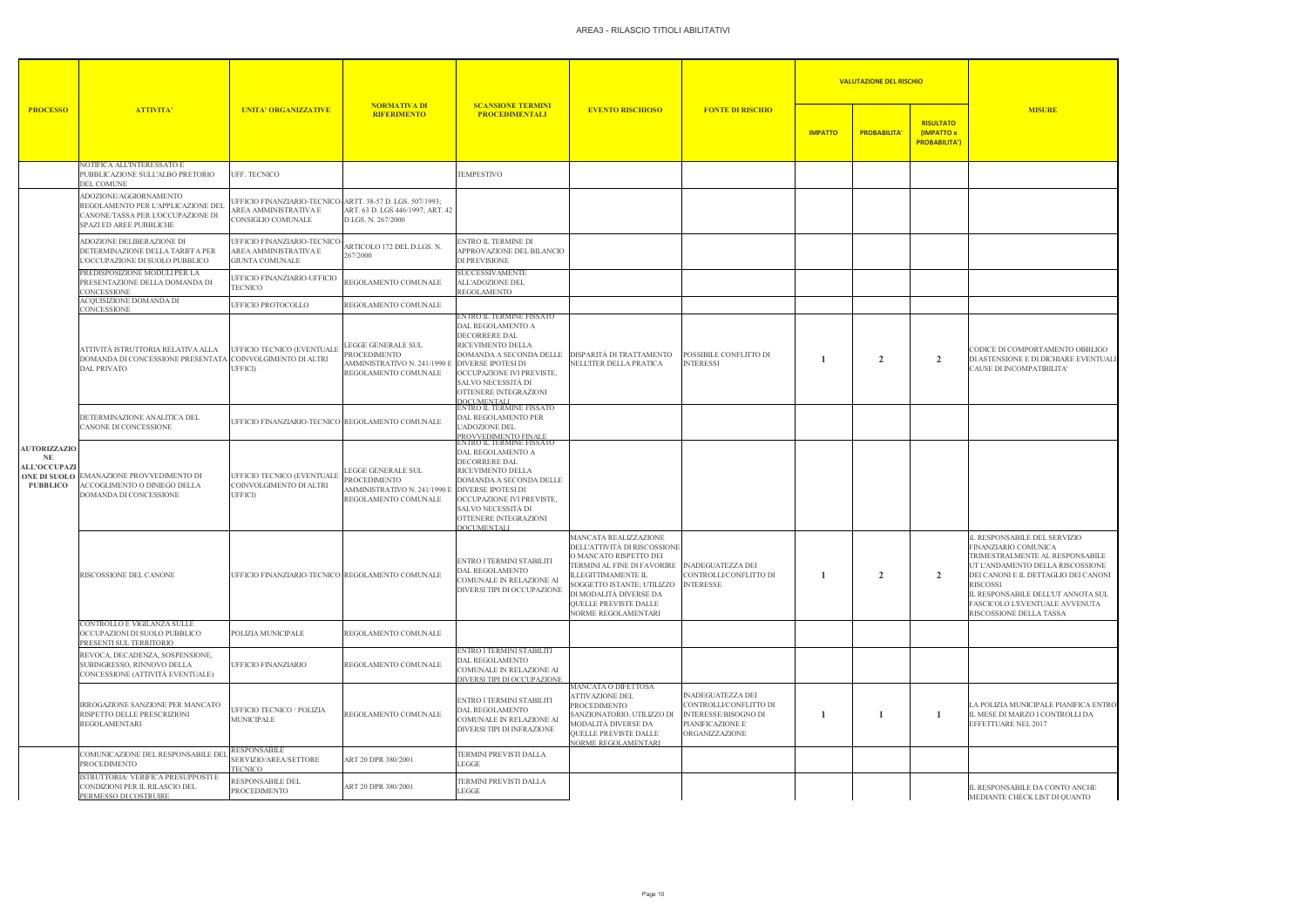|                                                             |                                                                                                                                                                                                                      |                                                                                                              |                                                                                                                                                                                                                               |                                                                                               |                                                                                                                                                                                                         |                                                                           |                | <b>VALUTAZIONE DEL RISCHIO</b> |                                                        |                                                                                                                                                                                                                                                                                                                                                                                                 |
|-------------------------------------------------------------|----------------------------------------------------------------------------------------------------------------------------------------------------------------------------------------------------------------------|--------------------------------------------------------------------------------------------------------------|-------------------------------------------------------------------------------------------------------------------------------------------------------------------------------------------------------------------------------|-----------------------------------------------------------------------------------------------|---------------------------------------------------------------------------------------------------------------------------------------------------------------------------------------------------------|---------------------------------------------------------------------------|----------------|--------------------------------|--------------------------------------------------------|-------------------------------------------------------------------------------------------------------------------------------------------------------------------------------------------------------------------------------------------------------------------------------------------------------------------------------------------------------------------------------------------------|
| <b>PROCESSO</b>                                             | <b>ATTIVITA'</b>                                                                                                                                                                                                     | <b>UNITA' ORGANIZZATIVE</b>                                                                                  | <b>NORMATIVA DI</b><br><b>RIFERIMENTO</b>                                                                                                                                                                                     | <b>SCANSIONE TERMINI</b><br><b>PROCEDIMENTALI</b>                                             | <b>EVENTO RISCHIOSO</b>                                                                                                                                                                                 | <b>FONTE DI RISCHIO</b>                                                   | <b>IMPATTO</b> | <b>PROBABILITA'</b>            | <b>RISULTATO</b><br>(IMPATTO x<br><b>PROBABILITA')</b> | <b>MISURE</b>                                                                                                                                                                                                                                                                                                                                                                                   |
| <b>PERMESSO DI</b><br><b>COSTRUIRE</b><br>CONVENZIONA<br>TO | NEGOZIAZIONE CON IL SOGGETTO<br>RICHIEDENTE IL PERMESSO PER LA<br>DEFINIZIONE DETTAGLIATA DEI<br>CONTENUTI DELLA CONVENZIONE IL CUI<br>SCHEMA È STATO PREVIAMENTE<br>APPROVATO CON DELIBERA DI CONSIGLIO<br>COMUNALE | RESPONSABILE DEL<br><b>PROCEDIMENTO</b>                                                                      | ART 28BIS DPR 380/2001                                                                                                                                                                                                        |                                                                                               | MANCATA COERENZA CON IL<br>PIANO GENERALE (E CON LA<br>LEGGE), CHE SI TRADUCE IN<br>USO IMPROPRIO DEL SUOLO E<br>DELLE RISORSE NATURALI.<br><b>INDEBITE PRESSIONI DI</b><br>INTERESSI PARTICOLARISTICI; |                                                                           | $\overline{2}$ | $\mathbf{3}$                   | 6                                                      | SEGUE: A) RELAZIONE SU<br>COMPATIBILITA' DELL'INI<br>SCELTE DI PIANO; B) INCO<br>CON LE PARTI (APPOSITA<br>VERBALIZZATI); C) RICHI<br>PRESENTAZIONE DI UN P<br>ECONOMICO FINANZIARI<br>PERMETTA DI VERIFICAR<br><b>FATTIBILITA' DELL'INTER'</b><br>CASO DI DITTE, VERIFICA<br>O.E. MEDIANTE CERTIFIC<br>CASELLARIO GIUDIZIALE<br>PRESENTAZIONE DI APPC<br>FIDEIUSSIONE DA ALLEG.<br>CONVENZIONE |
|                                                             | APPROVAZIONE DELLA CONVENZIONE<br>CON IL RICHIEDENTE DA PARTE DEL<br>CONSIGLIO COMUNALE, QUALORA NON<br>SUSSISTA UNA DIVERSA PREVISIONE<br>DELLA NORMATIVA REGIONALE.                                                | CONSIGLIO COMUNALE (SALVO<br>DIVERSA INDICAZIONE DELLA ART 28BIS DPR 380/2001<br><b>NORMATIVA REGIONALE)</b> |                                                                                                                                                                                                                               |                                                                                               |                                                                                                                                                                                                         |                                                                           |                |                                |                                                        |                                                                                                                                                                                                                                                                                                                                                                                                 |
|                                                             | RILASCIO DEL PERMESSO DI COSTRUIRE<br>CONVENZIONATO                                                                                                                                                                  | UFFICIO TECNICO                                                                                              | ART 28BIS DPR 380/2001                                                                                                                                                                                                        | <b>TERMINI PREVISTI DALLA</b><br>LEGGE                                                        |                                                                                                                                                                                                         |                                                                           |                |                                |                                                        |                                                                                                                                                                                                                                                                                                                                                                                                 |
|                                                             | COMUNICAZIONE DEL PERMESSO DI<br>COSTRUIRE                                                                                                                                                                           | SPORTELLO UNICO EDILIZIA                                                                                     | ART 20 DPR 380/2001                                                                                                                                                                                                           | FERMINI PREVISTI DALLA<br>LEGGE                                                               |                                                                                                                                                                                                         |                                                                           |                |                                |                                                        |                                                                                                                                                                                                                                                                                                                                                                                                 |
|                                                             | ADOZIONE DI UN REGOLAMENTO<br>DISCIPLINANTE CRITERI E MODALITÀ PER ORGANI DI GOVERNO<br>L'ESPLETAMENTO DEL SERVIZIO DELLE<br>PUBBLICHE AFFISSIONI                                                                    | (CONSIGLIO COMUNALE)                                                                                         | D.LGS. 15/11/1993, N. 507                                                                                                                                                                                                     |                                                                                               |                                                                                                                                                                                                         |                                                                           |                |                                |                                                        |                                                                                                                                                                                                                                                                                                                                                                                                 |
|                                                             | APPROVAZIONE DELLE TARIFFE PER LA<br>DETERMINAZIONE DEL DIRITTO DA<br>CORRISPONDERE ALL'ENTE                                                                                                                         | ORGANI DI GOVERNO (GIUNTA<br>COMUNALE)                                                                       | D.LGS. 15/11/1993, N. 507                                                                                                                                                                                                     |                                                                                               |                                                                                                                                                                                                         |                                                                           |                |                                |                                                        |                                                                                                                                                                                                                                                                                                                                                                                                 |
|                                                             | RICEVIMENTO ISTANZA E ISCRIZIONE<br>DELLA COMMISSIONE NELL'APPOSITO<br>REGISTRO IN ORDINE CRONOLOGICO                                                                                                                | UFFICIO TECNICO/TRIBUTI                                                                                      | REGOLAMENTO COMUNALE                                                                                                                                                                                                          |                                                                                               |                                                                                                                                                                                                         |                                                                           |                |                                |                                                        |                                                                                                                                                                                                                                                                                                                                                                                                 |
| <b>PUBBLICHE</b><br><b>AFFISSIONI</b>                       | RISCOSSIONE DEL DIRITTO IN BASE ALLE<br><b><i>TARIFFE APPROVATE</i></b>                                                                                                                                              | UFFICIO TECNICO/TRIBUTI                                                                                      | REGOLAMENTO COMUNALE                                                                                                                                                                                                          |                                                                                               | POTENZIALE DISCREZIONALITÀ<br>E MANCANZA DI OBIETTIVITÀ<br>NELL'APPLICAZIONE DI NORMA CONFLITTO DI INTERESSI<br>DI LEGGE, REGOLAMENTI E<br><b>TARIFFE</b>                                               |                                                                           |                | -1                             | -1                                                     | IL RESPONSABILE ATTES'<br>L'APPLICAZIONE DELLE T<br><b>CONFORME ED AGGIORN</b><br>REGOLAMENTO                                                                                                                                                                                                                                                                                                   |
|                                                             | EFFETTUAZIONE DELL'AFFISSIONE<br>SECONDO L'ORDINE DI REGISTRAZIONE                                                                                                                                                   | UFFICIO TECNICO/TRIBUTI                                                                                      | REGOLAMENTO COMUNALE                                                                                                                                                                                                          |                                                                                               |                                                                                                                                                                                                         |                                                                           |                |                                |                                                        |                                                                                                                                                                                                                                                                                                                                                                                                 |
|                                                             | VIGILANZA SULLA CORRETTA<br>OSSERVANZA DELLE DISPOSIZIONI<br>LEGISLATIVE E REGOLAMENTARI<br>SULL'EFFETTUAZIONE DELLA PUBBLICITÀ                                                                                      | POLIZIA MUNICIPALE                                                                                           | D.LGS. 15/11/1993, N. 507 E<br>REGOLAMENTO COMUNALE                                                                                                                                                                           | <b>TEMPESTIVA</b>                                                                             | POTENZIALE OMISSIONE DELL<br>COMUNICAZIONE AGLI ORGAN<br><b>COMPETENTI PER</b><br>L'APPLICAZIONE DI<br>SANZIONI/PROVVEDIMENTI I                                                                         | ONFLITTO DI<br>INTERESSI/BISOGNO DI<br>ORGANIZZAZIONE O<br>PIANIFICAZIONE |                |                                | $\mathbf{1}$                                           | LA POLIZIA MUNICIPALE<br>ENTRO IL MESE DI MARZ<br>DA EFFETTUARE NEL 201                                                                                                                                                                                                                                                                                                                         |
|                                                             | IRROGAZIONE SANZIONI AMMINISTRATIVE                                                                                                                                                                                  | UFFICIO TECNICO/TRIBUTI E<br>POLIZIA MUNICIPALE                                                              | DECRETI LEGISLATIVI NN. 471-<br>472-473 DEL 18/12/1997                                                                                                                                                                        | IL RILASCIO È IMMEDIATO, A<br><b>MENO CHE NON SIANO</b><br>NECESSARIE RICERCHE DI<br>ARCHIVIO |                                                                                                                                                                                                         |                                                                           |                |                                |                                                        |                                                                                                                                                                                                                                                                                                                                                                                                 |
|                                                             | PRESENTAZIONE SCIA<br>COMMERCIO: APERTURA,<br>TRASFERIMENTO, CHIUSURA, SUBENTRO,<br>VARIAZIONE DELLE<br>ATTIVITÀ COMMERCIALI E/O PRODUTTIVE                                                                          | SUAP / UFF. TECNICO                                                                                          | LEGGE 241 DEL 1990 DECRETO<br>LEGISLATIVO 26 MARZO 2010,<br>N.59 DECRETO LEGISLATIVO 6<br>AGOSTO 2012, N. 147<br>DECRETO LEGISLATIVO 25<br><b>NOVEMBRE 2016, N. 222</b><br>DECRETO LEGISLATIVO 30<br><b>ELICNO 2016 N 126</b> | PRIMA DELL'INZIO<br><b>DELL'ATTIVITÀ</b>                                                      |                                                                                                                                                                                                         |                                                                           |                |                                |                                                        |                                                                                                                                                                                                                                                                                                                                                                                                 |
| <b>RILASCIO</b>                                             | VERIFICA ISTANZE E DOCUMENTI E<br><b>AUTORIZZAZIO CHIEDE EVENTALI INTEGRAZIONE</b>                                                                                                                                   | <b>SUAP/UFF. TECNICO</b>                                                                                     |                                                                                                                                                                                                                               | ENTRO 30 GG SE NECESSARIO                                                                     |                                                                                                                                                                                                         |                                                                           |                |                                |                                                        |                                                                                                                                                                                                                                                                                                                                                                                                 |
| NI ATTIVITÀ<br><b>PRODUTTIVE</b>                            | CONFERENZA DI SERVIZI QUANDO SI<br>RENDONO NECESSARIE PARTICOLARI<br>INTESE ASSENSI O NULLA OSTA DELLE P.A                                                                                                           | <b>SUAP / UFF. TECNICO</b>                                                                                   |                                                                                                                                                                                                                               | EVENTUALE                                                                                     |                                                                                                                                                                                                         |                                                                           |                |                                |                                                        |                                                                                                                                                                                                                                                                                                                                                                                                 |
|                                                             | COINVOLTE<br>TRASMISSIONE DOCUMENTAZIONE ALLE                                                                                                                                                                        | <b>SUAP/UFF. TECNICO</b>                                                                                     |                                                                                                                                                                                                                               | <b>TEMPESTIVO</b>                                                                             |                                                                                                                                                                                                         |                                                                           |                |                                |                                                        |                                                                                                                                                                                                                                                                                                                                                                                                 |
|                                                             | <b>A COINVOLTE</b><br>PUBBLICHE AMINISTRAZIONI COINVOLTE                                                                                                                                                             | COMUNE/ASL/PROVINCIA                                                                                         |                                                                                                                                                                                                                               | 60 <sub>GG</sub>                                                                              |                                                                                                                                                                                                         |                                                                           |                |                                |                                                        |                                                                                                                                                                                                                                                                                                                                                                                                 |
|                                                             | VERIFICANO REQUISITI<br>PROVVEDIMENTO NEGATIVO                                                                                                                                                                       | PUBBLICHE AMMINISTRAZINI                                                                                     |                                                                                                                                                                                                                               | SE NECESSARIO                                                                                 |                                                                                                                                                                                                         |                                                                           |                |                                |                                                        |                                                                                                                                                                                                                                                                                                                                                                                                 |
|                                                             |                                                                                                                                                                                                                      | <b>COINVOLTE</b>                                                                                             |                                                                                                                                                                                                                               |                                                                                               |                                                                                                                                                                                                         |                                                                           |                |                                |                                                        |                                                                                                                                                                                                                                                                                                                                                                                                 |
|                                                             | ACQUISIZIONE ISTANZA DI CONCESSIONE<br>FORMALE                                                                                                                                                                       | SEGRETERIA-PROTOCOLLO                                                                                        | DPR 285/1990 - REGOLAMENTO<br>COMUNALE DI POLIZIA<br><b>MORTUARIA</b>                                                                                                                                                         | TEMPESTIVO - CONSEGNA AL<br>PROTOCOLLO DELL'ENTE                                              |                                                                                                                                                                                                         |                                                                           |                |                                |                                                        |                                                                                                                                                                                                                                                                                                                                                                                                 |

| <b>MISURE</b>                                                                                                                                                                                                                                                                                                                                                                                                                                                                                                          |
|------------------------------------------------------------------------------------------------------------------------------------------------------------------------------------------------------------------------------------------------------------------------------------------------------------------------------------------------------------------------------------------------------------------------------------------------------------------------------------------------------------------------|
|                                                                                                                                                                                                                                                                                                                                                                                                                                                                                                                        |
| SEGUE: A) RELAZIONE SULLA<br>COMPATIBILITA' DELL'INIZIATIVA CON LE<br>SCELTE DI PIANO; B) INCONTRI SVOLTI<br>CON LE PARTI (APPOSITAMENTE<br>VERBALIZZATI); C) RICHIESTA DI<br>PRESENTAZIONE DI UN PIANO<br>ECONOMICO FINANZIARIO CHE<br>PERMETTA DI VERIFICARE LA<br>FATTIBILITA' DELL'INTERVENTO; D) IN<br>CASO DI DITTE, VERIFICARE AFFIDABILITà<br>O.E. MEDIANTE CERTIFICATI CAMERALI,<br>CASELLARIO GIUDIZIALE, E) RICHIESTA E<br>PRESENTAZIONE DI APPOSITA<br>FIDEIUSSIONE DA ALLEGARE ALLA<br><b>CONVENZIONE</b> |
|                                                                                                                                                                                                                                                                                                                                                                                                                                                                                                                        |
|                                                                                                                                                                                                                                                                                                                                                                                                                                                                                                                        |
|                                                                                                                                                                                                                                                                                                                                                                                                                                                                                                                        |
|                                                                                                                                                                                                                                                                                                                                                                                                                                                                                                                        |
|                                                                                                                                                                                                                                                                                                                                                                                                                                                                                                                        |
| IL RESPONSABILE ATTESTA CHE<br>L'APPLICAZIONE DELLE TARIFFE e'<br>CONFORME ED AGGIORNATA AL<br>REGOLAMENTO                                                                                                                                                                                                                                                                                                                                                                                                             |
|                                                                                                                                                                                                                                                                                                                                                                                                                                                                                                                        |
| LA POLIZIA MUNICIPALE PIANIFICANO<br>ENTRO IL MESE DI MARZO I CONTROLLI<br>DA EFFETTUARE NEL 2017                                                                                                                                                                                                                                                                                                                                                                                                                      |
|                                                                                                                                                                                                                                                                                                                                                                                                                                                                                                                        |
|                                                                                                                                                                                                                                                                                                                                                                                                                                                                                                                        |
|                                                                                                                                                                                                                                                                                                                                                                                                                                                                                                                        |
|                                                                                                                                                                                                                                                                                                                                                                                                                                                                                                                        |
|                                                                                                                                                                                                                                                                                                                                                                                                                                                                                                                        |
|                                                                                                                                                                                                                                                                                                                                                                                                                                                                                                                        |
|                                                                                                                                                                                                                                                                                                                                                                                                                                                                                                                        |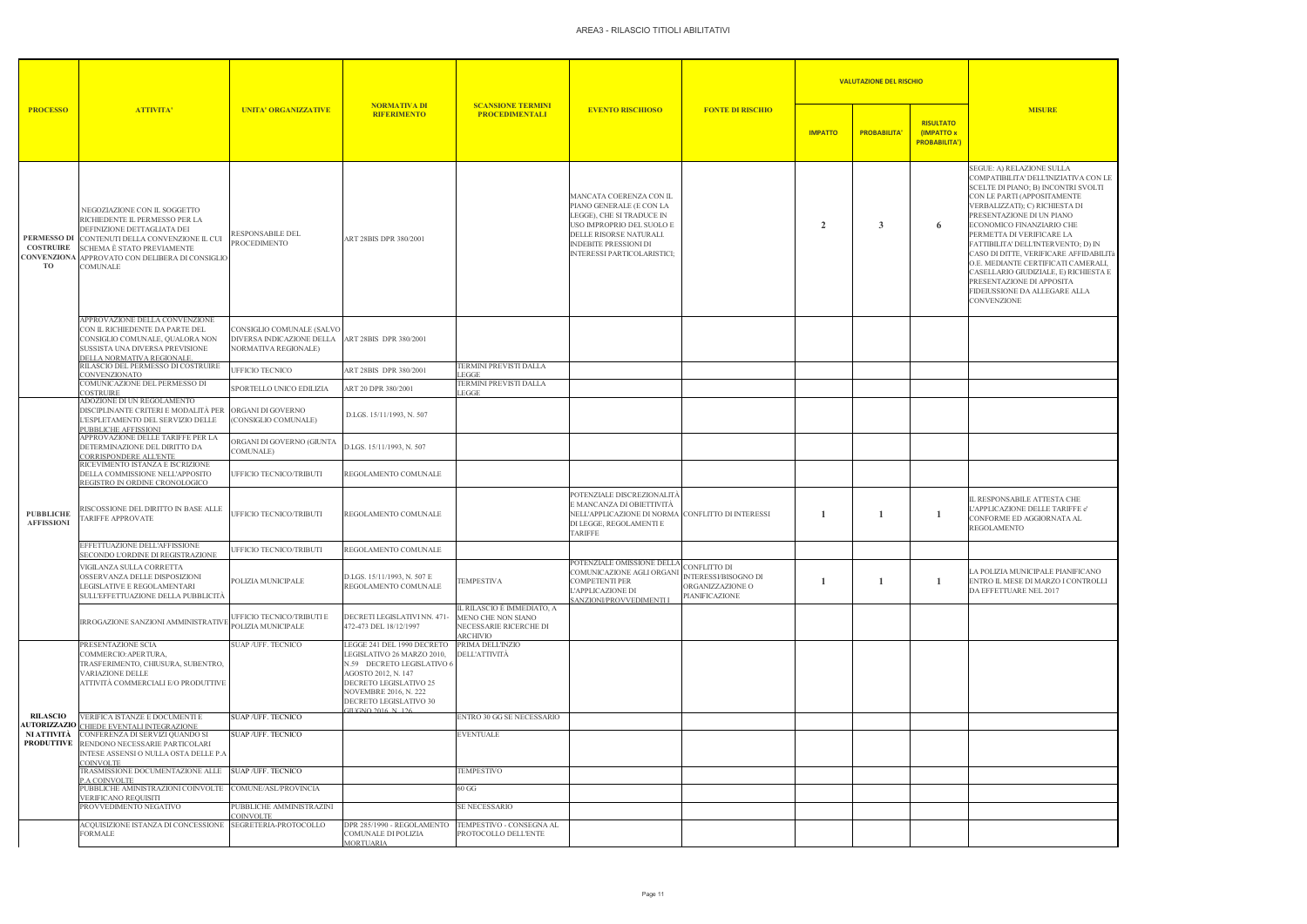| <b>PROCESSO</b>                          |                                                                                                                                                                                                                                                                                                       |                                              |                                                                                                                                                                         |                                                                                         |                                                                                                                                                     |                                            |                | <b>VALUTAZIONE DEL RISCHIO</b> |                                                        |                                                                                                            |
|------------------------------------------|-------------------------------------------------------------------------------------------------------------------------------------------------------------------------------------------------------------------------------------------------------------------------------------------------------|----------------------------------------------|-------------------------------------------------------------------------------------------------------------------------------------------------------------------------|-----------------------------------------------------------------------------------------|-----------------------------------------------------------------------------------------------------------------------------------------------------|--------------------------------------------|----------------|--------------------------------|--------------------------------------------------------|------------------------------------------------------------------------------------------------------------|
|                                          | <b>ATTIVITA'</b>                                                                                                                                                                                                                                                                                      | <b>UNITA' ORGANIZZATIVE</b>                  | <b>NORMATIVA DI</b><br><b>RIFERIMENTO</b>                                                                                                                               | <b>SCANSIONE TERMINI</b><br><b>PROCEDIMENTALI</b>                                       | <b>EVENTO RISCHIOSO</b>                                                                                                                             | <b>FONTE DI RISCHIO</b>                    | <b>IMPATTO</b> | <b>PROBABILITA'</b>            | <b>RISULTATO</b><br>(IMPATTO x<br><b>PROBABILITA')</b> | <b>MISURE</b>                                                                                              |
| <b>CONCESSIONI</b><br><b>CIMITERIALI</b> | ISTRUTTORIA DELLA DOMANDA.<br>DEFINIZIONE TIPOLOGIA DI SEPOLTURA.<br>LOCALIZZAZIONE E DETERMINAZIONE<br>IMPORTO DOVUTO A SEGUITO DI ISTANZA.<br>VALUTAZIONE DEI REQUISITI PER<br>L'ASSEGNAZIONE DELLO SPAZIO.<br>ASSEGNAZIONE FORMALE SPAZIO E<br>CONSEGNA MODULO DI PAGAMENTO<br><b><i>ALEDI</i></b> | <b>RESPONSABILE</b><br>AREA/SETTORE/SERVIZIO | DPR 285/1990 - REGOLAMENTO<br><b>COMUNALE DI POLIZIA</b><br>MORTUARIA. DELIBERA DI<br><b>GIUNTA COMUNALE DI</b><br>DETERMINAZIONE DEI COSTI<br>DEGLI SPAZI CIMITERIALI. | <b>DALLA DATA DI</b><br>PRESENTAZIONE DELL'ISTANZA VALUTAZIONI. DISTORSIONE<br>1 GIORNO | DISOMOGENEITÀ DELLE<br>DEI REQUISITI DI<br>ASSEGNAZIONE, DISTORTA<br>APPLICAZIONE DEGLI IMPORTI<br><b>DOVUTI PER LA CONCESSIONE</b><br>CIMITERIALE. | POSSIBILE CONFLITTO DI<br><b>INTERESSI</b> |                |                                | $\mathbf{0}$                                           | <b>IL RESPONSABILE ATTES</b><br>L'APPLICAZIONE DELLE T<br><b>CONFORME ED AGGIORN</b><br><b>REGOLAMENTO</b> |
|                                          | ACQUISIZIONE ATTESTAZIONE DI<br><b>VERSAMENTO</b>                                                                                                                                                                                                                                                     | SEGRETERIA-PROTOCOLLO                        | DPR 285/1990 - REGOLAMENTO<br><b>COMUNALE DI POLIZIA</b><br><b>MORTUARIA</b>                                                                                            | TEMPESTIVO - CONSEGNA AL<br>PROTOCOLLO DELL'ENTE                                        |                                                                                                                                                     |                                            |                |                                |                                                        |                                                                                                            |
|                                          | STIPULA CONTRATTO DI CONCESSIONE                                                                                                                                                                                                                                                                      | <b>RESPONSABILE</b><br>AREA/SETTORE/SERVIZIO | DPR 285/1990 - REGOLAMENTO 30 GIORNI<br><b>COMUNALE DI POLIZIA</b><br>MORTUARIA. REGOLAMENTO<br>STIPULA CONTRATTI<br>DELL'ENTE.                                         |                                                                                         |                                                                                                                                                     |                                            |                |                                |                                                        |                                                                                                            |

| <b>MISURE</b>                                                                                              |
|------------------------------------------------------------------------------------------------------------|
| IL RESPONSABILE ATTESTA CHE<br>L'APPLICAZIONE DELLE TARIFFE e'<br>CONFORME ED AGGIORNATA AL<br>REGOLAMENTO |
|                                                                                                            |
|                                                                                                            |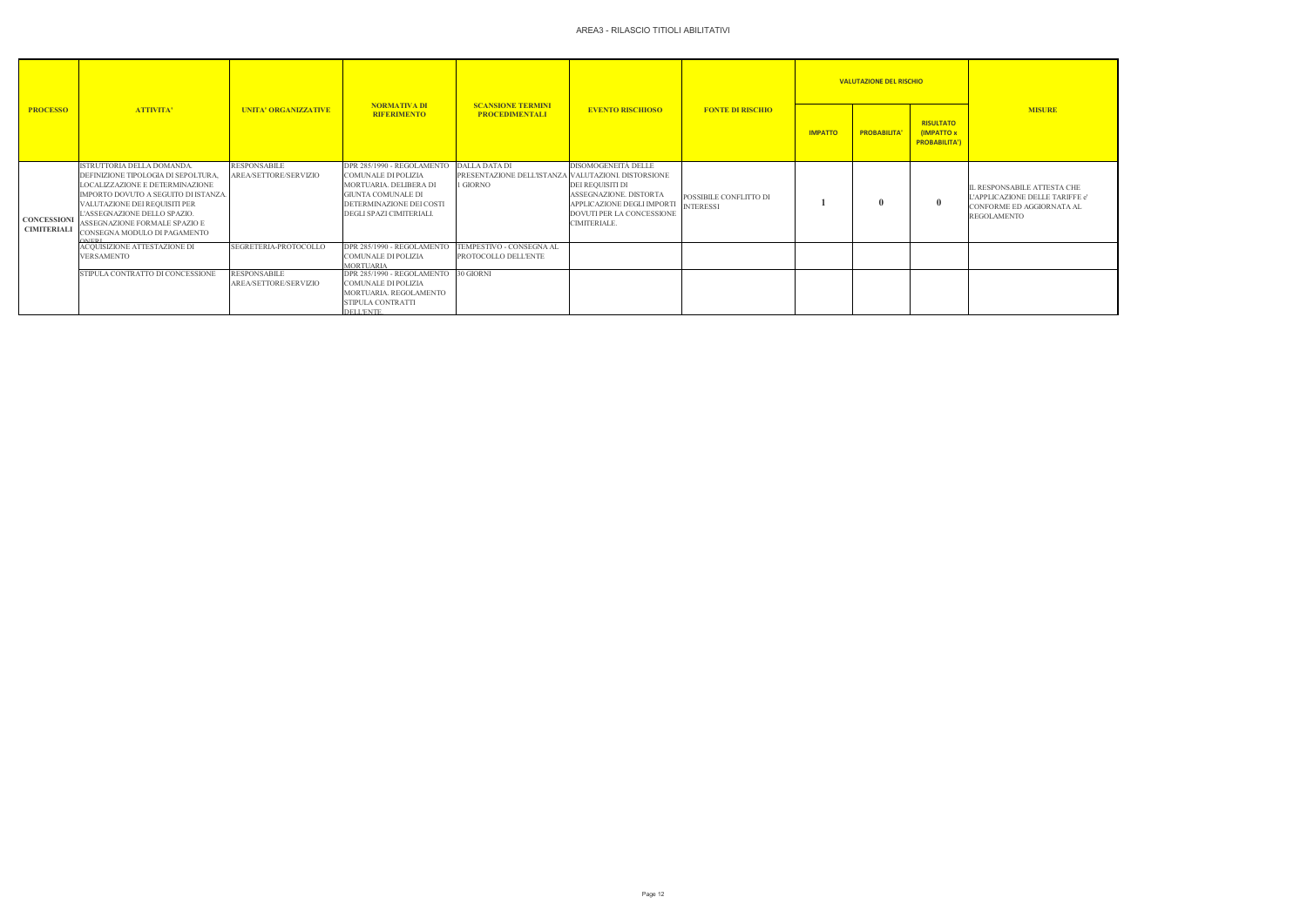## AREA4 - GESTIONE DEL DIRITTO ALLO STUDIO

|                          |                                                                                                                                                                                                                                                                                              | <b>PROCESSO</b><br><b>ATTIVITA'</b><br><b>UNITA' ORGANIZZATIVE</b>                                                                                                                                                                                                                                                                                                                                                                                                                                                                  |                                            |                                                                 |                                                                                                                                                                                                         |                                                                                                                                                                                  |                                           |                     | <b>VALUTAZIONE DEL RISCHIO</b>                                 |               |                                                                                                                                                                                                                                                                                                                                                                                                                                        |
|--------------------------|----------------------------------------------------------------------------------------------------------------------------------------------------------------------------------------------------------------------------------------------------------------------------------------------|-------------------------------------------------------------------------------------------------------------------------------------------------------------------------------------------------------------------------------------------------------------------------------------------------------------------------------------------------------------------------------------------------------------------------------------------------------------------------------------------------------------------------------------|--------------------------------------------|-----------------------------------------------------------------|---------------------------------------------------------------------------------------------------------------------------------------------------------------------------------------------------------|----------------------------------------------------------------------------------------------------------------------------------------------------------------------------------|-------------------------------------------|---------------------|----------------------------------------------------------------|---------------|----------------------------------------------------------------------------------------------------------------------------------------------------------------------------------------------------------------------------------------------------------------------------------------------------------------------------------------------------------------------------------------------------------------------------------------|
| <b>MACROPROCES</b><br>SO |                                                                                                                                                                                                                                                                                              |                                                                                                                                                                                                                                                                                                                                                                                                                                                                                                                                     | NORMATIVA DI<br><b>RIFERIMENTO</b>         | <b>SCANSIONE TERMINI</b><br><b>PROCEDIMENTALI</b>               | <b>EVENTO RISCHIOSO</b>                                                                                                                                                                                 | <b>CAUSE DI RISCHIO</b>                                                                                                                                                          | <b>IMPATTO</b>                            | <b>PROBABILITA'</b> | <b>RISULTATO</b><br><b>(IMPATTO x)</b><br><b>PROBABILITA')</b> | <b>MISURE</b> |                                                                                                                                                                                                                                                                                                                                                                                                                                        |
|                          |                                                                                                                                                                                                                                                                                              | PROGRAMMAZIONE ANNUALE DELLE<br>ATTIVITÀ SULLE QUALI I SOGGETTI<br><b>INTERESSATI RICHIEDONO IL</b><br>CONTRIBUTO. INDIVIDUAZIONE DI: -<br>AMBITI DI INTERVENTO; - OBIETTIVI DA<br>PERSEGUIRE; - CATEGORIE DI<br>BENEFICIARI; - NATURA E MISURA<br>COMPLESSIVA DEI<br>CONTRIBUTI/SOVVENZIONI, CON<br>SPECIFICAZIONE DELLE RISORSE<br>COMPLESSIVE DA DESTINARE AI<br>CONTRIBUTI ORDINARI (SULLA BASE<br>DELLA PROGRAMMAZIONE ANNUALE ) E<br>STRAORDINARI (RIFERITI AD INIZIATIVE<br>NON RIENTRANTI NELLA<br>PROGRAMMAZIONE ANNUALE). | ORGANI DI GOVERNO (GIUNTA) TUEL            |                                                                 | <b>DUP</b>                                                                                                                                                                                              |                                                                                                                                                                                  |                                           |                     |                                                                |               |                                                                                                                                                                                                                                                                                                                                                                                                                                        |
|                          |                                                                                                                                                                                                                                                                                              | PREDISPOSIZIONE AVVISO/BANDO<br>PUBBLICO CONTENENTE MODALITÀ E<br>TERMINI DI PRESENTAZIONE DELLE<br>ISTANZE. SPECIFICAZIONE DEI CRITERI<br><b>GENERALI INDIVIDUATI NEL</b><br>REGOLAMENTO E NELLE LINEE DI<br>INDIRIZZO MEDIANTE INDIVIDUAZIONE DI<br>UNA GRIGLIA DI VALUTAZIONE<br>CONTENENTE TUTTI GLI INDICATORI UTILI<br>A DETERMINARE IN MODO OGGETTIVO<br>. AMMONTARE DEL CONTRIBUTO'.                                                                                                                                        | <b>SERVIZIO COMPETENTE</b>                 | DELIBERA ANAC 32/2016<br>PARAGRAFO 10                           | REGOLAMENTO COMUNALE                                                                                                                                                                                    | ASSENZA DI CRITERI SPECIFICI<br>PER IL PIANO DI RIPARTIZIONE<br>DEI CONTRIBUTI                                                                                                   | SERCIZIO ECCESSIVO DI<br>DISCREZIONALITA' | $\overline{2}$      | 3                                                              |               | IN CASO DI ASSENZA DI ADEGUATO<br>REGOLAMENTO CHE DISCIPLINA LA<br>RIPARTIZIONE DEI CONTRIBUTI,<br>DIRETTIVE INTERNE ELABORATE DAL<br>RPCT, CHE DISICPLINANO LA PROCEDURA<br>DA SEGUIRE PER L'EROGAZIONE DEI<br>CONTRIBUTI IMPRONTATE AI MASSIMI<br>LIVELLI DI OBIETTIVITA' NELLA<br>DETERMIANZIONE DEL CONTRIBUTO,<br>TRASPARENZA E PUBBLICITA' -<br>OBBLIGO DI PREDISPOSIZIONE DEL<br>BANDO DA PARTE DEL RESPONSABILE DI<br>SERVIZIO |
|                          | CONCESSIONE ED EROGAZIONE<br>DI SOVVENZIONI, CONTRIBUTI,<br>NONCHÉ ATTRIBUZIONE DI<br>VANTAGGI ECONOMICI DI<br>QUALUNQUE GENERE A<br>PERSONE ED ENTI PUBBLICI E<br>PRIVATI (ESCLUSI QUELLI<br>DISCIPLINATI DAL<br>REGOLAMENTO PER GLI<br><b>INTERVENTI ECONOMICI DI</b><br>MOTIVI DI STUDIO) | VALUTAZIONE DELLE DOMANDE CON<br>RISCONTRO SULLA SUSSISTENZA DEI<br>REQUISITI DI AMMISSIBILITÀ                                                                                                                                                                                                                                                                                                                                                                                                                                      | RESPONSABILE SERVIZIO<br><b>COMPETENTE</b> | REGOLAMENTO COMUNALE                                            | REGOLAMENTO COMUNALE                                                                                                                                                                                    | ESERCIZIO DEL POTERE DA<br>PARTE DI UN UNICO SOGGETTO                                                                                                                            | CONFLITTO DI INTERESSI                    | $\overline{2}$      | -3                                                             |               | IN CASO DI ESCLUSIONE DAL<br>CONTRIBUTO, IL RESPONSABILE DI<br>SERVIZIO DEVE EMETTERE UN<br>PROVVEDIMENTO IN CUI DA CONTO DEI<br>MOTIVI DELL'ESCLUSIONE CON<br>PARTICOLARE RIGUARDO<br>ALL'APPLICAZIONE DEI REQUISITI DI<br>AMMISSIONE PREVISTI DAL<br><b>REGOLAMENTO</b>                                                                                                                                                              |
|                          |                                                                                                                                                                                                                                                                                              | ASSISTENZA SOCIALE E PER FORMAZIONE DELLA GRADUATORIA E<br>DETERMINAZIONE DEL QUANTUM DEL<br>CONTRIBUTO IN BASE ALL'ORDINE DEI<br>PUNTEGGI CONSEGUITI                                                                                                                                                                                                                                                                                                                                                                               | RESPONSABILE SERVIZIO<br><b>COMPETENTE</b> | REGOLAMENTO COMUNALE                                            | REGOLAMENTO COMUNALE                                                                                                                                                                                    |                                                                                                                                                                                  |                                           |                     |                                                                |               |                                                                                                                                                                                                                                                                                                                                                                                                                                        |
|                          |                                                                                                                                                                                                                                                                                              | CONTROLLO FINALIZZATO ALLA VERIFICA<br>DELL'EFFETTIVO IMPIEGO DEI<br>CONTRIBUTI PER IL<br>PERSEGUIMENTO DELLE FINALITÀ PER<br>CUI SONO STATI STANZIATI, DELLE<br>MODALITÀ DI REALIZZAZIONE DEGLI<br>INTERVENTI E DEL PERSEGUIMENTO<br>DEGLI OBIETTIVI PREFISSATI.                                                                                                                                                                                                                                                                   | RESPONSABILE SERVIZIO<br><b>COMPETENTE</b> | REGOLAMENTO COMUNALE -<br>DELIBERA ANAC 32/2016<br>PARAGRAFO 10 | REGOLAMENTO COMUNALE                                                                                                                                                                                    |                                                                                                                                                                                  |                                           |                     |                                                                |               |                                                                                                                                                                                                                                                                                                                                                                                                                                        |
|                          |                                                                                                                                                                                                                                                                                              | PUBBLICAZIONE DATI RELATIVI AGLI ATTI<br>DI CONCESSIONE DI SOVVENZIONI,<br>CONTRIBUTI, SUSSIDI ED AUSILI<br>FINANZIARI E DI ATTRIBUZIONE DI<br>VANTAGGI ECONOMICI (VANTAGGIO<br>ECONOMICO SUPERIORE AI MILLE $\epsilon$ )                                                                                                                                                                                                                                                                                                           | RESPONSABILE SERVIZIO<br><b>COMPETENTE</b> | ARTT.26 E 27 D. LGS 33/2013                                     | TEMPESTIVAMENTE E<br>COMUNQUE PRIMA DELLA<br>LIQUIDAZIONE DELLE SOMME<br>OGGETTO DEL BENEFICIO (LA<br>PUBBLICAZIONE È CONDIZIONE<br>DI EFFICACIA DEI<br>PROVVEDIMENTI CHE<br>DISPONGONO LE CONCESSIONI) | EROGAZIONE CONTRIBUTI NON<br>RISPONDENTI ALLE FINALITÀ<br>DELL'ENTE.<br>RICHIESTA E OTTENIMENTO DI<br>CONTRIBUTI SULLA BASE DI<br>PEZZE GIUSTIFICATIVE NON<br><b>AMMISSIBILI</b> | <b>INADEGUATEZZA DEI</b><br>CONTROLLI     | $\overline{2}$      | 3                                                              | -6            | IL FUNZIONARIO RESPONSABILE PER<br>MATERIA DEVE DARE PUNTUALMENTE<br>ATTO NELLA DETERMINAZIONE DI<br>LIQUIDAZIONE DEL CONTRIBUTO<br>DELL'AVVENUTA PUBBLICAZIONE E<br>DELLA VERIFICA DELLA CORRETTEZZA<br>DELLA RENDICONTAZIONE                                                                                                                                                                                                         |
|                          |                                                                                                                                                                                                                                                                                              | LIQUIDAZIONE ANTICIPAZIONE<br>CONTRIBUTO                                                                                                                                                                                                                                                                                                                                                                                                                                                                                            | RESPONSABILE SERVIZIO<br><b>COMPETENTE</b> | REGOLAMENTO COMUNALE                                            | 60GG                                                                                                                                                                                                    |                                                                                                                                                                                  |                                           |                     |                                                                |               |                                                                                                                                                                                                                                                                                                                                                                                                                                        |
|                          |                                                                                                                                                                                                                                                                                              | VERIFICA RENDICONTI E CONTESTUALE<br>VIDIMAZIONE PEZZE GIUSTIFICATIVE<br>PRESENTATE A CORREDO DEI<br>RENDICONTI                                                                                                                                                                                                                                                                                                                                                                                                                     | RESPONSABILE SERVIZIO<br><b>COMPETENTE</b> |                                                                 |                                                                                                                                                                                                         |                                                                                                                                                                                  |                                           |                     |                                                                |               |                                                                                                                                                                                                                                                                                                                                                                                                                                        |
|                          |                                                                                                                                                                                                                                                                                              | LIQUIDAZIONE SALDO CONTRIBUTO                                                                                                                                                                                                                                                                                                                                                                                                                                                                                                       | RESPONSABILE SERVIZIO<br><b>COMPETENTE</b> | REGOLAMENTO COMUNALE                                            | 60GG                                                                                                                                                                                                    |                                                                                                                                                                                  |                                           |                     |                                                                |               |                                                                                                                                                                                                                                                                                                                                                                                                                                        |
|                          |                                                                                                                                                                                                                                                                                              | ADOZIONE REGOLAMENTO                                                                                                                                                                                                                                                                                                                                                                                                                                                                                                                | ORGANO POLITICO                            | . N. 328/2000                                                   |                                                                                                                                                                                                         |                                                                                                                                                                                  |                                           |                     |                                                                |               |                                                                                                                                                                                                                                                                                                                                                                                                                                        |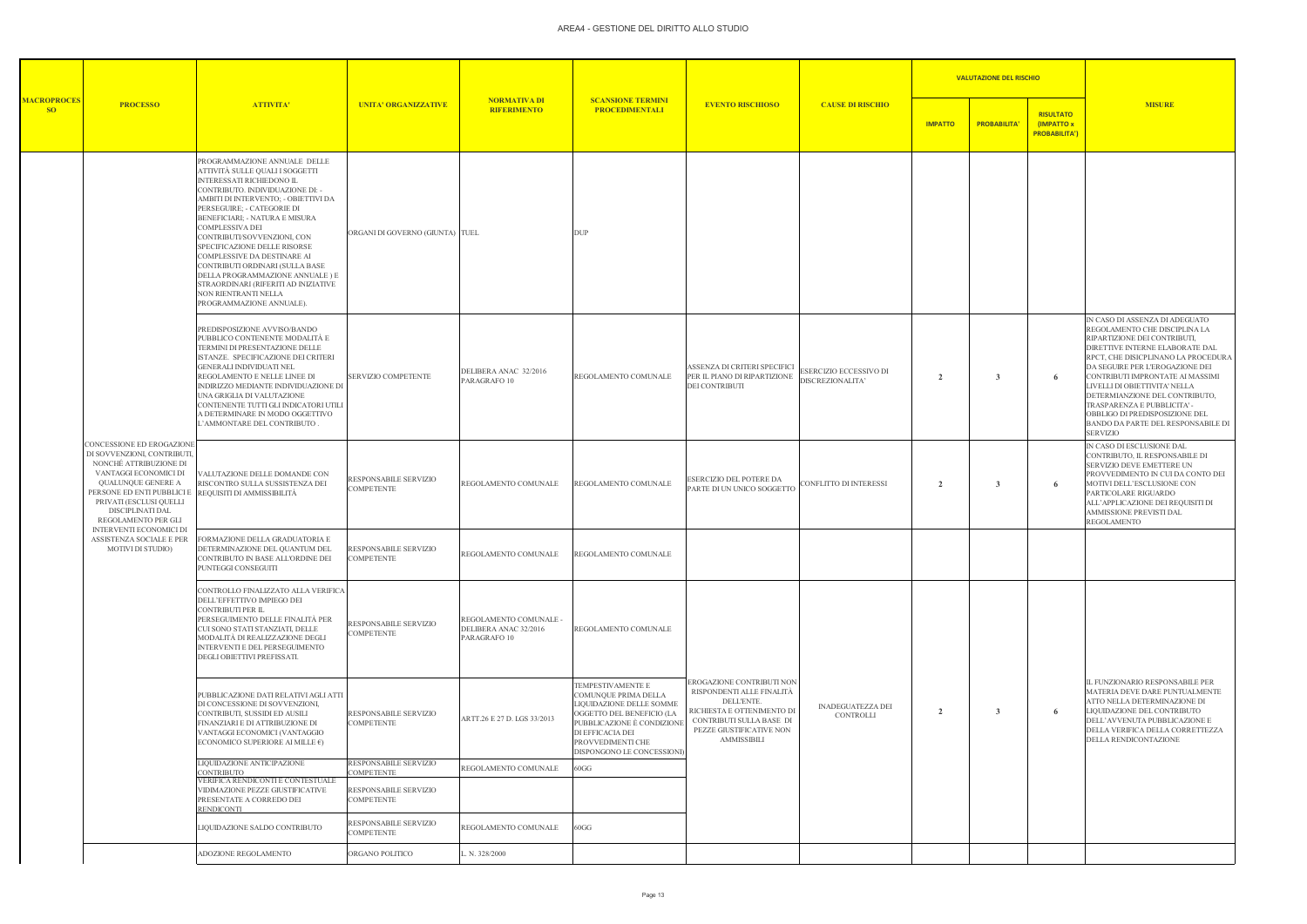|                                       |                                                                      | <b>ATTIVITA'</b>                                                                                                                       |                                                                          |                                                                                |                                                       |                         |                | <b>VALUTAZIONE DEL RISCHIO</b> |                                                        |                                                                                                                                                                                                                                                                    |
|---------------------------------------|----------------------------------------------------------------------|----------------------------------------------------------------------------------------------------------------------------------------|--------------------------------------------------------------------------|--------------------------------------------------------------------------------|-------------------------------------------------------|-------------------------|----------------|--------------------------------|--------------------------------------------------------|--------------------------------------------------------------------------------------------------------------------------------------------------------------------------------------------------------------------------------------------------------------------|
| <b>MACROPROCES</b><br>SO <sub>2</sub> | <b>PROCESSO</b>                                                      |                                                                                                                                        | <b>NORMATIVA DI</b><br><b>UNITA' ORGANIZZATIVE</b><br><b>RIFERIMENTO</b> | <b>SCANSIONE TERMINI</b><br><b>PROCEDIMENTALI</b>                              | <b>EVENTO RISCHIOSO</b>                               | <b>CAUSE DI RISCHIO</b> | <b>IMPATTO</b> | <b>PROBABILITA'</b>            | <b>RISULTATO</b><br>(IMPATTO x<br><b>PROBABILITA')</b> | <b>MISURE</b>                                                                                                                                                                                                                                                      |
|                                       |                                                                      | PROGRAMMAZIONE INTERVENTI                                                                                                              | ORGANO POLITICO                                                          |                                                                                |                                                       |                         |                |                                |                                                        |                                                                                                                                                                                                                                                                    |
|                                       |                                                                      | PRESA IN CARICO DAL PROTOCOLLO<br>ISTANZA DI PARTE                                                                                     | RESPONSABILE SERVIZIO<br><b>COMPETENTE</b>                               | TERMINI PREVISTI NEL<br><b>REGOLAMENTO</b>                                     |                                                       |                         |                |                                |                                                        |                                                                                                                                                                                                                                                                    |
| G                                     | CONTRIBUTI ECONOMICI<br>STRAORDINARI PER MINORI,<br>ADULTI E ANZIANI | <b>ISTRUTTORIA</b>                                                                                                                     | RESPONSABILE SERVIZIO<br><b>COMPETENTE</b>                               |                                                                                | ESERCIZIO DEL POTERE DA<br>PARTE DI UN UNICO SOGGETTO | CONFLITTO DI INTERESSI  | $\overline{2}$ | $\overline{3}$                 | - 6                                                    | IN CASO DI ESCLUSIONE DAL<br>CONTRIBUTO, IL RESPONSABILE DI<br>SERVIZIO DEVE EMETTERE UN<br>PROVVEDIMENTO IN CUI DA CONTO DEI<br>MOTIVI DELL'ESCLUSIONE CON<br>PARTICOLARE RIGUARDO<br>ALL'APPLICAZIONE DEI REQUISITI DI<br>AMMISSIONE PREVISTI DAL<br>REGOLAMENTO |
|                                       |                                                                      | CONCESSIONE                                                                                                                            | ORGANO POLITICO                                                          | 30 GIORNI PRESENTAZIONE<br>ISTANZA O ALTRO TERMINE<br>PREVISTO NEL REGOLAMENTO |                                                       |                         |                |                                |                                                        |                                                                                                                                                                                                                                                                    |
|                                       |                                                                      | LIQUIDAZIONE                                                                                                                           | RESPONSABILE SERVIZIO<br>COMPETENTE                                      |                                                                                |                                                       |                         |                |                                |                                                        |                                                                                                                                                                                                                                                                    |
|                                       |                                                                      | APPROVAZIONE AVVISO                                                                                                                    | RESP. SERVIZI COMPETENTE                                                 | LEGGE 448/1998 ART. 27                                                         |                                                       |                         |                |                                |                                                        |                                                                                                                                                                                                                                                                    |
|                                       |                                                                      | PUBBLICAZIONE AVVISO                                                                                                                   | RESP.PROCEDIMENTO<br>30 GIORNI                                           | D.P.C.M. 05/08/1999 N. 320                                                     |                                                       |                         |                |                                |                                                        |                                                                                                                                                                                                                                                                    |
|                                       | FORNITURA CEDOLE LIBRARIE                                            | ACQUISIZIONE DOMANDE                                                                                                                   | RESP.PROCEDIMENTO                                                        | D.P.C.M. 06/04/2011                                                            |                                                       |                         |                |                                |                                                        |                                                                                                                                                                                                                                                                    |
| $\Omega$                              |                                                                      | <b>ISTRUTTORIA</b>                                                                                                                     | 30 GIORNI<br>RESP.PROCEDIMENTO                                           | DELIBERA GIUNTA REGIONALE                                                      |                                                       |                         |                |                                |                                                        |                                                                                                                                                                                                                                                                    |
|                                       |                                                                      | LIQUIDAZIONE CONTRIBUTI                                                                                                                | RESPONSABILE<br>AREA/SETTORE/SERVIZIO AMM                                | D.LGS. 63/2017                                                                 |                                                       |                         |                |                                |                                                        |                                                                                                                                                                                                                                                                    |
| $\Omega$                              |                                                                      | <b>RENDICONTAZIONE</b>                                                                                                                 | <b>RESPONSABILE</b><br>AREA/SETTORE/SERVIZIO AMM                         |                                                                                |                                                       |                         |                |                                |                                                        |                                                                                                                                                                                                                                                                    |
| $\mathbf{H}$                          |                                                                      | DELIBERA ORGANO POLITICO<br><b>APPROVAZIONE</b>                                                                                        | ORGANO POLITICO<br><b>RESPONSABILE</b>                                   |                                                                                | PREVISIONE DI REQUISITI                               |                         | $\mathcal{L}$  |                                |                                                        |                                                                                                                                                                                                                                                                    |
| D                                     |                                                                      | AVVISO/BANDO/PREDERMINAZIONE<br>CRITERI DI DISTRIBUZIONE<br>PUBBLICAZIONE BANDO                                                        | AREA/SETTORE/SERVIZIO AMM<br>RESP.PROCEDIMENTO                           | D.LGS. 262/2007<br>D.LGS. 262/2007                                             | PERSONALIZZATI                                        | CONFLITTO DI INTERESSI  |                | $\mathbf{3}$                   | -6                                                     | OPPORTUNA ADOZIONE REGOLAMENTO<br>PUBBLICAZIONE SUL SITO DELL'ENTE,                                                                                                                                                                                                |
| $\overline{O}$                        |                                                                      | ACQUISIZIONE DOMANDE<br>PARTECIPAZIONE                                                                                                 | 0 GIORNI<br>RESP.PROCEDIMENTO                                            | REGOLAMENTO DELL'ENTE                                                          | NOSSERVANZA REGOLE<br>PROCEDURALI                     | CARENZA DI TRASPARENZA  | 2              | 2                              | $\overline{4}$                                         | SEZ. PRIMO PIANO, DELL'AVVISO/BANDO<br>PER UN PERIODO DI ALMENO 15 GIORNI                                                                                                                                                                                          |
|                                       | BORSE DI STUDIO                                                      | <b>ISTRUTTORIA</b>                                                                                                                     | 30 GIORNI<br>RESP.PROCEDIMENTO                                           | <b>TUIR</b>                                                                    | ESERCIZIO DEL POTERE DA<br>PARTE DI UN UNICO SOGGETTO | CONFLITTO DI INTERESSI  | 2              | $\overline{\mathbf{3}}$        | - 6                                                    | IN CASO DI ESCLUSIONE DAL<br>CONTRIBUTO, IL RESPONSABILE DI<br>SERVIZIO DEVE EMETTERE UN<br>PROVVEDIMENTO IN CUI DA CONTO DEI<br>MOTIVI DELL'ESCLUSIONE CON<br>PARTICOLARE RIGUARDO<br>ALL'APPLICAZIONE DEI REQUISITI DI<br>AMMISSIONE PREVISTI DAL<br>REGOLAMENTO |
|                                       |                                                                      | APPROVAZIONE GRADUATORIA                                                                                                               | <b>RESPONSABILE</b><br>AREA/SETTORE/SERVIZIO AMM                         | D.LGS. 63/2017                                                                 |                                                       |                         |                |                                |                                                        |                                                                                                                                                                                                                                                                    |
|                                       |                                                                      | LIQUIDAZIONE                                                                                                                           | RESPONSABILE<br>AREA/SETTORE/SERVIZIO AMM                                |                                                                                |                                                       |                         |                |                                |                                                        |                                                                                                                                                                                                                                                                    |
|                                       |                                                                      | <b>RENDICONTAZIONE</b>                                                                                                                 | <b>RESPONSABILE</b><br>AREA/SETTORE/SERVIZIO AMM                         |                                                                                |                                                       |                         |                |                                |                                                        |                                                                                                                                                                                                                                                                    |
|                                       |                                                                      | $\fbox{RICOGNIZIONE BISOGNI PRESSO SCUOLEE}\begin{tabular}{l c c c c} \hline \textbf{RESPONSABLE DEL PROC.} \end{tabular}$<br>FAMIGLIE |                                                                          |                                                                                |                                                       |                         |                |                                |                                                        |                                                                                                                                                                                                                                                                    |
|                                       |                                                                      | PROPOSTA DETERMINAZIONE TARIFFE<br>RAPPORTATA A COSTO SERVIZIO A D.I.                                                                  | UFFICI/ORGANI POLITICI                                                   | COSTITUZIONE DELLA<br><b>REPUBBLICA</b>                                        |                                                       |                         |                |                                |                                                        |                                                                                                                                                                                                                                                                    |
|                                       |                                                                      | DELIBERA ORGANO POLITICO                                                                                                               | ORGANO POLITICO                                                          | D.LGS. 63/2017                                                                 |                                                       |                         |                |                                |                                                        |                                                                                                                                                                                                                                                                    |
|                                       |                                                                      | DETERMINA APPROVAZIONE AVVISO                                                                                                          | RESPONSABILE<br>AREA/SETTORE/SERVIZIO AMM                                | REGOLAMENTO DELL'ENTE                                                          |                                                       |                         |                |                                |                                                        |                                                                                                                                                                                                                                                                    |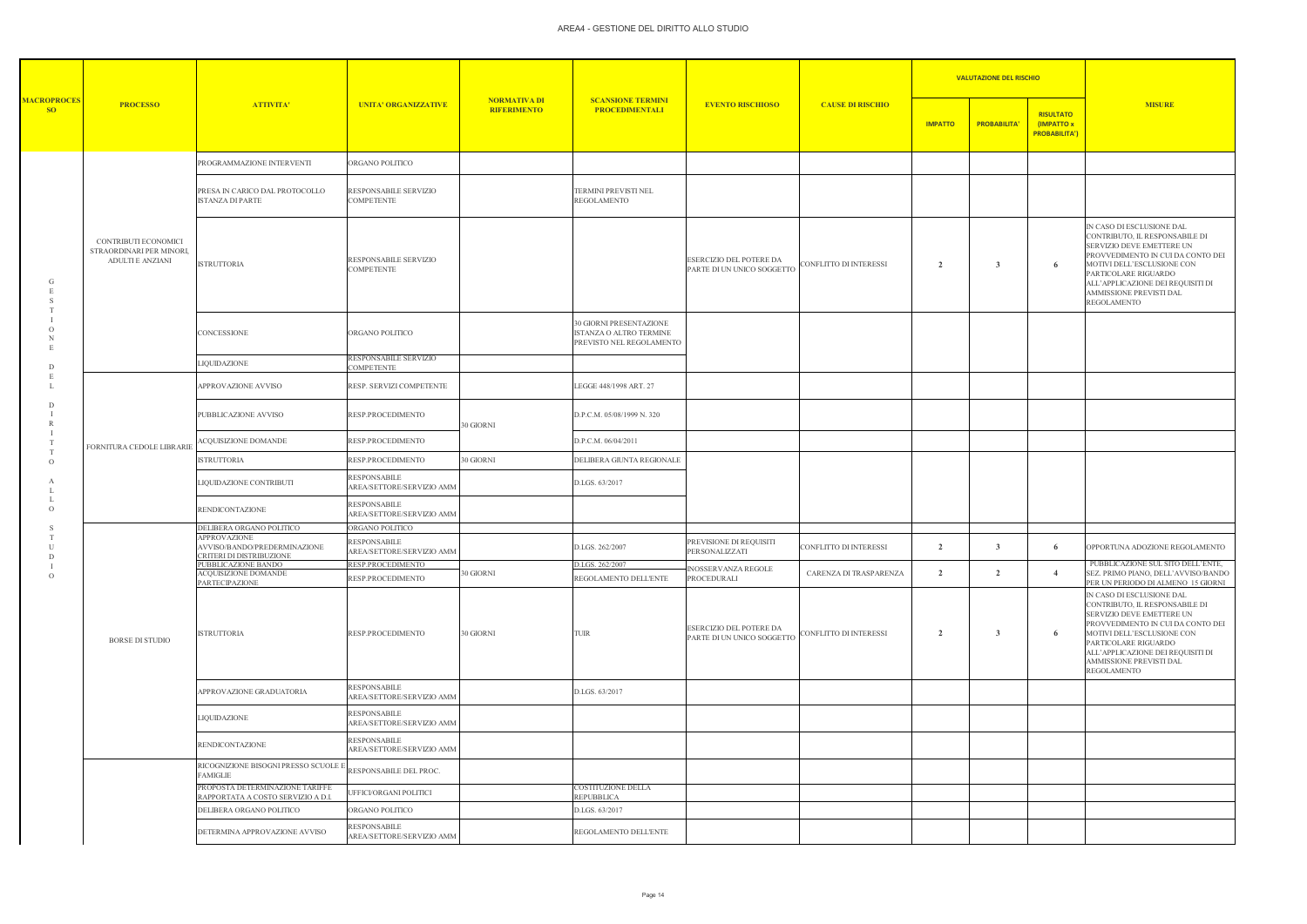## AREA4 - GESTIONE DEL DIRITTO ALLO STUDIO

|                                       |                                           |                                                                        |                                                                   |                                           |                                                   |                                                       | <b>VALUTAZIONE DEL RISCHIO</b> |                |                     |                                                               |                                                                                                                                                                                                                                                                    |
|---------------------------------------|-------------------------------------------|------------------------------------------------------------------------|-------------------------------------------------------------------|-------------------------------------------|---------------------------------------------------|-------------------------------------------------------|--------------------------------|----------------|---------------------|---------------------------------------------------------------|--------------------------------------------------------------------------------------------------------------------------------------------------------------------------------------------------------------------------------------------------------------------|
| <b>MACROPROCES</b><br>SO <sub>2</sub> | <b>PROCESSO</b>                           | <b>ATTIVITA'</b>                                                       | <b>UNITA' ORGANIZZATIVE</b>                                       | <b>NORMATIVA DI</b><br><b>RIFERIMENTO</b> | <b>SCANSIONE TERMINI</b><br><b>PROCEDIMENTALI</b> | <b>EVENTO RISCHIOSO</b>                               | <b>CAUSE DI RISCHIO</b>        | <b>IMPATTO</b> | <b>PROBABILITA'</b> | <b>RISULTATO</b><br><b>(IMPATTO x</b><br><b>PROBABILITA')</b> | <b>MISURE</b>                                                                                                                                                                                                                                                      |
|                                       |                                           | PUBBLICAZIONE AVVISO                                                   | RESP.PROCEDIMENTO                                                 | 30 GIORNI                                 |                                                   | RISCHIO CHE NON VENGA<br>DIFFUSO IL BANDO             | CARENZA DI TRASPARENZA         |                |                     | -1                                                            | PUBBLICAZIONE SUL SITO DELL'ENTE,<br>SEZ. PRIMO PIANO, DELL'AVVISO/BANDO<br>PER UN PERIODO DI ALMENO 15 GIORNI                                                                                                                                                     |
|                                       | AGEVOLAZIONI SU BUONI<br>MENSA SCOLASTICA | ACQUISIZIONE RICHIESTE RIDUZIONE E<br><b>ISTRUTTORIA</b>               | RESP.PROCEDIMENTO                                                 |                                           | TUIR                                              | ESERCIZIO DEL POTERE DA<br>PARTE DI UN UNICO SOGGETTO | CONFLITTO DI INTERESSI         | $\overline{2}$ | -3                  | -6                                                            | IN CASO DI ESCLUSIONE DAL<br>CONTRIBUTO, IL RESPONSABILE DI<br>SERVIZIO DEVE EMETTERE UN<br>PROVVEDIMENTO IN CUI DA CONTO DEI<br>MOTIVI DELL'ESCLUSIONE CON<br>PARTICOLARE RIGUARDO<br>ALL'APPLICAZIONE DEI REQUISITI DI<br>AMMISSIONE PREVISTI DAL<br>REGOLAMENTO |
|                                       |                                           | RIMODULAZIONE PREVISIONI COPERTURA RAG./ORGANO POLITICO                |                                                                   |                                           |                                                   |                                                       |                                |                |                     |                                                               |                                                                                                                                                                                                                                                                    |
|                                       |                                           | RICONOSCIMENTO RIDUZIONE                                               | <b>RESPONSABILE</b><br>AREA/SETTORE/SERVIZIO AMM                  |                                           |                                                   | ESERCIZIO DEL POTERE DA<br>PARTE DI UN UNICO SOGGETTO | CONFLITTO DI INTERESSI         | $\overline{2}$ | -3                  | -6                                                            | IN CASO DI ESCLUSIONE DAL<br>CONTRIBUTO, IL RESPONSABILE DI<br>SERVIZIO DEVE EMETTERE UN<br>PROVVEDIMENTO IN CUI DA CONTO DEI<br>MOTIVI DELL'ESCLUSIONE CON<br>PARTICOLARE RIGUARDO<br>ALL'APPLICAZIONE DEI REQUISITI DI<br>AMMISSIONE PREVISTI DAL<br>REGOLAMENTO |
|                                       |                                           | INCASSO PER VENDITA BUONI                                              | ECONOMATO/UFFICI                                                  |                                           |                                                   |                                                       |                                |                |                     |                                                               |                                                                                                                                                                                                                                                                    |
|                                       |                                           | RENDICONTAZIONE A CONSUNTIVO                                           | RESPONSABILE<br>AREA/SETTORE/SERVIZIO -<br>ORGANO POLITICO        |                                           |                                                   |                                                       |                                |                |                     |                                                               |                                                                                                                                                                                                                                                                    |
|                                       |                                           | RICOGNIZIONE BISOGNI PRESSO SCUOLE E<br><b>FAMIGLIE</b>                | RESPONSABILE DEL PROC.                                            |                                           |                                                   |                                                       |                                |                |                     |                                                               |                                                                                                                                                                                                                                                                    |
|                                       |                                           | PROPOSTA DETERMINAZIONE TARIFFE<br>RAPPORTATA A COSTO SERVIZIO A D.I.  | JFFICI/ORGANI POLITICI                                            |                                           | COSTITUZIONE DELLA<br><b>REPUBBLICA</b>           |                                                       |                                |                |                     |                                                               |                                                                                                                                                                                                                                                                    |
|                                       |                                           | DELIBERA DETERMINAZIONE TARIFFE E<br>CRITERI AGEVOLAZIONI              | ORGANO POLITICO                                                   |                                           | D.LGS. 63/2017                                    |                                                       |                                |                |                     |                                                               |                                                                                                                                                                                                                                                                    |
|                                       |                                           | AVVISO PUBBLICO E ACQUISIZIONE<br>RICHIESTE DI AGEVOLAZIONE SU TARIFFE | RESP. PROCEDIMENTO                                                | 30 GIORNI                                 | REGOLAMENTO DELL'ENTE                             | RISCHIO CHE NON VENGA<br>DIFFUSO IL BANDO             | CARENZA DI TRASPARENZA         | $\overline{2}$ | $\overline{2}$      | $\overline{4}$                                                | PUBBLICAZIONE SUL SITO DELL'ENTE,<br>SEZ. PRIMO PIANO, DELL'AVVISO/BANDO<br>PER UN PERIODO DI ALMENO 15 GIORNI                                                                                                                                                     |
|                                       | SERVIZIO TRASPORTO                        | ISTRUTTORIA RICHIESTE                                                  | RESP. PROCEDIMENTO                                                |                                           |                                                   | ESERCIZIO DEL POTERE DA                               |                                |                |                     |                                                               | IN CASO DI ESCLUSIONE DAL<br>CONTRIBUTO, IL RESPONSABILE DI<br>SERVIZIO DEVE EMETTERE UN<br>PROVVEDIMENTO IN CUI DA CONTO DEI                                                                                                                                      |
|                                       | SCOLASTICO                                | RICONOSCIMENTO AGEVOLAZIONI                                            | <b>RESPONSABILE</b><br>AREA/SETTORE/SERVIZIO                      |                                           |                                                   | PARTE DI UN UNICO SOGGETTO                            | CONFLITTO DI INTERESSI         | $\overline{2}$ | $\overline{2}$      | $\overline{4}$                                                | MOTIVI DELL'ESCLUSIONE CON<br>PARTICOLARE RIGUARDO<br>ALL'APPLICAZIONE DEI REQUISITI DI<br>AMMISSIONE PREVISTI DAL<br>REGOLAMENTO                                                                                                                                  |
|                                       |                                           | RIMODULAZIONE PREVISIONI COPERTURA RAG./ORGANO POLITICO                |                                                                   |                                           |                                                   |                                                       |                                |                |                     |                                                               |                                                                                                                                                                                                                                                                    |
|                                       |                                           | <b>INCASSO QUOTE</b>                                                   | RESP. PROCEDIMENTO                                                |                                           |                                                   |                                                       |                                |                |                     |                                                               |                                                                                                                                                                                                                                                                    |
|                                       |                                           | EROGAZIONE DEL SERVIZIO                                                | RISORSE INTERNE O AFFID.<br>ESTERNO                               |                                           |                                                   |                                                       |                                |                |                     |                                                               |                                                                                                                                                                                                                                                                    |
|                                       |                                           | RENDICONTAZIONE A CONSUNTIVO                                           | <b>RESPONSABILE</b><br>AREA/SETTORE/SERVIZIO -<br>ORGANO POLITICO |                                           |                                                   |                                                       |                                |                |                     |                                                               |                                                                                                                                                                                                                                                                    |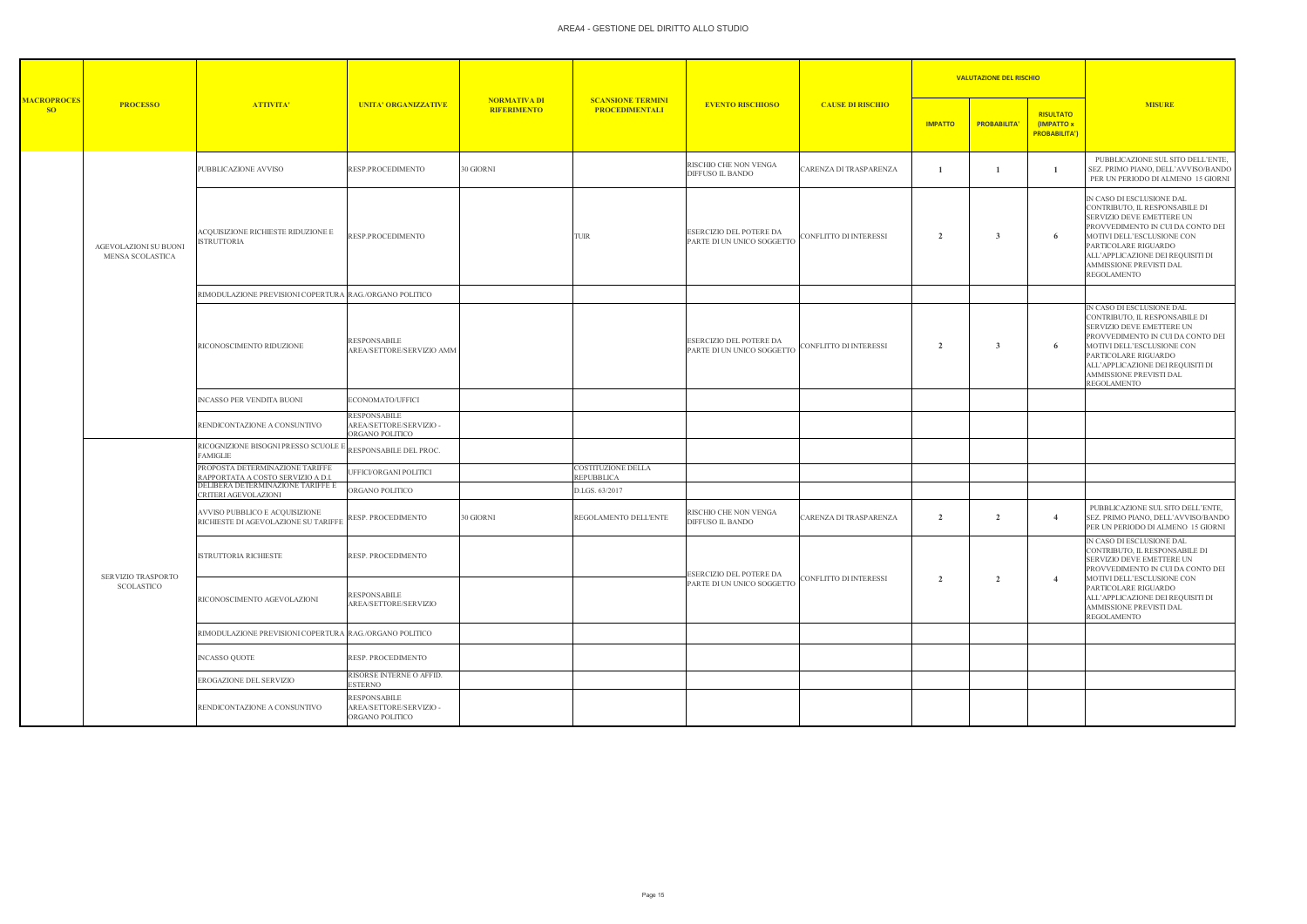| <u> MACROPROC</u>                                                                       | <b>PROCESSO</b>                                                          | <b>ATTIVITA'</b>                                                                                                                                                                                                                                                                                                                                                                                                                                                                                                     | <b>UNITA' ORGANIZZATIVE</b>                                                                                                                                                                                                                          | <b>NORMATIVA DI</b><br><b>RIFERIMENTO</b>                                     | <b>SCANSIONE TERMINI</b><br><b>PROCEDIMENTALI</b>                                                                   | <b>EVENTO RISCHIOSO</b>                                                                           | <b>VALUTAZIONE DEL RISCHIO</b><br><b>FONTE DI RISCHIO</b>                                                                 |                |                                                                           | <b>MISURE</b>                                                                                                                            |
|-----------------------------------------------------------------------------------------|--------------------------------------------------------------------------|----------------------------------------------------------------------------------------------------------------------------------------------------------------------------------------------------------------------------------------------------------------------------------------------------------------------------------------------------------------------------------------------------------------------------------------------------------------------------------------------------------------------|------------------------------------------------------------------------------------------------------------------------------------------------------------------------------------------------------------------------------------------------------|-------------------------------------------------------------------------------|---------------------------------------------------------------------------------------------------------------------|---------------------------------------------------------------------------------------------------|---------------------------------------------------------------------------------------------------------------------------|----------------|---------------------------------------------------------------------------|------------------------------------------------------------------------------------------------------------------------------------------|
| <b>SSO</b><br><b>GESTIONE</b><br><b>DELLE</b><br><b>ENTRATE E</b><br><b>DELLE SPESE</b> |                                                                          |                                                                                                                                                                                                                                                                                                                                                                                                                                                                                                                      |                                                                                                                                                                                                                                                      |                                                                               |                                                                                                                     |                                                                                                   |                                                                                                                           | <b>IMPATTO</b> | <b>RISULTATO</b><br>(IMPATTO x<br><b>PROBABILIT</b><br><b>PROBABILITA</b> |                                                                                                                                          |
|                                                                                         |                                                                          | RICEZIONE ATTO DI ACCERTAMENTO                                                                                                                                                                                                                                                                                                                                                                                                                                                                                       | SERVIZIO FINANZIARIO                                                                                                                                                                                                                                 | ART. 179 TUEL - PRINCIPIO<br>CONTABILE 4.2 - REGOLAMENTO<br>CONTABILITÀ       | REGOLAMENTO DI CONTABILITÀ                                                                                          |                                                                                                   |                                                                                                                           |                |                                                                           |                                                                                                                                          |
|                                                                                         |                                                                          | VERIFICA ELEMENTI ATTO DI ACCERTAMENTO<br>RAGIONE DEL CREDITO; - TITOLO GIURIDICO<br>CHE SUPPORTA IL CREDITO;<br>SOGGETTO DEBITORE; - AMMONTARE DEL<br>CREDITO;<br>SCADENZA;                                                                                                                                                                                                                                                                                                                                         | SERVIZIO FINANZIARIO                                                                                                                                                                                                                                 | ART. 179 TUEL - PRINCIPIO<br>CONTABILE 4.2 - REGOLAMENTO<br>CONTABILITÀ       | REGOLAMENTO DI CONTABILITÀ                                                                                          |                                                                                                   |                                                                                                                           |                |                                                                           | PERIODICAMENTE I RESPONSABILI DI                                                                                                         |
|                                                                                         | <b>GESTIONE ORDINARIA DELLE</b><br><b>ENTRATE DI BILANCIO</b>            | REGISTRAZIONE CONTABILE ACCERTAMENTO SERVIZIO FINANZIARIO                                                                                                                                                                                                                                                                                                                                                                                                                                                            |                                                                                                                                                                                                                                                      | ART. 179 TUEL - PRINCIPIO<br>CONTABILE 4.2 - REGOLAMENTO<br>CONTABILITÀ       | REGOLAMENTO DI CONTABILITÀ                                                                                          | ELUSIONE DELLE PROCEDURE DI                                                                       | BISOGNO DI<br>ORGANIZZAZIONE/PIANIFICAZIONI<br><b>INADEGUATEZZA DELLE</b>                                                 |                |                                                                           | SERVIZIO DEVONO VERIFICARE E<br>COMUNICARE AL RPCT ED ALLA GIUNTA LO<br>STATO DI ACCERTAMENTO DELLE ENTRATE,                             |
|                                                                                         |                                                                          | RISCOSSIONE: EMISSIONE REVERSALE DI<br><b>NCASSO</b>                                                                                                                                                                                                                                                                                                                                                                                                                                                                 | SERVIZIO FINANZIARIO                                                                                                                                                                                                                                 | ART. 180 TUEL - PRINCIPIO<br>CONTABILE 4.2 - REGOLAMENTO<br>CONTABILITÀ       | REGOLAMENTO DI CONTABILITÀ                                                                                          | SVOLGIMENTO DELLE ATTIVITÀ E<br>DI CONTROLLO                                                      | CONOSCENZE                                                                                                                |                |                                                                           | CON PARTICOLARE RIGUARDO A QUELLE<br>DERIVANTI DA ENTRATE PROPRIE                                                                        |
|                                                                                         |                                                                          | CONTABILIZZAZIONE E TRASMISSIONE AL<br>TESORIERE DELLA REVERSALE DI INCASSO                                                                                                                                                                                                                                                                                                                                                                                                                                          | SERVIZIO FINANZIARIO                                                                                                                                                                                                                                 | ART. 180 TUEL - PRINCIPIO<br>CONTABILE 4.2 - REGOLAMENTO<br>CONTABILITÀ       | REGOLAMENTO DI CONTABILITÀ ·<br>ART. 180 TUEL (60 GIORNI PER LA<br>CONTABILIZZAZIONE) -<br>CONVENZIONE DI TESORERIA |                                                                                                   |                                                                                                                           |                |                                                                           |                                                                                                                                          |
|                                                                                         |                                                                          | VERSAMENTO                                                                                                                                                                                                                                                                                                                                                                                                                                                                                                           | <b>TESORIERE</b>                                                                                                                                                                                                                                     | ART. 181 TUEL - PRINCIPIO<br>CONTABILE 4.2 - REGOLAMENTO<br>CONTABILITÀ       | REGOLAMENTO DI CONTABILITÀ<br>CONVENZIONE DI TESORERIA                                                              |                                                                                                   |                                                                                                                           |                |                                                                           |                                                                                                                                          |
|                                                                                         |                                                                          | RICEZIONE PROVVEDIMENTO DI IMPEGNO DI<br><b>SPESA</b>                                                                                                                                                                                                                                                                                                                                                                                                                                                                | RESPONSABILE FINANZIARIO                                                                                                                                                                                                                             | ART. 183 TUEL - PRINCIPIO<br>CONTABILE 4.2 - REGOLAMENTO<br>CONTABILITÀ       | REGOLAMENTO DI CONTABILITÀ                                                                                          |                                                                                                   |                                                                                                                           |                |                                                                           |                                                                                                                                          |
|                                                                                         |                                                                          | VERIFICA ELEMENTI PROVVEDIMENTO DI<br>IMPEGNO: - RAGIONE DEL DEBITO;<br>SOMMA DA PAGARE;<br><b>SOGGETTO CREDITORE;</b><br>SCADENZA DELL'OBBLIGAZIONE;<br>SPECIFICAZIONE DEL VINCOLO COSTITUITO<br>SULLO STANZIAMENTO DI BILANCIO.                                                                                                                                                                                                                                                                                    | ART. 183 TUEL - PRINCIPIO<br>RESPONSABILE FINANZIARIO<br>CONTABILE 4.2 - REGOLAMENTO<br>REGOLAMENTO DI CONTABILITÀ<br>CONTABILITÀ<br>ELUSIONE DELLE PROCEDURE DI<br>SVOLGIMENTO DELLE ATTIVITÀ E<br>DI CONTROLLO - USO IMPROPRIO (<br>DISTORTO DELLA | CARENZA DI ADEGUATI                                                           |                                                                                                                     |                                                                                                   | L'RPCT PREDISPONE APPOSITA CHECK LIST IN<br>CUI DEVONO FIGURARE TUTTI GLI ELEMENTI<br>ESSENZIALI DELL'IMPEGNO E DI CUI IL |                |                                                                           |                                                                                                                                          |
|                                                                                         | <b>SPESE DI BILANCIO</b>                                                 | APPOSIZIONE VISTO DI COPERTURA<br>FINANZIARIA - REGISTRAZIONE CONTABILE<br>IMPEGNO DI SPESA                                                                                                                                                                                                                                                                                                                                                                                                                          | RESPONSABILE FINANZIARIO                                                                                                                                                                                                                             | ART. 183 TUEL - PRINCIPIO<br>CONTABILE 4.2 - REGOLAMENTO<br>CONTABILITÀ       | REGOLAMENTO DI CONTABILITÀ                                                                                          | DISCREZIONALITÀ IN MERITO<br>ALLA VERIFICA AL FINE DI<br>FAVORIRE /SFAVORIRE SOGGETTI<br>ESTERNI. | CONTROLLI                                                                                                                 |                |                                                                           | RESPONSABILE DELLA SPESA DEVE DARE<br>CONTO – LA SUSSISTENZA DEI REQUISITI VIENE<br>VERIFICATA DALL'RPCT IN SEDE DI<br>CONTROLLI INTERNI |
|                                                                                         |                                                                          | ATTO DI LIQUIDAZIONE                                                                                                                                                                                                                                                                                                                                                                                                                                                                                                 | <b>SERVIZIO COMPETENTE</b>                                                                                                                                                                                                                           | ART. 184 TUEL - PRINCIPIO<br>CONTABILE 4.2 - REGOLAMENTO<br>CONTABILITÀ - PEG | REGOLAMENTO DI CONTABILITÀ<br>REGOLAMENTO ACQUISIZIONE<br><b>BENI E SERVIZI</b>                                     |                                                                                                   |                                                                                                                           |                |                                                                           |                                                                                                                                          |
|                                                                                         |                                                                          | CONTROLLI E RISCONTRI AMMINISTRATIVI,<br>CONTABILI E FISCALI SUGLI ATTI DI<br><b>GESTIONE ORDINARIA DELLE</b> LIQUIDAZIONE: - CONNESSIONE DELL'ATTO DI<br>LIQUIDAZIONE CON IL CORRISPONDENTE ATTO<br>DI IMPEGNO DI SPESA; - ESATTA IMPUTAZIONE<br>DELLA SPESA DA LIQUIDARE AGLI INTERVENTI SERVIZIO FINANZIARIO<br>O AI CAPITOLI DI BILANCIO; - VERIFICA<br>ESIBIBILITÀ DELLA SPESA; - COMPLETEZZA<br>DELLA DOCUMENTAZIONE PRODOTTA; -<br>REGOLARITÀ DELLA FATTURA CHE DEVE<br>RIPORTARE – TRA L'ALTRO – GLI ESTREMI |                                                                                                                                                                                                                                                      | ART. 184 TUEL - PRINCIPIO<br>CONTABILE 4.2 - REGOLAMENTO<br>CONTABILITÀ       | REGOLAMENTO DI CONTABILITÀ                                                                                          |                                                                                                   |                                                                                                                           |                |                                                                           |                                                                                                                                          |
|                                                                                         |                                                                          | REGISTRAZIONE CONTABILE DELLA<br>LIQUIDAZIONE                                                                                                                                                                                                                                                                                                                                                                                                                                                                        | SERVIZIO FINANZIARIO                                                                                                                                                                                                                                 | PRINCIPIO CONTABILE 4.2 -<br>REGOLAMENTO CONTABILITÀ                          | REGOLAMENTO DI CONTABILITÀ                                                                                          |                                                                                                   |                                                                                                                           |                |                                                                           |                                                                                                                                          |
|                                                                                         |                                                                          | ORDINAZIONE: EMISSIONE MANDATO DI<br>PAGAMENTO                                                                                                                                                                                                                                                                                                                                                                                                                                                                       | SERVIZIO FINANZIARIO                                                                                                                                                                                                                                 | ART. 185 TUEL - PRINCIPIO<br>CONTABILE 4.2 - REGOLAMENTO<br>CONTABILITÀ       | REGOLAMENTO DI CONTABILITÀ -<br>CORTE COSTITUZIONALE,<br>SENTENZA 17 GIUGNO 2003, N. 211                            |                                                                                                   |                                                                                                                           |                |                                                                           |                                                                                                                                          |
|                                                                                         |                                                                          | CONTROLLO MANDATO DI PAGAMENTO:<br>SUSSISTENZA DELL'IMPEGNO E DELLA<br>LIQUIDAZIONE E AL RISPETTO<br>DELL'AUTORIZZAZIONE DI CASSA                                                                                                                                                                                                                                                                                                                                                                                    | SERVIZIO FINANZIARIO                                                                                                                                                                                                                                 | ART. 185 TUEL - PRINCIPIO<br>CONTABILE 4.2 - REGOLAMENTO<br>CONTABILITÀ       | REGOLAMENTO DI CONTABILITÀ                                                                                          |                                                                                                   |                                                                                                                           |                |                                                                           |                                                                                                                                          |
|                                                                                         |                                                                          | CONTABILIZZAZIONE E TRASMISSIONE AL<br><b>TESORIERE DEL MANDATO DI PAGAMENTO</b>                                                                                                                                                                                                                                                                                                                                                                                                                                     | SERVIZIO FINANZIARIO                                                                                                                                                                                                                                 | ART. 185 TUEL - PRINCIPIO<br>CONTABILE 4.2 - REGOLAMENTO<br>CONTABILITÀ       | REGOLAMENTO DI CONTABILITÀ -<br>CONVENZIONE DI TESORERIA                                                            |                                                                                                   |                                                                                                                           |                |                                                                           |                                                                                                                                          |
|                                                                                         |                                                                          | PAGAMENTO                                                                                                                                                                                                                                                                                                                                                                                                                                                                                                            | <b>TESORIERE</b>                                                                                                                                                                                                                                     | ART. 185 TUEL - PRINCIPIO<br>CONTABILE 4.2 - REGOLAMENTO<br>CONTABILITÀ       | REGOLAMENTO DI CONTABILITÀ -<br>CONVENZIONE DI TESORERIA                                                            |                                                                                                   |                                                                                                                           |                |                                                                           |                                                                                                                                          |
|                                                                                         |                                                                          | CARICAMENTO IN ARCHIVIO                                                                                                                                                                                                                                                                                                                                                                                                                                                                                              | RESPONSABILE<br>AREA/SETTORE/SERVIZIO                                                                                                                                                                                                                | CODICE CIVILE, NORMATIVA DI<br>SETTORE, CAPITOLATO SPECIALE<br>RSII           | PROGRAMMAZIONE PLURIENNALE                                                                                          |                                                                                                   |                                                                                                                           |                |                                                                           |                                                                                                                                          |
|                                                                                         | <b>GESTIONE IMMOBILI:</b>                                                | VERIFICA TIPOLOGIA INTERVENTO                                                                                                                                                                                                                                                                                                                                                                                                                                                                                        | RESPONSABILE<br>AREA/SETTORE/SERVIZIO                                                                                                                                                                                                                | CAPITOLATO SPECIALE RSU                                                       |                                                                                                                     |                                                                                                   |                                                                                                                           |                |                                                                           |                                                                                                                                          |
|                                                                                         | INTERVENTI DI MANUTENZIONE SOPRALLUOGHI<br>ORDINARIA E STRAORDINARIA     |                                                                                                                                                                                                                                                                                                                                                                                                                                                                                                                      | RESPONSABILE<br>AREA/SETTORE/SERVIZIO                                                                                                                                                                                                                | CAPITOLATO SPECIALE RSU                                                       |                                                                                                                     |                                                                                                   |                                                                                                                           |                |                                                                           | ENTRO IL MESE DI MARZO IL RESPONSABILE                                                                                                   |
|                                                                                         | SU BENI MOBILI, IMMOBILI ED ACCERTAMENTO<br>ADEE ADEDTE ALL A EDITIZIONE |                                                                                                                                                                                                                                                                                                                                                                                                                                                                                                                      | RESPONSABILE<br>AREA/SETTORE/SERVIZIO                                                                                                                                                                                                                | CAPITOLATO SPECIALE RSU                                                       |                                                                                                                     | TERMINI PREVISTI DAL CSA O DA MANCATA PIANIEICAZIONE DEGLI CRGANIZZAZIONE/PIANIEICAZIONE.         | BISOGNO DI                                                                                                                |                |                                                                           | DELL'UT, DI CONCERTO CON IL CAPO<br><b>SOLIADRA OPERAT PREDISPONE LIMA</b>                                                               |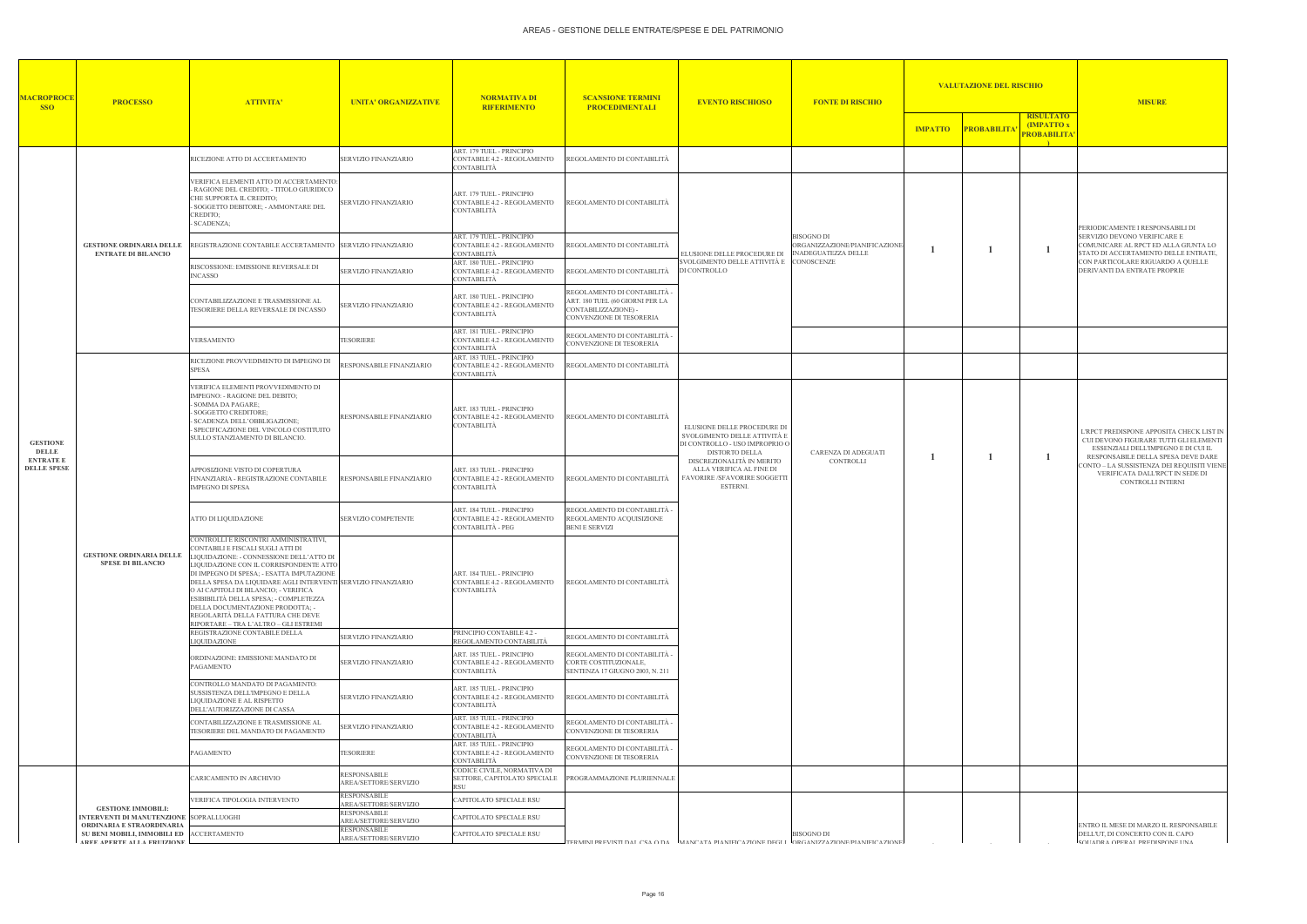| <u> MACROPROC</u><br><b>SSO</b> | <b>PROCESSO</b>                                                                              | <b>ATTIVITA'</b>                                                                                                                                                                                                      | <b>UNITA' ORGANIZZATIVE</b>                                    | <b>NORMATIVA DI</b><br><b>RIFERIMENTO</b>                                                                                                    | <b>SCANSIONE TERMINI</b><br><b>PROCEDIMENTALI</b>                | <b>EVENTO RISCHIOSO</b>                                                                                                 | <b>FONTE DI RISCHIO</b>                                                                             |                              | <b>VALUTAZIONE DEL RISCHIO</b> |                                                      | <b>MISURE</b>                                                                                                                                                      |
|---------------------------------|----------------------------------------------------------------------------------------------|-----------------------------------------------------------------------------------------------------------------------------------------------------------------------------------------------------------------------|----------------------------------------------------------------|----------------------------------------------------------------------------------------------------------------------------------------------|------------------------------------------------------------------|-------------------------------------------------------------------------------------------------------------------------|-----------------------------------------------------------------------------------------------------|------------------------------|--------------------------------|------------------------------------------------------|--------------------------------------------------------------------------------------------------------------------------------------------------------------------|
|                                 |                                                                                              |                                                                                                                                                                                                                       |                                                                |                                                                                                                                              |                                                                  |                                                                                                                         |                                                                                                     | <b>IMPATTO</b>               | <b>PROBABILIT</b>              | <b>RISULTATO</b><br>(IMPATTO x<br><b>PROBABILITA</b> |                                                                                                                                                                    |
|                                 | PUBBLICA (AREE VERDI,<br><b>CIMITERI ETC.)</b>                                               | AFFIDAMENTO DEL SERVIZIO (INCLUSA NELLA<br>GESTIONE DEL SERVIZIO DI RSU COMUNALE)                                                                                                                                     | <b>RESPONSABILE</b><br>AREA/SETTORE/SERVIZIO                   | CAPITOLATO SPECIALE RSU                                                                                                                      | NORMA DI LEGGE                                                   | <b>INTERVENTI</b>                                                                                                       | NADEGUATEZZA DELLE<br>CONOSCENZE                                                                    |                              |                                |                                                      | PROGRAMMAZIONE DELLE PRIORITà DI<br>INTERVENTI MANUTENTIVI SULLE AREE DA                                                                                           |
|                                 |                                                                                              | SORVEGLIANZA ESECUZIONE LAVORI                                                                                                                                                                                        | <b>RESPONSABILE</b><br>AREA/SETTORE/SERVIZIO                   | CAPITOLATO SPECIALE RSU                                                                                                                      |                                                                  |                                                                                                                         |                                                                                                     |                              |                                |                                                      | EFFETTUARE IN ECONOMIA                                                                                                                                             |
|                                 |                                                                                              | LIQUIDAZIONE (INCLUSA NEL CANONE<br>MENSILE DELL'APPALTO RSU)                                                                                                                                                         | RESPONSABILE<br>AREA/SETTORE/SERVIZIO                          | CAPITOLATO SPECIALE RSU                                                                                                                      |                                                                  |                                                                                                                         |                                                                                                     |                              |                                |                                                      |                                                                                                                                                                    |
|                                 |                                                                                              | CARICAMENTO IN ARCHIVIO                                                                                                                                                                                               | RESPONSABILE<br>AREA/SETTORE/SERVIZIO                          | LEGGE FINANZIARIA DEL 2003 -<br>REGOLAMENTO DI GESTIONE DEL<br>PATRIMONIO COMUNALE,<br>REGOLAMENTO SUGLI IMPIANTI<br>SPORTIVI E NORMATIVA DI | PROGRAMMAZIONE PLURIENNALE                                       |                                                                                                                         |                                                                                                     |                              |                                |                                                      |                                                                                                                                                                    |
|                                 |                                                                                              | VERIFICA TIPOLOGIA INTERVENTO                                                                                                                                                                                         | RESPONSABILE<br>AREA/SETTORE/SERVIZIO                          |                                                                                                                                              |                                                                  |                                                                                                                         |                                                                                                     |                              |                                |                                                      |                                                                                                                                                                    |
|                                 |                                                                                              | SOPRALLUOGHI                                                                                                                                                                                                          | <b>RESPONSABILE</b><br>AREA/SETTORE/SERVIZIO                   |                                                                                                                                              |                                                                  |                                                                                                                         |                                                                                                     |                              |                                |                                                      |                                                                                                                                                                    |
|                                 |                                                                                              | <b>ACCERTAMENTO</b>                                                                                                                                                                                                   | RESPONSABILE<br>AREA/SETTORE/SERVIZIO                          |                                                                                                                                              |                                                                  |                                                                                                                         |                                                                                                     |                              |                                |                                                      |                                                                                                                                                                    |
|                                 | <b>GESTIONE IMPIANTI SPORTIVI</b><br><b>MANUTENZIONE ORDINARIA E</b><br><b>STRAORDINARIA</b> | VERIFICA VALORE DELL'INTERVENTO PER<br>SCELTA DELLA PROCEDURA DI AFFIDAMENTO AREA/SETTORE/SERVIZIO                                                                                                                    | RESPONSABILE                                                   |                                                                                                                                              |                                                                  |                                                                                                                         |                                                                                                     |                              |                                |                                                      |                                                                                                                                                                    |
|                                 |                                                                                              | INDIVIDUAZIONE DEL TIPO DI PROCEDURA PER<br><b>AFFIDAMENTO</b>                                                                                                                                                        | ORGANO POLITICO                                                | D.LGS. 50/2016                                                                                                                               |                                                                  |                                                                                                                         |                                                                                                     |                              |                                |                                                      |                                                                                                                                                                    |
|                                 |                                                                                              | PROCEDURA DI AFFIDAMENTO DEL SERVIZIO                                                                                                                                                                                 | RESPONSABILE                                                   | D.LGS. 50/2016                                                                                                                               |                                                                  |                                                                                                                         |                                                                                                     | SI RINVIA                    | SI RINVIA                      | SI RINVIA                                            |                                                                                                                                                                    |
|                                 |                                                                                              | SORVEGLIANZA ESECUZIONE LAVORI                                                                                                                                                                                        | AREA/SETTORE/SERVIZIO<br>RESPONSABILE                          |                                                                                                                                              |                                                                  | SI RINVIA ALL'AREA DI RISCHIO 2                                                                                         | SI RINVIA ALL'AREA DI RISCHIO 2                                                                     | ALL'AREA DI<br>RISCHIO 2 SUI | ALL'AREA DI<br>RISCHIO 2 SUI   | <b>ALL'AREA DI</b><br>RISCHIO 2 SUI                  | I RINVIA ALL'AREA DI RISCHIO 2 SUI                                                                                                                                 |
|                                 |                                                                                              | LIQUIDAZIONE                                                                                                                                                                                                          | AREA/SETTORE/SERVIZIO<br>RESPONSABILE                          |                                                                                                                                              |                                                                  | SUI CONTRATTI PUBBLICI                                                                                                  | SUI CONTRATTI PUBBLICI                                                                              | CONTRATTI<br>PUBBLICI        | <b>CONTRATTI</b><br>PUBBLICI   | <b>CONTRATTI</b><br><b>PUBBLICI</b>                  | CONTRATTI PUBBLICI                                                                                                                                                 |
|                                 |                                                                                              | COLLAUDO                                                                                                                                                                                                              | AREA/SETTORE/SERVIZIO<br>RESPONSABILE                          |                                                                                                                                              |                                                                  |                                                                                                                         |                                                                                                     |                              |                                |                                                      |                                                                                                                                                                    |
|                                 |                                                                                              | ISTANZA DA PARTE DEI SOGGETTI<br>INTERESSATI (PER ES. PRIVATI O                                                                                                                                                       | AREA/SETTORE/SERVIZIO<br>RESPONSABILE<br>AREA/SETTORE/SERVIZIO | REGOLAMENTO DI GESTIONE DEL<br>PATRIMONIO COMUNALE.                                                                                          |                                                                  |                                                                                                                         |                                                                                                     |                              |                                |                                                      |                                                                                                                                                                    |
|                                 | <b>CONCESSIONE IN USO DI</b><br><b>IMMOBILI DISPONIBILI</b>                                  | ASSOCIAZIONI SENZA SCOPO DI LUCRO)<br>DELIBERAZIONE GIUNTA COMUNALE PER<br>CONCESSIONE IN USO, CONTENENTE ANCHE<br>ATTO DI INDIRIZZO IN FAVORE DEL<br>RESPONSABILE AREA TECNICA PER<br>PREDISPOSZIONE AVVISO PUBBLICO | ORGANO POLITICO                                                |                                                                                                                                              |                                                                  |                                                                                                                         |                                                                                                     |                              |                                |                                                      |                                                                                                                                                                    |
|                                 |                                                                                              | PREDISPOSIZIONE E PUBBLICAZIONE AVVISO<br>PUBBLICO PER INDIVIDUAZIONE DI ALTRI<br>EVENTUALI SOGGETTI INTERESSATI OLTRE<br><b>AGLI ISTANTI</b>                                                                         | AREA TECNICA                                                   | D.LGS. 50/2016 - REGOLAMENTO<br>COMUNALE                                                                                                     | TERMINI PREVISTI DA<br>REGOLAMENTO                               | MANCATO RISPETTO DEL TERMINE<br>DI PUBBLICAZIONE                                                                        | 'ARENZA DI TRASPARENZA                                                                              |                              | $\mathbf{2}$                   | $\overline{2}$                                       | OBBLIGO DI PUBBLICAZIONE DELL'AVVISO<br>PUBBLICO SUL SITO DELL'ENTE PER UN<br>PERIODO DI ALMENO 30 GIORNI                                                          |
|                                 |                                                                                              | PROCEDURA DI INDIVIDUAZIONE<br>CONCESSIONARIO                                                                                                                                                                         | RESPONSABILE<br>AREA/SETTORE/SERVIZIO                          | D.LGS. 50/2016 - REGOLAMENTO<br>COMUNALE                                                                                                     | FERMINI DI CUI AL D.LGS. 50/2016                                 | RISCHIO DI MANCATO RISPETTO<br>DELLA PARITA' DI TRATTAMENTO<br><b>TRA I DIVERSI OPERATORI,</b><br>ASSOCIAZIONI ETC.     | ESERCIZIO PROLUNGATO ED<br><b>ESCLUSIVO DELLA</b><br>RESPONSABILITà DA PARTE DI UN<br>SOLO SOGGETTO | $\mathbf{2}$                 | $\mathbf{2}$                   | -4                                                   | OBBLIGO DI ESPERIMENTO DI UNA<br>PROCEDURA COMPETTIVA PER<br>L'ASSEGNAZIONE DEGLI SPAZI                                                                            |
| <b>GESTIONE</b>                 |                                                                                              | INDIVIDUAZIONE CONCESSIONARIO                                                                                                                                                                                         | RESPONSABILE<br>AREA/SETTORE/SERVIZIO                          | D.LGS. 50/2016                                                                                                                               |                                                                  |                                                                                                                         |                                                                                                     |                              |                                |                                                      |                                                                                                                                                                    |
| <b>PATRIMONIO</b>               |                                                                                              | STIPULAZIONE CONTRATTO                                                                                                                                                                                                | RESPONSABILE DI AREA/UFFICIALE<br>ROGANTE                      | D.LGS. 50/2016                                                                                                                               | TERMINI PREVISTI DAL D.LGS.<br>50/2016                           |                                                                                                                         |                                                                                                     |                              |                                |                                                      |                                                                                                                                                                    |
|                                 |                                                                                              | ATTO DI INDIRIZZO DELLA GIUNTA COMUNALE ORGANO POLITICO                                                                                                                                                               |                                                                | D.LGS. 267/2000 - REGOLAMENTO DI<br>GESTIONE DEL PATRIMONIO<br>COMUNALE.                                                                     |                                                                  |                                                                                                                         |                                                                                                     |                              |                                |                                                      |                                                                                                                                                                    |
|                                 |                                                                                              | VERIFICA CONGRUITÀ CANONE                                                                                                                                                                                             | RESPONSABILE<br>AREA/SETTORE/SERVIZIO                          |                                                                                                                                              | TERMINI PREVISTI DA APPOSITO<br>REGOLAMENTO E DAI TECNICI        | VALORE DI STIMA DELL'IMMOBILE<br>NON CONGRUO                                                                            | ARENZA DI TRASPARENZA                                                                               | -1                           | $\overline{2}$                 | $\overline{2}$                                       | OBBLIGO DI PERIZIA DI STIMA DEL BENE, CON<br>PARTICOLARE RIFERIMENTO AL RAGGUAGLIO<br>CON I VALORI OMI                                                             |
|                                 | <b>LOCAZIONE IMMOBILI DI</b><br>PROPRIETÀ COMUNALE                                           | PROCEDURA INDIVIDUAZIONE LOCATARIO                                                                                                                                                                                    | RESPONSABILE<br>AREA/SETTORE/SERVIZIO                          | D.LGS. 50/2016                                                                                                                               |                                                                  | NOSSERVANZA REGOLE<br>PROCEDURALI A GARANZIA DELLA CARENZA DI TRASPARENZA E<br>TRASPARENZA E<br>DELL'IMPARZIALITÀ DELLA | PUBBLICITA                                                                                          |                              | $\overline{2}$                 | $\overline{2}$                                       | AVVISO PUBBLICATO SUL SITO DELL'ENTE PER<br>UN PERIODO DI ALMENO 30 GIORNI                                                                                         |
|                                 |                                                                                              | INDIVIDUAZIONE LOCATARIO                                                                                                                                                                                              | RESPONSABILE<br>AREA/SETTORE/SERVIZIO                          | D.LGS. 50/2016                                                                                                                               |                                                                  |                                                                                                                         |                                                                                                     |                              |                                |                                                      |                                                                                                                                                                    |
|                                 |                                                                                              | STIPULAZIONE CONTRATTO                                                                                                                                                                                                | RESPONSABILE AREA/UFFICIALE<br>ROGANTE                         | D.LGS. 50/2016                                                                                                                               | FERMINI PREVISTI DAL D.LGS.<br>50/2016                           |                                                                                                                         |                                                                                                     |                              |                                |                                                      |                                                                                                                                                                    |
|                                 |                                                                                              | CONTROLLO DEI TEMPI DI PAGAMENTO<br>PREVISTI                                                                                                                                                                          | RESPONSABILE<br>AREA/SETTORE/SERVIZIO                          |                                                                                                                                              |                                                                  |                                                                                                                         |                                                                                                     |                              |                                |                                                      |                                                                                                                                                                    |
|                                 |                                                                                              | MANIFESTAZIONE, DA PARTE DELL'AREA<br>INTERESSATA, DEL FABBISOGNO                                                                                                                                                     | RESPONSABILE<br>AREA/SETTORE/SERVIZIO                          | D.LGS. 267/2000 -                                                                                                                            |                                                                  |                                                                                                                         |                                                                                                     |                              |                                |                                                      |                                                                                                                                                                    |
|                                 |                                                                                              | ATTO DI INDIRIZZO DELLA GIUNTA COMUNALE ORGANO POLITICO                                                                                                                                                               |                                                                | D.LGS. 267/2000 -                                                                                                                            |                                                                  |                                                                                                                         |                                                                                                     |                              |                                |                                                      |                                                                                                                                                                    |
|                                 | <b>LOCAZIONI PASSIVE</b>                                                                     | INDIVIDUAZIONE IMMOBILE DA PRENDERE IN RESPONSABILE<br>LOCAZIONE                                                                                                                                                      | AREA/SETTORE/SERVIZIO                                          |                                                                                                                                              | <b>TERMINI PREVISTI DA APPOSITO</b><br>REGOLAMENTO E DAI TECNICI | ELUSIONE DI PROCEDURE AD<br>EVIDENZA PUBBLICA NELLA<br>SCELTA DEL CONTRAENTE                                            | CARENZA DI TRASPARENZA                                                                              |                              | $\mathbf{2}$                   | $\overline{2}$                                       | IL RESPONSABILE DI SERVIZIO<br>PREVENTIVAMENTE RELAZIONA ALLA GIUNTA<br>ED AL RPCT SULLE RAGIONI PER CUI RITIENE<br>DI NON PROCEDERE MEDIANTE EVIDENZA<br>PUBBLICA |
|                                 |                                                                                              | VERIFICA CONGRUITÀ CANONE                                                                                                                                                                                             | RESPONSABILE<br>AREA/SETTORE/SERVIZIO                          |                                                                                                                                              | TERMINI PREVISTI DA APPOSITO<br>REGOLAMENTO E DAI TECNICI        | VALORE DI STIMA DELL'IMMOBILE<br>NON CONGRUO                                                                            | CARENZA NORMATIVA                                                                                   |                              | 2                              | $\overline{2}$                                       | PER OGNI IMMOBILE IN LCCAZIONE PASSIVA<br>VA ACQUISITA UNA PERIZIA DI STIMA E PRESI<br>A RIFERIMENTO I VALORI OMI                                                  |
|                                 |                                                                                              | STIPULAZIONE CONTRATTO                                                                                                                                                                                                | UFFICIALE ROGANTE                                              | D.LGS. 50/2016                                                                                                                               | TERMINI PREVISTI DAL D.LGS.<br>50/2016                           |                                                                                                                         |                                                                                                     |                              |                                |                                                      |                                                                                                                                                                    |
|                                 |                                                                                              |                                                                                                                                                                                                                       |                                                                |                                                                                                                                              |                                                                  |                                                                                                                         |                                                                                                     |                              |                                |                                                      |                                                                                                                                                                    |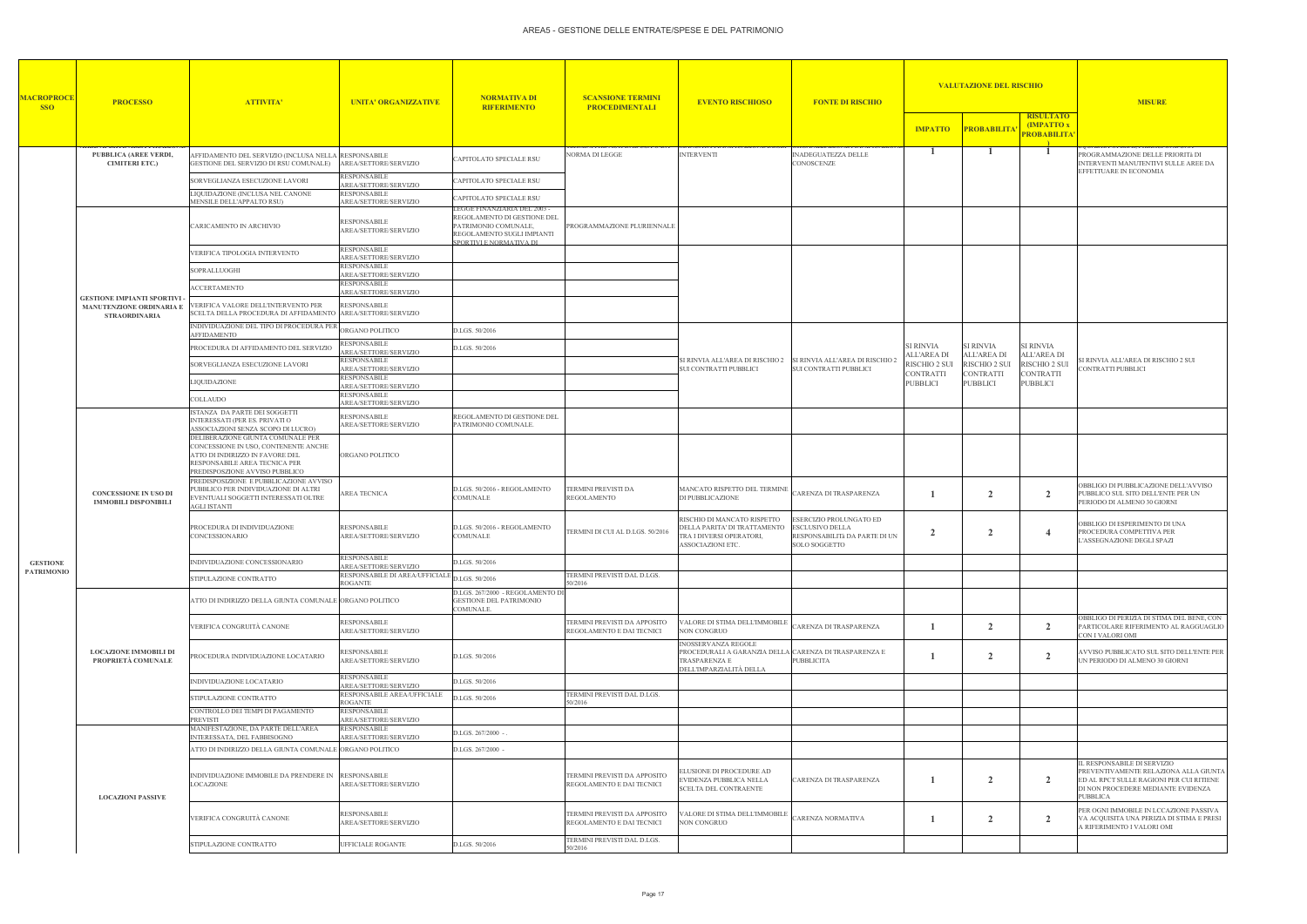| <b>SSO</b><br><b>RIFERIMENTO</b><br><b>PROCEDIMENTALI</b><br><b>PROBABILIT</b><br><b>IMPATTO</b><br>VERIFICA DEL PERMANERE DEL FABBISOGNO RESPONSABILE<br>AREA/SETTORE/SERVIZIO<br>DELL'UFFICIO INTERESSATO<br>TEMPESTIVO - CONSEGNA AL<br>PROTOCOLLO DELL'ENTE<br>DPR 285/1990 - REGOLAMENTO<br>CONTESTUALMENTE ALLA<br>ACQUISIZIONE COMUNICAZIONE DI DECESSO E<br>STANZA DI SEPOLTURA<br>SEGRETERIA - PROTOCOLLO<br>COMUNALE DI POLIZIA<br>EVENTUALE DOMANDA DI<br><b>MORTUARIA</b><br>LOCULO/FOSSA/TOMBA FAMIGLIA).<br>CONCESSIONE NEL CASO DI<br>RICHIESTA SEPOLTURA IN SPAZIO<br>A REGIME DI CONCESSIONE<br>VALUIAZIONE DELLA DISPONIBILITA DI<br>SPAZIO PER LA SEPOLTURA. INDIVIDUAZIONE<br>DPR 285/1990 - REGOLAMENTO<br><b>RESPONSABILE</b><br>DALLA DATA DI PRESENTAZIONE<br>DELLO SPAZIO PER SEPOLTURA IN FOSSA. PER<br>COMUNALE DI POLIZIA<br>AREA/SETTORE/SERVIZIO<br>DELL'ISTANZA 1 GIORNO<br>RICHIESTA LOCULI/TOMBE FAMIGLIA AVVIO<br><b>MORTUARIA</b><br><b>GESTIONE DELLE SEPOLTURE,</b><br>PROCEDIMENTO CONCESSIONE CIMITERIALE<br>DEI LOCULI E DELLE TOMBE DI<br><b>ER MAPPATURA PROCESSO CONCESSIONI</b><br>COMUNICAZIONE AL NECROFORO DELLA<br>DPR 285/1990 - REGOLAMENTO<br><b>FAMIGLIA</b><br><b>DALLA DATA DI PRESENTAZIONE</b><br>DATA, DELL'ORA E DELLO SPAZIO ASSEGNATO UFFICIO TECNICO<br>COMUNALE DI POLIZIA<br>DELL'ISTANZA 1 GIORNO<br><b>MORTUARIA</b><br>PER LA SEPOLTURA<br>DPR 285/1990 - REGOLAMENTO<br>SEPOLTURA<br>NECROFORO<br>COMUNALE DI POLIZIA<br>TEMPESTIVO<br>MORTUARIA<br>REGOLAMENTO COMUNALE DI<br>MISURE PER LA<br>. MISURE PER LA<br><b>RESPONSABILE</b><br>POLIZIA MORTUARIA. DELIBERA DI 30 GIORNI<br>DISTORTA APPLICAZIONE DEI<br>. MISURE PER LA MANCATA<br>NVIO COMUNICAZIONE PER IL PAGAMENTO<br><b>AANCATA RISCOSSIONE MANCATA RISCOSSIONE MANCATA RISCOSSION</b><br>AREA/SETTORE/SERVIZIO<br><b>GIUNTA DI DETERMINAZIONE</b><br>COSTI DEI SERVIZI.<br>DEI COSTI DEI SERVIZI CIMITERIALI<br>RISCOSSIONE ACCERTAMENTI<br><b>ACCERTAMENTI</b><br><b>ACCERTAMENTI</b><br><b>ACCERTAMENTI</b><br>COSTI SERVIZI CIMITERIALI.<br><b>GESTIONE DEGLI ATTI</b><br>JFFICI E ORGANO POLITICO<br>SOCIETARI (STATUTI - PATTI<br>PARASOCIALI - CONVENZIONI)<br>DISOMOGENEITÀ NELLA<br><b>RESPONSABILE</b><br><b>ISTRUTTORIA</b><br>CARENZA DI TRASPARENZA<br>VALUTAZIONE DEI C.V. DEL<br>AREA/SETTORE/SERVIZIO<br>SOGGETTO DESTINATARIO<br>SCARSA TRASPARENZA<br>NELL'ATTRIBUZIONE DELLE<br><b>RESPONSABILE</b><br><b>ADOZIONE PROVVEDIMENTO</b><br>NOMINE POLITICHE; MANCATA<br>ARENZA DI TRASPARENZA<br><b>NOMINA DEI RAPPRESENTANTI</b><br>AREA/SETTORE/SERVIZIO<br>NORMATIVA DI RIFERIMENTO E<br>TEMPISTICA DETTATA DA<br>VERIFICA DEI REQUISITI SULLA<br>$\overline{2}$<br><b>DELL'ENTE PRESSO ORGANISMI</b><br>ATTI REGOALENTARI E<br>ESIGENZA DI PROCEDERE-<br>$\overline{2}$<br>$\overline{4}$<br>CONGRUITÀ DEL COMPENSO<br><b>PARTECIPATI</b><br>PROCEDURALI INTERNI<br>TEMPESTIVO<br>MANCATA EFFETTUAZIONE DELLE<br>VERIFICHE SULLA SUSSISTENZA<br><b>RESPONSABILE</b><br>DEI REQUISITI DI ONORABILITÀ,<br>CONTROLLI E VERIFICHE SUCCESSIVE<br>INADEGUATEZZA DEI CONTROLLI<br>AREA/SETTORE/SERVIZIO<br>PROFESSIONILITÀ ED<br><b>INDIPENDENZA</b><br><b>GESTIONE ECONOMICA:</b><br><b>AUMENTI DI CAPITALE,</b><br>FINANZIAMENTO, ACQUISIZIONI<br>ORGANO POLITICO<br>E DISMISSIONI QUOTE DI<br>PARTECIPAZIONE,<br><b>RAZIONALIZZAZIONE E</b><br><b>REVISIONE PERIODICA</b><br>ORGANO POLITICO<br>ESERCIZIO AZIONE CIVILE DI RESPONSABILITÀ<br>ADOZIONE DI CORRETTIVI PER EVITARE<br>ORGANO POLITICO<br>AGGRAVAMENTO STATO DI CRISI ED<br>NSOLVENZA DELLA SOCIETÀ<br>NDIVIDUAZIONE - DEFINIZIONE DELLA<br>STRUTTURA DEPUTATA AL CONTROLLO<br><b>GESTIONE</b><br>ANALOGO E AD ALTRE ATTIVITÀ DI<br>ORGANO POLITICO - SEGR.<br>SOCIETA' IN<br>CONTROLLO E MONITORAGGIO DELLE<br><b>HOUSE -</b><br>DIRETTIVI E DEGLI OBIETTIVI IMPARTITI<br><b>SOCIETA'</b><br>PARTECIPATE E | <b>VALUTAZIONE DEL RISCHIO</b><br><b>MISURE</b>                                                                                                                                    |
|----------------------------------------------------------------------------------------------------------------------------------------------------------------------------------------------------------------------------------------------------------------------------------------------------------------------------------------------------------------------------------------------------------------------------------------------------------------------------------------------------------------------------------------------------------------------------------------------------------------------------------------------------------------------------------------------------------------------------------------------------------------------------------------------------------------------------------------------------------------------------------------------------------------------------------------------------------------------------------------------------------------------------------------------------------------------------------------------------------------------------------------------------------------------------------------------------------------------------------------------------------------------------------------------------------------------------------------------------------------------------------------------------------------------------------------------------------------------------------------------------------------------------------------------------------------------------------------------------------------------------------------------------------------------------------------------------------------------------------------------------------------------------------------------------------------------------------------------------------------------------------------------------------------------------------------------------------------------------------------------------------------------------------------------------------------------------------------------------------------------------------------------------------------------------------------------------------------------------------------------------------------------------------------------------------------------------------------------------------------------------------------------------------------------------------------------------------------------------------------------------------------------------------------------------------------------------------------------------------------------------------------------------------------------------------------------------------------------------------------------------------------------------------------------------------------------------------------------------------------------------------------------------------------------------------------------------------------------------------------------------------------------------------------------------------------------------------------------------------------------------------------------------------------------------------------------------------------------------------------------------------------------------------------------------------------------------------------------------------------------------------------------------------------------------------------------------------------------------------------------------------------------------------------------------------------------------------------------------------------------------------------------------------------------------------------------------------------------------------------------------------------------------------------------------------------------------------------------------------------------------------------------------------------------------|------------------------------------------------------------------------------------------------------------------------------------------------------------------------------------|
|                                                                                                                                                                                                                                                                                                                                                                                                                                                                                                                                                                                                                                                                                                                                                                                                                                                                                                                                                                                                                                                                                                                                                                                                                                                                                                                                                                                                                                                                                                                                                                                                                                                                                                                                                                                                                                                                                                                                                                                                                                                                                                                                                                                                                                                                                                                                                                                                                                                                                                                                                                                                                                                                                                                                                                                                                                                                                                                                                                                                                                                                                                                                                                                                                                                                                                                                                                                                                                                                                                                                                                                                                                                                                                                                                                                                                                                                                                                            | <b>RISULTATO</b><br>(IMPATTO x<br><b>PROBABILITA</b>                                                                                                                               |
|                                                                                                                                                                                                                                                                                                                                                                                                                                                                                                                                                                                                                                                                                                                                                                                                                                                                                                                                                                                                                                                                                                                                                                                                                                                                                                                                                                                                                                                                                                                                                                                                                                                                                                                                                                                                                                                                                                                                                                                                                                                                                                                                                                                                                                                                                                                                                                                                                                                                                                                                                                                                                                                                                                                                                                                                                                                                                                                                                                                                                                                                                                                                                                                                                                                                                                                                                                                                                                                                                                                                                                                                                                                                                                                                                                                                                                                                                                                            |                                                                                                                                                                                    |
|                                                                                                                                                                                                                                                                                                                                                                                                                                                                                                                                                                                                                                                                                                                                                                                                                                                                                                                                                                                                                                                                                                                                                                                                                                                                                                                                                                                                                                                                                                                                                                                                                                                                                                                                                                                                                                                                                                                                                                                                                                                                                                                                                                                                                                                                                                                                                                                                                                                                                                                                                                                                                                                                                                                                                                                                                                                                                                                                                                                                                                                                                                                                                                                                                                                                                                                                                                                                                                                                                                                                                                                                                                                                                                                                                                                                                                                                                                                            |                                                                                                                                                                                    |
|                                                                                                                                                                                                                                                                                                                                                                                                                                                                                                                                                                                                                                                                                                                                                                                                                                                                                                                                                                                                                                                                                                                                                                                                                                                                                                                                                                                                                                                                                                                                                                                                                                                                                                                                                                                                                                                                                                                                                                                                                                                                                                                                                                                                                                                                                                                                                                                                                                                                                                                                                                                                                                                                                                                                                                                                                                                                                                                                                                                                                                                                                                                                                                                                                                                                                                                                                                                                                                                                                                                                                                                                                                                                                                                                                                                                                                                                                                                            |                                                                                                                                                                                    |
|                                                                                                                                                                                                                                                                                                                                                                                                                                                                                                                                                                                                                                                                                                                                                                                                                                                                                                                                                                                                                                                                                                                                                                                                                                                                                                                                                                                                                                                                                                                                                                                                                                                                                                                                                                                                                                                                                                                                                                                                                                                                                                                                                                                                                                                                                                                                                                                                                                                                                                                                                                                                                                                                                                                                                                                                                                                                                                                                                                                                                                                                                                                                                                                                                                                                                                                                                                                                                                                                                                                                                                                                                                                                                                                                                                                                                                                                                                                            |                                                                                                                                                                                    |
|                                                                                                                                                                                                                                                                                                                                                                                                                                                                                                                                                                                                                                                                                                                                                                                                                                                                                                                                                                                                                                                                                                                                                                                                                                                                                                                                                                                                                                                                                                                                                                                                                                                                                                                                                                                                                                                                                                                                                                                                                                                                                                                                                                                                                                                                                                                                                                                                                                                                                                                                                                                                                                                                                                                                                                                                                                                                                                                                                                                                                                                                                                                                                                                                                                                                                                                                                                                                                                                                                                                                                                                                                                                                                                                                                                                                                                                                                                                            |                                                                                                                                                                                    |
|                                                                                                                                                                                                                                                                                                                                                                                                                                                                                                                                                                                                                                                                                                                                                                                                                                                                                                                                                                                                                                                                                                                                                                                                                                                                                                                                                                                                                                                                                                                                                                                                                                                                                                                                                                                                                                                                                                                                                                                                                                                                                                                                                                                                                                                                                                                                                                                                                                                                                                                                                                                                                                                                                                                                                                                                                                                                                                                                                                                                                                                                                                                                                                                                                                                                                                                                                                                                                                                                                                                                                                                                                                                                                                                                                                                                                                                                                                                            | SI RINVIA ALLE MISURE PREVISTE PER LA<br>MISURE PER LA<br>MANCATA RISCOSSIONE E QUANTIFICAZIONE<br>DEGLI ACCERTAMENTI                                                              |
|                                                                                                                                                                                                                                                                                                                                                                                                                                                                                                                                                                                                                                                                                                                                                                                                                                                                                                                                                                                                                                                                                                                                                                                                                                                                                                                                                                                                                                                                                                                                                                                                                                                                                                                                                                                                                                                                                                                                                                                                                                                                                                                                                                                                                                                                                                                                                                                                                                                                                                                                                                                                                                                                                                                                                                                                                                                                                                                                                                                                                                                                                                                                                                                                                                                                                                                                                                                                                                                                                                                                                                                                                                                                                                                                                                                                                                                                                                                            |                                                                                                                                                                                    |
|                                                                                                                                                                                                                                                                                                                                                                                                                                                                                                                                                                                                                                                                                                                                                                                                                                                                                                                                                                                                                                                                                                                                                                                                                                                                                                                                                                                                                                                                                                                                                                                                                                                                                                                                                                                                                                                                                                                                                                                                                                                                                                                                                                                                                                                                                                                                                                                                                                                                                                                                                                                                                                                                                                                                                                                                                                                                                                                                                                                                                                                                                                                                                                                                                                                                                                                                                                                                                                                                                                                                                                                                                                                                                                                                                                                                                                                                                                                            | OBBLIGO DI ESPERIMENTO DI PROCEDURA<br>SELETTIVA                                                                                                                                   |
|                                                                                                                                                                                                                                                                                                                                                                                                                                                                                                                                                                                                                                                                                                                                                                                                                                                                                                                                                                                                                                                                                                                                                                                                                                                                                                                                                                                                                                                                                                                                                                                                                                                                                                                                                                                                                                                                                                                                                                                                                                                                                                                                                                                                                                                                                                                                                                                                                                                                                                                                                                                                                                                                                                                                                                                                                                                                                                                                                                                                                                                                                                                                                                                                                                                                                                                                                                                                                                                                                                                                                                                                                                                                                                                                                                                                                                                                                                                            | PUBBLICAZIONE DEI DATI IN<br>AMMINISTRAZIONE TRASPARENTE                                                                                                                           |
|                                                                                                                                                                                                                                                                                                                                                                                                                                                                                                                                                                                                                                                                                                                                                                                                                                                                                                                                                                                                                                                                                                                                                                                                                                                                                                                                                                                                                                                                                                                                                                                                                                                                                                                                                                                                                                                                                                                                                                                                                                                                                                                                                                                                                                                                                                                                                                                                                                                                                                                                                                                                                                                                                                                                                                                                                                                                                                                                                                                                                                                                                                                                                                                                                                                                                                                                                                                                                                                                                                                                                                                                                                                                                                                                                                                                                                                                                                                            | VERIFICA ANALITICA DELLE CAUSE DI<br>INCONFERIBILITA' INCOMPATIBILITA'<br>ATTRAVERSO CONTROLLO DEL CASELLARIO E<br>VERIFICA ALL'ANAGRAFE DEGLI<br>AMMINISTRATORI DA PARTE DEL RPCT |
|                                                                                                                                                                                                                                                                                                                                                                                                                                                                                                                                                                                                                                                                                                                                                                                                                                                                                                                                                                                                                                                                                                                                                                                                                                                                                                                                                                                                                                                                                                                                                                                                                                                                                                                                                                                                                                                                                                                                                                                                                                                                                                                                                                                                                                                                                                                                                                                                                                                                                                                                                                                                                                                                                                                                                                                                                                                                                                                                                                                                                                                                                                                                                                                                                                                                                                                                                                                                                                                                                                                                                                                                                                                                                                                                                                                                                                                                                                                            |                                                                                                                                                                                    |
|                                                                                                                                                                                                                                                                                                                                                                                                                                                                                                                                                                                                                                                                                                                                                                                                                                                                                                                                                                                                                                                                                                                                                                                                                                                                                                                                                                                                                                                                                                                                                                                                                                                                                                                                                                                                                                                                                                                                                                                                                                                                                                                                                                                                                                                                                                                                                                                                                                                                                                                                                                                                                                                                                                                                                                                                                                                                                                                                                                                                                                                                                                                                                                                                                                                                                                                                                                                                                                                                                                                                                                                                                                                                                                                                                                                                                                                                                                                            |                                                                                                                                                                                    |
|                                                                                                                                                                                                                                                                                                                                                                                                                                                                                                                                                                                                                                                                                                                                                                                                                                                                                                                                                                                                                                                                                                                                                                                                                                                                                                                                                                                                                                                                                                                                                                                                                                                                                                                                                                                                                                                                                                                                                                                                                                                                                                                                                                                                                                                                                                                                                                                                                                                                                                                                                                                                                                                                                                                                                                                                                                                                                                                                                                                                                                                                                                                                                                                                                                                                                                                                                                                                                                                                                                                                                                                                                                                                                                                                                                                                                                                                                                                            |                                                                                                                                                                                    |
|                                                                                                                                                                                                                                                                                                                                                                                                                                                                                                                                                                                                                                                                                                                                                                                                                                                                                                                                                                                                                                                                                                                                                                                                                                                                                                                                                                                                                                                                                                                                                                                                                                                                                                                                                                                                                                                                                                                                                                                                                                                                                                                                                                                                                                                                                                                                                                                                                                                                                                                                                                                                                                                                                                                                                                                                                                                                                                                                                                                                                                                                                                                                                                                                                                                                                                                                                                                                                                                                                                                                                                                                                                                                                                                                                                                                                                                                                                                            |                                                                                                                                                                                    |
| <b>RESPONSABILE</b><br>INDIVIDUAZIONE DEI CASI DI AFFIDAMENTO<br><b>SOCIETA'</b><br>DIRETTO ALLE SOCIETÀ IN HOUSE<br>AREA/SETTORE/SERVIZIO<br>CONTROLLATE GESTIONE DEI RAPPORTI CON                                                                                                                                                                                                                                                                                                                                                                                                                                                                                                                                                                                                                                                                                                                                                                                                                                                                                                                                                                                                                                                                                                                                                                                                                                                                                                                                                                                                                                                                                                                                                                                                                                                                                                                                                                                                                                                                                                                                                                                                                                                                                                                                                                                                                                                                                                                                                                                                                                                                                                                                                                                                                                                                                                                                                                                                                                                                                                                                                                                                                                                                                                                                                                                                                                                                                                                                                                                                                                                                                                                                                                                                                                                                                                                                        |                                                                                                                                                                                    |
| NDIVIDUAZIONE DEGLI OBIETTIVI ANNUALI E<br><b>GLI ORGANISMI PARTECIPATI</b><br>PLURIENNALI E DELLE SPESE DI<br>ORGANO POLITICO - SEGR.<br>FUNZIONAMENTO DELL'ORGANISMO<br>PARTECIPATO                                                                                                                                                                                                                                                                                                                                                                                                                                                                                                                                                                                                                                                                                                                                                                                                                                                                                                                                                                                                                                                                                                                                                                                                                                                                                                                                                                                                                                                                                                                                                                                                                                                                                                                                                                                                                                                                                                                                                                                                                                                                                                                                                                                                                                                                                                                                                                                                                                                                                                                                                                                                                                                                                                                                                                                                                                                                                                                                                                                                                                                                                                                                                                                                                                                                                                                                                                                                                                                                                                                                                                                                                                                                                                                                      |                                                                                                                                                                                    |
| ORGANO POLITICO - SEGR-<br>ADOZIONE DEL BILANCIO CONSOLIDATO<br>FINANZIARIO                                                                                                                                                                                                                                                                                                                                                                                                                                                                                                                                                                                                                                                                                                                                                                                                                                                                                                                                                                                                                                                                                                                                                                                                                                                                                                                                                                                                                                                                                                                                                                                                                                                                                                                                                                                                                                                                                                                                                                                                                                                                                                                                                                                                                                                                                                                                                                                                                                                                                                                                                                                                                                                                                                                                                                                                                                                                                                                                                                                                                                                                                                                                                                                                                                                                                                                                                                                                                                                                                                                                                                                                                                                                                                                                                                                                                                                |                                                                                                                                                                                    |
| RICOGNIZIONE ORDINARIA DELLA<br>PARTECIPAZIONE SOCIETARIA AI FINI DELLA<br>ORGANO POLITICO - SEGR-<br>FINANZIARIO<br>RAZIONALIZZAZIONE, ALIENAZIONE,<br>LIQUIDAZIONE O CESSIONE                                                                                                                                                                                                                                                                                                                                                                                                                                                                                                                                                                                                                                                                                                                                                                                                                                                                                                                                                                                                                                                                                                                                                                                                                                                                                                                                                                                                                                                                                                                                                                                                                                                                                                                                                                                                                                                                                                                                                                                                                                                                                                                                                                                                                                                                                                                                                                                                                                                                                                                                                                                                                                                                                                                                                                                                                                                                                                                                                                                                                                                                                                                                                                                                                                                                                                                                                                                                                                                                                                                                                                                                                                                                                                                                            |                                                                                                                                                                                    |
| ESERCIZIO DEL DIRITTO DI ACCESSO DEL<br>RESPONSABILE<br>CONSIGLIERE COMUNALE SUGLI ATTI DELLA<br>AREA/SETTORE/SERVIZIO<br>SOCIETÀ                                                                                                                                                                                                                                                                                                                                                                                                                                                                                                                                                                                                                                                                                                                                                                                                                                                                                                                                                                                                                                                                                                                                                                                                                                                                                                                                                                                                                                                                                                                                                                                                                                                                                                                                                                                                                                                                                                                                                                                                                                                                                                                                                                                                                                                                                                                                                                                                                                                                                                                                                                                                                                                                                                                                                                                                                                                                                                                                                                                                                                                                                                                                                                                                                                                                                                                                                                                                                                                                                                                                                                                                                                                                                                                                                                                          |                                                                                                                                                                                    |
| SEGR. - UFFICIO DEL CONTROLLO<br>CONTROLLI E VERIFICHE SUCCESSIVE<br>ANALOGO                                                                                                                                                                                                                                                                                                                                                                                                                                                                                                                                                                                                                                                                                                                                                                                                                                                                                                                                                                                                                                                                                                                                                                                                                                                                                                                                                                                                                                                                                                                                                                                                                                                                                                                                                                                                                                                                                                                                                                                                                                                                                                                                                                                                                                                                                                                                                                                                                                                                                                                                                                                                                                                                                                                                                                                                                                                                                                                                                                                                                                                                                                                                                                                                                                                                                                                                                                                                                                                                                                                                                                                                                                                                                                                                                                                                                                               |                                                                                                                                                                                    |
| ORGANO POLITICO - UFFICIO<br>CONTROLLO BILANCI E RENDICONTI<br>FINANZIARIO                                                                                                                                                                                                                                                                                                                                                                                                                                                                                                                                                                                                                                                                                                                                                                                                                                                                                                                                                                                                                                                                                                                                                                                                                                                                                                                                                                                                                                                                                                                                                                                                                                                                                                                                                                                                                                                                                                                                                                                                                                                                                                                                                                                                                                                                                                                                                                                                                                                                                                                                                                                                                                                                                                                                                                                                                                                                                                                                                                                                                                                                                                                                                                                                                                                                                                                                                                                                                                                                                                                                                                                                                                                                                                                                                                                                                                                 |                                                                                                                                                                                    |
| ORGANO POLITICO - UFFICIO<br>CONTROLLO ATTIVITÀ AFFIDATE IN HOUSE<br>CONTROLLO ANALOGO                                                                                                                                                                                                                                                                                                                                                                                                                                                                                                                                                                                                                                                                                                                                                                                                                                                                                                                                                                                                                                                                                                                                                                                                                                                                                                                                                                                                                                                                                                                                                                                                                                                                                                                                                                                                                                                                                                                                                                                                                                                                                                                                                                                                                                                                                                                                                                                                                                                                                                                                                                                                                                                                                                                                                                                                                                                                                                                                                                                                                                                                                                                                                                                                                                                                                                                                                                                                                                                                                                                                                                                                                                                                                                                                                                                                                                     |                                                                                                                                                                                    |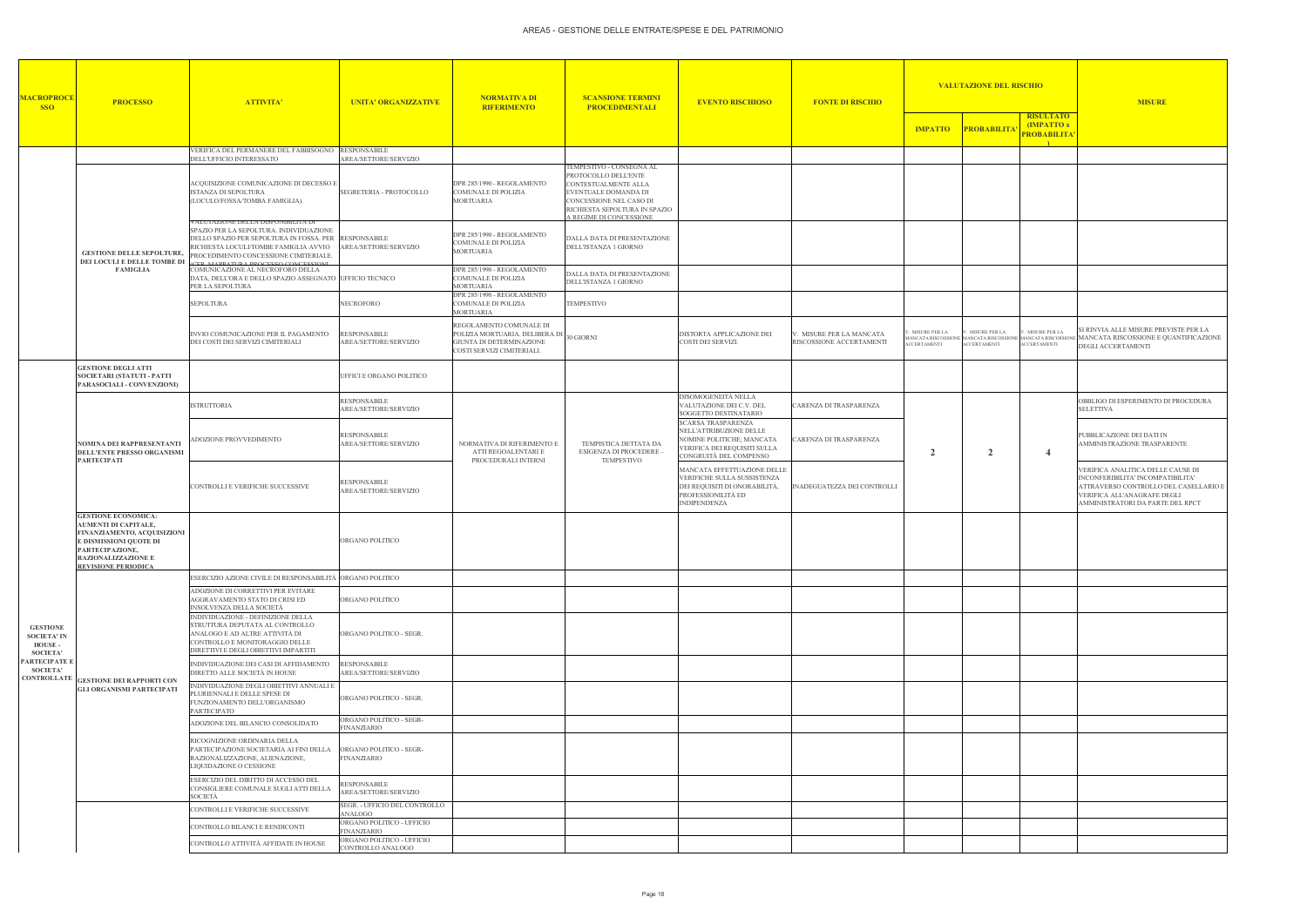| <b>MACROPROCE</b><br><b>SSO</b> | <b>PROCESSO</b>                 | <b>ATTIVITA'</b>                                                                                                                                       | <b>UNITA' ORGANIZZATIVE</b>                     | NORMATIVA DI<br><b>RIFERIMENTO</b> | <b>SCANSIONE TERMINI</b><br><b>PROCEDIMENTALI</b> | <b>EVENTO RISCHIOSO</b> | <b>FONTE DI RISCHIO</b> | <b>VALUTAZIONE DEL RISCHIO</b><br><b>RISULTATO</b><br>(IMPATTO x<br><b>PROBABILITA</b><br><b>IMPATTO</b> |                     | <b>MISURE</b> |
|---------------------------------|---------------------------------|--------------------------------------------------------------------------------------------------------------------------------------------------------|-------------------------------------------------|------------------------------------|---------------------------------------------------|-------------------------|-------------------------|----------------------------------------------------------------------------------------------------------|---------------------|---------------|
|                                 |                                 |                                                                                                                                                        |                                                 |                                    |                                                   |                         |                         |                                                                                                          | <b>PROBABILITA'</b> |               |
|                                 | <b>CONTROLLO E MONITORAGGIO</b> | CONTROLLO ATTIVITÀ ESPLETATE DALLA<br>SOCIETÀ PARTECIPATA NEL MERCATO APERTO                                                                           | ORGANO POLITICO                                 |                                    |                                                   |                         |                         |                                                                                                          |                     |               |
|                                 | SU ORGANISMI PARTECIPATI        | MONITORAGGIO SU ATTUAZIONE DEGLI<br>OBBLIGHI DI PUBBLICITÀ DEI DATI ED<br>ADOZIONE DEL PTPC E DEI MODELLI DI<br>ADEGUAMENTO PREVISTI DALLA L. 231/2000 | SEGR. - UFFICIO DEL CONTROLLO<br><b>ANALOGO</b> |                                    |                                                   |                         |                         |                                                                                                          |                     |               |
|                                 |                                 | CONTROLLO SULL'ADEGUAMENTO DEGLI<br>STATUTI SOCIETARI ALLE DISPOSIZIONI DI CUI<br>AL D. LGS. 175/2016                                                  | <b>RESPONSABILE</b><br>AREA/SETTORE/SERVIZIO    |                                    |                                                   |                         |                         |                                                                                                          |                     |               |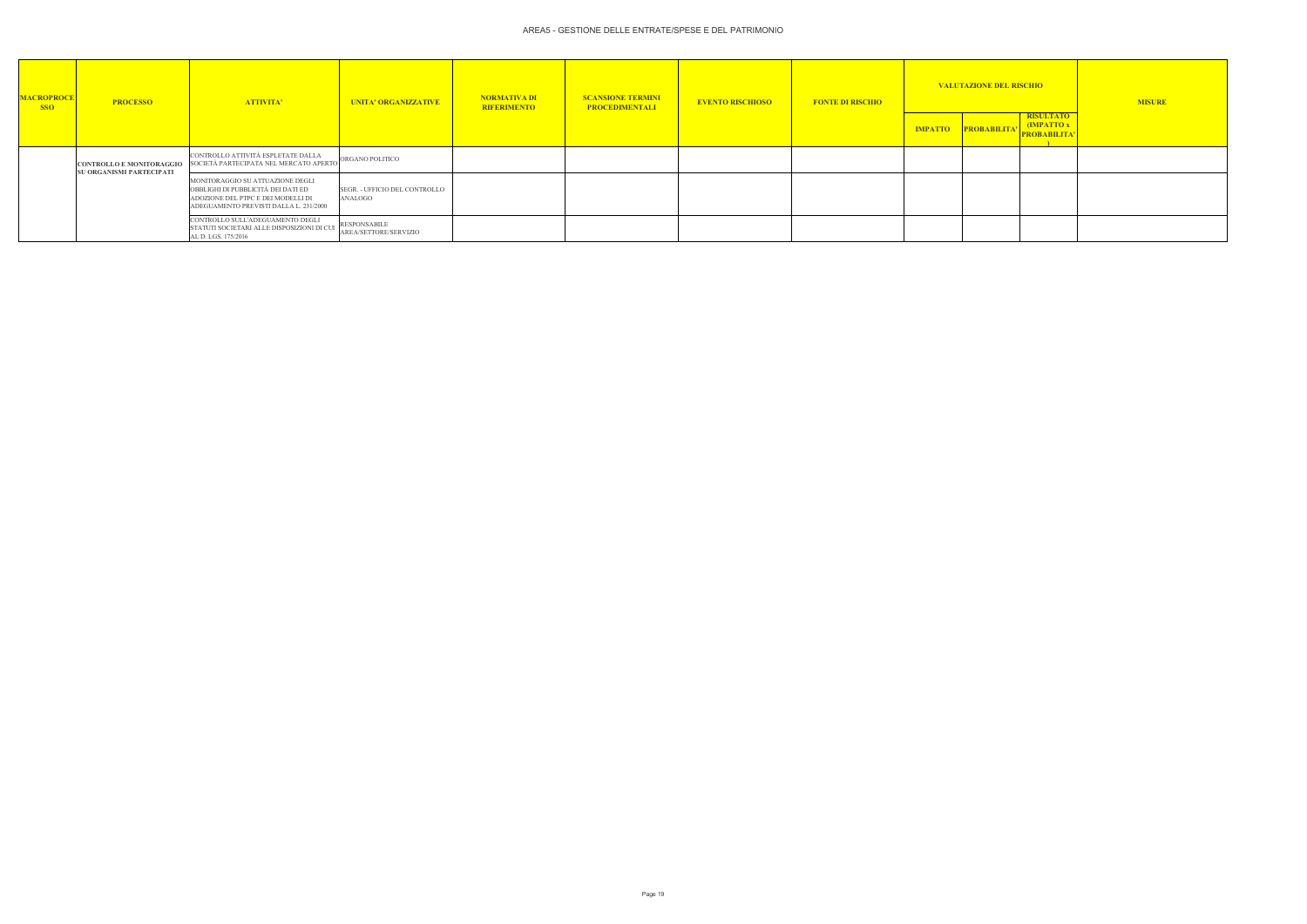| MACROPROCI                                |                                                           |                                                                                                                                                                                                                                                                                                                                                                                                                                                                                             |                                                                                                  | <b>NORMATIVA DI</b>                                                                                                               | <b>SCANSIONE TERMINI</b> |                                                                                                                                                                                                             |                                                                                              | <b>VALUTAZIONE DEL RISCHIO</b> |                    |                                                        | <b>MISURE</b>                                                                                                                                                                                                              |
|-------------------------------------------|-----------------------------------------------------------|---------------------------------------------------------------------------------------------------------------------------------------------------------------------------------------------------------------------------------------------------------------------------------------------------------------------------------------------------------------------------------------------------------------------------------------------------------------------------------------------|--------------------------------------------------------------------------------------------------|-----------------------------------------------------------------------------------------------------------------------------------|--------------------------|-------------------------------------------------------------------------------------------------------------------------------------------------------------------------------------------------------------|----------------------------------------------------------------------------------------------|--------------------------------|--------------------|--------------------------------------------------------|----------------------------------------------------------------------------------------------------------------------------------------------------------------------------------------------------------------------------|
| <b>SSO</b>                                | <b>PROCESSO</b>                                           | <b>ATTIVITA'</b>                                                                                                                                                                                                                                                                                                                                                                                                                                                                            | <b>UNITA' ORGANIZZATIVE</b>                                                                      | <b>RIFERIMENTO</b>                                                                                                                | <b>PROCEDIMENTALI</b>    | <b>EVENTO RISCHIOSO</b>                                                                                                                                                                                     | <b>FONTE DI RISCHIO</b>                                                                      | <b>IMPATTO</b>                 | <b>PROBABILITA</b> | <b>RISULTATO</b><br>(IMPATTO x<br><b>PROBABILITA')</b> |                                                                                                                                                                                                                            |
|                                           |                                                           | ADOZIONE REGOLAMENTO PER LA DISCIPLINA<br>DEL TRIBUTO, IN PARTICOLARE PER LA SUA<br>APPLICAZIONE, PER EVENTUALI ESENZIONI O CONSIGLIO COMUNALE<br>AGEVOLAZIONI, PER EVENTUALE FACE DI<br>ACCERTAMENTO PER ADESIONE.                                                                                                                                                                                                                                                                         |                                                                                                  | DLGS 446/97                                                                                                                       |                          |                                                                                                                                                                                                             |                                                                                              |                                |                    |                                                        |                                                                                                                                                                                                                            |
|                                           | ACCERTAMENTO ORDINARIO                                    | EMISSIONE RUOLO E DEFINIZIONE DEL DEBITO SERVIZIO TRIBUTI<br><b>TRIBUTARIO</b>                                                                                                                                                                                                                                                                                                                                                                                                              |                                                                                                  | OLTRE LE SINGOLE NORMATIVE<br>DEI TRIBUTI LOCALI, ANCHE L.N.<br>241/90                                                            |                          |                                                                                                                                                                                                             |                                                                                              |                                |                    |                                                        |                                                                                                                                                                                                                            |
|                                           |                                                           | VERIFICHE DELLE DICHIARAZIONI FISCALI DEI<br>CONTRIBUENTI (TARI TASI IMU)                                                                                                                                                                                                                                                                                                                                                                                                                   | <b>SERVIZIO TRIBUTI</b>                                                                          |                                                                                                                                   |                          |                                                                                                                                                                                                             |                                                                                              |                                |                    |                                                        |                                                                                                                                                                                                                            |
|                                           |                                                           | VERIFICA MANCATO O PARZIALE PAGAMENTO SERVIZIO TRIBUTI<br>DEL TRIBUTO DOVUTO                                                                                                                                                                                                                                                                                                                                                                                                                |                                                                                                  |                                                                                                                                   |                          |                                                                                                                                                                                                             |                                                                                              |                                |                    |                                                        |                                                                                                                                                                                                                            |
|                                           |                                                           | ATTIVAZIONE EVENTUALE PROCEDIMENTO DI<br>ACCERTAMENTO CON ADESIONE, SECONDO IL SERVIZIO TRIBUTI<br>REGOLAMENTO COMUNALE                                                                                                                                                                                                                                                                                                                                                                     |                                                                                                  |                                                                                                                                   | <b>TERMINE DI LEGGE</b>  |                                                                                                                                                                                                             |                                                                                              |                                |                    |                                                        |                                                                                                                                                                                                                            |
|                                           | ACCERTAMENTO CON ADESIONE<br>(FASE EVENTUALE)             | ACQUISIZIONE DOMANDE DI DEFINIZIONE<br>AGEVOLATA DEI CONTRIBUENTI E<br>DEFINIZIONE DELL'ACCERTAMENTO CON<br>ADESIONE (ACCOGLIMENTO O DINIEGO<br>DELL'IMPORTO RICHIESTO)                                                                                                                                                                                                                                                                                                                     | SERVIZIO TRIBUTI                                                                                 |                                                                                                                                   |                          | ERRATA DEFINIZIONE DEI<br>PRESUPPOSTI PER L'AMMISSIONE -<br>ERRATA DEFINIZIONE<br>DELL'IMPORTO DOVUTO,<br>COMPRENSIVO DI SANZIONI.                                                                          | CARENZA NORMATIVA                                                                            | $\overline{2}$                 | $\overline{2}$     | $\overline{4}$                                         | ISTITUZIONE DELL'UFFICIO DI MEDIAZIONE<br>TRIBUTARIA, INDIVIDUATO NELLA FIGURA<br>TERZA DEL SEGRETARIO COMUNALE                                                                                                            |
|                                           |                                                           | VERIFICA PERIODOCA DELLO STATO DEI<br>PAGAMENTI/ DECADENZA<br>DELL'ACCERTAMENTO CON ADESIONE                                                                                                                                                                                                                                                                                                                                                                                                | SERVIZIO TRIBUTI                                                                                 |                                                                                                                                   |                          |                                                                                                                                                                                                             |                                                                                              |                                |                    |                                                        |                                                                                                                                                                                                                            |
|                                           |                                                           | ISCRIZIONE A RUOLO DELLE SOMME RESIDUE<br>DOVUTE E DELLE SANZIONI, IN CASO DI<br>MANCATO RISPETTO DEI TERMINI<br>DELL'ACCERTAMENTO CON ADESIONE.                                                                                                                                                                                                                                                                                                                                            | SERVIZIO TRIBUTI                                                                                 | REGOLAMENTO SUI TRIBUTI                                                                                                           |                          |                                                                                                                                                                                                             |                                                                                              |                                |                    |                                                        |                                                                                                                                                                                                                            |
|                                           | RIPRESA ACCERTAMENTO<br><b>ORDINARIO (FASE EVENTUALE)</b> | VERIFICA CIRCOSTANZE ATTENUANTI O<br>ESIMENTI PER L'APPLICAZIONE DEL TRIBUTO,<br>COME DISCIPLINATI DAL REGOLAMENTO<br>COMUNALE , NEL RISPETTO DEI PRINCIPI<br>STABILITI DALLA NORMATIVA STATALE                                                                                                                                                                                                                                                                                             | <b>SERVIZIO TRIBUTI</b>                                                                          |                                                                                                                                   | <b>TERMINE DI LEGGE</b>  |                                                                                                                                                                                                             |                                                                                              |                                |                    |                                                        |                                                                                                                                                                                                                            |
|                                           |                                                           | PREDISPOSIZIONE ED INVIO DEGLI AVVISI DI<br>ACCERTAMENTO                                                                                                                                                                                                                                                                                                                                                                                                                                    | SERVIZIO TRIBUTI                                                                                 | <b>TERMINI DECADENZIALI DI LEGGE</b>                                                                                              |                          |                                                                                                                                                                                                             |                                                                                              |                                |                    |                                                        |                                                                                                                                                                                                                            |
|                                           |                                                           | VERIFICA DEI PAGAMENTI EFFETTUATI DAI<br>CONTRIBUENTI                                                                                                                                                                                                                                                                                                                                                                                                                                       |                                                                                                  |                                                                                                                                   |                          |                                                                                                                                                                                                             |                                                                                              |                                |                    |                                                        |                                                                                                                                                                                                                            |
|                                           | <b>EVENTUALE)</b>                                         | RISCOSSIONE COATTIVA (FASE PREDISPOSIZIONE DEL RUOLO COATTIVO O<br>DELLE INGIUNZIONI FISCALI                                                                                                                                                                                                                                                                                                                                                                                                | SERVIZIO TRIBUTI O<br>CONCESSIONARIO ESTERNO<br>SECONDO LO STRUMENTO DI<br>RISCOSSIONE ATTIVATO. | DPR 602/73 - RD 639/1910 -<br>REGOLAMENTO COMUNALE                                                                                |                          | MANCATO RISPETTO DEL TERMINE  INADEGUATEZZA DA UN PUNTO DI<br>DI DECADENZA DI TRE ANNI<br>DALLA DEFINITIVITA DELLAVVISO ADDETTO/ENTRO IL MESE DI<br>DI ACCERTAMENTO PER AVVIARE<br>LA RISCOSSIONE COATTIVA. | VISTA NUMERICO DEL PERSONALE<br><b>GIUGNO VERIFICA GENERALE</b><br>DELLE SITUAZIONI PENDENTI |                                | $\overline{2}$     | $\overline{2}$                                         | VALUTAZIONE SULLA POSSIBILITA' DI<br>AFFIDAMENTO DEL SERVIZIO DI RISCOSSIONE<br>COATTIVA                                                                                                                                   |
|                                           |                                                           | ATTO DI IMPULSO: SEGNALAZIONE DI PRIVATI,<br>ALTRI ENTI, D'UFFICIO                                                                                                                                                                                                                                                                                                                                                                                                                          |                                                                                                  |                                                                                                                                   |                          |                                                                                                                                                                                                             |                                                                                              |                                |                    |                                                        |                                                                                                                                                                                                                            |
|                                           |                                                           | SOPRALLUOGO A SEGUITO DI ESPOSTO E/O<br>SUPRALLOOD A DESCRIPTION NELL'ESERCIZIO NEN DINAMICIPALE<br>DEL POTERE DI VIGILANZA                                                                                                                                                                                                                                                                                                                                                                 | RESPONSABILE UTC E POLIZIA                                                                       | <b>ITOLO IV DEL D.P.R. N. 380/2010,</b><br>LEGGE REGIONE IN MATERIA DI<br>ATTIVITÀ EDILIZIA,<br>REGOLAMENTO EDILIZIO<br>COMUNALE  |                          |                                                                                                                                                                                                             |                                                                                              |                                |                    |                                                        |                                                                                                                                                                                                                            |
|                                           |                                                           | REDAZIONE VERBALE SOPRALLUOGO                                                                                                                                                                                                                                                                                                                                                                                                                                                               | RESPONSABILE UTC E POLIZIA<br><b>MUNICIPALE</b>                                                  | <b>ITTOLO IV DEL D.P.R. N. 380/2010,</b><br>LEGGE REGIONE IN MATERIA DI<br>ATTIVITÀ EDILIZIA,<br>REGOLAMENTO EDILIZIO<br>COMUNALE |                          |                                                                                                                                                                                                             |                                                                                              |                                |                    |                                                        |                                                                                                                                                                                                                            |
| <b>ACCERTAMENTI</b><br><b>E VERIFICHE</b> |                                                           | NOTIFICA COMUNICAZIONE AVVIO DEL<br>PROCEDIMENTO CON ASSEGNAZIONE<br>TERMINE PER PRESENTAZIONE OSSERVAZIONI<br>E CONTESTUALE ORDINE DI SOSPENSIONE DEI<br>LAVORI (SE I LAVORI ABUSIVI SONO IN CORSO,<br>NON ULTIMATI O INTERROTTI) DEMOLIZIONE<br>E/O RIPRISTINO STATO DEI LUOGHI.                                                                                                                                                                                                          | RESPONSABILE UTC E POLIZIA<br>MUNICIPALE                                                         | TITOLO IV DEL D.P.R. N. 380/2010,<br>LEGGE REGIONE DI RIFERIMENTO,<br>REGOLAMENTO EDILIZIO<br>COMUNALE E LEGGE N. 241/1990        |                          |                                                                                                                                                                                                             |                                                                                              |                                |                    |                                                        |                                                                                                                                                                                                                            |
| <b>DEI TRIBUTI</b><br>LOCALI              |                                                           | VALUTAZIONE DELLE OSSERVAZIONI<br>PRESENTATE E DELLA RICHIESTA DI<br>PERMESSO IN SANATORIA                                                                                                                                                                                                                                                                                                                                                                                                  | UTC                                                                                              | TITOLO IV DEL D.P.R. N. 380/2010,<br>LEGGE REGIONE DI RIFERIMENTO,<br>REGOLAMENTO EDILIZIO<br>COMUNALE E LEGGE N. 241/1990        |                          |                                                                                                                                                                                                             |                                                                                              |                                |                    |                                                        |                                                                                                                                                                                                                            |
|                                           |                                                           | A) PRESENTAZIONE PERMESSO IN SANATORIA:<br>RILASCIO DEL PERMESSO IN SANATORIA<br>ENTRO 60 GG DALLA PRESENTAZIONE<br>DELL'ISTANZA. VERIFICA DEL PAGAMENTO, A<br>TITOLO DI OBLAZIONE, DEL CONTRIBUTO DI<br>COSTRUZIONE IN MISURA DOPPIA, OVVERO, IN UTC<br>CASO DI GRATUITÀ A NORMA DI LEGGE, IN<br>MISURA PARI A QUELLA PREVISTA<br>DALL'ARTICOLO 16 DEL DPR 380/2001. SE<br>INTERVENTO REALIZZATO IN PARZIALE<br>DIFFORMITÀ, L'OBLAZIONE È CALCOLATA CON<br>RIFERIMENTO ALLA PARTE DI OPERA |                                                                                                  |                                                                                                                                   |                          | ESERCIZIO PROLUNGATO DELLA<br>RESPONSABILITA' DA PARTE DI UN CONFLITTO DI INTERESSI<br><b>SOLO SOGGETTO</b>                                                                                                 |                                                                                              |                                |                    |                                                        | TUTTI I PERMESSI IN SANATORIA DEVONO<br>ESSERE COMUNICATO AL RPCT QUALORA<br>SIANO L'ESITO E SEGUANO LA<br>COMUNICAZIONE DI AVVIO DEL<br>PROCEDIMENTO DI SOSPENSIONE,<br>DEMOLIZIONE, RIMESISONE IN PRISTINO DEI<br>LUOGHI |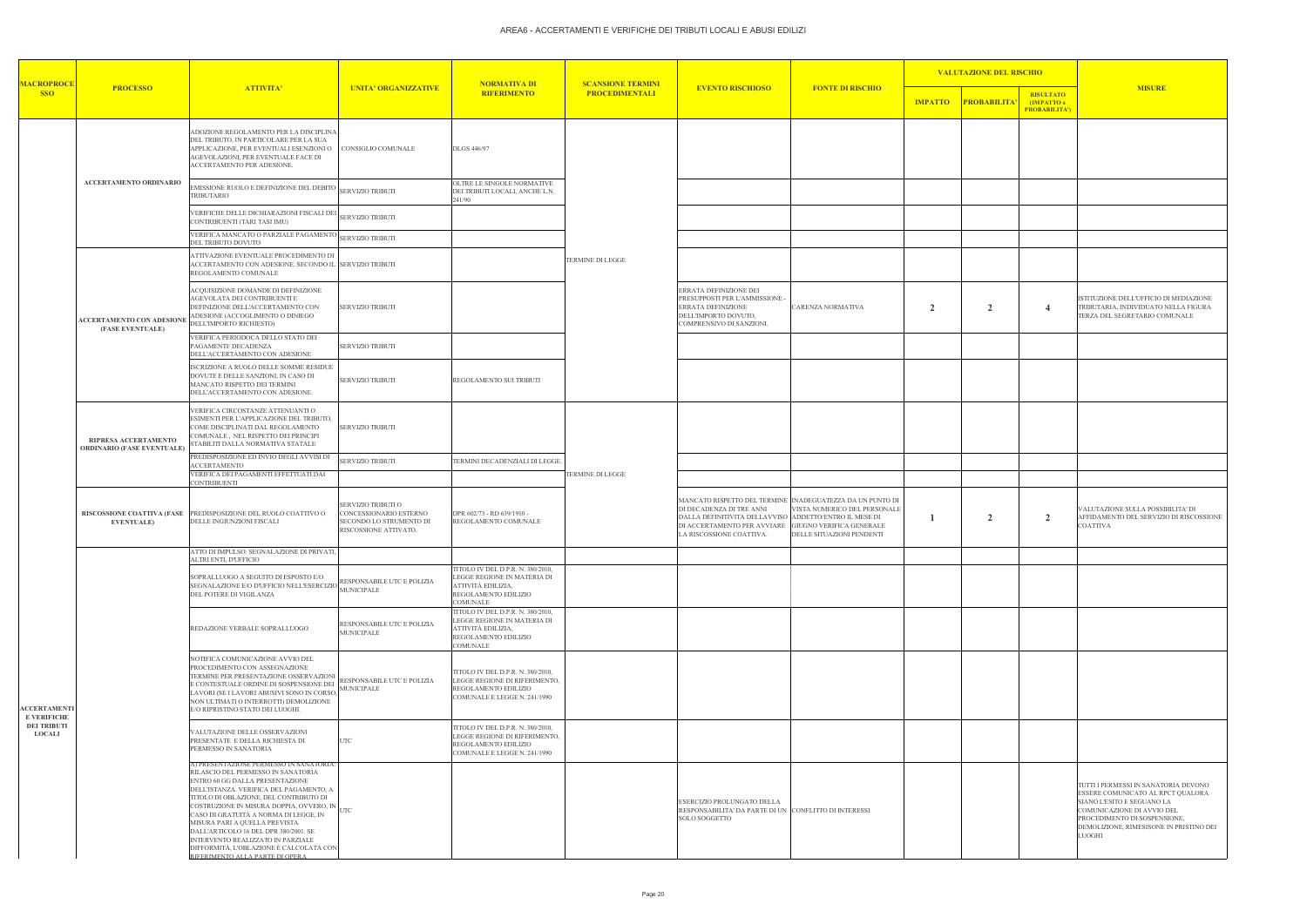| <b>MACROPROCE</b> |                                                      |                                                                                                                                                                                                                                                                                                                                                                                                                                                                                                                                     |                                                 | NORMATIVA DI                                                                                                                                                   | <b>SCANSIONE TERMINI</b> |                                                                              |                               |                | <b>VALUTAZIONE DEL RISCHIO</b> |                                                                                                                                                     |
|-------------------|------------------------------------------------------|-------------------------------------------------------------------------------------------------------------------------------------------------------------------------------------------------------------------------------------------------------------------------------------------------------------------------------------------------------------------------------------------------------------------------------------------------------------------------------------------------------------------------------------|-------------------------------------------------|----------------------------------------------------------------------------------------------------------------------------------------------------------------|--------------------------|------------------------------------------------------------------------------|-------------------------------|----------------|--------------------------------|-----------------------------------------------------------------------------------------------------------------------------------------------------|
| <b>SSO</b>        | <b>PROCESSO</b>                                      | <b>ATTIVITA'</b>                                                                                                                                                                                                                                                                                                                                                                                                                                                                                                                    | <b>UNITA' ORGANIZZATIVE</b>                     | <b>RIFERIMENTO</b>                                                                                                                                             | <b>PROCEDIMENTALI</b>    | <b>EVENTO RISCHIOSO</b>                                                      | <b>FONTE DI RISCHIO</b>       | <b>IMPATTO</b> | <b>PROBABILITA'</b>            | <b>MISURE</b><br><b>RISULTATO</b><br>(IMPATTO x<br><b>PROBABILITA')</b>                                                                             |
|                   | SUGLI ABUSI EDILIZI E<br><b>AMBIENTE</b>             | 3) MANCATA PRESENTAZIONE OSSERVAZIONI:<br>ADOZIONE PROVVEDIMENTO FINALE DI<br>ACCERTAMENTI E CONTROLLI DEMOLIZIONE E/O RIPRISTINO STATO DEI<br><b>UOGHI E APPLICAZIONE RELATIVE SANZIONI</b><br>N RAGIONE DELL'ABUSO COMMESSO                                                                                                                                                                                                                                                                                                       | <b>UTC</b>                                      | TITOLO IV DEL D.P.R. N. 380/2010,<br>EGGE REGIONE DI RIFERIMENTO,<br>REGOLAMENTO EDILIZIO<br>COMUNALE E LEGGE N. 241/1990                                      |                          |                                                                              |                               |                |                                |                                                                                                                                                     |
|                   |                                                      | NVIO RELAZIONE ALLA PROCURA DELLA<br>REPUBBLICA PRESSO IL TRIBUNALE<br>COMPETENTE PER TERRITORIO                                                                                                                                                                                                                                                                                                                                                                                                                                    | UTC                                             | <b>ITTOLO IV DEL D.P.R. N. 380/2010,</b><br>LEGGE REGIONE DI RIFERIMENTO,<br>REGOLAMENTO EDILIZIO<br>COMUNALE E LEGGE N. 241/1990                              |                          |                                                                              |                               |                |                                |                                                                                                                                                     |
|                   |                                                      | MESE SUCCESSIVO: REDAZIONE E<br>UBBLICAZIONE MENSILE, MEDIANTE<br>AFFISSIONE NELL'ALBO COMUNALE, DEI DATI<br>RELATIVI AGLI IMMOBILI E ALLE OPERE<br>REALIZZATI ABUSIVAMENTE, OGGETTO DEI<br>RAPPORTI DEGLI UFFICIALI ED AGENTI DI<br>POLIZIA GIUDIZIARIA E DELLE RELATIVE<br>ORDINANZE DI SOSPENSIONE; TRASMISSIONE<br>DEI DATI ANZIDETTI ALL'AUTORITÀ<br>GIUDIZIARIA COMPETENTE, AL PRESIDENTE<br>DELLA GIUNTA REGIONALE E, TRAMITE<br>.'UFFICIO TERRITORIALE DEL GOVERNO, AL<br>MINISTRO DELLE INFRASTRUTTURE E DEI<br>TRASPORTI. | SEGRETARIO COMUNALE E UTC                       | TITOLO IV DEL D.P.R. N. 380/2010,<br>EGGE REGIONE DI RIFERIMENTO,<br>REGOLAMENTO EDILIZIO<br>COMUNALE E LEGGE N. 241/1990                                      |                          |                                                                              |                               |                |                                |                                                                                                                                                     |
|                   |                                                      | VERIFICA OTTEMPERANZA ORDINANZA<br>DEMOLIZIONE E/O RIPRISTINO STATO DEI<br><b>UOGHI</b>                                                                                                                                                                                                                                                                                                                                                                                                                                             | <b>UTC</b>                                      | TTOLO IV DEL D.P.R. N. 380/2010,<br>LEGGE REGIONE DI RIFERIMENTO,<br>REGOLAMENTO EDILIZIO<br>COMUNALE E LEGGE N. 241/1990<br>TITOLO IV DEL D.P.R. N. 380/2010, |                          | ESERCIZIO PROLUNGATO DELLA<br>RESPONSABILITà DA PARTE DI UN<br>SOLO SOGGETTO | <b>CONFLITTO DI INTERESSI</b> |                |                                | IL RPCT E' TENUTO A VERIFICARE L'ESITO DEI<br>PROCEDIMENTI ATTIVATI E COMUNICATI<br>ALL'RPCT, DANDONE COMUNICAZIONE AGLI<br><b>RGANI COMPETENTI</b> |
|                   |                                                      | REDAZIONE VERBALE SOPRALLUOGO                                                                                                                                                                                                                                                                                                                                                                                                                                                                                                       | <b>UTC</b>                                      | LEGGE REGIONE DI RIFERIMENTO,<br>REGOLAMENTO EDILIZIO<br>OMUNALE E LEGGE N 241/1990                                                                            |                          |                                                                              |                               |                |                                |                                                                                                                                                     |
|                   | <b>CONTROLLI SULLE ATTIVITÀ</b><br><b>PRODUTTIVE</b> | EVENTUALE NOTIFICA PROVVEDIMENTO<br>ACCERTAMENTO INOTTEMPERANZA<br>NGIUNZIONE DEMOLIZIONE E/O RIPRISTINO<br>STATO DEI LUOGHI, CON CONTESTUALE<br>RROGAZIONE SANZIONE AMMINISTRATIVA<br>PECUNIARIA.                                                                                                                                                                                                                                                                                                                                  | UTC                                             | TITOLO IV DEL D.P.R. N. 380/2010,<br>LEGGE REGIONE DI RIFERIMENTO,<br>REGOLAMENTO EDILIZIO<br>COMUNALE E LEGGE N. 241/1990                                     |                          |                                                                              |                               |                |                                |                                                                                                                                                     |
|                   |                                                      | ORDINANZA DEMOLIZIONE; APPROVAZIONE<br>DA PARTE DELLA GIUNTA COMUNALE DI<br>ALUTAZIONE TECNICO-ECONOMICA E<br>DETERMINA AFFIDAMENTO LAVORI.                                                                                                                                                                                                                                                                                                                                                                                         | UTC E GIUNTA COMUNALE                           | TITOLO IV DEL D.P.R. N. 380/2010,<br>LEGGE REGIONE DI RIFERIMENTO,<br>REGOLAMENTO EDILIZIO<br>COMUNALE E LEGGE N. 241/1990                                     |                          |                                                                              |                               |                |                                |                                                                                                                                                     |
|                   |                                                      | VERIFICA RISPETTO PRESCRIZIONI<br><b>ANTINCENDIO</b>                                                                                                                                                                                                                                                                                                                                                                                                                                                                                |                                                 |                                                                                                                                                                |                          |                                                                              |                               |                |                                |                                                                                                                                                     |
|                   |                                                      | VERIFICA DEI REQUISITI PROFESSIONALI<br>VERIFICA DELLA CONFORMITÀ URBANISTICA<br>D EDILIZIA                                                                                                                                                                                                                                                                                                                                                                                                                                         | RESPONSABILE SERVIZIO<br>COMPETENTE - SERVIZIO  | ART. 14 D. L. 09/02/2012 N. 5,<br>CONVERTITO IN LEGGE 04/04/2012                                                                                               | <b>IMMEDIATO</b>         |                                                                              |                               |                |                                |                                                                                                                                                     |
|                   |                                                      | VERIFICA DELLA CONFORMITÀ IGIENICO-<br><b>SANITARIA</b>                                                                                                                                                                                                                                                                                                                                                                                                                                                                             | COMMERCIO SUAP E ATTIVITÀ<br>1.35<br>PRODUTTIVE |                                                                                                                                                                |                          |                                                                              |                               |                |                                |                                                                                                                                                     |
|                   |                                                      | VERIFICA DEGLI ADEMPIMENTI IN MATERIA<br>AMBIENTALE                                                                                                                                                                                                                                                                                                                                                                                                                                                                                 |                                                 |                                                                                                                                                                |                          |                                                                              |                               |                |                                |                                                                                                                                                     |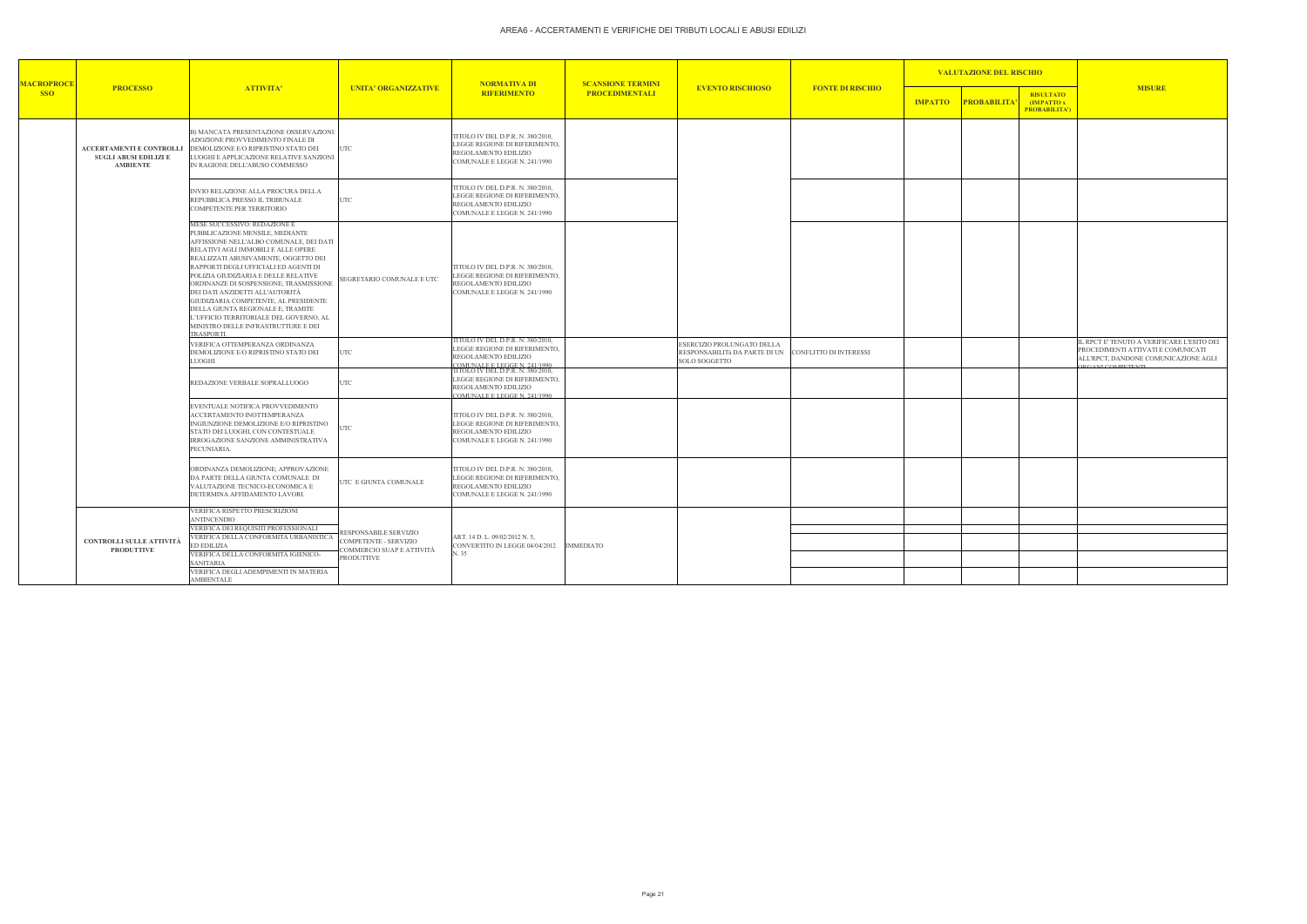|                                                                                                      |                                                                                                                                           |                                 |                                                                                                                        |                                                             |                                                                                                          |                                    | <b>VALUTAZIONE DEL RISCHIO</b> |                     |                                                              | <b>MISURE</b>                                                                                                                                                                                                 |
|------------------------------------------------------------------------------------------------------|-------------------------------------------------------------------------------------------------------------------------------------------|---------------------------------|------------------------------------------------------------------------------------------------------------------------|-------------------------------------------------------------|----------------------------------------------------------------------------------------------------------|------------------------------------|--------------------------------|---------------------|--------------------------------------------------------------|---------------------------------------------------------------------------------------------------------------------------------------------------------------------------------------------------------------|
| <b>PROCESSO</b>                                                                                      | <b>ATTIVITA'</b>                                                                                                                          | <b>UNITA' ORGANIZZATIVE</b>     | NORMATIVA DI RIFERIMENTO                                                                                               | <b>SCANSIONE TERMINI</b><br><b>PROCEDIMENTALI</b>           | <b>EVENTO RISCHIOSO</b>                                                                                  | <b>FONTE DI RISCHIO</b>            | <b>IMPATTO</b>                 | <b>PROBABILITA'</b> | <b>RISULTATO</b><br><b>IMPATTO</b> x<br><b>PROBABILITA')</b> |                                                                                                                                                                                                               |
|                                                                                                      | IL CONSIGLIO COMUNALE ELABORA GLI<br><b>INDIRIZZI PER LA NOMINA DEI</b><br>RAPPRESENTANTI DEL COMUNE PRESSO ENTI,<br>SOCIETÀ, FONDAZIONI. | <b>UFFICI E ORGANO POLITICO</b> | ART. 50, COMMA 8, DLGS 267/2000 ATTO DI INDIRIZZO ADOTTATO                                                             | DAL CONSIGLIO COMUNALE                                      |                                                                                                          |                                    |                                |                     |                                                              |                                                                                                                                                                                                               |
| <b>NOMINA DEI</b><br><b>RAPPRESENTANTI DEL</b><br><b>COMUNE PRESSO ENTI,</b><br>SOCIETÀ, FONDAZIONI. | DARE ADEGUATA PUBBLICITÀ DEGLI<br><b>INCARICHI DA AFFIDARE ATTRAVERSO</b><br>APPOSITO AVVISO DEL SINDACO.                                 | <b>UFFICI E ORGANO POLITICO</b> |                                                                                                                        | L'AVVISO DEVE ESSERE<br>PUBBLICATO ALMENO PER 10<br>GIORNI. |                                                                                                          |                                    |                                |                     |                                                              |                                                                                                                                                                                                               |
|                                                                                                      | VERIFICA DEI REQUISITI PER LA NOMINA DEI<br>RAPPRESENTANTI: PARI OPPORTUNITÀ,<br>CANDIDABILITÀ, ELEGGIBILITÀ E<br><b>COMPATIBILITÀ</b>    | <b>UFFICI E ORGANO POLITICO</b> | CAPO II, TITOLO III, D.LGS 267/2000, TEMPISTICA INDICATA CON<br>ART. 10 DLGS 235/2012, D.LGS<br>39/2013, D.L. 198/2006 | PROPRIO ATTO DI INDIRIZZO.                                  | <b>INOSSERVANZA REGOLE SULLE</b><br>PARI OPPORTUNITÀ,<br>CANDIDABILITÀ, ELEGGIBILITÀ E<br>COMPATIBILITÀ. | <b>INADEGUATEZZA DEI CONTROLLI</b> |                                |                     |                                                              | L'RPCT è TENUTO A VERIFICARE, MEDIANTE<br>APPOSITA CHECK LIST, LA SUSSISTENZA DI<br>TUTTI I REQUISITI PER L'INCONFERIBILITà<br>INCOMPATIBILITà DEGLI INCARICHI, A MEZZO<br>VERIFICA DEL CASELLARIO GIUDIZIALE |
|                                                                                                      | VERIFICA DEI REQUISITI DI COMPROVATA<br>ESPERIENZA PROFESSIONALE MATURATA<br>NELL'ATTIVITÀ DA SVOLGERE                                    | UFFICI E ORGANO POLITICO        |                                                                                                                        |                                                             |                                                                                                          |                                    |                                |                     |                                                              |                                                                                                                                                                                                               |
|                                                                                                      | DECRETO MOTIVATO DI NOMINA DEL<br><b>SINDACO</b>                                                                                          | <b>SINDACO</b>                  |                                                                                                                        | 15 GIORNI DALLA RICEZIONE<br>DELLA CANDIDATURA              |                                                                                                          |                                    |                                |                     |                                                              |                                                                                                                                                                                                               |
|                                                                                                      | COMUNICAZIONE AI MEMBRI DEL CONSIGLIO SINDACO<br>DEL DECRETO DI NOMINA.                                                                   |                                 |                                                                                                                        |                                                             |                                                                                                          |                                    |                                |                     |                                                              |                                                                                                                                                                                                               |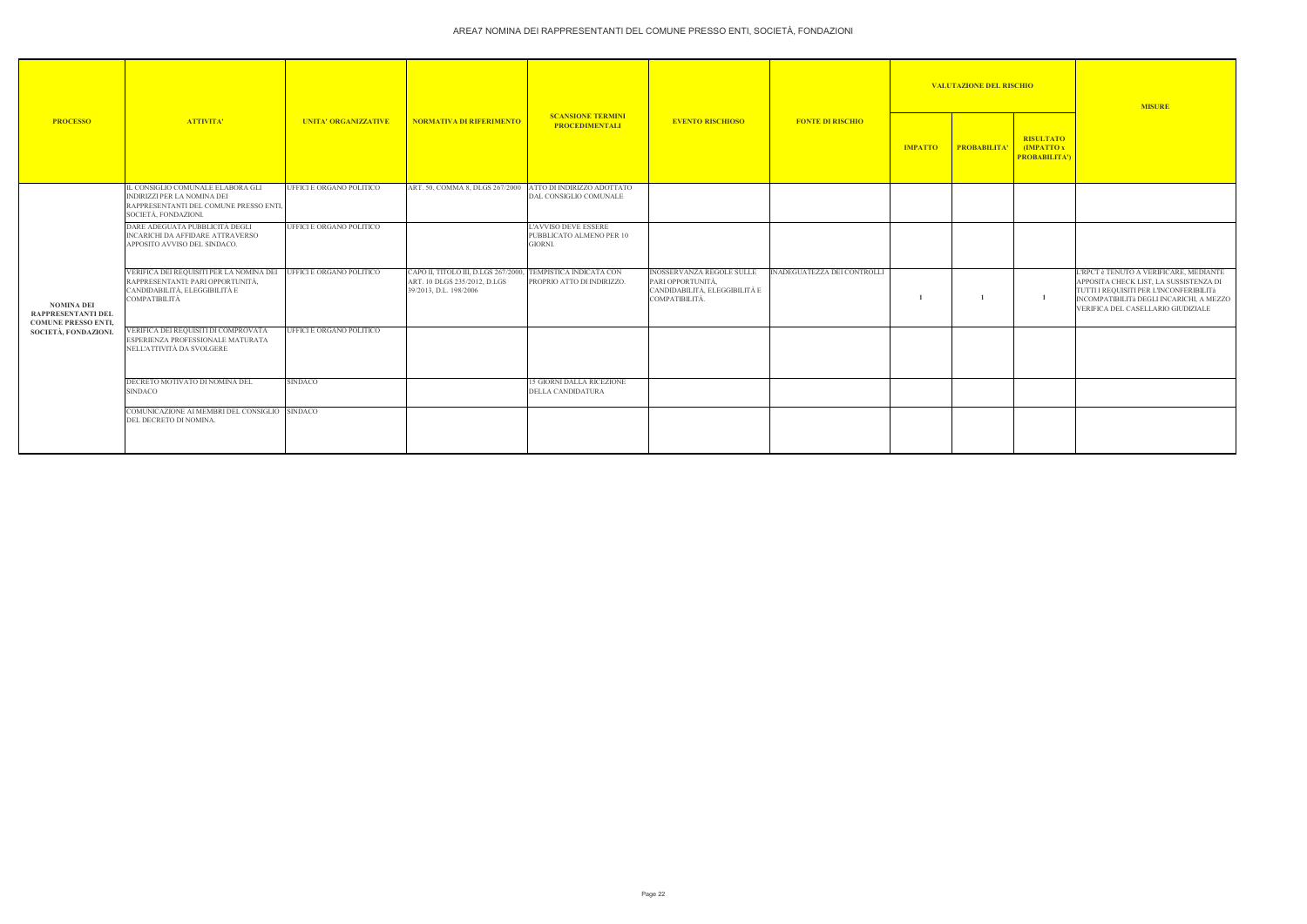|                                              | <b>ATTIVITA'</b>                                                                                                  | <b>UNITA' ORGANIZZATIVE</b>                  |                                                                                                                                                                  |                                                                                                                                                                                          |                                                                                                                                                                          |                                      |                | <b>VALUTAZIONE DEL RISCHIO</b> |                                                                | <b>MISURE</b>                                                                                                                                                                                                                                                                                                                                                                                                                                |
|----------------------------------------------|-------------------------------------------------------------------------------------------------------------------|----------------------------------------------|------------------------------------------------------------------------------------------------------------------------------------------------------------------|------------------------------------------------------------------------------------------------------------------------------------------------------------------------------------------|--------------------------------------------------------------------------------------------------------------------------------------------------------------------------|--------------------------------------|----------------|--------------------------------|----------------------------------------------------------------|----------------------------------------------------------------------------------------------------------------------------------------------------------------------------------------------------------------------------------------------------------------------------------------------------------------------------------------------------------------------------------------------------------------------------------------------|
| <b>PROCESSO</b>                              |                                                                                                                   |                                              | <b>NORMATIVA DI</b><br><b>RIFERIMENTO</b>                                                                                                                        | <b>SCANSIONE TERMINI</b><br><b>PROCEDIMENTALI</b>                                                                                                                                        | <b>EVENTO RISCHIOSO</b>                                                                                                                                                  | <b>FONTE DI RISCHIO</b>              | <b>IMPATTO</b> | <b>PROBABILITA'</b>            | <b>RISULTATO</b><br><b>(IMPATTO x)</b><br><b>PROBABILITA')</b> |                                                                                                                                                                                                                                                                                                                                                                                                                                              |
|                                              | PROCESSO DELIBERATIVO<br>SULLA NECESSITÀ DI<br><b>AVVALERSI DI UN SUPPORTO</b><br><b>GIURIDICO O DI UN PARERE</b> | JFFICI E ORGANO POLITICO                     | ART. 17 COMMA 1. D. LGS. N.<br>50/2016 E SS.MM.II; DELIBERA<br>ANAC N. 4 DEL 2016;<br>REGOLAMENTO COMUNALE<br>SUL CONFERIMENTO DI<br>INCARICHI LEGALI            | TEMPESTIVO                                                                                                                                                                               |                                                                                                                                                                          |                                      |                |                                |                                                                |                                                                                                                                                                                                                                                                                                                                                                                                                                              |
|                                              | ISTITUZIONE DI UN ELENCO<br><b>APERTO DEI PROFESSIONISTI</b><br>LEGALI                                            | <b>RESPONSABILE</b><br>AREA/SETTORE/SERVIZIO | ART. 17 COMMA 1, D. LGS. N.<br>50/2016 E SS.MM.II;<br>DETERMINA ANAC N. 4/2016;<br>REGOLAMENTO COMUNALE<br><b>SUL CONFERIMENTO DI</b><br><b>INCARICHI LEGALI</b> | DETERMINA DI ISTITUZIONE<br>DELL'ELENCO; 30 GIORNI DI<br>PUBBLICAZIONE                                                                                                                   |                                                                                                                                                                          |                                      |                |                                |                                                                |                                                                                                                                                                                                                                                                                                                                                                                                                                              |
|                                              | <b>COMPARAZIONE DEI</b><br><b>CURRICULA E DEI</b><br><b>PREVENTIVI</b>                                            | <b>RESPONSABILE</b><br>AREA/SETTORE/SERVIZIO | ART. 17 COMMA 1, D. LGS. N.<br>50/2016 E SS.MM.II;<br>DETERMINA ANAC N. 4/2016;<br>REGOLAMENTO COMUNALE<br>SUL CONFERIMENTO DI<br><b>INCARICHI LEGALI</b>        |                                                                                                                                                                                          | <b>INOSSERVANZA REGOLE</b><br>PROCEDURALI A GARANZIA<br>DELLA TRASPARENZA E<br>DELL'IMPARZIALITÀ E DEL<br>PRINCIPIO DI ROTAZIONE                                         |                                      |                |                                |                                                                | IL RESPONSABILE DI SERVIZIO E' OBBLIGATO AD<br>ATTESTARE CHE NON SUSSISTONO CAUSE DI<br>INCOMPATIBILITA'/OBBLIGHI DI ASTENSIONE<br>DERIVANTI DALL'ESISTENZA DI RAPPORTI DI<br>PARENTELA, COMMENSALITà ABITUALE CON I<br>SOGGETTI CHE PARTECIPANO ALLA PROCEDURA                                                                                                                                                                              |
| <b>SUPPORTO</b><br><b>GIURIDICO E PARERI</b> | DETERMINA DI<br>CONFERIMENTO INCARICO AREA/SETTORE/SERVIZIO                                                       | <b>RESPONSABILE</b>                          | ART. 17 COMMA 1, D. LGS. N.<br>50/2016 E SS.MM.II;<br>DETERMINA ANAC N. 4/2016;<br>REGOLAMENTO COMUNALE<br>SUL CONFERIMENTO DI<br><b>INCARICHI LEGALI</b>        |                                                                                                                                                                                          | <b>INOSSERVANZA REGOLE</b><br>PROCEDURALI A GARANZIA<br>DELLA TRASPARENZA E<br>DELL'IMPARZIALITÀ E DEL<br>PRINCIPIO DI ROTAZIONE                                         | CARENZA DI TRASPARENZA               |                | $\overline{2}$                 | $\overline{2}$                                                 | 1) SALVO CASI DI MOTIVATA URGENZA NON<br>IMPUTABILE ALL'ENTE, OBBLIGO DI PROCEDERE<br>SEMPRE AD UNA PROCEDURA SELETTIVA OVVER<br>ATTRAVERSO L'UTILIZZO DI ELENCHI DEI<br>PROFESSIONISTI.<br>2) OVE NON SI PROCEDA A PROCEDURA SELETTIV<br>O LENCHI OCCORRE MOTIVARE IN MANIERA<br>SPECIFICA SU QUESTA CIRCOSTANZA NELLA<br>DETERMINA A CONTRARRE.<br>3) REPORT SEMESTRALE AL RPCT DEGLI INCARIO<br>AFFIDATI E DELLE MODALITA' DI AFFIDAMENTO |
|                                              | <b>IMPEGNO DI SPESA</b>                                                                                           | RESPONSABILE<br>AREA/SETTORE/SERVIZIO        | ART. 183 TUEL                                                                                                                                                    |                                                                                                                                                                                          | RISPETTO DELLE PROCEDURE AL<br>FINE DI IMPEDIRE<br>L'INGIUSTIFICATO AUMENTO<br>DELLE SPESE LEGALI AL FINE DI<br>FAR CONSEGUIRE UN INGIUSTO<br>PROFITTO AL PROFESSIONISTA | NADEGUATEZZA DEI<br><b>CONTROLLI</b> |                | 3                              | $\overline{3}$                                                 | ANNUALMENTE IL RESPONSABILE CHE HA<br>AFFIDATO L'INCARICO CHIEDE CONFERMA DELLE<br>SPESE CONNESSE ALL'INCARICO/OBBLIGO DI<br>STIPULA DEL DISCIPLINARE TIPO PUBBLICATO SU<br><b>SITO DELL'ENTE</b>                                                                                                                                                                                                                                            |
|                                              | <b>SOTTOSCRIZIONE</b><br>DISCIPLINARE DI INCARICO<br>LEGALE                                                       | <b>RESPONSABILE</b><br>AREA/SETTORE/SERVIZIO | ART. 2222 C.C.                                                                                                                                                   |                                                                                                                                                                                          | MANCATA INSERZIONE DI<br>CLAUSOLE CHE LIMITINO<br>L'AUMENTO DELLA SPESA                                                                                                  | <b>NADEGUATEZZA DEI</b><br>CONTROLLI |                | $\overline{2}$                 | $\overline{2}$                                                 | OBBLIGATORIO INSERIMENTO NEL DISCIPLI NARE<br>DI CLAUSOLE CHE LIMITINO A FATTISPECIE<br>PRESTABILITE LA POSSIBILITA' DI AUMENTO DELI<br><b>SPESA</b>                                                                                                                                                                                                                                                                                         |
|                                              | PROCESSO DELIBERATIVO<br>SULLA NECESSITÀ DI<br>COSTITUIRSI IN GIUDIZIO                                            | UFFICI E ORGANO POLITICO                     | ART. 17 COMMA 1, D. LGS. N.<br>50/2016 E SS.MM.II: DELIBERA<br>ANAC N. 4 DEL 2016;<br>REGOLAMENTO COMUNALE<br>SUL CONFERIMENTO DI<br><b>INCARICHI LEGALI</b>     | TEMPESTIVO                                                                                                                                                                               |                                                                                                                                                                          |                                      |                |                                |                                                                |                                                                                                                                                                                                                                                                                                                                                                                                                                              |
|                                              | PROCEDIMENTO DI<br>SELEZIONE DEL LEGALE                                                                           | <b>RESPONSABILE</b><br>AREA/SETTORE/SERVIZIO | ART. 17 COMMA 1, D. LGS. N.<br>50/2016 E SS.MM.II;<br>DETERMINA ANAC N. 4/2016;<br>REGOLAMENTO COMUNALE<br><b>SUL CONFERIMENTO DI</b><br>INCARICHI LEGALI        | DETERMINA APPROVAZIONE<br>AVVISO PUBBLICO;<br>DETERMINA A CONTRARRE<br>SUL MEPA; DETERMINA PER<br>ESTRAZIONE DELL'ALBO DEI<br>LEGALI; LETTERA DI INVITO AI<br>LEGALI ISCRITTI ALL'ELENCO | MANCATA EFFETTUAZIONE<br>DELLA PROCEDURA SELETTIVA/<br>PROCEDURA COMPARATIVA NON<br>TRASPARENTE                                                                          | CONFLITTO DI INTERESSI               |                | $\overline{2}$                 | $\overline{2}$                                                 | 1) SALVO CASI DI MOTIVATA URGENZA NON<br>IMPUTABILE ALL'ENTE, OBBLIGO DI PROCEDERE<br>SEMPRE AD UNA PROCEDURA SELETTIVA.<br>2) OVE NON SI PROCEDA A PROCEDURA SELETTIV<br>OCCORRE MOTIVARE IN MANIERA SPECIFICA SU<br>QUESTA CIRCOSTANZA NELLA DETERMINA A<br>CONTRARRE.                                                                                                                                                                     |
|                                              | <b>AVVISO PUBBLICO</b>                                                                                            | <b>COMMISSIONE</b>                           | ART. 17 COMMA 1, D. LGS. N.<br>50/2016 E SS.MM.II; DELIBERA<br>ANAC N. 4 DEL 2016;<br>REGOLAMENTO COMUNALE<br>SUL CONFERIMENTO DI<br><b>INCARICHI LEGALI</b>     | PUBBLICAZIONE PER 15/30<br><b>GIORNI IN BASE AL</b><br>REGOLAMENTO DELL'ENTE                                                                                                             | AVVISI PUBBLICATI PER TEMPI<br>BREVI IN MODO DA NON<br>ASSICURARE LA CONOSCIBILITA'<br><b>DELL'AVVISO</b>                                                                | CARENZA DI TRASPARENZA               |                | $\overline{2}$                 | $\overline{2}$                                                 | AVVISO PUBBLICATO SUL SITO DELL'ENTE PER<br>ALMENO 15 GIORNI                                                                                                                                                                                                                                                                                                                                                                                 |

| <b>MISURE</b>                                                                                                                                                                                                                                                                                                                                                                                                                                    |
|--------------------------------------------------------------------------------------------------------------------------------------------------------------------------------------------------------------------------------------------------------------------------------------------------------------------------------------------------------------------------------------------------------------------------------------------------|
|                                                                                                                                                                                                                                                                                                                                                                                                                                                  |
|                                                                                                                                                                                                                                                                                                                                                                                                                                                  |
| IL RESPONSABILE DI SERVIZIO E' OBBLIGATO AD<br>ATTESTARE CHE NON SUSSISTONO CAUSE DI<br>INCOMPATIBILITA'/OBBLIGHI DI ASTENSIONE<br>DERIVANTI DALL'ESISTENZA DI RAPPORTI DI<br>PARENTELA, COMMENSALITà ABITUALE CON I<br>SOGGETTI CHE PARTECIPANO ALLA PROCEDURA                                                                                                                                                                                  |
| 1) SALVO CASI DI MOTIVATA URGENZA NON<br>IMPUTABILE ALL'ENTE, OBBLIGO DI PROCEDERE<br>SEMPRE AD UNA PROCEDURA SELETTIVA OVVERO<br>ATTRAVERSO L'UTILIZZO DI ELENCHI DEI<br>PROFESSIONISTI.<br>2) OVE NON SI PROCEDA A PROCEDURA SELETTIVA<br>O LENCHI OCCORRE MOTIVARE IN MANIERA<br>SPECIFICA SU QUESTA CIRCOSTANZA NELLA<br>DETERMINA A CONTRARRE.<br>3) REPORT SEMESTRALE AL RPCT DEGLI INCARICHI<br>AFFIDATI E DELLE MODALITA' DI AFFIDAMENTO |
| ANNUALMENTE IL RESPONSABILE CHE HA<br>AFFIDATO L'INCARICO CHIEDE CONFERMA DELLE<br>SPESE CONNESSE ALL'INCARICO/OBBLIGO DI<br>STIPULA DEL DISCIPLINARE TIPO PUBBLICATO SUL<br><b>SITO DELL'ENTE</b>                                                                                                                                                                                                                                               |
| OBBLIGATORIO INSERIMENTO NEL DISCIPLI NARE<br>DI CLAUSOLE CHE LIMITINO A FATTISPECIE<br>PRESTABILITE LA POSSIBILITA' DI AUMENTO DELLA<br><b>SPESA</b>                                                                                                                                                                                                                                                                                            |
| 1) SALVO CASI DI MOTIVATA URGENZA NON<br>IMPUTABILE ALL'ENTE, OBBLIGO DI PROCEDERE<br>SEMPRE AD UNA PROCEDURA SELETTIVA.<br>2) OVE NON SI PROCEDA A PROCEDURA SELETTIVA<br>OCCORRE MOTIVARE IN MANIERA SPECIFICA SU<br>QUESTA CIRCOSTANZA NELLA DETERMINA A<br>CONTRARRE.                                                                                                                                                                        |
| AVVISO PUBBLICATO SUL SITO DELL'ENTE PER<br><b>ALMENO 15 GIORNI</b>                                                                                                                                                                                                                                                                                                                                                                              |

 $\overline{\phantom{0}}$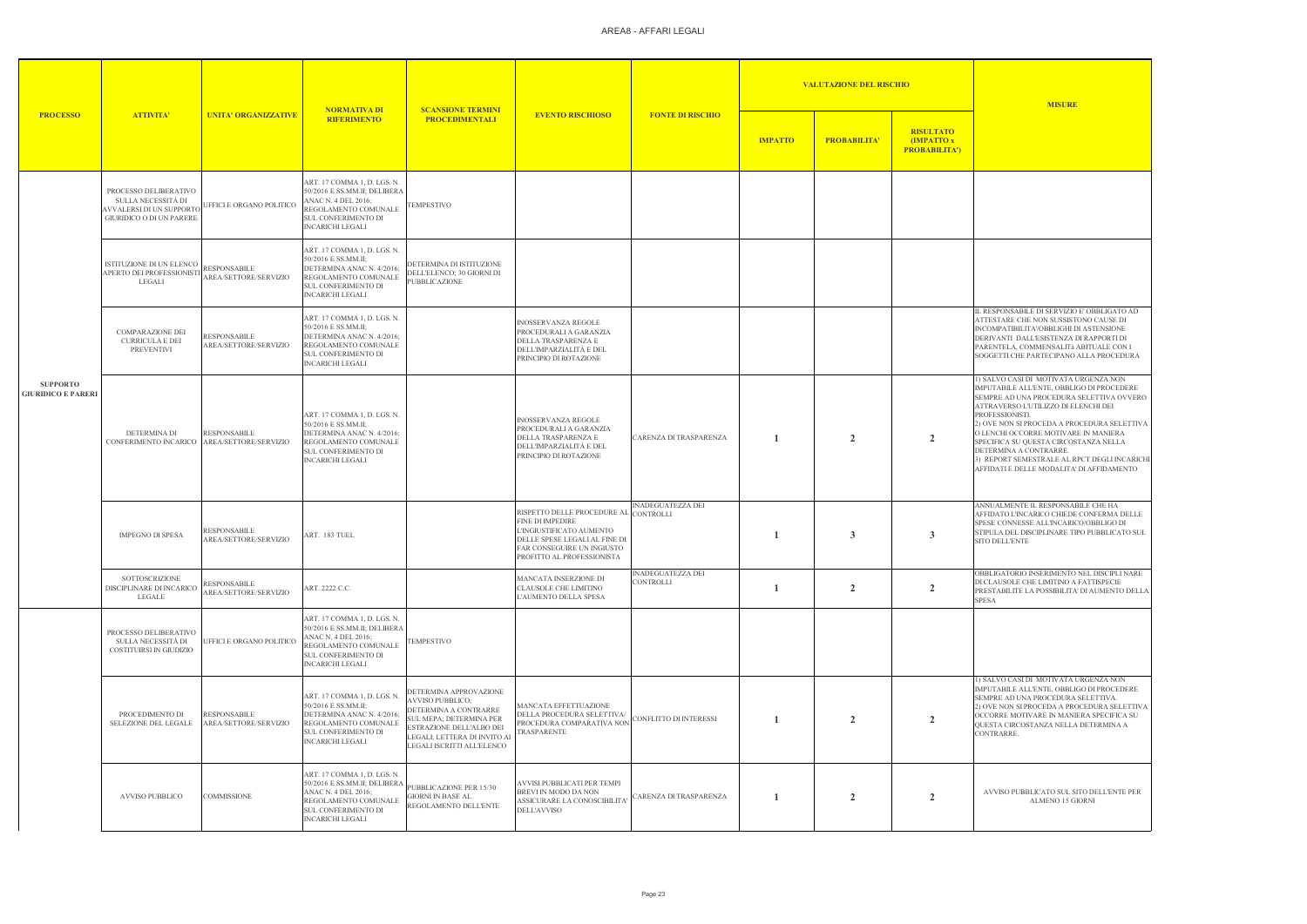#### AREA8 - AFFARI LEGALI

| <b>MISURE</b>                                                                                                                                                                                      |
|----------------------------------------------------------------------------------------------------------------------------------------------------------------------------------------------------|
|                                                                                                                                                                                                    |
|                                                                                                                                                                                                    |
|                                                                                                                                                                                                    |
| ANNUALMENTE IL RESPONSABILE CHE HA<br>AFFIDATO L'INCARICO CHIEDE CONFERMA DELLE<br>SPESE CONNESSE ALL'INCARICO/OBBLIGO DI<br>STIPULA DEL DISCIPLINARE TIPO PUBBLICATO SUL<br><b>SITO DELL'ENTE</b> |
| OBBLIGATORIO INSERIMENTO NEL DISCIPLI NARE<br>DI CLAUSOLE CHE LIMITINO A FATTISPECIE<br>PRESTABILITE LA POSSIBILITA' DI AUMENTO DELLA<br><b>SPESA</b>                                              |

|                                           |                                                                             |                                              |                                                                                                                                                              |                                                   |                                                                                                                                                                                 |                                              | <b>VALUTAZIONE DEL RISCHIO</b> |                     |                                                              |                                                                               |
|-------------------------------------------|-----------------------------------------------------------------------------|----------------------------------------------|--------------------------------------------------------------------------------------------------------------------------------------------------------------|---------------------------------------------------|---------------------------------------------------------------------------------------------------------------------------------------------------------------------------------|----------------------------------------------|--------------------------------|---------------------|--------------------------------------------------------------|-------------------------------------------------------------------------------|
| <b>PROCESSO</b>                           | <b>ATTIVITA'</b>                                                            | <b>UNITA' ORGANIZZATIVE</b>                  | <b>NORMATIVA DI</b><br><b>RIFERIMENTO</b>                                                                                                                    | <b>SCANSIONE TERMINI</b><br><b>PROCEDIMENTALI</b> | <b>EVENTO RISCHIOSO</b>                                                                                                                                                         | <b>FONTE DI RISCHIO</b>                      | <b>IMPATTO</b>                 | <b>PROBABILITA'</b> | <b>RISULTATO</b><br><b>IMPATTO x</b><br><b>PROBABILITA')</b> |                                                                               |
| <b>GESTIONE DEL</b><br><b>CONTENZIOSO</b> | ISTITUZIONE DI UN ELENCO<br>APERTO DEI PROFESSIONISTI COMMISSIONE<br>LEGALI |                                              | ART. 17 COMMA 1, D. LGS. N.<br>50/2016 E SS.MM.II; DELIBERA<br>ANAC N. 4 DEL 2016;<br>REGOLAMENTO COMUNALE<br>SUL CONFERIMENTO DI<br><b>INCARICHI LEGALI</b> |                                                   |                                                                                                                                                                                 |                                              |                                |                     |                                                              |                                                                               |
|                                           | <b>COMPARAZIONE DEI</b><br><b>CURRICULA E DEI</b><br>PREVENTIVI             | <b>RESPONSABILE</b><br>AREA/SETTORE/SERVIZIO | ART. 17 COMMA 1, D. LGS. N.<br>50/2016 E SS.MM.II; DELIBERA<br>ANAC N. 4 DEL 2016;<br>REGOLAMENTO COMUNALE<br>SUL CONFERIMENTO DI<br><b>INCARICHI LEGALI</b> |                                                   |                                                                                                                                                                                 |                                              |                                |                     |                                                              |                                                                               |
|                                           | <b>DETERMINA DI</b><br>CONFERIMENTO INCARICO AREA/SETTORE/SERVIZIO          | <b>RESPONSABILE</b>                          | ART. 17 COMMA 1, D. LGS. N.<br>50/2016 E SS.MM.II; DELIBERA<br>ANAC N. 4 DEL 2016;<br>REGOLAMENTO COMUNALE<br>SUL CONFERIMENTO DI<br><b>INCARICHI LEGALI</b> |                                                   |                                                                                                                                                                                 |                                              |                                |                     |                                                              |                                                                               |
|                                           | <b>IMPEGNO DI SPESA</b>                                                     | <b>RESPONSABILE</b><br>AREA/SETTORE/SERVIZIO | ART. 183 TUEL                                                                                                                                                |                                                   | RISPETTO DELLE PROCEDURE AL<br><b>FINE DI IMPEDIRE</b><br>L'INGIUSTIFICATO AUMENTO<br>DELLE SPESE LEGALI AL FINE DI<br>FAR CONSEGUIRE UN INGIUSTO<br>PROFITTO AL PROFESSIONISTA | <b>INADEGUATEZZA DEI</b><br>CONTROLLI        |                                | 3                   | 3                                                            | <b>ANNU</b><br><b>AFFID</b><br><b>SPESE</b><br><b>STIPUI</b><br><b>SITO L</b> |
|                                           | <b>SOTTOSCRIZIONE</b><br>DISCIPLINARE DI INCARICO<br><b>LEGALE</b>          | <b>RESPONSABILE</b><br>AREA/SETTORE/SERVIZIO | ART. 2222 C.C.                                                                                                                                               |                                                   | MANCATA INSERZIONE DI<br>CLAUSOLE CHE LIMITINO<br>L'AUMENTO DELLA SPESA E<br>MANCATA PREVISIONE DELLA<br>RIDUZIONE DELL'ONORARIO IN<br>CASO DI SOCCOMBENZA                      | <b>INADEGUATEZZA DEI</b><br><b>CONTROLLI</b> |                                | $\overline{2}$      | $\overline{2}$                                               | OBBLI<br>DI CLA<br><b>PREST</b><br><b>SPESA</b>                               |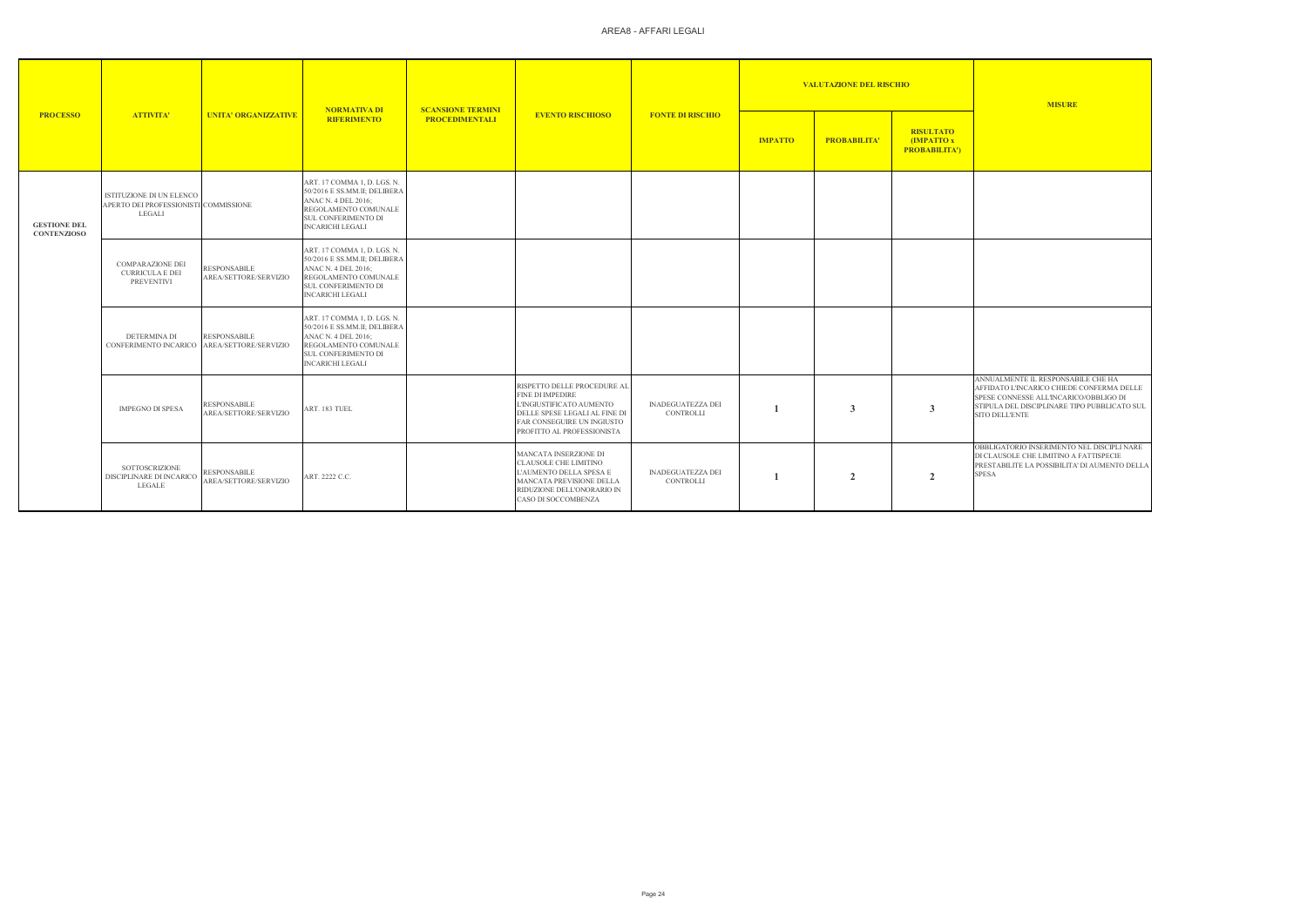| MACROPROC                                                       |                                      |                                                                                                                                                      |                                                                                                                                         | <b>NORMATIVA DI</b>                                                       | <b>SCANSIONE TERMINI</b>                                                                                                                                                                          |                                                                                                                                                                                                                                                                                                                                                                                                                    |                                                                                      |                      | <b>VALUTAZIONE DEL RISCHIO</b> |                                                                         | <b>MISURE</b>                                                                                                                                                                                                                                                   |
|-----------------------------------------------------------------|--------------------------------------|------------------------------------------------------------------------------------------------------------------------------------------------------|-----------------------------------------------------------------------------------------------------------------------------------------|---------------------------------------------------------------------------|---------------------------------------------------------------------------------------------------------------------------------------------------------------------------------------------------|--------------------------------------------------------------------------------------------------------------------------------------------------------------------------------------------------------------------------------------------------------------------------------------------------------------------------------------------------------------------------------------------------------------------|--------------------------------------------------------------------------------------|----------------------|--------------------------------|-------------------------------------------------------------------------|-----------------------------------------------------------------------------------------------------------------------------------------------------------------------------------------------------------------------------------------------------------------|
| <b>SSO</b>                                                      | <b>PROCESSO</b>                      | <b>ATTIVITA'</b>                                                                                                                                     | <b>UNITA' ORGANIZZATIVE</b>                                                                                                             | <b>RIFERIMENTO</b>                                                        | <b>PROCEDIMENTALI</b>                                                                                                                                                                             | <b>EVENTO RISCHIOSO</b>                                                                                                                                                                                                                                                                                                                                                                                            | <b>CAUSE DI RISCHIO</b>                                                              | <b>IMPATTO</b>       | PROBABILITA                    | <b>RISULTATO</b><br>(IMPATTO x<br><b>PROBABILITA'</b><br>$\blacksquare$ |                                                                                                                                                                                                                                                                 |
|                                                                 |                                      | AFFIDAMENTO A PROGETTISTA ESTERNO<br>DELL'INCARICO PER REDAZIONE DEL PRG/PGT<br>EVENTUALE, NEL CASO DI MANCANZA<br>PERSONALE INTERNO)                | JFFICIO TECNICO                                                                                                                         | D.LGS. N. 50/2016 E S.M.I.                                                | TERMINI DI LEGGE                                                                                                                                                                                  | RINVIO ALL'AREA DI RISCHIO N. 2<br>PER LA PROCEDURA DI<br><b>AFFIDAMENTO</b>                                                                                                                                                                                                                                                                                                                                       | RINVIO ALL'AREA DI RISCHIO N. 2<br>PER LA PROCEDURA DI<br><b>AFFIDAMENTO</b>         | V. AREA RISCHIO<br>2 | V. AREA RISCHIO<br>2           | . AREA RISCHIO<br>2                                                     | V. AREA RISCHIO 2                                                                                                                                                                                                                                               |
|                                                                 |                                      | REDAZIONE DEL PAT/PATI                                                                                                                               | UFFICIO TECNICO/PROFESSIONISTA<br>ESTERNO                                                                                               |                                                                           |                                                                                                                                                                                                   |                                                                                                                                                                                                                                                                                                                                                                                                                    |                                                                                      |                      |                                |                                                                         |                                                                                                                                                                                                                                                                 |
|                                                                 | PAT/PATI                             | ADOZIONE DEL PAT/PATI                                                                                                                                | <b>ORGANO POLITICO DI VERTICE</b><br>CONSIGLIO COMUNALE) PREVIA<br>DELIBERA DI GIUNTA E<br>CONCERTAZIONE CON GLI<br><b>STAKEHOLDERS</b> | N. 1150/1942 E S.M.I. - LEGGE                                             | TERMINI DI LEGGE                                                                                                                                                                                  | LA MANCANZA DI CHIARE E<br>SPECIFICHE INDICAZIONI<br>PRELIMINARI, DA PARTE DEGLI<br>ORGANI POLITICI, SUGLI OBIETTIVI<br>DELLE POLITICHE DI SVILUPPO<br>TERRITORIALE ALLA CUI<br>CONCRETIZZAZIONE LE SOLUZIONI<br><b>TECNICHE DEVONO ESSERE</b><br>FINALIZZATE, PUÒ IMPEDIRE UNA<br>TRASPARENTE VERIFICA DELLA<br>CORRISPONDENZA TRA LE<br>SOLUZIONI TECNICHE ADOTTATE I<br>LE SCELTE POLITICHE AD ESSE<br>SOTTESE. | MANCATA ATTUAZIONE DEL<br>PRINCIPIO DI DISTINZIONE TRA<br>POLITICA E AMMINISTRAZIONE | $\overline{2}$       | $\overline{2}$                 | 4                                                                       | L'ADOZIONE DEL PIANO DEVE DARE EVIDENZA<br>NELLA MOTIVAZIONE DELLA DELIBERA DELLA<br>RISPONDENZA TRA GLI INDIRIZZI E LE<br>SOLUZIONI TECNICHE ADOTTATE, NONCHè<br>DELLO SVOLGIMENTO DELLA<br>CONCERTAZIONE CON GLI INTERESSI EMERSI                             |
|                                                                 |                                      | PUBBLICAZIONE DEL PIANO ADOTTATO                                                                                                                     | UFFICIO PIANIFICAZIONE                                                                                                                  | REGIONALE VENETO 11/2004<br>ARTICOLI 14 E 15                              | PUBBLICATO PER 30 GIORNI                                                                                                                                                                          |                                                                                                                                                                                                                                                                                                                                                                                                                    |                                                                                      |                      |                                |                                                                         |                                                                                                                                                                                                                                                                 |
|                                                                 |                                      | <b>ISTRUTTORIA EVENTUALI</b><br>OSSERVAZIONI/OPPOSIZIONI PRESENTATE                                                                                  | <b>URBANISTICA</b><br>UFFICIO PIANIFICAZIONE<br><b>JRBANISTICA</b>                                                                      |                                                                           | <b>DALL'ADOZIONE</b><br>DECORSI 30 GIORNI DALLA<br>SCEDENZA DEL TERMINE PER LA<br>L'ADOZIONE, ENTRO I SUCCESSIVI<br>30 (QUINDI ENTRO 60<br>DALL'ADOZIONE) CHIUNQUE Può<br>PRESENTARE OSSERVAZIONI | OSSIBILITÀ DI ORIENTARE E<br>ONDIZIONARE LE SCELTE<br><b>DALL'ESTERNO.</b>                                                                                                                                                                                                                                                                                                                                         | MANCANZA DI TRASPARENZA                                                              | $\overline{2}$       | -3                             | -6                                                                      | ELABORAZIONE E PUBBLICAZIONE DI UN<br>DOCUMENTO DI SINTESI CONTENENTE<br>L'ESPLICAZIONE DEI CONTENUTI DEL PIANO A<br>CURA DELL'UFFICIO TECNICO E<br>DELL'AMMINISTRAZIONE COMUNALE -<br>DOCUMENTO PUBBLICATO SUL SITO INSIEME<br>AL PIANO E A TUTTI GLI ALLEGATI |
|                                                                 |                                      | CONTRODEDUZIONI ALLE OSSERVAZIONI<br>PRESENTATE                                                                                                      | CONSIGLIO COMUNALE                                                                                                                      |                                                                           |                                                                                                                                                                                                   |                                                                                                                                                                                                                                                                                                                                                                                                                    |                                                                                      |                      |                                |                                                                         |                                                                                                                                                                                                                                                                 |
| <b>PIANIFICAZION</b><br><b>E URBANISTICA</b><br><b>GENERALE</b> |                                      | APPROVAZIONE DEL PIANO                                                                                                                               | GIUNTA PROVINCIALE                                                                                                                      |                                                                           | ENTRO 240 GIORNI DAL<br><b>RICEVIMENTO</b>                                                                                                                                                        |                                                                                                                                                                                                                                                                                                                                                                                                                    |                                                                                      |                      |                                |                                                                         |                                                                                                                                                                                                                                                                 |
|                                                                 |                                      | PUBBLICAZIONE DEL PIANO                                                                                                                              | PROVINCIA O COMUNE SE DECORSI<br>I 2 40 GIORNI DALLA MANCATA<br>APPROVAZIONE DA PARTE DELLA<br>PROVINCIA                                |                                                                           | DECORSI 15 GIORNI DALLA<br>PUBBLICAZIONE IL PIANO E'<br><b>EFFICACE</b>                                                                                                                           |                                                                                                                                                                                                                                                                                                                                                                                                                    |                                                                                      |                      |                                |                                                                         |                                                                                                                                                                                                                                                                 |
|                                                                 |                                      | AFFIDAMENTO A PROGETTISTA ESTERNO<br>DELL'INCARICO PER REDAZIONE DELLA<br>VARIANTE AL PRG/PGT (EVENTUALE, NEL<br>CASO DI MANCANZA PERSONALE INTERNO) | UFFICIO TECNICO/PROFESSIONISTA<br>ESTERNO                                                                                               | D.LGS. N. 50/2016 E S.M.I.                                                | TERMINI DI LEGGE                                                                                                                                                                                  | RINVIO ALL'AREA DI RISCHIO N. 2<br>PER LA PROCEDURA DI<br><b>AFFIDAMENTO</b>                                                                                                                                                                                                                                                                                                                                       | RINVIO ALL'AREA DI RISCHIO N. 2<br>PER LA PROCEDURA DI<br><b>AFFIDAMENTO</b>         | . AREA RISCHIO<br>2  | V. AREA RISCHIO<br>2           | V. AREA RISCHIO<br>2                                                    | V. AREA RISCHIO 2                                                                                                                                                                                                                                               |
|                                                                 |                                      | REDAZIONE DELLA VARIANTE AL PRG/PGT                                                                                                                  | UFFICIO TECNICO/PROFESSIONISTA<br>ESTERNO                                                                                               |                                                                           |                                                                                                                                                                                                   | RISCHI CONNESSI A TALI<br>VARIANTI RISULTANO RELATIVI                                                                                                                                                                                                                                                                                                                                                              |                                                                                      |                      |                                |                                                                         |                                                                                                                                                                                                                                                                 |
|                                                                 |                                      | ADOZIONE DELLA VARIANTE AL PRG/PGT                                                                                                                   | DRGANO POLITICO DI VERTICE<br>CONSIGLIO COMUNALE)                                                                                       |                                                                           | TERMINI DI LEGGE                                                                                                                                                                                  | ALLA SCELTA O AL MAGGIOR<br>CONSUMO DEL SUOLO; ALLA<br>POSSIBILE DISPARITÀ DI<br>TRATTAMENTO TRA DIVERSI<br>OPERATORI; ALLA SOTTOSTIMA<br>DEL MAGGIOR VALORE GENERATO<br>DALLA VARIANTE.                                                                                                                                                                                                                           | MANCATO COINVOLGIMENTO<br>DEGLI INTERESSI DI TUTTA LA<br><b>COLLETTIVITA'</b>        | $\overline{2}$       | 3                              | -6                                                                      | MOTIVAZIONE SPECIFICA IN ORDINE<br>ALL'INTERESSE PUBBLICO DELLA VARIANTE -<br>PROPOSTA DI REGOLAMENTAZIONE DEL<br>PLUSVALORE DETERMINATO DALLE VARIANTI                                                                                                         |
|                                                                 | <b>VARIANTI</b><br><b>SPECIFICHE</b> | PUBBLICAZIONE DELLA VARIANTE ADOTTATA UFFICIO TECNICO                                                                                                |                                                                                                                                         |                                                                           | PER 30 GIORNI DALL'ADOZIONE                                                                                                                                                                       |                                                                                                                                                                                                                                                                                                                                                                                                                    |                                                                                      |                      |                                |                                                                         |                                                                                                                                                                                                                                                                 |
|                                                                 |                                      | ISTRUTTORIA EVENTUALI<br>OSSERVAZIONI/OPPOSIZIONI PRESENTATE                                                                                         | UFFICIO TECNICO                                                                                                                         | N. 1150/1942 E S.M.I. - LEGGE<br>REGIONALE 11/2004 ARTICOLI 14 E<br>15 L. | DECORSI 30 GIORNI DALLA<br>SCEDENZA DEL TERMINE PER LA<br>L'ADOZIONE, ENTRO I SUCCESSIVI<br>30 (QUINDI ENTRO 60<br>DALL'ADOZIONE) CHIUNQUE Può<br>PRESENTARE OSSERVAZIONI                         |                                                                                                                                                                                                                                                                                                                                                                                                                    |                                                                                      |                      |                                |                                                                         |                                                                                                                                                                                                                                                                 |
|                                                                 |                                      | CONTRODEDUZIONI ALLE OSSERVAZIONI<br><b>PRESENTATE</b>                                                                                               | CONSIGLIO COMUNALE                                                                                                                      |                                                                           |                                                                                                                                                                                                   |                                                                                                                                                                                                                                                                                                                                                                                                                    |                                                                                      |                      |                                |                                                                         |                                                                                                                                                                                                                                                                 |
|                                                                 |                                      | APPROVAZIONE DELLA VARIANTE                                                                                                                          | GIUNTA PROVINCIALE                                                                                                                      |                                                                           | ENTRO 240 GIORNI DAL<br><b>RICEVIMENTO</b>                                                                                                                                                        |                                                                                                                                                                                                                                                                                                                                                                                                                    |                                                                                      |                      |                                |                                                                         |                                                                                                                                                                                                                                                                 |
|                                                                 |                                      | APPROVAZIONE DELLA VARIANTE                                                                                                                          | ORGANO POLITICO DI VERTICE<br>(CONSIGLIO COMUNALE)                                                                                      |                                                                           |                                                                                                                                                                                                   |                                                                                                                                                                                                                                                                                                                                                                                                                    |                                                                                      |                      |                                |                                                                         |                                                                                                                                                                                                                                                                 |
|                                                                 |                                      | PUBBLICAZIONE DEL PIANO                                                                                                                              | PROVINCIA O COMUNE SE DECORSI<br>I 2 40 GIORNI DALLA MANCATA<br>APPROVAZIONE DA PARTE DELLA<br>PROVINCIA                                |                                                                           | TERMINI DI LEGGE                                                                                                                                                                                  |                                                                                                                                                                                                                                                                                                                                                                                                                    |                                                                                      |                      |                                |                                                                         |                                                                                                                                                                                                                                                                 |
|                                                                 |                                      | LA LORO ADOZIONE È UNA FACOLTÀ PER IL<br>COMUNE; POSSONO VARIARE LE PREVISIONI<br>DEL PRG                                                            | CONSIGLIO COMUNALE                                                                                                                      |                                                                           |                                                                                                                                                                                                   |                                                                                                                                                                                                                                                                                                                                                                                                                    |                                                                                      |                      |                                |                                                                         |                                                                                                                                                                                                                                                                 |
|                                                                 |                                      | ADOZIONE DEL PIANO CON DELIBERA<br>CONSIGLIARE, PREVIA AUTORIZZAZIONE<br><b>REGIONALE</b>                                                            | JFFICIO TECNICO, CONSIGLIO<br>COMUNALE E REGIONE                                                                                        |                                                                           |                                                                                                                                                                                                   | PREVISIONE DI PIANI ORIENTATI A<br>SPECIFICI INTERESSI                                                                                                                                                                                                                                                                                                                                                             | MANCANZA DI TRASPARENZA                                                              | $\overline{2}$       | 3                              | 6                                                                       | SVOLGIMENTO DI ATTIVITA' DI<br>CONIVOLGIMENTO DEI STAKEHOLDERS                                                                                                                                                                                                  |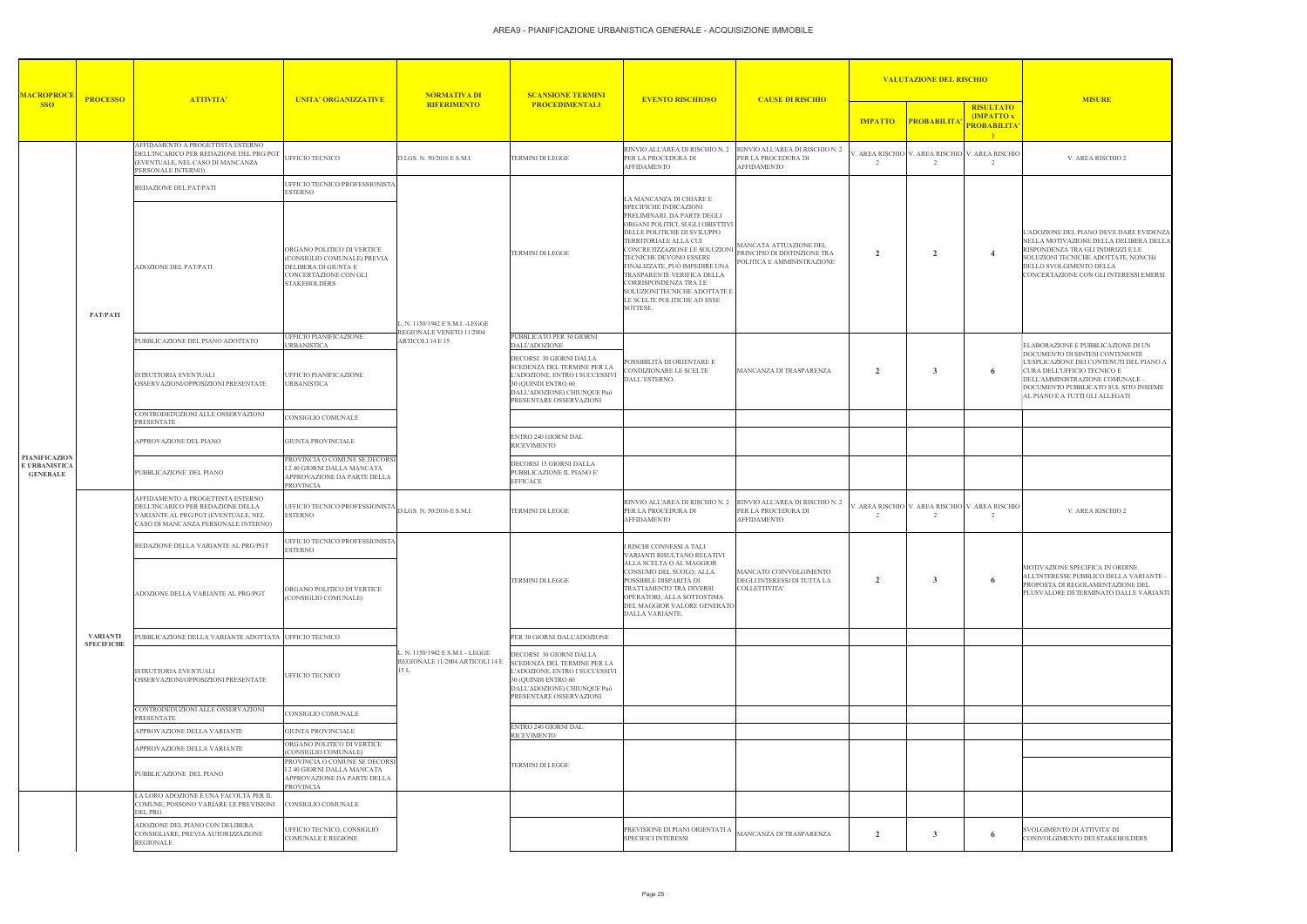| <b>MACROPROC</b>                                    |                                                                    | <b>ATTIVITA'</b>                                                                                                                                                                                                                                                                  |                                                                    | <b>NORMATIVA DI</b>                                                                                          | <b>SCANSIONE TERMINI</b><br><b>EVENTO RISCHIOSO</b>                                                             |                                                                                                                                                |                         |                | <b>VALUTAZIONE DEL RISCHIO</b> |                                                                 |                                                                                                                                                                                                                                                                                                                                                                                                                                                                                                                                                                              |
|-----------------------------------------------------|--------------------------------------------------------------------|-----------------------------------------------------------------------------------------------------------------------------------------------------------------------------------------------------------------------------------------------------------------------------------|--------------------------------------------------------------------|--------------------------------------------------------------------------------------------------------------|-----------------------------------------------------------------------------------------------------------------|------------------------------------------------------------------------------------------------------------------------------------------------|-------------------------|----------------|--------------------------------|-----------------------------------------------------------------|------------------------------------------------------------------------------------------------------------------------------------------------------------------------------------------------------------------------------------------------------------------------------------------------------------------------------------------------------------------------------------------------------------------------------------------------------------------------------------------------------------------------------------------------------------------------------|
| <b>SSO</b>                                          | <b>PROCESSO</b>                                                    |                                                                                                                                                                                                                                                                                   | <b>UNITA' ORGANIZZATIVE</b>                                        | <b>RIFERIMENTO</b>                                                                                           | <b>PROCEDIMENTALI</b>                                                                                           |                                                                                                                                                | <b>CAUSE DI RISCHIO</b> | <b>IMPATTO</b> | <b>PROBABILITA</b>             | <b>RISULTATO</b><br>(IMPATTO x<br>PROBABILITA'<br>$\sim$ $\sim$ | <b>MISURE</b>                                                                                                                                                                                                                                                                                                                                                                                                                                                                                                                                                                |
|                                                     |                                                                    | PUBBLICAZIONE ALL'ALBO PRETORIO E<br>DEPOSITO ELABORATI GRAFICI NELLA<br><b>SEGRETERIA COMUNALE</b>                                                                                                                                                                               | UFFICIO TECNICO E PROTOCOLLO                                       |                                                                                                              | 10 GIORNI DI DEPOSITO                                                                                           | 'OSSIBILITÀ DI ORIENTARE E                                                                                                                     |                         | $\overline{2}$ | 3                              | -6                                                              | ELABORAZIONE E PUBBLICAZIONE DI UN<br>DOCUMENTO DI SINTESI CONTENENTE                                                                                                                                                                                                                                                                                                                                                                                                                                                                                                        |
|                                                     | PIANO PER GLI<br><b>INSEDIAMENTI</b><br><b>PRODUTTIVI</b><br>(PIP) | RICEZIONE OPPOSIZIONI AL PIP DA PARTE DEI<br>PRIVATI                                                                                                                                                                                                                              | JFFICIO TECNICO E PROTOCOLLO Legge regionale 27 giugno 1985, n. 61 | ., 865/1971 ART, 27, L, 167/1962 E                                                                           | 20 GIORNI A DISPOSIZIONE DEI<br>PRIVATI PER LA PRESENTAZIONE<br>DI OPPOSIZIONI DECORRENTI DAI<br>10 DI DEPOSITO | CONDIZIONARE LE SCELTE<br>DALL'ESTERNO.                                                                                                        | MANCANZA DI TRASPARENZA | $\overline{2}$ | -3                             | -6                                                              | L'ESPLICAZIONE DEI CONTENUTI DEL PIANO A<br>CURA DELL'UFFICIO TECNICO E<br>DELL'AMMINISTRAZIONE COMUNALE -<br>DOCUMENTO PUBBLICATO SUL SITO INSIEME<br>AL PIANO E A TUTTI GLI ALLEGATI                                                                                                                                                                                                                                                                                                                                                                                       |
|                                                     |                                                                    | APPROVAZIONE DEL PIANO DA PARTE DEL<br>CONSIGLIO COMUNALE, RECEPENDO O MENO<br>LE OSSERVAZIONI DEI PRIVATI                                                                                                                                                                        | ONSIGLIO COMUNALE E UFFICIO<br>ECNICO                              |                                                                                                              | VALIDITÀ PER 10 ANNI                                                                                            |                                                                                                                                                |                         |                |                                |                                                                 |                                                                                                                                                                                                                                                                                                                                                                                                                                                                                                                                                                              |
|                                                     |                                                                    | COMUNICAZIONE ALLA REGIONE DI COPIA<br>DEL PIP: SULLE EVENTUALI OSSERVAZIONI<br>PRESENTATE IL COMUNE DEVE ESPRIMERSI IN<br>MANIERA PUNTUALE                                                                                                                                       | JFFICI                                                             |                                                                                                              | 60 GIORNI DALL'ADOZIONE                                                                                         |                                                                                                                                                |                         |                |                                |                                                                 |                                                                                                                                                                                                                                                                                                                                                                                                                                                                                                                                                                              |
|                                                     |                                                                    | PUBBLICAZIONE ED ENTRATA IN VIGORE                                                                                                                                                                                                                                                | JFFICO PUBBLICAZIONI                                               |                                                                                                              |                                                                                                                 |                                                                                                                                                |                         |                |                                |                                                                 |                                                                                                                                                                                                                                                                                                                                                                                                                                                                                                                                                                              |
|                                                     |                                                                    | 1) INTERPELLO RIVOLTO A TUTTI I<br>PROPRIETARI POTENZIALMENTE INTERESSATI PRIVATO<br>DALL'INIZIATIVA DI LOTTIZZAZIONE                                                                                                                                                             |                                                                    |                                                                                                              |                                                                                                                 |                                                                                                                                                |                         |                |                                |                                                                 |                                                                                                                                                                                                                                                                                                                                                                                                                                                                                                                                                                              |
|                                                     |                                                                    | 2) PRESENTAZIONE DI ISTANZA DA PARTE DEL<br>75% DELLE PROPRIETÀ INTERESSATE<br>CONTENENTE IL PROGETTO DEL PIANO DI<br>LOTTIZZAZIONE E L'ATTO UNILATERALE<br>D'OBBLIGO                                                                                                             | AREA TECNICA                                                       | TESTO UNICO SULL'EDILIZIA-DPR3<br>80/2001 - LEGGI REGIONALI -<br>REGOLAMENTO COMUNALE                        |                                                                                                                 |                                                                                                                                                |                         |                |                                |                                                                 |                                                                                                                                                                                                                                                                                                                                                                                                                                                                                                                                                                              |
|                                                     |                                                                    | ATTO UNILATERALE D'OBBLIGO CON IMPEGNO<br>DI REPERIRE LE AREE PER LA REALIZZAZIONE<br>DI OPERE DI URBANIZZAZIONE PRIMARIA E<br>SECONDARIA, E A CORRISPONDERE IL<br>CONTRIBUTO DI COSTRUZIONE AL COMUNE<br>PER LA REALIZZAZIONE COMPLETA<br>DELL'URBANIZZAZIONE PRIMARIA E SECONDA | AREA TECNICA                                                       | TESTO UNICO SULL'EDILIZIA-DPR3<br>80/2001 - LEGGI REGIONALI -<br>REGOLAMENTO COMUNALE                        |                                                                                                                 | NON CORRETTA, NON ADEGUATA<br>O NON AGGIORNATA<br>COMMISURAZIONE DEGLI "ONERI"<br>DOVUTI, RISPETTO<br>ALL'INTERVENTO EDILIZIO DA<br>REALIZZARE | MANCANZA DI TRASPARENZA | $\overline{2}$ | $\overline{\mathbf{c}}$        | -4                                                              | iL RESPONSABILE DI SERVIZIO ALLEGA ALLA<br>CONVENZIONE/MODELLO DI ATTO<br>UNILATERALE D'OBBLIGO UNA<br>DICHIARAZIONE UN'ATTESTAZIONE CHE GLI<br>ONERI SONO CALCOLATI SULLA BASE DI<br>TABELLE PARAMETRICHE AGGIORNATE;                                                                                                                                                                                                                                                                                                                                                       |
|                                                     |                                                                    | 3) AVVIO DEL PROCEDIMENTO<br>AMMINISTRATIVO: ISTRUTTORIA<br>PRELIMINARE CON ESAME DELL'ISTANZA NEI<br>SUOI CONTENUTI: PROGETTUALE, NORMATIVA,<br>DESCRITTIVA E FUNZIONALE;<br>VALUTAZIONE OPPORTUNITÀ CONFERENZA DI<br><b>SERVI</b>                                               |                                                                    | TESTO UNICO SULL'EDILIZIA-DPR3<br>80/2001 - LEGGI REGIONALI -<br>REGOLAMENTO COMUNALE                        |                                                                                                                 | MANCATA COERENZA CON IL<br>PIANO GENERALE (E CON LA<br>LEGGE), CHE SI TRADUCE IN USO<br>IMPROPRIO DEL SUOLO E DELLE<br>RISORSE NATURALI.       | MANCANZA DI TRASPARENZA | $\overline{2}$ | $\overline{2}$                 | -4                                                              | IL RESPONSABILE DA CONTO ANCHE<br>MEDIANTE CHECK LIST DI QUANTO SEGUE: A)<br>RELAZIONE SULLA COMPATIBILITA'<br>DELL'INIZIATIVA CON LE SCELTE DI PIANO; B)<br>INCONTRI SVOLTI CON LE PARTI<br>(APPOSITAMENTE VERBALIZZATI); C)<br>RICHIESTA DI PRESENTAZIONE DI UN PIANO<br>ECONOMICO FINANZIARIO CHE PERMETTA DI<br>VERIFICARE LA FATTIBILITA'<br>DELL'INTERVENTO; D) IN CASO DI DITTE,<br>VERIFICARE AFFIDABILITà O.E. MEDIANTE<br>CERTIFICATI CAMERALI, CASELLARIO<br>GIUDIZIALE, E) RICHIESTA E PRESENTAZIONE<br>DI APPOSITA FIDEIUSSIONE DA ALLEGARE<br>ALLA CONVENZIONE |
| PIANIFICAZION<br>E URBANISTICA<br><b>ATTUATTIVA</b> |                                                                    | ESAME COMMISSIONE EDILIZIA (SE ESISTENTE<br>E VALUTAZIONE DA PARTE COMMISSIONE<br>LOCALE DEL PAESAGGIO COMUNALE SULLA<br>COMPATIBILITÀ PAESAGGISTICA NEL CASO IN<br>CUI L'INTERVENTO RICADA IN ZONA TUTELATA<br>E VINCOLATA                                                       |                                                                    | TESTO UNICO SULL'EDILIZIA-DPR3<br>80/2001 - LEGGI REGIONALI -<br>REGOLAMENTO COMUNALE - DLG<br>42/2004       |                                                                                                                 |                                                                                                                                                |                         |                |                                |                                                                 |                                                                                                                                                                                                                                                                                                                                                                                                                                                                                                                                                                              |
|                                                     | <b>PIANI DI</b><br>LOTTIZZAZIONI                                   | 4) DELIBERA DELL'ORGANO COMPETENTE<br>(GIUNTA SE CONFORME AL PRG; CONSIGLIO<br>COMUNALE SE IN VARIANTE) CON LA QUALE<br>SI APPROVA IL PROGETTO E SI DEMANDA,<br>EVENTUALMENTE, L'INDIZIONE DI<br>CONFERENZA DI SERVIZI                                                            | ORGANO POLITICO                                                    | TESTO UNICO SULL'EDILIZIA-DPR3<br>80/2001 - LEGGI REGIONALI -<br>REGOLAMENTO COMUNALE                        |                                                                                                                 |                                                                                                                                                |                         |                |                                |                                                                 |                                                                                                                                                                                                                                                                                                                                                                                                                                                                                                                                                                              |
|                                                     | DI INIZIATIVA<br>PRIVATA IN<br>PRESENZA DI                         | ) INDIZIONE CONFERENZA SERVIZI                                                                                                                                                                                                                                                    |                                                                    | TESTO UNICO SULL'EDILIZIA-DPR3<br>80/2001 - LEGGI REGIONALI -<br>REGOLAMENTO COMUNALE                        |                                                                                                                 |                                                                                                                                                |                         |                |                                |                                                                 |                                                                                                                                                                                                                                                                                                                                                                                                                                                                                                                                                                              |
|                                                     | PIANO                                                              | 6) PUBBLICAZIONE NEL SITO DEL COMUNE, NEI<br>BURL, E CON ALTRI MEZZI, DELLA DELIBERA<br>DELL' ORGANO COMPETENTE, ED DEL<br>VERBALE DELLA CONFERENZA DI SERVIZI SE<br>INDETTA PER EVENTUALI OSSERVAZIONI                                                                           | AREA TECNICA                                                       | TESTO UNICO SULL'EDILIZIA-DPR3 TRENTA GIORNI (SECONDO<br>80/2001 - LEGGI REGIONALI -<br>REGOLAMENTO COMUNALE | QUANTO PREVISTO DALLA<br>NORMATIVA REGIONALE)                                                                   |                                                                                                                                                |                         |                |                                |                                                                 |                                                                                                                                                                                                                                                                                                                                                                                                                                                                                                                                                                              |
|                                                     |                                                                    | TRASMISSIONE ALLA PROVINCIA NEI TERMINI<br>DI LEGGE SE NON INDETTA CONFERENZA DEI<br>SERVIZI                                                                                                                                                                                      | AREA TECNICA                                                       | TESTO UNICO SULL'EDILIZIA-DPR.<br>80/2001 - LEGGI REGIONALI - LEGGI<br>241/1990                              | 60 GIORNI O ALTRO TERMINE<br>PREVISTO DA NORMA DI LEGGE                                                         |                                                                                                                                                |                         |                |                                |                                                                 |                                                                                                                                                                                                                                                                                                                                                                                                                                                                                                                                                                              |
|                                                     |                                                                    | DECRETO GIUNTA PROVINCIALE DI<br>APPROVAZIONE DEL PIANO                                                                                                                                                                                                                           |                                                                    |                                                                                                              |                                                                                                                 |                                                                                                                                                |                         |                |                                |                                                                 |                                                                                                                                                                                                                                                                                                                                                                                                                                                                                                                                                                              |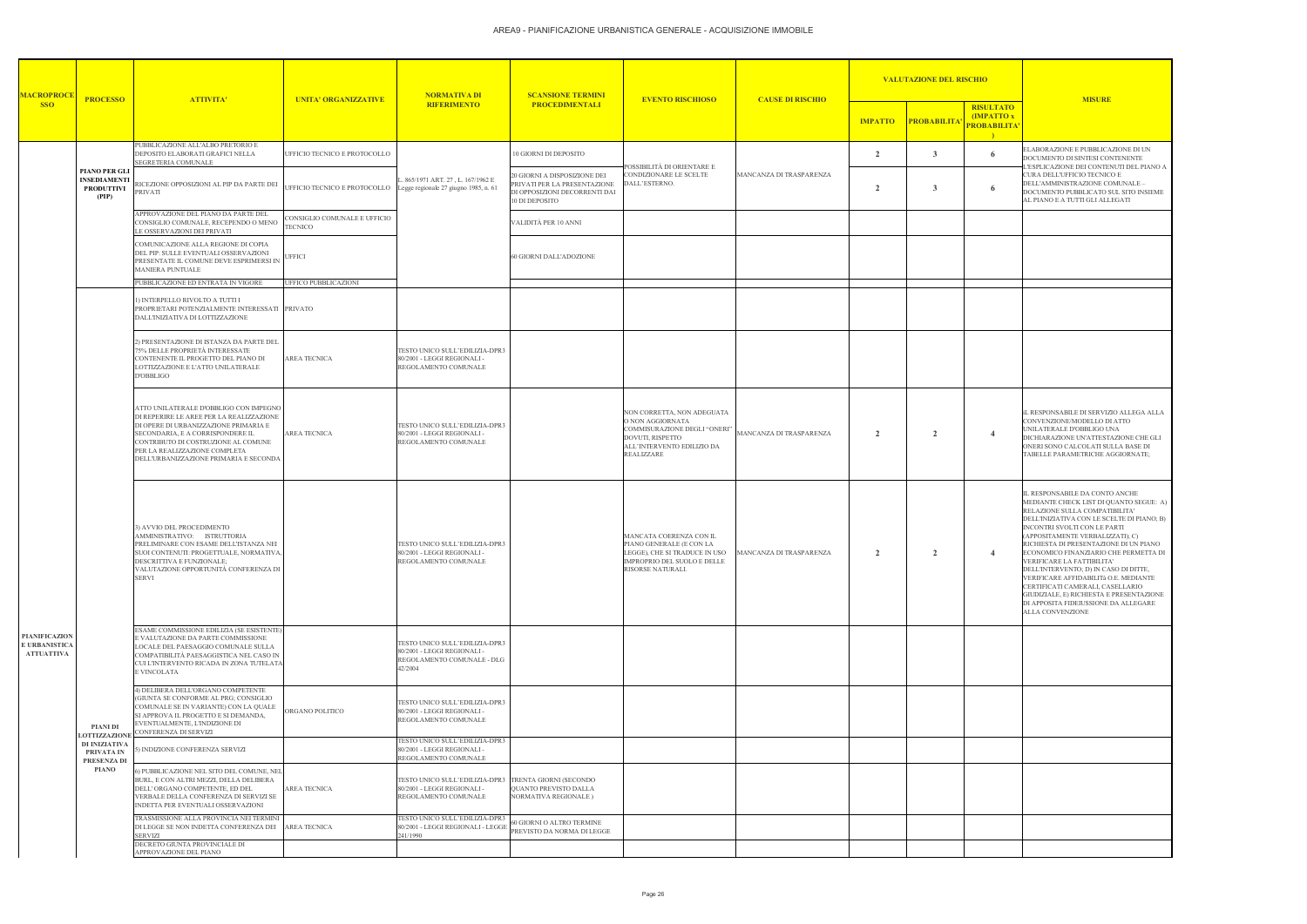| <b>MACROPRO</b>                                           |                                                                                                          |                                                                                                                                                                                                                                                                    |                             | <b>NORMATIVA DI</b>                                                                          | <b>SCANSIONE TERMINI</b>                                                                                                                                                                                                 |                                                                                                                                       |                                           |                | <b>VALUTAZIONE DEL RISCHIO</b> |                                                                       |                                                                                                                                                                                                                                                                |
|-----------------------------------------------------------|----------------------------------------------------------------------------------------------------------|--------------------------------------------------------------------------------------------------------------------------------------------------------------------------------------------------------------------------------------------------------------------|-----------------------------|----------------------------------------------------------------------------------------------|--------------------------------------------------------------------------------------------------------------------------------------------------------------------------------------------------------------------------|---------------------------------------------------------------------------------------------------------------------------------------|-------------------------------------------|----------------|--------------------------------|-----------------------------------------------------------------------|----------------------------------------------------------------------------------------------------------------------------------------------------------------------------------------------------------------------------------------------------------------|
| <b>SSO</b>                                                | <b>PROCESSO</b>                                                                                          | <b>ATTIVITA'</b>                                                                                                                                                                                                                                                   | <b>UNITA' ORGANIZZATIVE</b> | <b>RIFERIMENTO</b>                                                                           | <b>PROCEDIMENTALI</b>                                                                                                                                                                                                    | <b>EVENTO RISCHIOSO</b>                                                                                                               | <b>CAUSE DI RISCHIO</b>                   | <b>IMPATTO</b> | <b>PROBABILITA</b>             | <b>RISULTATO</b><br>(IMPATTO x<br><b>PROBABILITA</b><br>$\mathcal{L}$ | <b>MISURE</b>                                                                                                                                                                                                                                                  |
|                                                           |                                                                                                          | PRESA D'ATTO DELL'ORGANO COMUNALE<br>COMPETENTE<br>NB IN CASO DI<br>MODIFICHE SOSTANZIALI APPORTATE DALLA<br>REGIONE, ECCEDENTI LA FLESSIBILITÀ<br>OPERATIVA DEFINITA NELLE NORME<br>ECNICHE CONTENUTE NEL PIANO DI<br>LOTTIZZAZIONE OCCORRE RITORNARE AL<br>PUNTO | ORGANO POLITICO             | TESTO UNICO SULL'EDILIZIA-DPR3<br>80/2001                                                    |                                                                                                                                                                                                                          |                                                                                                                                       |                                           |                |                                |                                                                       |                                                                                                                                                                                                                                                                |
|                                                           |                                                                                                          | STIPULA CONVENZIONE                                                                                                                                                                                                                                                | PUBBLICO UFFICIALE          | <b>TESTO UNICO SULL'EDILIZIA-DPR3</b><br>80/2001                                             |                                                                                                                                                                                                                          |                                                                                                                                       |                                           |                |                                |                                                                       |                                                                                                                                                                                                                                                                |
|                                                           |                                                                                                          | PRESENTAZIONE PRATICA ALLO SPORTELLO<br>UNICO DELLE ATTIVITÀ PRODUTTIVE O ALLO<br>SPORTELLO UNICO EDILIZIA                                                                                                                                                         | PRIVATO TRAMITE IL TECNICO  |                                                                                              |                                                                                                                                                                                                                          |                                                                                                                                       |                                           |                |                                |                                                                       |                                                                                                                                                                                                                                                                |
|                                                           |                                                                                                          | SE PREVISTE OPERE A SCOMPUTO:<br>PRESENTAZIONE DA PARTE DEL PRIVATO DI<br>UN PROGETTO PRELIMINARE DELLE OPERE<br>CORREDATO DA UN COMPUTO METRICO<br>ESTIMATIVO DELLA SPESA                                                                                         | PRIVATO TRAMITE IL TECNICO  | <b>TESTO UNICO SULL'EDILIZIA-DPR3</b><br>30/2001                                             |                                                                                                                                                                                                                          | NON CORRETTO CONTROLLO DEL<br>COMPUTO METRICO; INSERIMENTO<br>DI OPERE A SCOMPUTO NON<br>RISPONDENTI ALL INTERESSE<br><b>PUBBLICO</b> | <b>INADEGUATEZZA DEI CONTROLLI</b>        | $\overline{2}$ | $\overline{2}$                 | $\overline{4}$                                                        | MOTIVAZIONE DA PARTE DEL RESPONSABILE<br>DELL'U.T. ALL'ATTO DELL'AVVIO<br>DELL'ISTRUTTORIA ED AI FINI DELLA<br>REDAZIONE DELLA CONVENZIONE<br>URBANISTICA IN ORDINE ALL'ASSENZA DI<br>ALTRI INTERVENTI PRIORITARI REALIZZABILI                                 |
|                                                           |                                                                                                          | PRESENTAZIONE PRIMA DELL'INIZIO DEI<br>LAVORI DI UN PROGETTO ESECUTIVO DELLE<br>OPERE A SCOMPUTO                                                                                                                                                                   | PRIVATO TRAMITE IL TECNICO  | <b>TESTO UNICO SULL'EDILIZIA-DPR3</b><br>80/2001 - LEGGI REGIONALI -<br>REGOLAMENTO COMUNALE |                                                                                                                                                                                                                          |                                                                                                                                       |                                           |                |                                |                                                                       |                                                                                                                                                                                                                                                                |
|                                                           |                                                                                                          | PRESENTAZIONE DI POLIZZA FIDEIUSSORIA A<br>GARANZIA DELLA PERFETTA ESECUZIONE DEI<br>LAVORI                                                                                                                                                                        | PRIVATO TRAMITE IL TECNICO  | <b>TESTO UNICO SULL'EDILIZIA-DPR3</b><br>80/2001 - LEGGI REGIONALI -<br>REGOLAMENTO COMUNALE |                                                                                                                                                                                                                          |                                                                                                                                       |                                           |                |                                |                                                                       |                                                                                                                                                                                                                                                                |
|                                                           |                                                                                                          | CONTROLLO DEL RUP DELL'ESECUZIONE DEI<br>LAVORI                                                                                                                                                                                                                    | AREA TECNICA                | <b>FESTO UNICO SULL'EDILIZIA-DPR3</b><br>80/2001 - LEGGI REGIONALI -<br>REGOLAMENTO COMUNALE |                                                                                                                                                                                                                          | <b>MANCATI CONTROLLI</b>                                                                                                              | INADEGUATEZZA DEI CONTROLLI               | $\overline{2}$ | $\mathbf{2}$                   | $\overline{4}$                                                        | PREVISIONE IN CONVENZIONE CHE IN CASO DI<br>MANCATA ESECUZIONE DELLE OPERE DI<br>URBANIZZAZIONE SI PROCEDERà<br>ALL'ESCUSSIONE TOTALE O PARZIALE DELLA<br>POLIZZA E NON SARA' RILASCIATO TITOTOLO<br>EDILIZIO PER LE PARTI DI INTERVENTO NON<br>ANCORA ATTUATE |
|                                                           |                                                                                                          | COLLAUDO E DICHIARAZIONE DI CONFORMITÀ<br>DELLE OPERE RISPETTO AL PROGETTO                                                                                                                                                                                         | <b>TERZO INCARICATO</b>     | <b>FESTO UNICO SULL'EDILIZIA-DPR3</b><br>80/2001 - LEGGI REGIONALI -                         |                                                                                                                                                                                                                          | POSSIBILE CONFLITTO DI<br><b>INTERESSI</b>                                                                                            |                                           |                |                                |                                                                       | ACQUISIZIONE DICHIARAZIONE DI NON<br>INCOMPATIBILITà DEL COLLAUDATORE                                                                                                                                                                                          |
|                                                           |                                                                                                          | APPROVATO<br>ATTO PUBBLICO CESSIONE DELLE AREE A                                                                                                                                                                                                                   | PUBBLICO UFFICIALE          | REGOLAMENTO COMUNALE<br>TESTO UNICO SULL'EDILIZIA-DPR3<br>80/2001 - LEGGI REGIONALI -        |                                                                                                                                                                                                                          |                                                                                                                                       |                                           |                |                                |                                                                       |                                                                                                                                                                                                                                                                |
|                                                           |                                                                                                          | SCOMPUTO AL COMUNE<br>APPOSIZIONE DEL VINCOLO PREORDINATO<br>ALL'ESPROPRIO (APPROVAZIONE DEL PIANO<br>JRBANISTICO GENERALE O DI UNA SUA<br>VARIANTE)                                                                                                               | JFFICIO TECNICO             | REGOLAMENTO COMUNALE<br>ART. 9, 10, 11 D.P.R. N. 327/2001                                    | SE L'OPERA NON È INSERITA NEL<br>PIANO URBANISTICO VIGENTE,<br>AVVISO AVVIO PROC.TO ALMENO<br>20 GIORNI PRIMA<br>DELL'EMANAZIONE DELL'ATTO DI<br>APPOSIZIONE DEL VINCOLO.<br>DURATA QUINQUENNALE DEL<br>VINCOLO.         | RISCHIO DI DISPARITÀ DI<br><b>TRATTAMENTO</b><br>NELL'INDIVIDUAZIONE DELLE<br>AREE DA ASSOGGETTARE AD<br>ESPROPRIO.                   | CARENZA DI TRASPARENZA                    | $\overline{2}$ | $\overline{2}$                 | -4                                                                    | COMUNICAZIONE DI AVVIO DEL<br>PROCEDIMENTO CON MOTIVAZIONE<br>PUNTUALE IN ORDINE ALL'INTERESSE<br>PUBBLICO SOTTESO ALL'APPROVAZIONE DEL<br>PROGETTO                                                                                                            |
|                                                           |                                                                                                          | DICHIARAZIONE DI PUBBLICA UTILITÀ<br><b>DELL'OPERA</b>                                                                                                                                                                                                             | UFFICIO TECNICO             | ART. 12, 17 D.P.R. N. 327/2001                                                               | ENTRO IL TERMINE DI EFFICACIA<br>DEL VINCOLO PREORDINATO<br>ALL'ESPROPRIO. COMUNICAZIONE<br>AVVIO DEL PROC.TO DI<br>APPROVAZIONE DEL PROGETTO<br>DEFINITIVO PER OSSERVAZIONI<br>ENTRO 30 G. SUCCESSIVI.                  |                                                                                                                                       |                                           |                |                                |                                                                       |                                                                                                                                                                                                                                                                |
|                                                           |                                                                                                          | DETERMINAZIONE PROVVISORIA<br>DELL'INDENNITÀ DI ESPROPRIO                                                                                                                                                                                                          | UFFICIO TECNICO             | ART. 20 DPR N. 327/2001                                                                      | ENTRO I 30 GIORNI<br>DALL'EFFICACIA DELL'ATTO CHE<br>DICHIARA LA P.U., NOTIFICA<br>ELENCO DEI BENI ESPROPRIATI E<br><b>SOMME OFFERTE PER</b><br>OSSERVAZIONI ENTRO 30 G.<br>SUCCESSIVI.                                  |                                                                                                                                       |                                           |                |                                |                                                                       |                                                                                                                                                                                                                                                                |
|                                                           | <b>ESPROPRIAZION</b><br><b>I PER PUBBLICA</b><br>UTILITÀ ED<br><b>ACQUISIZIONI</b><br><b>IMMOBILIARI</b> | DETERMINAZIONE DEFINITIVA<br>DELL'INDENNITÀ DI ESPROPRIO                                                                                                                                                                                                           | UFFICIO TECNICO             | ART. 21 DPR N. 327/2001                                                                      | IN DIFETTO DI ACCORDO SULLA<br><b>DETERMINAZIONE</b><br>DELL'INDENNITA', NOTIFICA<br>INVITO AL PROPRIETARIO A<br>COMUNICARE ENTRO20 GIORNI SE DELL'INDENNITÀ DI ESPROPRIO<br>INTENDA AVVALERSI DELLA<br>TERNA ARBITRALE. | IRREGOLARITÀ NELLA<br><b>DETERMINAZIONE</b>                                                                                           | POSSIBILITA' DI CONFLITTO DI<br>INTERESSI | $\overline{2}$ |                                | 2                                                                     | ACQUISIZIONE DICHIARAZIONE DI NON<br>INCOMPATIBILITà DEL RESPONSABILE<br>DELL'UFFICIO PER LE ESPROPRIAZIONI<br>IMMOBILIARI                                                                                                                                     |
| PROCEDURE DI<br><b>ACQUISIZIONE</b><br><b>IMMOBILIARE</b> |                                                                                                          | DECRETO DI ESPROPRIO                                                                                                                                                                                                                                               | <b>UFFICIO TECNICO</b>      | ART. 23 DPR N. 327/2001                                                                      | NOTIFICA AL PROPRIETARIO, CON<br>UN AVVISO DEL LUOGO, GIORNO E<br>ORA IN CUI E' PREVISTA<br>L'ESECUZIONE DEL DECRETO DI<br>SPROPRIAZIONE, ALMENO SETTE                                                                   |                                                                                                                                       |                                           |                |                                |                                                                       |                                                                                                                                                                                                                                                                |
|                                                           |                                                                                                          | IMMISSIONE NEL POSSESSO DEL BENE                                                                                                                                                                                                                                   | UFFICIO TECNICO             | ART. 24 DPR N. 327/2001                                                                      | ENTRO DUE ANNI DAL DECRETO DI<br><b>SPROPRIO</b>                                                                                                                                                                         |                                                                                                                                       |                                           |                |                                |                                                                       |                                                                                                                                                                                                                                                                |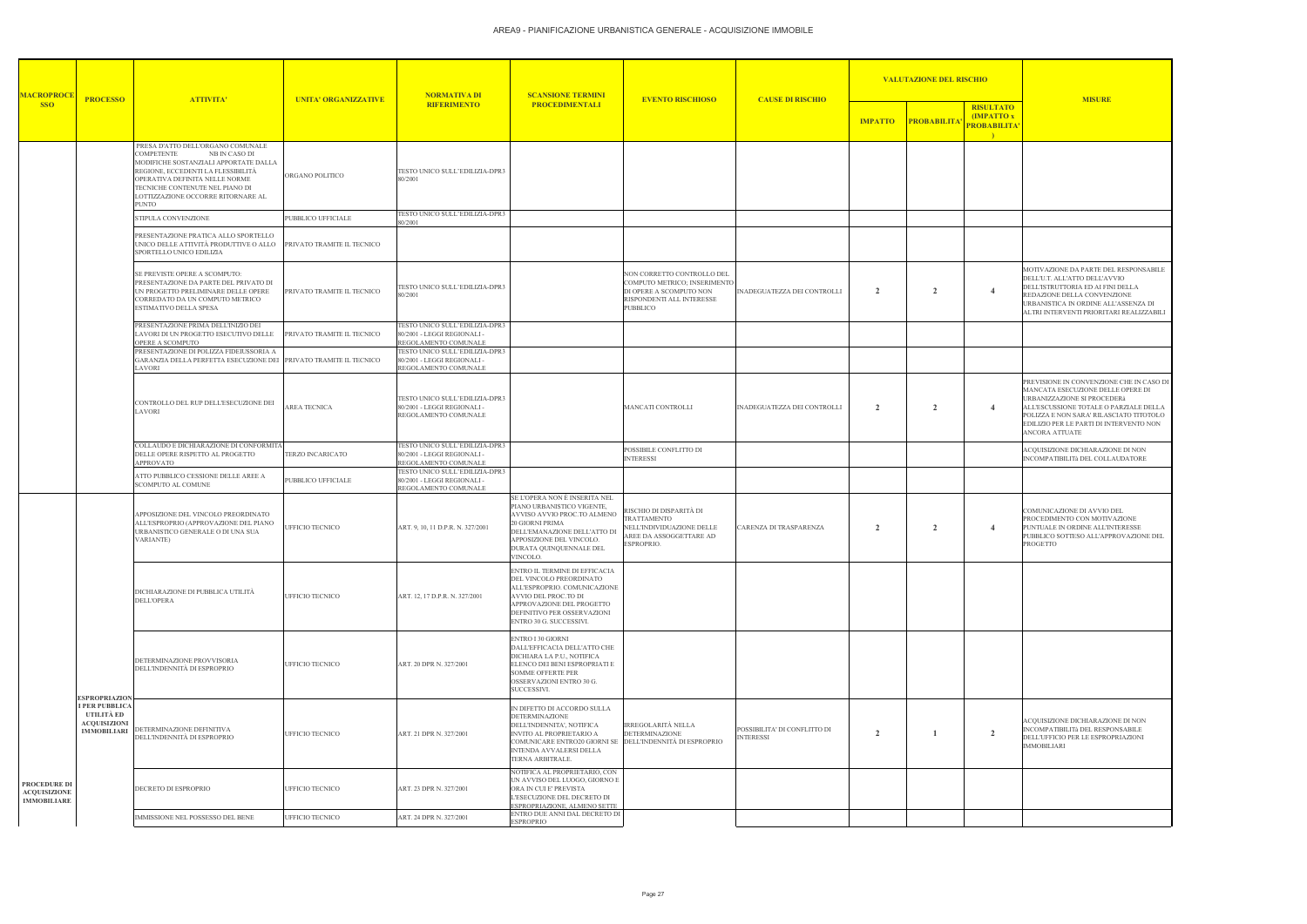| <b>MACROPROCE</b><br><b>SSO</b> | <b>PROCESSO</b>                                                                         | <b>ATTIVITA'</b>                                             | <b>UNITA' ORGANIZZATIVE</b> | NORMATIVA DI<br><b>RIFERIMENTO</b> | <b>SCANSIONE TERMINI</b>                                                                                                                                                                                                                                                               | <b>EVENTO RISCHIOSO</b>                                                    | <b>CAUSE DI RISCHIO</b>                                           | <b>VALUTAZIONE DEL RISCHIO</b> |             |                                                       | <b>MISURE</b>                                                                                              |
|---------------------------------|-----------------------------------------------------------------------------------------|--------------------------------------------------------------|-----------------------------|------------------------------------|----------------------------------------------------------------------------------------------------------------------------------------------------------------------------------------------------------------------------------------------------------------------------------------|----------------------------------------------------------------------------|-------------------------------------------------------------------|--------------------------------|-------------|-------------------------------------------------------|------------------------------------------------------------------------------------------------------------|
|                                 |                                                                                         |                                                              |                             |                                    | <b>PROCEDIMENTALI</b>                                                                                                                                                                                                                                                                  |                                                                            |                                                                   | <b>IMPATTO</b>                 | PROBABILITA | <b>RISULTATO</b><br>(IMPATTO x<br><b>PROBABILITA'</b> |                                                                                                            |
|                                 |                                                                                         | STATO DI CONSISTENZA                                         | <b>UFFICIO TECNICO</b>      | ART. 24 DPR N. 327/2001            | CONTESTUALMENTE AL VERBALE<br>DI IMMISSIONE O<br><b>SUCCESSIVAMENTE SENZA</b><br>RITARDO E PRIMA CHE SIA<br>MUTATO LO STATO DEI LUOGHI                                                                                                                                                 |                                                                            |                                                                   |                                |             |                                                       |                                                                                                            |
|                                 |                                                                                         | <b>TRASCRIZIONE DEL DECRETO DI ESPROPRIO</b>                 | <b>UFFICIO TECNICO</b>      | ART. 25 DPR N. 327/2001            |                                                                                                                                                                                                                                                                                        |                                                                            |                                                                   |                                |             |                                                       |                                                                                                            |
|                                 |                                                                                         | PAGAMENTO DELL'INDENNITÀ                                     | <b>UFFICIO TECNICO</b>      | ART. 26 DPR N. 327/2001            | PAGAMENTO ENTRO 30 GIORNI<br>DELL'INDENNITÀ ACCETTATA;<br>DEPOSITO PRESSO LA CASSA<br>DEPOSITI E PRESTITI IN CASO DI<br>MANCATA ACCETTAZIONE                                                                                                                                           |                                                                            |                                                                   |                                |             |                                                       |                                                                                                            |
|                                 | <b>PROCEDURA</b><br><b>SPECIALE DI</b><br><b>ACQUISTO IN</b><br>VIA DI<br>PRELAZIONE EX | INSERIMENTO DEL BENE NELLO STRUMENTO<br>URBANISTICO GENERALE | <b>UFFICIO TECNICO</b>      | ART. 60 E SS. D.LVO N. 42/2004     | <b>ENTRO 60 GIORNI DAL</b><br>RICEVIMENTO DELLA DENUNCIA<br>DI ALIENAZIONE DEL BENE<br><b>IMMOBILE SOGGETTO A VINCOLO</b><br>CULTURALE (ART. 59) FACOLTÀ<br>PER L'ENTE DI ACQUISTARE IL<br>BENE IN VIA DI PRELAZIONE AL<br>MEDESIMO PREZZO STABILITO<br>NELL'ATTO DI ALIENAZIONE (ART. | IRREGOLARITÀ NELLA<br><b>DETERMINAZIONE</b><br>DELL'INDENNITÀ DI ESPROPRIO | <b>CARENZA DI</b><br>TRASPARENZA/CONFLITTO DI<br><b>INTERESSI</b> | $\overline{2}$                 |             | $\overline{2}$                                        | ACQUISIZIONE RELAZIONE DI STIMA<br>DELL'IMMOBILE DA PARTE DELL'UT O<br>DELL'AGENZIA DEL DEMANIO SUL VALORE |
|                                 | <b>ART. 60 CC.</b><br>D.LVO N. 42/2004                                                  | PROPOSTA DI PRELAZIONE                                       | <b>UFFICIO TECNICO</b>      | ART. 62 E SS. D.LVO N. 42/2004     | LA PROPOSTA DI PRELAZIONE<br>DEVE ESSEE NOTIFICATA<br><b>ALL'ALIENANTE E</b><br>ALL'ACQUIRENTE; DALLA DATA<br>DELL'ULTIMA MODIFICA SI<br>DETERMINA IL PASSAGGIO DI<br>PROPRIETÀ                                                                                                        |                                                                            |                                                                   |                                |             |                                                       |                                                                                                            |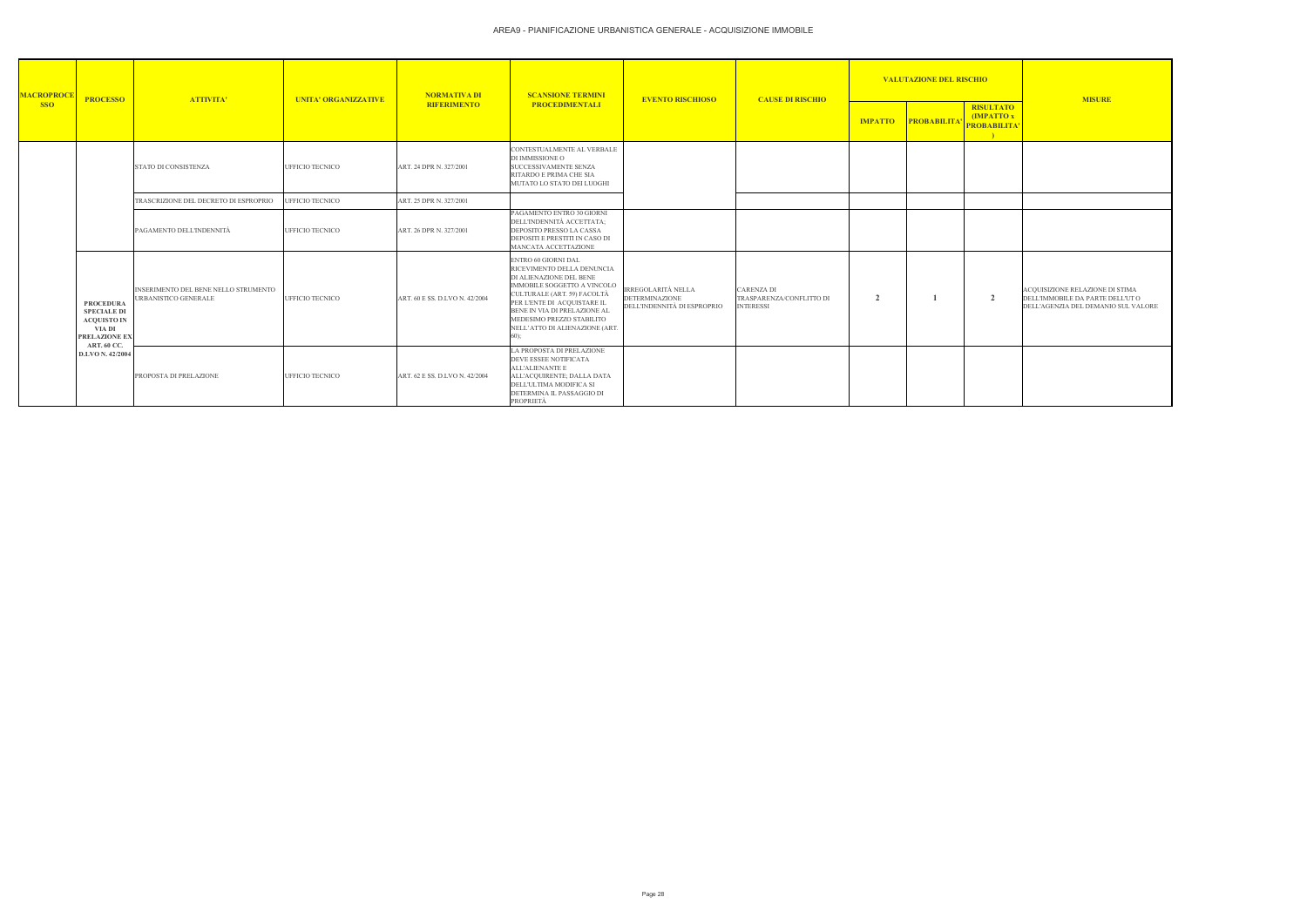| <b>MACROPROCESS</b>                   |                                                           | <b>ATTIVITA'</b>                                                                                                                                                                                                                                                                                                        | NORMATIVA DI<br><b>UNITA' ORGANIZZATIVE</b><br><b>RIFERIMENTO</b> | <b>SCANSIONE TERMINI</b>                                                                                                                                                                            |                                                                                                                       |                              | <b>VALUTAZIONE DEL RISCHIO</b> |                |                                                                                |                                                            |
|---------------------------------------|-----------------------------------------------------------|-------------------------------------------------------------------------------------------------------------------------------------------------------------------------------------------------------------------------------------------------------------------------------------------------------------------------|-------------------------------------------------------------------|-----------------------------------------------------------------------------------------------------------------------------------------------------------------------------------------------------|-----------------------------------------------------------------------------------------------------------------------|------------------------------|--------------------------------|----------------|--------------------------------------------------------------------------------|------------------------------------------------------------|
| $\overline{0}$                        | <b>PROCESSO</b>                                           |                                                                                                                                                                                                                                                                                                                         |                                                                   |                                                                                                                                                                                                     | <b>PROCEDIMENTALI</b>                                                                                                 | <b>EVENTO RISCHIOSO</b>      | <b>CAUSE DI RISCHIO</b>        | <b>IMPATTO</b> | <b>RISULTATO</b><br>(IMPATTO x<br><b>PROBABILITA</b><br>PROBABILITA'<br>$\Box$ | <b>MISURE</b>                                              |
|                                       |                                                           | ROGITO ATTI SEGRETARIO COMUNALE                                                                                                                                                                                                                                                                                         | SEGRETARIO COMUNALE                                               | ART. 21, C. 4, D.P.R. N. 465 DEL<br>1.12.1997                                                                                                                                                       | SECONDO NORMATIVA DI<br>RIFERIMENTO                                                                                   | ERRATA QUANTIFICAZIONE SPESE |                                |                |                                                                                | IL RESPONSABILE DELL'AREA<br>AMMINISTRATIVA ATTESTA CHE LA |
|                                       | <b>CONTRATTI</b>                                          | AUTENTICAZIONE SCRITTURE PRIVATE                                                                                                                                                                                                                                                                                        | SEGRETARIO COMUNALE                                               | ART. 21, C. 4, D.P.R. N. 465 DEL<br>.12.1997                                                                                                                                                        |                                                                                                                       | E DIRITTI                    |                                |                |                                                                                | QUANTIFICAZIONE DEI DIRITTI è CONFORME<br>AL REGOLAMENTO   |
|                                       |                                                           | RILASCIO CERTIFICATI ANAGRAFICI                                                                                                                                                                                                                                                                                         | <b>RESPONSABILE</b><br>AREA/SETTORE/SERVIZIO                      | ART. 15 DELLA LEGGE 183/2011<br>DPR 445/2000                                                                                                                                                        | <b>TEMPESTIVO</b>                                                                                                     |                              |                                |                |                                                                                |                                                            |
|                                       |                                                           | PRATICA DI DIVORZIO BREVE                                                                                                                                                                                                                                                                                               | <b>RESPONSABILE</b><br>AREA/SETTORE/SERVIZIO                      | D.L. 132/14, CONVERTITO IN LEGGE<br>N.162 DEL 2014                                                                                                                                                  | TEMPESTIVO                                                                                                            |                              |                                |                |                                                                                |                                                            |
| <b>PRATICHE</b><br><b>ANAGRAFICHE</b> | ATTIVITA' UFFICIO<br>ANAGRAFE                             | RILASCIO CARTE D'IDENTITÀ                                                                                                                                                                                                                                                                                               | <b>RESPONSABILE</b><br>AREA/SETTORE/SERVIZIO                      | R.D. 18.06.1931 N. 773, ART.3; R.D.<br>$6.05.1940$ N. $635$ , ARTT. $288 - 294$ ;<br>LEGGE 18.02.1963 N. 224; D.P.R.<br>30.12.1965 N. 1656; LEGGE 21.11.1967<br>N. 1185;<br>LEGGE 4.04.1977 N. 127; | TEMPESTIVO                                                                                                            |                              |                                |                |                                                                                |                                                            |
|                                       |                                                           | ATTESTAZIONE DI ISCRIZIONE ANAGRAFICA                                                                                                                                                                                                                                                                                   | RESPONSABILE<br>AREA/SETTORE/SERVIZIO                             | D.LGS N. 30/2007, ART. 9                                                                                                                                                                            | <b>TEMPESTIVO</b>                                                                                                     |                              |                                |                |                                                                                |                                                            |
|                                       |                                                           | ATTESTAZIONE DI ISCRIZIONE PERMANENTE                                                                                                                                                                                                                                                                                   | <b>RESPONSABILE</b><br>AREA/SETTORE/SERVIZIO                      | D.LGS N. 30/2007, ART. 9                                                                                                                                                                            | TEMPESTIVO                                                                                                            |                              |                                |                |                                                                                |                                                            |
|                                       |                                                           | AUTENTICAZIONE DI FOTOGRAFIA                                                                                                                                                                                                                                                                                            | <b>RESPONSABILE</b><br>AREA/SETTORE/SERVIZIO                      | DPR 445 DEL 2000                                                                                                                                                                                    | TEMPESTIVO                                                                                                            |                              |                                |                |                                                                                |                                                            |
|                                       |                                                           | AUTENTICAZIONE DI COPIA<br>ATTI E DOCUMENTI                                                                                                                                                                                                                                                                             | <b>RESPONSABILE</b><br>AREA/SETTORE/SERVIZIO                      | DPR 445 DEL 2000                                                                                                                                                                                    | TEMPESTIVO                                                                                                            |                              |                                |                |                                                                                |                                                            |
|                                       |                                                           | A) INVIO DA PARTE DELLA PREFETTURA DEI<br>DECRETI DI ACQUISTO CITTADINANZA                                                                                                                                                                                                                                              | UFFICIALE DELLO STATO CIVILE                                      | <b>DPR</b><br>LEGGE 91/1992<br>572/1993<br>DPR 362/1994<br>DPR 396/2000                                                                                                                             |                                                                                                                       |                              |                                |                |                                                                                |                                                            |
|                                       | <b>ACQUISTO</b><br><b>CITTADINANZA</b><br><b>ITALIANA</b> | 3) PRESTAZIONE DEL GIURAMENTO PRESSO IL<br>COMUNE DI RESIDENZA E TRASCRIZIONE DEL<br>DECRETO DI CONCESSIONE                                                                                                                                                                                                             | UFFICIALE DELLO STATO CIVILE                                      |                                                                                                                                                                                                     | <b>TERMINI PREVISTI DALLE NORME</b><br>DI LEGGE (GIURAMENTO ENTRO 6<br>MESI DALLA NOTIFICA DEL<br>DECRETO)            |                              |                                |                |                                                                                |                                                            |
|                                       |                                                           | C) TRASCRIZIONE ATTI E COMUNICAZIONI AI<br>VARI UFFICI DELL'EFFICACIA DEL<br>PROVVEDIMENTO DI ACQUISTO DELLA<br>CITTADINANZA.                                                                                                                                                                                           | UFFICIALE DELLO STATO CIVILE                                      |                                                                                                                                                                                                     | IRASCRIZIONE DEGLI ATTI<br>RELATIVI AI NEO CITTADINI NEI<br>TERMINI DI LEGGE (NASCITA,<br>MATRIMONIO, FIGLI MINORENNI |                              |                                |                |                                                                                |                                                            |
|                                       | ATTO DI NASCITA                                           | A) DICHIARAZIONE DI NASCITA RESA DAGLI<br>AVENTI DIRITTO ALL'UFFICIALE DELLO STATO<br>CIVILE DEL COMUNE DI NASCITA O DI<br>RESIDENZA DEI GENITORI NEI 10 GG<br>SUCCESSIVI ALLA NASCITA OPPURE RESA<br>INDISTINTAMENTE DA UNO DEI GENITORI,<br>ENTRO 3 GG DALLA NASCITA, PRESSO LA<br>DIREZIONE SANITARIA DELL'OSPEDALE. | UFFICIALE DELLO STATO CIVILE                                      | PR 396/2000,<br>ARTT. 28-49<br>CODICE CIVILE                                                                                                                                                        | TERMINI PREVISTI DALLE NORME<br>DI LEGGE                                                                              |                              |                                |                |                                                                                |                                                            |
|                                       |                                                           | B) FORMAZIONE ATTO DI NASCITA                                                                                                                                                                                                                                                                                           | UFFICIALE DELLO STATO CIVILE                                      |                                                                                                                                                                                                     | FORMAZIONE DELL'ATTO CON<br>TEMPESTIVITÀ DALLA<br>DICHIARAZIONE DI NASCITA<br>FATTA DAGLI AVENTI DIRITTO              |                              |                                |                |                                                                                |                                                            |
|                                       |                                                           | A) RICHIESTA DI PUBBLICAZIONE DI<br>MATRIMONIO                                                                                                                                                                                                                                                                          | UFFICIALE DELLO STATO CIVILE                                      | DPR 396/2000,<br>ARTT. 50-70<br>CODICE CIVILE<br>LEGGE 847/1929 (CONCORDATO TRA<br>STATO E SANTA SEDE)                                                                                              |                                                                                                                       |                              |                                |                |                                                                                |                                                            |
|                                       |                                                           | B) ATTO DI PUBBLICAZIONE                                                                                                                                                                                                                                                                                                | UFFICIALE DELLO STATO CIVILE                                      |                                                                                                                                                                                                     | LA PUBBLICAZIONE VIENE AFFISSA<br>ALL'ALBO PRETORIO PER 8 GG.<br>CONSECUTIVI                                          |                              |                                |                |                                                                                |                                                            |
|                                       |                                                           | ) RILASCIO CERTIFICATO DI AVVENUTA<br>PUBBLICAZIONE                                                                                                                                                                                                                                                                     | UFFICIALE DELLO STATO CIVILE                                      |                                                                                                                                                                                                     | RILASCIO DOPO 3 GIORNI DAL<br>TERMINE DI AFFISSIONE                                                                   |                              |                                |                |                                                                                |                                                            |
|                                       | <b>ATTO DI</b><br><b>MATRIMONIO</b>                       | D) CELEBRAZIONE MATRIMONIO CIVILE                                                                                                                                                                                                                                                                                       | UFFICIALE DELLO STATO<br>CIVILE/SINDACO                           |                                                                                                                                                                                                     | CELEBRAZIONE DEL MATRIMONIO<br>ENTRO I 180 GG. SUCCESSIVI ALLA<br>PUBBLICAZIONE                                       |                              |                                |                |                                                                                |                                                            |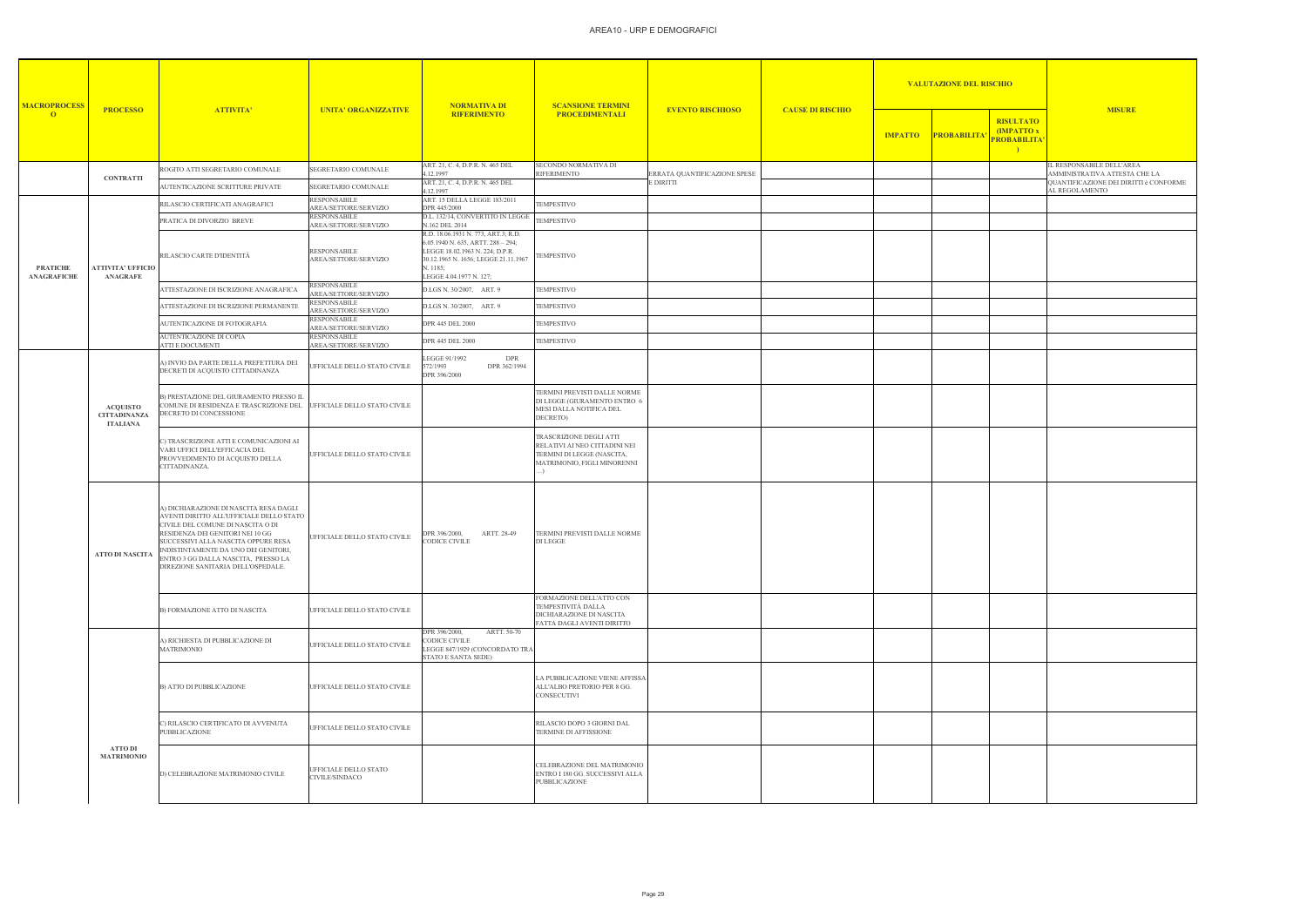## AREA10 - URP E DEMOGRAFICI

| <b>ISCHIO</b>                                                              |               |
|----------------------------------------------------------------------------|---------------|
| <b>RISULTATO</b><br>(IMPATTO x<br>PROBABILITA'<br>$\overline{\phantom{0}}$ | <b>MISURE</b> |
|                                                                            |               |
|                                                                            |               |
|                                                                            |               |
|                                                                            |               |
|                                                                            |               |
|                                                                            |               |
|                                                                            |               |
|                                                                            |               |
|                                                                            |               |
|                                                                            |               |

| <b>MACROPROCESS</b>                                          |                                                                                                  |                                                                                                                                                                                                      | <b>UNITA' ORGANIZZATIVE</b>               | <b>NORMATIVA DI</b><br><b>RIFERIMENTO</b>                                                                                          | <b>SCANSIONE TERMINI</b>                                                                                                                                                                                                                                                                                                                                                                                                                                                                                                                                                                                                         | <b>EVENTO RISCHIOSO</b> |                         | <b>VALUTAZIONE DEL RISCHIO</b>       |                                                                                        |  |
|--------------------------------------------------------------|--------------------------------------------------------------------------------------------------|------------------------------------------------------------------------------------------------------------------------------------------------------------------------------------------------------|-------------------------------------------|------------------------------------------------------------------------------------------------------------------------------------|----------------------------------------------------------------------------------------------------------------------------------------------------------------------------------------------------------------------------------------------------------------------------------------------------------------------------------------------------------------------------------------------------------------------------------------------------------------------------------------------------------------------------------------------------------------------------------------------------------------------------------|-------------------------|-------------------------|--------------------------------------|----------------------------------------------------------------------------------------|--|
| $\overline{0}$                                               | <b>PROCESSO</b>                                                                                  | <b>ATTIVITA'</b>                                                                                                                                                                                     |                                           |                                                                                                                                    | <b>PROCEDIMENTALI</b>                                                                                                                                                                                                                                                                                                                                                                                                                                                                                                                                                                                                            |                         | <b>CAUSE DI RISCHIO</b> | <b>PROBABILITA</b><br><b>IMPATTO</b> | <b>MISURE</b><br><b>RISULTATO</b><br><b>IMPATTO</b> x<br>PROBABILITA'<br>$\rightarrow$ |  |
| <b>GESTIONE</b><br><b>REGISTRI DI STATO</b><br><b>CIVILE</b> |                                                                                                  | E) ANNOTAZIONI E COMUNICAZIONI<br>SUSSEGUENTI                                                                                                                                                        | UFFICIALE DELLO STATO CIVILE              |                                                                                                                                    | ANNOTAZIONI DA OPPORSI AI<br>MARGINI DEGLI ATTI DI NASCITA<br>CON TEMPESTIVITÀ. IN CASO DI<br>MATRIMONIO CONCORDATARIO,<br>TRASCRIZIONE DEL MATRIMONIO<br>NEI REGISTRI DELLO STATO CIVILE<br>ENTRO 24 ORE DALLA RICHIESTA<br>DEL PARROCO.                                                                                                                                                                                                                                                                                                                                                                                        |                         |                         |                                      |                                                                                        |  |
|                                                              | <b>UNIONI CIVILI</b>                                                                             | COSTITUZIONE DELL'UNIONE CIVILE TRA<br>PERSONE DELLO STESSO SESSO                                                                                                                                    | UFFICIALE DELLO STATO CIVILE              | LEGGE 76/2016<br>D.LGS. 5/2017                                                                                                     | ENTRO 15 GG. DALLA RICHIESTA,<br>L'UFFICIALE DI STATO CIVILE<br>EFFETTUA GLI ACCERTAMENTI<br>TESI A VERIFICARE LE<br>DICHIARAZIONI RESE E L'ASSENZA<br>DI IMPEDIMENTI ALLA<br>COSTITUZIONE DELL'UNIONE.<br>DICHIARAZIONE DI COSTITUZIONE<br>DELL'UNIONE NEL GIORNO<br>FISSATO CON LE PARTI                                                                                                                                                                                                                                                                                                                                       |                         |                         |                                      |                                                                                        |  |
|                                                              | <b>ATTO DI MORTE</b>                                                                             | A) FORMAZIONE ATTO DI MORTE, A SEGUITO<br>DELLA COMUNICAZIONE DEL DECESSO<br>INVIATA DAI SOGGETTI LEGITTIMATI, DA<br>PARTE DELL'UFFICIALE DI STATO CIVILE DEL<br>COMUNE IN CUI È AVVENUTO IL DECESSO | UFFICIALE DELLO STATO CIVILE              | DPR 396/2000, ARRT. 71-83<br>DM 27/02/2001<br>DPR 295/1990<br>CODICE CIVILE REGOLAMENTO<br>COMUNALE DI POLIZIA<br><b>MORTUARIA</b> | TEMPESTIVA: PREDISPOSIZIONE<br>DEGLI ATTI E LORO TRASMISSIONE<br>AGLI UFFICI PREPOSTI AL<br>RILASCIO DELLA<br><b>DOCUMENTAZIONE</b><br>AUTORIZZATIVA E SANITARIA NEI<br>TERMINI DI LEGGE.                                                                                                                                                                                                                                                                                                                                                                                                                                        |                         |                         |                                      |                                                                                        |  |
|                                                              |                                                                                                  | B) ANNOTAZIONE DEL DECESSO A MARGINE<br>DELL'ATTO DI NASCITA DEL DECEDUTO                                                                                                                            | UFFICIALE DELLO STATO CIVILE              |                                                                                                                                    | TEMPESTIVA.<br>SE IL<br>DECESSO AVVIENE NEL COMUNE<br>DI NASCITA DEL DEFUNTO,<br>L'UFFICIALE DI STATO CIVILE CHE<br>REGISTRA L'ATTO DI MORTE, LO<br>ANNOTA DIRETTAMENTE SU<br><b>QUELLO DI NASCITA DEL</b><br>DEFUNTO. SE LA NASCITA È,<br>INVECE, AVVENUTA IN ALTRO<br>COMUNE O IL DEFUNTO RISIEDEVA<br>ALTROVE AL MOMENTO DELLA<br>MORTE, EGLI DEVE DARE<br>COMUNICAZIONE DELLA MORTE<br>AGLI UFFICIALI DELLO STATO<br>CIVILE DEL LUOGO DI NASCITA E<br>DI QUELLO DI RESIDENZA DEL<br>DEFUNTO, CHE DEVONO<br>PROVVEDERE RISPETTIVAMENTE<br>ALL'ANNOTAZIONE O ALLA<br>TRASCRIZIONE DEL RELATIVO<br>ATTO (DI NORMA ENTRO 24 ORE) |                         |                         |                                      |                                                                                        |  |
|                                                              |                                                                                                  | FORMAZIONE LISTA PROVVISORIA DI LEVA                                                                                                                                                                 | UFFICIO COMUNALE LEVA<br>MILITARE/SINDACO | D.LGS. N. 66/2010 "CODICE<br>DELL'ORDINAMENTO MILITARE<br>(ARTT. 1931 E SS.)" - ART. 1935                                          | COMPILAZIONE ENTRO IL MESE DI<br>GENNAIO DI CIASUN ANNO<br>PUBBLICAZIONE ALL'ALBO ENTRO<br>L'1 FEBBRAIO PER 15 GG                                                                                                                                                                                                                                                                                                                                                                                                                                                                                                                |                         |                         |                                      |                                                                                        |  |
|                                                              |                                                                                                  | GESTIONE LISTA PROVVISORIA DI LEVA                                                                                                                                                                   | UFFICIO COMUNALE LEVA<br>MILITARE/SINDACO | D.LGS. N. 66/2010 "CODICE<br>DELL'ORDINAMENTO MILITARE<br>(ARTT. 1931 E SS.)" - ART. 1936<br>COMMA 1                               | REGISTRAZIONE OSSERVAZIONI,<br>DICHIARAZIONI E RECLAMI ENTRO<br>IL MESE DI FEBBRAIO DI CIASUN<br>ANNO                                                                                                                                                                                                                                                                                                                                                                                                                                                                                                                            |                         |                         |                                      |                                                                                        |  |
|                                                              | <b>GESTIONE DELLA</b><br>$LEVA -$<br><b>FORMAZIONE E</b><br><b>TRASMISSIONE</b><br>LISTA DI LEVA | FORMAZIONE LISTA DEFINITIVA DI LEVA                                                                                                                                                                  | UFFICIO COMUNALE LEVA<br>MILITARE/SINDACO | D.LGS. N. 66/2010 "CODICE<br>DELL'ORDINAMENTO MILITARE<br>(ARTT. 1931 E SS.)" - ART. 1936<br>COMMA 2 E SS.                         | FORMAZIONE DELLA LISTA<br>DEFINITIVA A SEGUITO DEL<br>RECEPIMENTO DELLE<br>OSSERVAZIONI ENTRO IL MESE DI<br>MARZO DI CIASCUN ANNO                                                                                                                                                                                                                                                                                                                                                                                                                                                                                                |                         |                         |                                      |                                                                                        |  |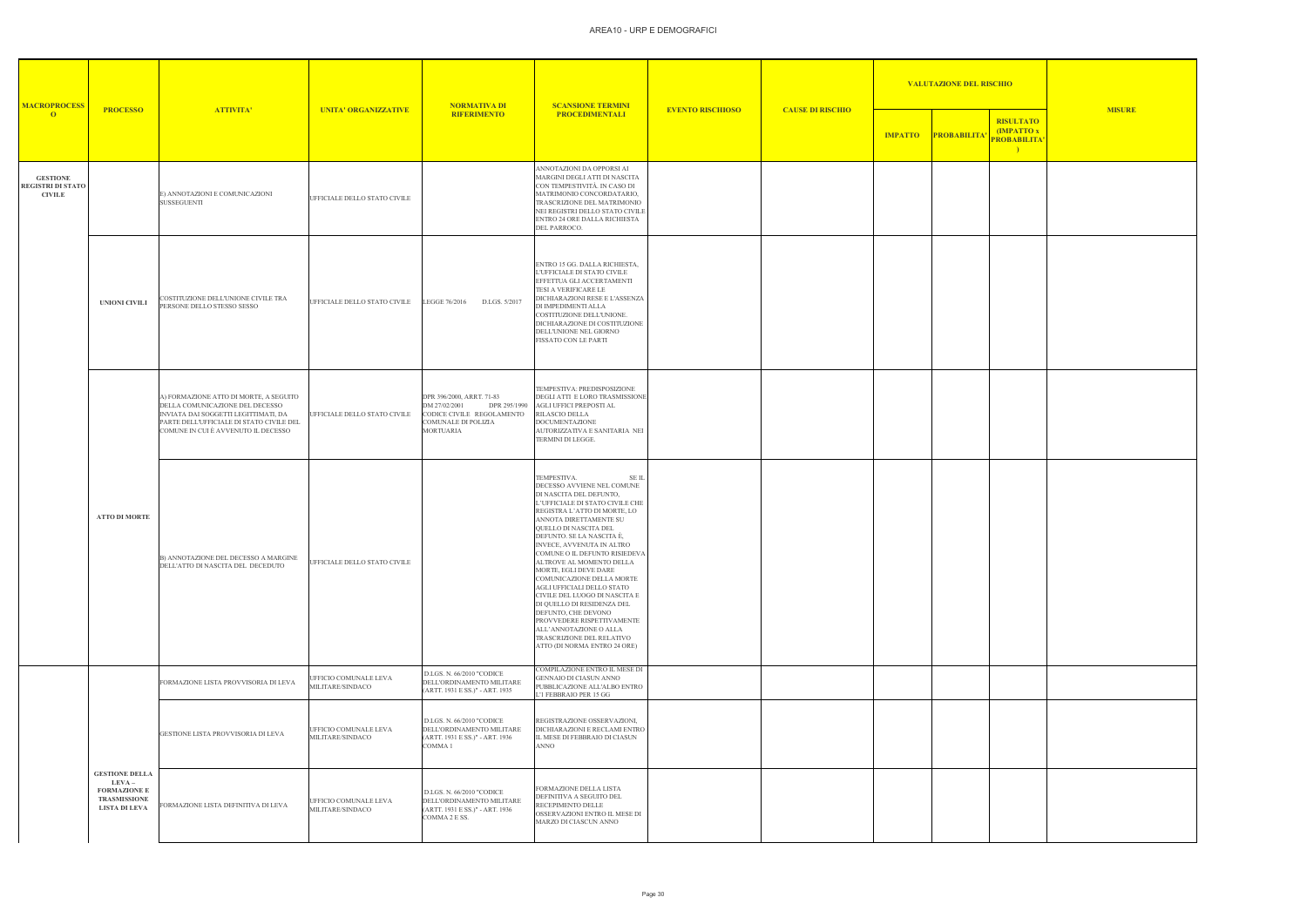| <b>SCHIO</b>                                                    |               |
|-----------------------------------------------------------------|---------------|
| <b>RISULTATO</b><br>(IMPATTO x<br>PROBABILITA'<br>$\mathcal{E}$ | <b>MISURE</b> |
|                                                                 |               |
|                                                                 |               |
|                                                                 |               |
|                                                                 |               |
|                                                                 |               |
|                                                                 |               |
|                                                                 |               |
|                                                                 |               |
|                                                                 |               |

|                                       | <b>PROCESSO</b>                                                                    |                                                                                                                                                                                                                                      |                                                                                                                                               | NORMATIVA DI<br><b>RIFERIMENTO</b>                                                                                                                                                                                                                                                                                                                                                                              | <b>SCANSIONE TERMINI</b><br><b>PROCEDIMENTALI</b>                                                                                                                                                                | <b>EVENTO RISCHIOSO</b> |                         |  | <b>VALUTAZIONE DEL RISCHIO</b> |                                                                 |               |
|---------------------------------------|------------------------------------------------------------------------------------|--------------------------------------------------------------------------------------------------------------------------------------------------------------------------------------------------------------------------------------|-----------------------------------------------------------------------------------------------------------------------------------------------|-----------------------------------------------------------------------------------------------------------------------------------------------------------------------------------------------------------------------------------------------------------------------------------------------------------------------------------------------------------------------------------------------------------------|------------------------------------------------------------------------------------------------------------------------------------------------------------------------------------------------------------------|-------------------------|-------------------------|--|--------------------------------|-----------------------------------------------------------------|---------------|
| <b>MACROPROCESS</b><br>$\overline{0}$ |                                                                                    | <b>ATTIVITA'</b>                                                                                                                                                                                                                     | <b>UNITA' ORGANIZZATIVE</b>                                                                                                                   |                                                                                                                                                                                                                                                                                                                                                                                                                 |                                                                                                                                                                                                                  |                         | <b>CAUSE DI RISCHIO</b> |  | <b>IMPATTO PROBABILITA</b>     | <b>RISULTATO</b><br>(IMPATTO x<br>PROBABILITA'<br>$\rightarrow$ | <b>MISURE</b> |
|                                       |                                                                                    | TRASMISSIONE LISTA DEFINITIVA DI LEVA                                                                                                                                                                                                | UFFICIO COMUNALE LEVA<br>MILITARE/SINDACO                                                                                                     | D.LGS. N. 66/2010 "CODICE<br>DELL'ORDINAMENTO MILITARE<br>(ARTT. 1931 E SS.)" - ART. 1937                                                                                                                                                                                                                                                                                                                       | TRASMISSIONE O MESSA A<br>DISPOSIZIONE DEL MINISTERO<br>DELLA DIFESA DELLA LISTA<br>DEFINITIVA NEI PRIMI 10 GG DEL<br>MESE DI APRILE DI OGNI ANNO                                                                |                         |                         |  |                                |                                                                 |               |
|                                       |                                                                                    | NOMINA/ELEZIONE DELLA COMMISSIONE<br>ELETTORALE COMUNALE                                                                                                                                                                             | ORGANO POLITICO                                                                                                                               | D.P.R. 20/03/1967 N.223 ART. 2 CO 30<br>LEGGE 24 DICEMBRE 2007 N.244                                                                                                                                                                                                                                                                                                                                            | NELLA PRIMA SEDUTA,<br>SUCCESSIVA ALLA ELEZIONE<br>DEL SINDACO E DELLA GIUNTA<br>MUNICIPALE,                                                                                                                     |                         |                         |  |                                |                                                                 |               |
|                                       |                                                                                    | AUTENTICAZIONE SOTTOSCRIZIONI<br>LISTE ELETTORALI                                                                                                                                                                                    | SEGRETARIO COMUNALE                                                                                                                           | ART. 14 LEGGE 21 MARZO 1990, N.<br>53; ART 28 DPR 16 MAGGIO 1960, N.<br>570                                                                                                                                                                                                                                                                                                                                     | <b>TEMPO REALE</b>                                                                                                                                                                                               |                         |                         |  |                                |                                                                 |               |
|                                       |                                                                                    | COMPILA UN ELENCO IN TRIPLICE COPIA DEI<br>CITTADINI CHE, PUR<br>ESSENDO COMPRESI NELLE LISTE ELETTORALI, RESPONSABILE UFFICIO<br>NON AVRANNO COMPIUTO, NEL<br>PRIMO GIORNO FISSATO PER LE ELEZIONI, IL<br>DICIOTTESIMO ANNO DI ETA' | ELETTORALE                                                                                                                                    | ART. 4-BIS ED ART. 33,<br>COMMA 1 D.P.R. 20<br>MARZO 1967, N. 223 E<br>S.M.                                                                                                                                                                                                                                                                                                                                     | 10°GIORNO SUCCESSIVO ALLA<br>PUBBLICAZIONE DEL MANIFESTO<br>DI CONVOCAZIONE DEI COMIZI<br>ELETTORALI DA<br>PARTE DEL SINDACO<br>35° GIORNO ANTECEDENTE LA<br><b>VOTAZIONE</b>                                    |                         |                         |  |                                |                                                                 |               |
|                                       |                                                                                    | RICEZIONE DELLE CANDIDATURE                                                                                                                                                                                                          | SEGRETARIO COMUNALE CHE LE ART. 71, COMMI 1 E 2 D.LGS. 18<br>RIMETTE, ENTRO LO STESSO<br>GIORNO, ALLA COMMISSIONE<br>ELETTORALE MANDAMENTALE. | AGOSTO 2000, N. 267; - ART. 28,<br>PENULTIMO COMMA, DEL TU 16<br>APRILE 1960, N. 570 E S.M.                                                                                                                                                                                                                                                                                                                     | LA PRESENTAZIONE DELLE<br>CANDIDATURE DEVE ESSERE<br>FATTA ALLA SEGRETERIA DEL<br>COMUNE DALLE ORE 8 DEL<br>TRENTESIMO GIORNO ALLE ORE 12<br>DEL VENTINOVESIMO GIORNO<br>ANTECEDENTI LA DATA DELLA<br>VOTAZIONE. |                         |                         |  |                                |                                                                 |               |
|                                       | <b>TENUTA E</b><br><b>AGGIORNAMENTO</b><br><b>DELLE LISTE</b><br><b>ELETTORALI</b> | ESAME DELLE CANDIDATURE PRESENTATE                                                                                                                                                                                                   | COMMISSIONE ELETTORALE<br><b>CIRCONDARIALE</b>                                                                                                | ART. 28, ULTIMO COMMA,<br>DEL TESTO UNICO 16 APRILE<br>1960, N. 570, E S.M.                                                                                                                                                                                                                                                                                                                                     | ENTRO IL GIORNO SUCCESSIVO<br>ALLA PRESENTAZIONE DELLA<br>CANDIDATURA.                                                                                                                                           |                         |                         |  |                                |                                                                 |               |
|                                       |                                                                                    | RILASCIO COPIE LISTE                                                                                                                                                                                                                 | RESPONSABILE UFFICIO<br><b>ELETTORALE</b>                                                                                                     | ART 51 D.P.R. 20/03/1967 N.223 E<br>S.M.I.; DELIBERA GARANTE<br>PRIVACY DELL'11 FEBBRAIO 2010<br>"MISURE IN MATERIA DI<br>PROPAGANDA ELETTORALE -<br>ESONERO DALL'INFORMATIVA";<br>DELIBERA GARANTE PRIVACY DEL<br>7 SETTEMBRE 2005 "PROPAGANDA<br>ELETTORALE: IL 'DECALOGO' DEL<br>GARANTE";<br>DELIBERA GARANTE PRIVACY DEL<br>12 FEBBRAIO 2004 "PRIVACY E<br>PROPAGANDA ELETTORALE.<br>DECALOGO ELETTORALE"; | ENTRO 30 GIORNI DALLA<br>RICHIESTA. I TERMINI POSSONO<br><b>ESSERE RIDOTTI</b>                                                                                                                                   |                         |                         |  |                                |                                                                 |               |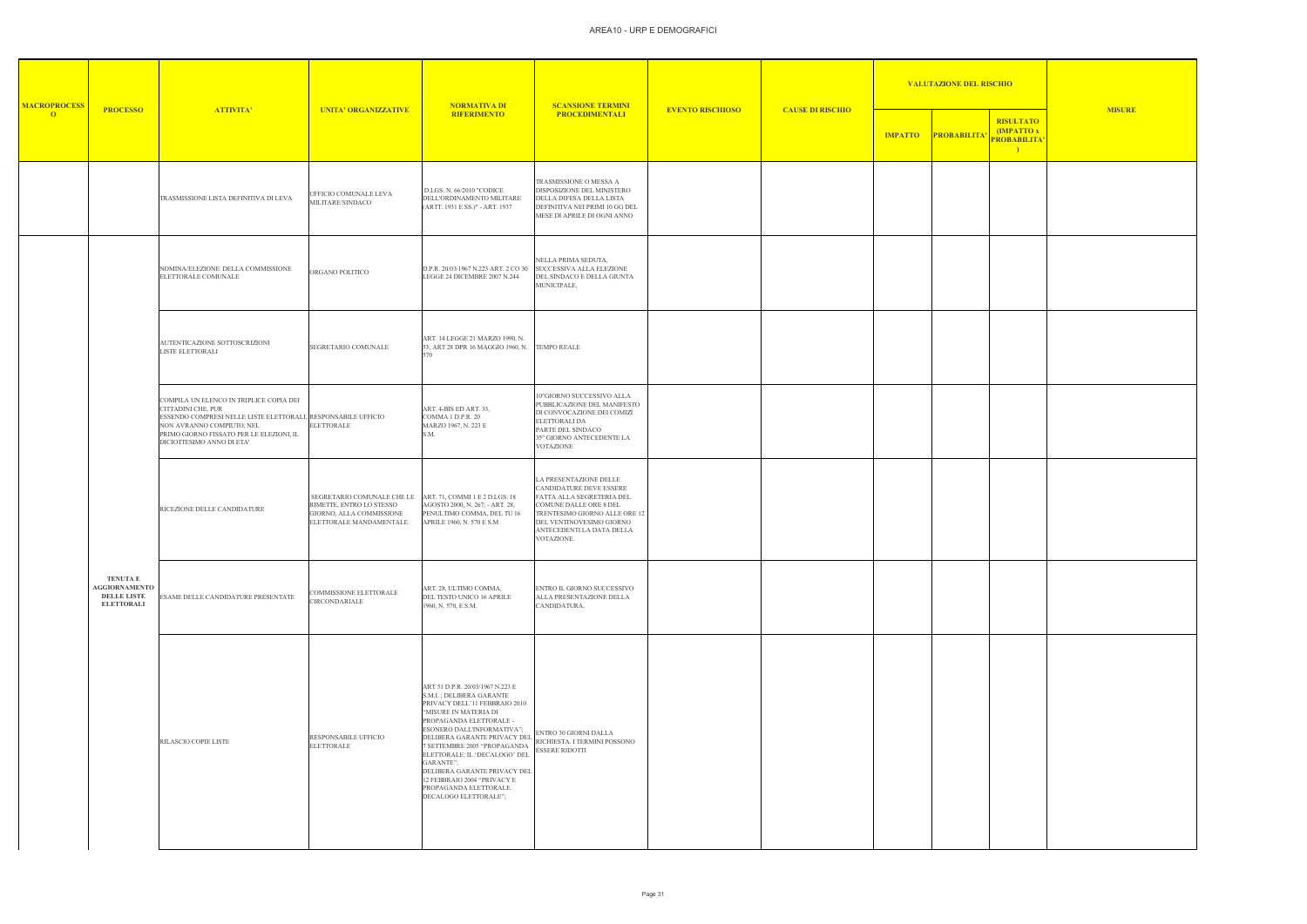| <b>ISCHIO</b>                                                    |               |
|------------------------------------------------------------------|---------------|
| <b>RISULTATO</b><br>(IMPATTO x<br>PROBABILITA'<br>$\overline{)}$ | <b>MISURE</b> |
|                                                                  |               |
|                                                                  |               |
|                                                                  |               |
|                                                                  |               |
|                                                                  |               |
|                                                                  |               |
|                                                                  |               |
|                                                                  |               |
|                                                                  |               |
|                                                                  |               |
|                                                                  |               |
|                                                                  |               |
|                                                                  |               |

| <b>MACROPROCESS</b>                       |                                             |                                                                                                                                                                                                                                                                                                        | <b>UNITA' ORGANIZZATIVE</b>                                    | <b>NORMATIVA DI</b><br><b>RIFERIMENTO</b>                                                                                                                                                         | <b>SCANSIONE TERMINI</b>                                                                 |                         | <b>CAUSE DI RISCHIO</b> | <b>VALUTAZIONE DEL RISCHIO</b> |                            |                                                                 |               |
|-------------------------------------------|---------------------------------------------|--------------------------------------------------------------------------------------------------------------------------------------------------------------------------------------------------------------------------------------------------------------------------------------------------------|----------------------------------------------------------------|---------------------------------------------------------------------------------------------------------------------------------------------------------------------------------------------------|------------------------------------------------------------------------------------------|-------------------------|-------------------------|--------------------------------|----------------------------|-----------------------------------------------------------------|---------------|
| $\overline{O}$                            | <b>PROCESSO</b>                             | <b>ATTIVITA'</b>                                                                                                                                                                                                                                                                                       |                                                                |                                                                                                                                                                                                   | <b>PROCEDIMENTALI</b>                                                                    | <b>EVENTO RISCHIOSO</b> |                         |                                | <b>IMPATTO PROBABILITA</b> | <b>RISULTATO</b><br>(IMPATTO x<br>PROBABILITA'<br>$\rightarrow$ | <b>MISURE</b> |
|                                           |                                             | SPEDIZIONE DELLA CARTOLINA AVVISO AGLI<br>ELETTORI<br>RESIDENTI ALL'ESTERO DA PARTE DEL<br>COMUNE DI ISCRIZIONE<br>ELETTORALE                                                                                                                                                                          | RESPONSABILE UFFICIO<br><b>ELETTORALE</b>                      | ART. 6 LEGGE 7 FEBBRAIO<br>1979, N. 40                                                                                                                                                            | 25° GIORNO ANTECEDENTE<br><b>QUELLO DELLA VOTAZIONE</b>                                  |                         |                         |                                |                            |                                                                 |               |
|                                           |                                             | CANCELLAZIONE DEI NOMI<br>DEGLI ELETTORI DECEDUTI.                                                                                                                                                                                                                                                     | RESPONSABILE UFFICIO<br>ELETTORALE                             | ART. 32, PRIMO COMMA, N.<br>1), DEL D.P.R. 223/1967                                                                                                                                               | 15° GIORNO ANTECEDENTE<br>QUELLO DELLA VOTAZIONE                                         |                         |                         |                                |                            |                                                                 |               |
|                                           |                                             | COSTITUISCE L'UFFICIO ELETTORALE E SI<br>AUTORIZZAZA AL LAVORO STRAORDINARIO II<br>PERSONALE ADDETTO                                                                                                                                                                                                   | RESPONSABILE UFFICIO<br>ELETTORALE                             | ART. 15 DEL D.L. 18<br><b>GENNAIO 1993, N. 8</b><br>CONVERTITO CON MODIFICAZIONI<br>DALLA L. 19 MARZO 1993,<br>N. 68, COME MODIFICATO DAL<br>COMMA 400 DELLA LEGGE N.<br>147 DEL 27 DICEMBRE 2013 | 55°GIORNO ANTECEDENTE LA<br>VOTAZIONE                                                    |                         |                         |                                |                            |                                                                 |               |
|                                           |                                             | AFFISSIONE NELL'ALBO PRETORIO ON LINE ED<br>IN ALTRI LUOGHI PUBBLICI, DEL MANIFESTO A<br>FIRMA DEL SINDACO CON IL QUALE VIENE<br>DATA NOTIZIA AGLI ELETTORI DEL GIORNO<br>DELLA VOTAZIONE E DELL'EVENTUALE<br>TURNO DI BALLOTTAGGIO                                                                    | ORGANO POLITICO                                                | ART. 18, COMMA 1 D.P.R. 16<br>MAGGIO 1960,<br>N. 570 E S.M.I                                                                                                                                      | 45° GIORNO ANTECEDENTE LA<br><b>VOTAZIONE</b>                                            |                         |                         |                                |                            |                                                                 |               |
|                                           |                                             | RICEVE LE RICHIESTE PER ESERCIZIO DEL<br>VOTO A DOMICILIO DELL'ELETTORE                                                                                                                                                                                                                                | ORGANO POLITICO                                                | TERZO COMMA DELL'ART.<br>1 DEL DECRETO-LEGGE N. 1<br>DEL 2006, COME SOSTITUITO<br>DALL'ART. 1, COMMA<br>3, DELLA LEGGE N. 46 DEL<br>2009                                                          | DAL 40° GIORNO AL 20° GIORNO<br>ANTECEDENTE QUELLO DELLA<br>VOTAZIONE                    |                         |                         |                                |                            |                                                                 |               |
|                                           |                                             | DELIBERAZIONE DEGLI SPAZI DA DESTINARE<br>ALLE AFFISSIONI DI PROPAGANDA<br>ELETTORALE                                                                                                                                                                                                                  | ORGAN POLITICO                                                 | ARTICOLO 3 DELLA LEGGE 4<br>APRILE 1956, N. 212, COME<br>MODIFICATO DALLA LEGGE<br>27/12/2013 N. 147                                                                                              | DAL 33° GIORNO AL 30° GIORNO<br>ANTECEDENTE QUELLO DELLA<br>VOTAZIONE                    |                         |                         |                                |                            |                                                                 |               |
|                                           |                                             | RILASCIO DELLA CERTIFICAZIONE<br>NECESSARIA PER LA PRESENTAZIONE<br>DELLE LISTE. UFFICIO DEVE RIMANERE<br>APERTO ANCHE NEL POMERIGGIO                                                                                                                                                                  | RESPONSABILE UFFICIO<br><b>ELETTORALE</b>                      | CIRCOLARE 20/2016 DEL 12/4/2016<br>DEL MINISTERO DELL'INTERNO -<br>DIREZIONE CENTRALE DEI SERVIZI<br><b>ELETTORALI</b>                                                                            | DAL 33° GIORNO AL 31° GIORNO<br>ANTECEDENTE QUELLO DELLA<br>VOTAZIONE                    |                         |                         |                                |                            |                                                                 |               |
|                                           |                                             | ACCERTAMENTO BUONO STATO DELLE URNE                                                                                                                                                                                                                                                                    | ORGANO POLITICO CON<br>L'ASSISTENZA DEL<br>SEGRETARIO COMUNALE | ART. 33 PRIMO COMMA, DEL TESTO<br>UNICO PER L'ELEZIONE DELLA<br>CAMERA DEI DEPUTATI 30 MARZO<br>1957, N. 361, COME MODIFICATO<br>DALL'ART. 1. LETTERA R, DELLA<br>LEGGE 23 APRILE 1976, N. 136    | 30° GIORNO ANTECEDENTE<br>QUELLO DELLA VOTAZIONE                                         |                         |                         |                                |                            |                                                                 |               |
| <b>GESTIONE</b><br><b>DELL'ELETTORALE</b> | ATTIVITÀ                                    | RIPARTISCE GLI APPOSITI SPAZI DESTINATI<br>ALLE<br>AFFISSIONI DI PROPAGANDA ELETTORALE                                                                                                                                                                                                                 | ORGANO POLITICO                                                | ART. 5 LEGGE DELLA LEGGE 4<br>APRILE 1956, N. 212, COME<br>MODIFICATO DALLA LEGGE<br>27/12/2013 N. 147                                                                                            | 24° GIORNO ANTECEDENTE<br>QUELLO DELLA VOTAZIONE                                         |                         |                         |                                |                            |                                                                 |               |
|                                           | <b>PREOPEDEUTICA</b><br><b>ALL'ELEZIONE</b> | AFFISSIONE, NELL'ALBO PRETORIO DEL<br>COMUNE ED IN ALTRI LUOGHI PUBBLICI, A<br>CURA DEL SINDACO, IL MANIFESTO RECANTE I<br>NOMI DEI CANDIDATI ALLA CARICA DI<br>SINDACO E LE COLLEGATE LISTE DEI<br>CANDIDATI ALLA CARICA DI CONSIGLIERE<br>COMUNALE, CON I RELATIVI CONTRASSEGNI E<br>NUMERI D'ORDINE | ORGANO POLITICO                                                | ART. 31, COMMA 1, ED ART. 34,<br>E S.M. MODIFICATO DAL D.LGS. 2<br>LUGLIO 2010, N. 104                                                                                                            | COMMA 1 TU 16 APRILE 1960, N. 570 8° GIORNO ANTECEDENTE QUELLO<br><b>DELLA VOTAZIONE</b> |                         |                         |                                |                            |                                                                 |               |
|                                           |                                             | COMUNICAZIONE DEI NOMINATIVI AI SINDACI<br>DEI COMUNI OVE AVVIENE LA RACCOLTA DEL ORGANO POLITICO<br>VOTO A DOMICILIO                                                                                                                                                                                  |                                                                | ART. 1 DEL D.L. 3/1/2006 N. 1,<br>CONVERTITO NELLA LEGGE<br>27/1/2006 N. 22, COME MODIFICATO DELLA VOTAZIONE<br>DALLA LEGGE 7 MAGGIO 2009 N. 46                                                   | <sup>2</sup> GIORNO ANTECEDENTE QUELLO                                                   |                         |                         |                                |                            |                                                                 |               |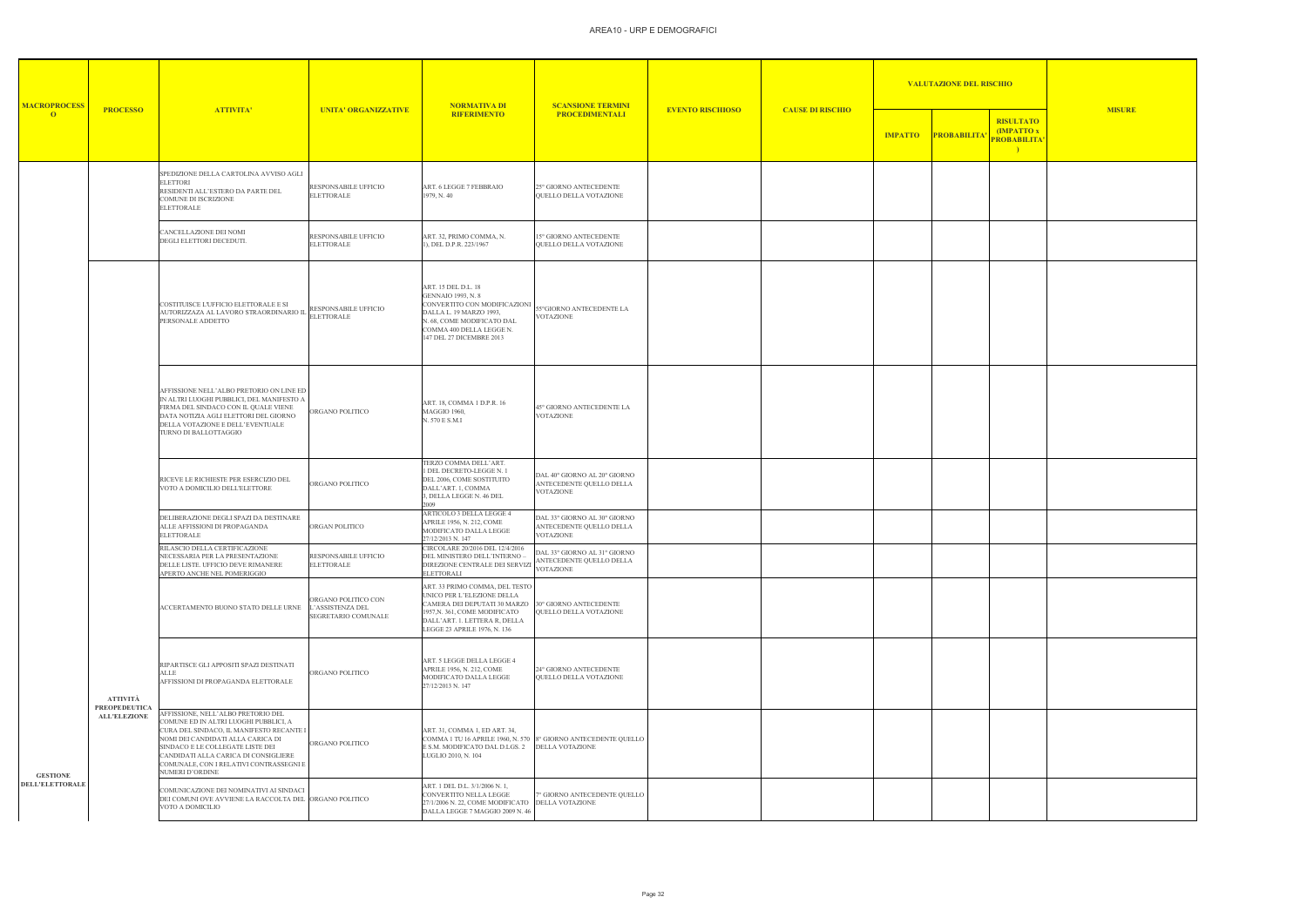| <b>SCHIO</b>                                                               |               |
|----------------------------------------------------------------------------|---------------|
| <b>RISULTATO</b><br>(IMPATTO x<br>PROBABILITA'<br>$\overline{\phantom{0}}$ | <b>MISURE</b> |
|                                                                            |               |
|                                                                            |               |
|                                                                            |               |
|                                                                            |               |
|                                                                            |               |
|                                                                            |               |
|                                                                            |               |
|                                                                            |               |
|                                                                            |               |
|                                                                            |               |
|                                                                            |               |
|                                                                            |               |
|                                                                            |               |
|                                                                            |               |
|                                                                            |               |

|                                       |                                                                                    |                                                                                                                                                                                                                                                                                                                                                | <b>UNITA' ORGANIZZATIVE</b>                                                                                                                                                                       |                                                                                                                                                                                                                                                    | <b>SCANSIONE TERMINI</b>                                                                                                                                                                                     | <b>EVENTO RISCHIOSO</b> | <b>CAUSE DI RISCHIO</b> | <b>VALUTAZIONE DEL RISCHIO</b> |                    |                                                                 |               |
|---------------------------------------|------------------------------------------------------------------------------------|------------------------------------------------------------------------------------------------------------------------------------------------------------------------------------------------------------------------------------------------------------------------------------------------------------------------------------------------|---------------------------------------------------------------------------------------------------------------------------------------------------------------------------------------------------|----------------------------------------------------------------------------------------------------------------------------------------------------------------------------------------------------------------------------------------------------|--------------------------------------------------------------------------------------------------------------------------------------------------------------------------------------------------------------|-------------------------|-------------------------|--------------------------------|--------------------|-----------------------------------------------------------------|---------------|
| <b>MACROPROCESS</b><br>$\overline{0}$ | <b>PROCESSO</b>                                                                    | <b>ATTIVITA'</b>                                                                                                                                                                                                                                                                                                                               |                                                                                                                                                                                                   | <b>NORMATIVA DI</b><br><b>RIFERIMENTO</b>                                                                                                                                                                                                          | <b>PROCEDIMENTALI</b>                                                                                                                                                                                        |                         |                         | <b>IMPATTO</b>                 | <b>PROBABILITA</b> | <b>RISULTATO</b><br>(IMPATTO x<br>PROBABILITA'<br>$\rightarrow$ | <b>MISURE</b> |
|                                       |                                                                                    | RICEZIONE DELLA RICHIESTA DI ESERCITARE<br>IL DIRITTO DI VOTO NEL<br>LUOGO DI DEGENZA O NEL LUOGO DI<br>DETENZIONE DA PARTE DI ELETTORI<br>RICOVERATI IN LUOGHI DI CURA E DI<br>DETENUTI AVENTI<br>DIRITTO AL VOTO                                                                                                                             | ORGANO POLITICO                                                                                                                                                                                   | ART. 42 TESTO UNICO 16<br>MAGGIO 1960, N. 570 E<br>S.M.<br>ART. 9 LEGGE 23 APRILE<br>1976, N. 136<br>ART. 1, COMMA 1, LETT. E)<br>D.L. 3 MAGGIO 1976, N.<br>161, CONVERTITO, CON<br>MODIFICAZIONI,<br><b>NELLA LEGGE</b><br>14 MAGGIO 1976, N. 240 | 3° GIORNO ANTECEDENTE QUELLO<br><b>DELLA VOTAZIONE</b>                                                                                                                                                       |                         |                         |                                |                    |                                                                 |               |
|                                       |                                                                                    | RICEZIONE DEGLI ATTI<br>DI DESIGNAZIONE DEI RAPPRESENTANTI DEI<br><b>GRUPPI</b><br>DEI CANDIDATI ALLE ELEZIONI COMUNALI<br>PRESSO OGNI<br>SEGGIO ELETTORALE, ANCHE PER<br>L'EVENTUALE TURNO DI<br><b>BALLOTTAGGIO</b>                                                                                                                          | SEGRETARIO COMUNALE                                                                                                                                                                               | ART. 35, COMMA 2, ART. 47, COMMA<br>1, ED ART. 48 COMMA 1 TU 16<br>MAGGIO 1960, N. 570 E S.M                                                                                                                                                       | <sup>3</sup> ° GIORNO ANTECEDENTE QUELLO<br>DELLA VOTAZIONE                                                                                                                                                  |                         |                         |                                |                    |                                                                 |               |
|                                       |                                                                                    | TERMINE ULTIMO PER LA PRESENTAZIONE DEI<br>RAPPRESENTANTI DEI<br>GRUPPI DEI CANDIDATI ALLE ELEZIONI<br><b>COMUNALI PRESSO</b><br><b>GLI UFFICI DI SEZIONE.</b>                                                                                                                                                                                 | SEGRETARIO DEL COMUNE                                                                                                                                                                             | ART. 25, PRIMO COMMA,<br>DEI TESTO UNICO PER L'ELEZIONE<br>DELLA CAMERA DEI<br>DEPUTATI 30 MARZO 1957<br>N. 361, E SUCCESSIVE<br>MODIFICAZIONI                                                                                                     | 2° GIORNO ANTECEDENTE QUELLO<br><b>DELLA VOTAZIONE</b>                                                                                                                                                       |                         |                         |                                |                    |                                                                 |               |
|                                       |                                                                                    | CONSEGNA AI PRESIDENTI DEI SEGGI<br>ELETTORALI, IL MATERIALE OCCORRENTE PER<br>LA VOTAZIONE, NONCHÉ GLI ELENCHI DEGLI<br>ELETTORI E DEI DETENUTI AVENTI DIRITTO AL<br>VOTO CHE HANNO OTTENUTO<br>.'AUTORIZZAZIONE A VOTARE NEI LUOGHI DI<br>CURA O NEL LUOGO DI DETENZIONE E DEGLI<br>ALTRI ELENCHI PREVISTI DALLE ISTRUZIONI<br>MINISTERIALI. | ORGANO POLITICO                                                                                                                                                                                   | ART. 27, COMMA 1 ED ART. 42,<br>COMMA 3 TU 16 MAGGIO 1960, N.<br>570 E S.M. ARTT. 8 E 9 LEGGE 23<br>APRILE 1976, N. 136                                                                                                                            | GIORNO PRECEDENTE QUELLO<br>DELLA VOTAZIONE                                                                                                                                                                  |                         |                         |                                |                    |                                                                 |               |
|                                       |                                                                                    | COMUNICAZIONI DATI REVISIONI E<br>ADEMPIMENTI VARI ALLA PREFETTURA,<br>PROCURA E S.E.C                                                                                                                                                                                                                                                         | RESPONSABILE UFFICIO<br><b>ELETTORALE</b>                                                                                                                                                         | D.P.R. 20/03/1967 N.223                                                                                                                                                                                                                            | SECONDO TERMINI DI LEGGE                                                                                                                                                                                     |                         |                         |                                |                    |                                                                 |               |
|                                       | <b>RILASCIO NUOVA</b><br><b>TESSERA</b><br><b>ELETTORALE E</b><br><b>DUPLICATO</b> | RILASCIO NUOVA TESSERA ELETTORALE E<br><b>DUPLICATO</b>                                                                                                                                                                                                                                                                                        | RESPONSABILE UFFICIO<br>ELETTORALE                                                                                                                                                                | DPR 8/9/2000 N.299                                                                                                                                                                                                                                 | IN TEMPO REALE. SE NON<br>POSSIBILE E' CONSEGNATO<br>ALL'ELETTORE UN ATTESTATO<br>DEL SINDACO SOSTITUTIVO DELLA<br>ESSERA AI SOLI FINI<br>DELL'ESERCIZIO DEL DIRITTO DI<br>VOTO PER QUELLA<br>CONSULTAZIONE. |                         |                         |                                |                    |                                                                 |               |
|                                       |                                                                                    | ANNOTAZIONE DI VOTO ASSISTITO                                                                                                                                                                                                                                                                                                                  | RESPONSABILE UFFICIO<br>ELETTORALE O PRESIDENTE DEL<br>SEGGIO                                                                                                                                     | DPR N. 361 30.03.1957 - DPR N. 570<br>16.05.1960 LEGGE N. 17 5/02/2003                                                                                                                                                                             | N TEMPO REALE SE CORREDATA<br>DA DOCUMENTAZIONE<br>NECESSARIA                                                                                                                                                |                         |                         |                                |                    |                                                                 |               |
|                                       |                                                                                    | REVISIONI SEMESTRALI: ISCRIZIONE<br>ELETTORALE, CANCELLAZIONI PER<br>IRREPERIBILITÀ                                                                                                                                                                                                                                                            | RESPONSABILE UFFICIO<br>ELETTORALE / COMMISSIONE<br>ELETTORALE CIRCONDARIALE                                                                                                                      | D.P.R. 20/03/1967 N.223                                                                                                                                                                                                                            | SECONDO TERMINI DI LEGGE                                                                                                                                                                                     |                         |                         |                                |                    |                                                                 |               |
|                                       | <b>PROCEDIMENTO</b><br><b>REVISIONALE</b>                                          | REVISIONE DINAMICHE :ISCRIZIONI E<br>ANCELLAZIONI LISTE ELETTORALI                                                                                                                                                                                                                                                                             | UFFICIO ELETTORALE                                                                                                                                                                                | D.P.R. 20/03/1967 N.223                                                                                                                                                                                                                            | SECONDO TERMINI DI LEGGE                                                                                                                                                                                     |                         |                         |                                |                    |                                                                 |               |
|                                       | <b>DELLE LISTE</b><br><b>ELETTORALI</b>                                            | REVISIONE DINAMICHE STRAORDINARIE                                                                                                                                                                                                                                                                                                              | UFFICIO ELETTORALE                                                                                                                                                                                | D.P.R. 20/03/1967 N.223                                                                                                                                                                                                                            | SECONDO TERMINI DI LEGGE E<br>COMUNQUE NELL'IMMINENZA<br>DELLE CONSULTAZIONI<br><b>ELETTORALI</b>                                                                                                            |                         |                         |                                |                    |                                                                 |               |
|                                       | <b>AGGIORNAMENTO</b>                                                               | <b>ISCRIZIONE ALL'ALBO</b>                                                                                                                                                                                                                                                                                                                     | ORGANO POLITICO,SENTITA LA<br>COMMISSIONE ELETTORALE<br>COMUNALE, COMUNICA I<br>NOMINATIVI ALLA CANCELLERIA<br>DELLA CORTE D'APPELLO.                                                             | LEGGE N. 53 DEL 21.03.1990 E S.M.I.                                                                                                                                                                                                                | RICHIESTA ISCRIZIONE VA FATTA<br>DAI CITTADINI ENTRO IL MESE DI<br>OTTOBRE DI OGNI ANNO                                                                                                                      |                         |                         |                                |                    |                                                                 |               |
|                                       | PERIODICO ALBO<br>PRESIDENTI DI<br><b>SEGGIO</b>                                   | CANCELLAZIONE DALL'ALBO                                                                                                                                                                                                                                                                                                                        | ORGANO POLITICO, SENTITA LA<br>COMMISSIONE ELETTORALE<br>COMUNALE, PROPONGONO I<br>NOMINATIVI DA ISCRIVERE ALLA<br>CANCELLERIA DELLA CORTE<br>D'APPELLO IN NUMERO DOPPIO<br>RISPETTO AI DEPENNATI | LEGGE N. 53 DEL 21.03.1990 E S.M.I.                                                                                                                                                                                                                | ENTRO IL MESE DI FEBBRAIO DI<br>OGNI ANNO                                                                                                                                                                    |                         |                         |                                |                    |                                                                 |               |
|                                       |                                                                                    | PUBBLICAZIONE MANIFESTO DA AFFIGGERE<br>NELL'ALBO PRETORIO DEL COMUNE ED IN<br>ALTRI LUOGHI PUBBLICI, CON CUI SI INVITA<br>GLI ELETTORI CHE DESIDERANO ESSERE<br>INSERITI NELL'ALBO A FARNE APPOSITA<br>DOMANDA                                                                                                                                | ORGANO POLITICO                                                                                                                                                                                   | LEGGE N. 95 DELL'8.03.1989 E S.M.I                                                                                                                                                                                                                 | ENTRO MESE DI OTTOBRE DI OGNI<br>ANNO,LA DOMANDA VA<br>PRESENTATA ENTRO MESE DI<br><b>NOVEMBRE</b>                                                                                                           |                         |                         |                                |                    |                                                                 |               |
|                                       |                                                                                    |                                                                                                                                                                                                                                                                                                                                                |                                                                                                                                                                                                   |                                                                                                                                                                                                                                                    |                                                                                                                                                                                                              |                         |                         |                                |                    |                                                                 |               |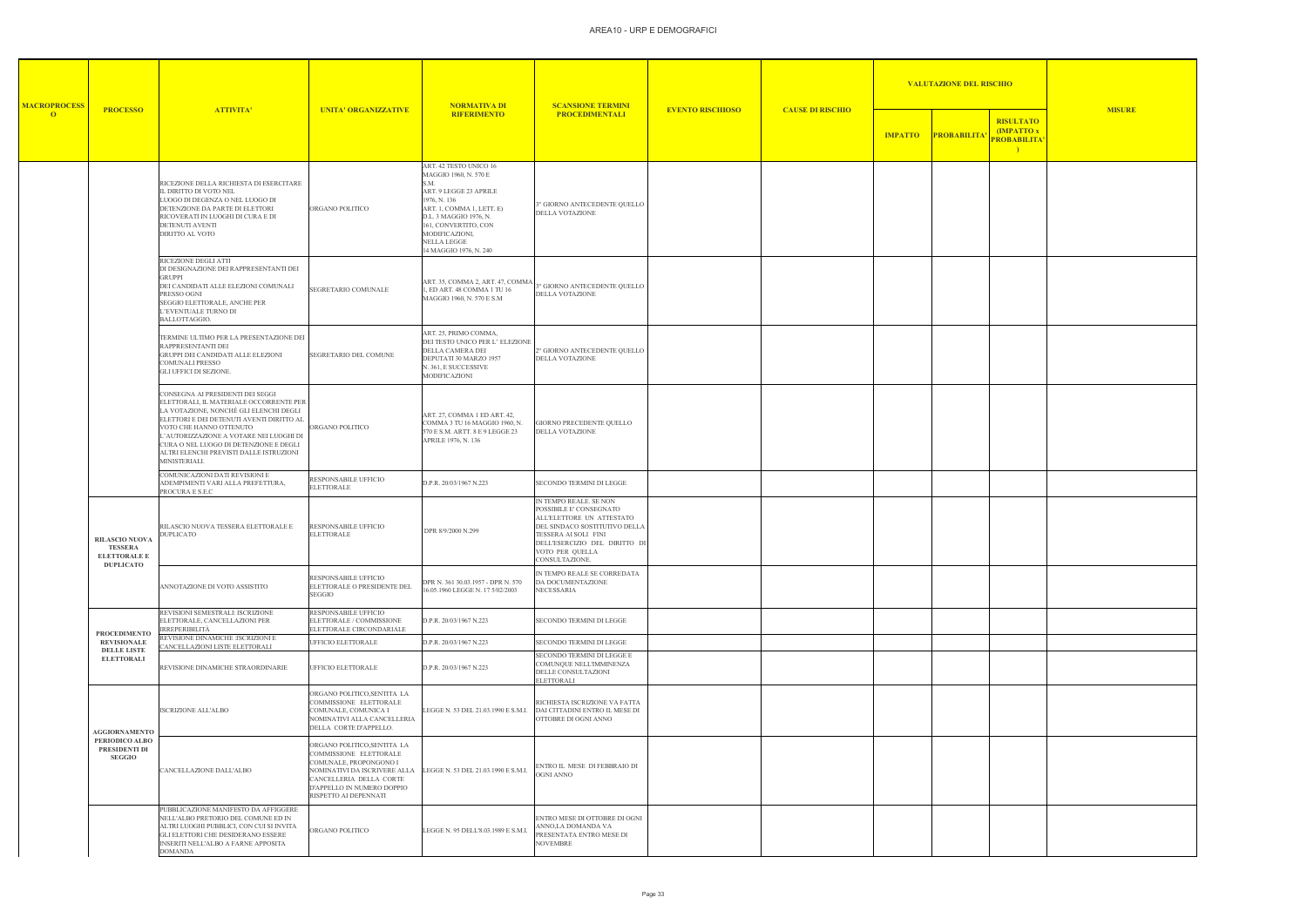| <b>ISCHIO</b>                                                    |               |
|------------------------------------------------------------------|---------------|
| <b>RISULTATO</b><br>(IMPATTO x<br>PROBABILITA'<br>$\overline{)}$ | <b>MISURE</b> |
|                                                                  |               |
|                                                                  |               |
|                                                                  |               |
|                                                                  |               |
|                                                                  |               |
|                                                                  |               |
|                                                                  |               |
|                                                                  |               |
|                                                                  |               |
|                                                                  |               |
|                                                                  |               |
|                                                                  |               |
|                                                                  |               |
|                                                                  |               |
|                                                                  |               |
|                                                                  |               |
|                                                                  |               |
|                                                                  |               |

| <b>MACROPROCESS</b>           |                                                                                              |                                                                                                                                                                                                             | <b>UNITA' ORGANIZZATIVE</b>           | <b>NORMATIVA DI</b><br><b>RIFERIMENTO</b>                                                                    | <b>SCANSIONE TERMINI</b>                                                                                                                                                                                                | <b>EVENTO RISCHIOSO</b> |                         | <b>VALUTAZIONE DEL RISCHIO</b>       |                                                                                                |
|-------------------------------|----------------------------------------------------------------------------------------------|-------------------------------------------------------------------------------------------------------------------------------------------------------------------------------------------------------------|---------------------------------------|--------------------------------------------------------------------------------------------------------------|-------------------------------------------------------------------------------------------------------------------------------------------------------------------------------------------------------------------------|-------------------------|-------------------------|--------------------------------------|------------------------------------------------------------------------------------------------|
| $\overline{0}$                | <b>PROCESSO</b>                                                                              | <b>ATTIVITA'</b>                                                                                                                                                                                            |                                       |                                                                                                              | <b>PROCEDIMENTALI</b>                                                                                                                                                                                                   |                         | <b>CAUSE DI RISCHIO</b> | <b>PROBABILITA</b><br><b>IMPATTO</b> | <b>MISURE</b><br><b>RISULTATO</b><br><b>(IMPATTO x)</b><br><b>PROBABILITA</b><br>$\rightarrow$ |
|                               | <b>ISCRIZIONE ALBO</b><br><b>DEGLI SCRUTATORI</b>                                            | <b>ISCRIZIONE ALL'ALBO</b>                                                                                                                                                                                  | COMMISSIONE ELETTORALE<br>COMUNALE    | LEGGE N. 95 DELL'8.03.1989 E S.M.I.                                                                          | ENTRO IL 15 GENNAIO DI CIASCUN<br>ANNO, L'ALBO DEGLI SCRUTATORI<br>E' DEPOSITATO NELLA SEGRETERIA<br>DEL COMUNE PER LA DURATA DI<br>GIORNI QUINDICI ED OGNI<br>CITTADINO DEL COMUNE HA<br>DIRITTO DI PRENDERNE VISIONE. |                         |                         |                                      |                                                                                                |
|                               |                                                                                              | SORTEGGIO, PER OGNI SEZIONE ELETTORALE<br><b>COSTITUZIONE DEI DEL COMUNE DI UN NUMERO DI NOMINATIVI</b><br>SEGGI ELETTORALI PARI AL NUMERO DI QUELLI OCCORRENTI PER COMUNALE<br>LA COSTITUZIONE DEL SEGGIO. | COMMISSIONE ELETTORALE                | LEGGE N. 53 DEL 21.03.1990 E S.M.I.                                                                          | VENTICINQUESIMO E IL<br>VENTESIMO GIORNO<br>ANTECEDENTI LA DATA DELLE<br><b>ELEZIONI</b>                                                                                                                                |                         |                         |                                      |                                                                                                |
|                               |                                                                                              | PUBBLICAZIONE DEI RISULTATI DELLE<br>ELEZIONI E NOTIFICA AGLI ELETTI                                                                                                                                        | ORGANO POLITICO                       | 61 DEL D.P.R. N. 570/1960                                                                                    | ENTRO TRE GIORNI DALLA<br>CHIUSURA DELLE OPERAZIONI DI<br><b>SCRUTINIO</b>                                                                                                                                              |                         |                         |                                      |                                                                                                |
|                               |                                                                                              | ESAME ED APPROVAZIONE CONDIZIONI DI<br>ELEGGIBILITA' DEL SINDACO NEO ELETTO E<br>DEGLI ELETTI ALLA CARICA DI CONSIGLIERE<br>COMUNALE                                                                        | ORGANO POLITICO                       | TUEL ART.41 D.LGS. N. 235/2012<br>D.LGS. N. 39/2013                                                          | 10 GIORNI DALLA CONVOCAZIONE<br>DELLA PRIMA SEDUTA                                                                                                                                                                      |                         |                         |                                      |                                                                                                |
|                               | <b>ATTIVITÀ</b><br>SUCCESSIVA ALLE<br><b>ELEZIONI</b>                                        | GIURAMENTO DEL SINDACO                                                                                                                                                                                      | ORGANO POLITICO                       | TUEL - ART. 50/11                                                                                            | 10 GIORNI DALLA CONVOCAZIONE<br>DELLA PRIMA SEDUTA                                                                                                                                                                      |                         |                         |                                      |                                                                                                |
|                               |                                                                                              | COMUNICAZIONE DA PARTE DEL SINDACO<br>DELLA NOMINA DELLA GIUNTA E DEL VICE<br>SINDACO                                                                                                                       | ORGANO POLITICO                       | TUEL - ART. 46, COMMA 2                                                                                      | 10 GIORNI DALLA CONVOCAZIONE<br>DELLA PRIMA SEDUTA                                                                                                                                                                      |                         |                         |                                      |                                                                                                |
|                               |                                                                                              | ISTITUZIONE COMMISSIONI CONSIGLIARI                                                                                                                                                                         | ORGANO POLITICO                       | REGOLAMENTO SUL<br>FUNZIONAMENTO DEL CC                                                                      | DI NORMA NEL CORSO DELLA<br>PRIMA ADUNANZA SUCCESSIVA A<br>QUELLA DELLA CONVALIDA DEGL<br><b>ELETTI</b>                                                                                                                 |                         |                         |                                      |                                                                                                |
|                               |                                                                                              | NOMINA COMPONENTI COMMISSIONI<br>CONSIGLIARI                                                                                                                                                                | ORGANO POLITICO                       | REGOLAMENTO SUL<br>FUNZIONAMENTO DEL CC                                                                      | DI NORMA NEL CORSO DELLA<br>PRIMA ADUNANZA SUCCESSIVA A<br>QUELLA DELLA CONVALIDA DEGL<br>ELETTI                                                                                                                        |                         |                         |                                      |                                                                                                |
|                               |                                                                                              | URROGA CONSIGLIERE SOSPESO                                                                                                                                                                                  | ORGANO POLITICO                       | <b>TUEL - ART. 45/2</b>                                                                                      | ADUNANZA SUCCESSIVA ALLA<br>NOTIFICA DEL PROVVEDIMENTO                                                                                                                                                                  |                         |                         |                                      |                                                                                                |
|                               |                                                                                              | SURROGA CONSIGLIERE DIMISSIONARIO                                                                                                                                                                           | ORGANO POLITICO                       | <b>TUEL - ART. 38/8</b>                                                                                      | 10 GIORNI DALLA PRESENTAZIONE<br>DELLE DIMISSIONI AL<br>PROTOCOLLO DELL'ENTE                                                                                                                                            |                         |                         |                                      |                                                                                                |
|                               |                                                                                              | SOSTITUZIONE CONSIGLIERE DIMISSIONARIO<br>ALL'INTERNO DELLE COMMISSIONE                                                                                                                                     | ORGANO POLITICO                       | REGOLAMENTO SUL<br>FUNZIONAMENTO DEL CC                                                                      | DI NORMA 10 GIORNI DALLE<br>DIMISSIONI, DALLA DECADENZA O<br>ALTRO DEL CONSIGLIERE<br><b>FACENTE PARTE DI COMMISSIONI</b><br>CONSILIARE                                                                                 |                         |                         |                                      |                                                                                                |
|                               |                                                                                              | GESTIONE ADEMPIMENTI ANAGRAFE<br>AMMINISTRATORI LOCALI                                                                                                                                                      |                                       | D.LGS. 267/2000 - ART. 76                                                                                    | 10 GIORNI DALLA<br>PROCLAMAZIONE DEGLI ELETTI O<br>IN CORSO DI MANDATO IN CASO DI<br>VARIAZIONI                                                                                                                         |                         |                         |                                      |                                                                                                |
|                               |                                                                                              | COSTITUZIONE DELLA COMMISSIONE<br>COMUNALE PER LA FORMAZIONE DEGLI<br>ELENCHI DEI GIUDICI POPOLARI:<br>AGGIORNAMENTO DEGLI ALBI DI CORTE DI<br>ASSISE E DI CORTE DI ASSISE D'APPELLO                        | ORGANO POLITICO                       | LEGGE N. 287 10.04.1951 E S.M.I.                                                                             | <b>SECONDO TERMINI</b><br>DI LEGGE                                                                                                                                                                                      |                         |                         |                                      |                                                                                                |
|                               | <b>GESTIONE DEL</b><br>PROTOCOLLO-<br><b>REGISTRAZIONE</b><br>POSTA/ATTI IN<br><b>ARRIVO</b> | INFORMATIZZAZIONE DEL PROTOCOLLO-<br>TRACCIABILITÀ DEI NOMINATIVI DEGLI<br>ADDETTI AL PROTOCOLLO                                                                                                            | RESPONSABILE<br>AREA/SETTORE/SERVIZIO | CAD                                                                                                          |                                                                                                                                                                                                                         |                         |                         |                                      |                                                                                                |
| <b>GESTIONE</b><br>PROTOCOLLO | <b>GESTIONE DEL</b><br>PROTOCOLLO-<br>DI GARA IN ARRIVO                                      | PREVISIONE DEL RILASCIO DI ATTESTAZIONE<br>REGISTRAZIONE DI DA PARTE DELL'ADDETTO AL PROTOCOLLO<br>DOCUMENTAZIONE DEL NUMERO DI DOMANDE PERVENUTE                                                           | RESPONSABILE<br>AREA/SETTORE/SERVIZIO |                                                                                                              | RILASCIO ATTESTAZIONE DA<br>PARTE DELL'ADDETTO AL<br>PROTOCOLLO L'ULTIMO GIORNO<br>UTILE DI PRESENTAZIONE DELLA<br>DOCUMENTAZIONE DI GARA                                                                               |                         |                         |                                      |                                                                                                |
|                               |                                                                                              | INDIVIDUAZIONE UNITÀ ORGANIZZATIVA<br>OMOGENEA                                                                                                                                                              | ORGANO POLITICO                       | ART. 4 LEGGE N. 241/1190 - ART. 61<br>DEL DPR 445/2000 - -<br>REGOLAMENTO DI<br>ORANIZZAZIONE DEGLI UFFICI E |                                                                                                                                                                                                                         |                         |                         |                                      |                                                                                                |
|                               |                                                                                              | NOMINA RESPONSABILE SERVIZIO<br>ARCHIVISTICO                                                                                                                                                                | DECRETO SINDACALE                     | <b>DEI SERVIZI</b><br>ART. 61, COMMA 2^, DPR 445/2000                                                        |                                                                                                                                                                                                                         |                         |                         |                                      |                                                                                                |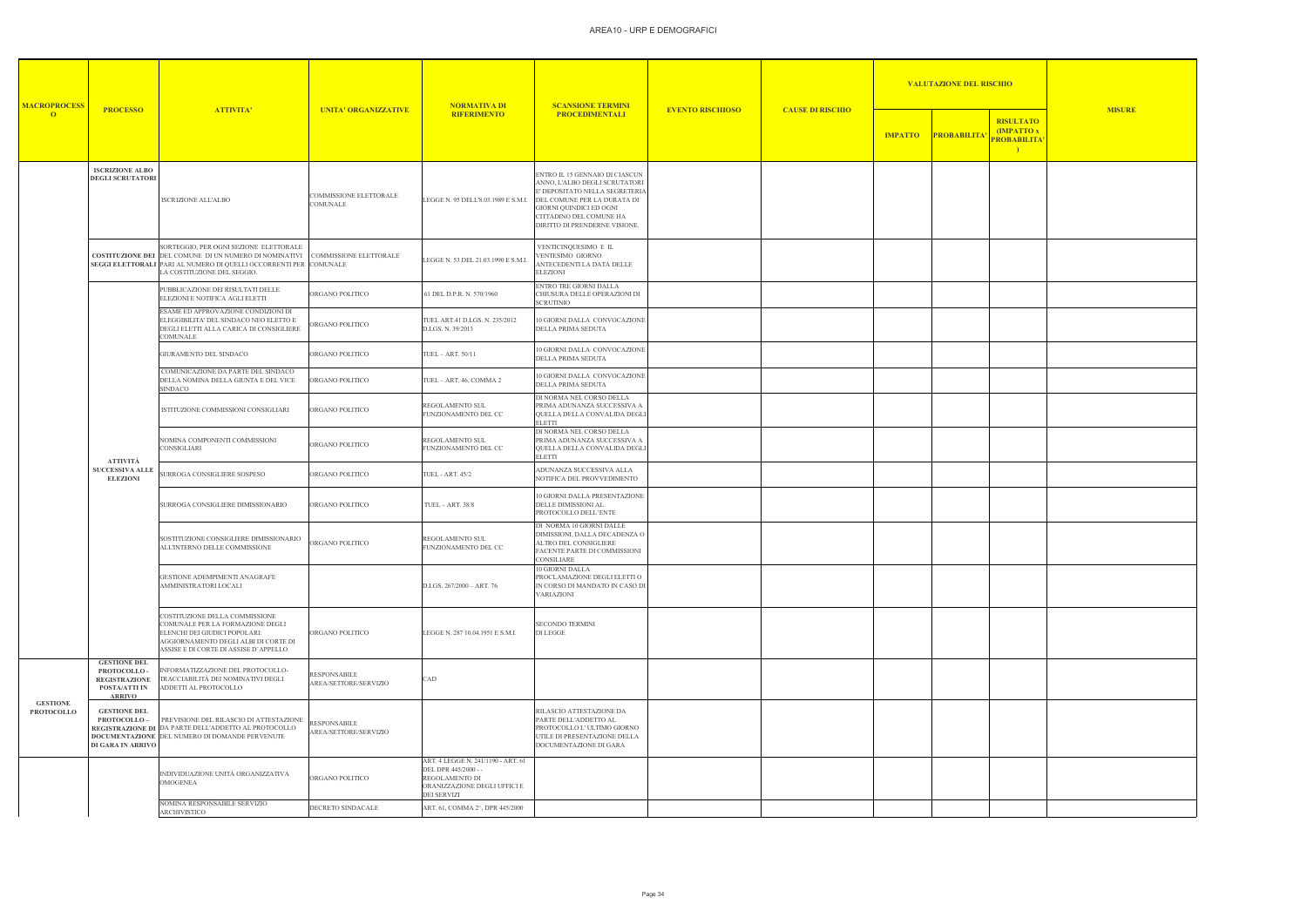| <b>ISCHIO</b>                                                              |               |
|----------------------------------------------------------------------------|---------------|
| <b>RISULTATO</b><br>(IMPATTO x<br>PROBABILITA'<br>$\overline{\phantom{0}}$ | <b>MISURE</b> |
|                                                                            |               |
|                                                                            |               |
|                                                                            |               |
|                                                                            |               |
|                                                                            |               |
|                                                                            |               |
|                                                                            |               |
|                                                                            |               |
|                                                                            |               |
|                                                                            |               |
|                                                                            |               |
|                                                                            |               |
|                                                                            |               |
|                                                                            |               |
|                                                                            |               |

| <b>MACROPROCESS</b>                                                 |                                                                                                    |                                                                                                                                    |                                                              | <b>NORMATIVA DI</b><br><b>RIFERIMENTO</b>          | <b>SCANSIONE TERMINI</b>                                                             | <b>EVENTO RISCHIOSO</b> |                         | <b>VALUTAZIONE DEL RISCHIO</b> |                    |                                                                               |               |
|---------------------------------------------------------------------|----------------------------------------------------------------------------------------------------|------------------------------------------------------------------------------------------------------------------------------------|--------------------------------------------------------------|----------------------------------------------------|--------------------------------------------------------------------------------------|-------------------------|-------------------------|--------------------------------|--------------------|-------------------------------------------------------------------------------|---------------|
| $\overline{0}$                                                      | <b>PROCESSO</b>                                                                                    | <b>ATTIVITA'</b>                                                                                                                   | <b>UNITA' ORGANIZZATIVE</b>                                  |                                                    | <b>PROCEDIMENTALI</b>                                                                |                         | <b>CAUSE DI RISCHIO</b> | <b>IMPATTO</b>                 | <b>PROBABILITA</b> | <b>RISULTATO</b><br><b>(IMPATTO x)</b><br><b>PROBABILITA</b><br>$\rightarrow$ | <b>MISURE</b> |
|                                                                     | <b>ORGANIZZAZIONE</b><br><b>SISTEMA DI</b><br><b>GESTIONE</b><br><b>DOCUMENTALE</b>                | NOMINA RESPONSABILE DELLA<br>CONSERVAZIONE DEI DOCUMENTI<br><b>INFORMATICI</b>                                                     | <b>DECRETO SINDACALE</b>                                     | ART.7 DPR N. 3/2013                                |                                                                                      |                         |                         |                                |                    |                                                                               |               |
|                                                                     |                                                                                                    | REDAZIONE / APPROVAZIONE MANUALE DI<br>GESTIONE DEL PROTOCOLLO INFORMATICO                                                         | <b>RESPONSABILE</b><br>AREA/SETTORE/SERVIZIO                 | DPCM N. 3/2013                                     |                                                                                      |                         |                         |                                |                    |                                                                               |               |
|                                                                     |                                                                                                    | REDAZIONE / APPROVAZIONE PIANO DI<br>CONSERVAZIONE                                                                                 | <b>RESPONSABILE</b><br>AREA/SETTORE/SERVIZIO                 | ART. 68 DPR 445/2000                               |                                                                                      |                         |                         |                                |                    |                                                                               |               |
|                                                                     |                                                                                                    | REGISTRAZIONE A PROTOCOLLO E<br>SEGNATURA                                                                                          | UFFICIO PROTOCOLLO                                           | ARTT. 53-57 DPR 445/2000                           | QUOTIDIANA                                                                           |                         |                         |                                |                    |                                                                               |               |
|                                                                     |                                                                                                    | <b>CLASSIFICAZIONE</b>                                                                                                             | UFFICIO PROTOCOLLO                                           | ART. 56 DPR 445/2000                               | QUOTIDIANA                                                                           |                         |                         |                                |                    |                                                                               |               |
|                                                                     | <b>FORMAZIONE E</b>                                                                                | SMISTAMENTO ALL'UNITÀ ORGANIZZATIVA<br><b>RESPONSABILE</b>                                                                         | UFFICIO PROTOCOLLO                                           | ART. 4 L. 241/1990                                 | QUOTIDIANA                                                                           |                         |                         |                                |                    |                                                                               |               |
|                                                                     | <b>CONSERVAZIONE</b><br>ARCHIVIO-<br><b>ARCHIVIO</b>                                               | ASSEGNAZIONE AL RESPONSABILE DEL<br>PROCEDIMENTO AMMINISTRATIVO E/O<br><b>ISTRUTTORIA</b>                                          | UFFICIO PROTOCOLLO                                           | ART. 5 L. 241/1991                                 | QUOTIDIANA                                                                           |                         |                         |                                |                    |                                                                               |               |
|                                                                     | <b>CORRENTE</b>                                                                                    | FASCICOLAZIONE E ORGANIZZAZIONE IN<br><b>SERIE</b>                                                                                 | UFFICIO PROTOCOLLO O DI                                      | ART. 67 DPR 445/2000                               | PERIODICA / SECONDO MANULE DI                                                        |                         |                         |                                |                    |                                                                               |               |
|                                                                     |                                                                                                    | REGISTRAZIONE DEI FASCICOLI SUL<br>REPERTORIO DEI FASCICOLI (CARTACEI O<br>DIGITALI)                                               | ASSEGNAZIONE<br><b>UFFICIO ASSEGNAZIONE</b>                  |                                                    | <b>GESTIONE</b><br>PERIODICA / SECONDO MANULE DI<br>GESTIONE                         |                         |                         |                                |                    |                                                                               |               |
|                                                                     |                                                                                                    | CHIUSURA FASCICOLO (ADOTTATO IL                                                                                                    | UFFICIO ASSEGNAZIONE                                         |                                                    |                                                                                      |                         |                         |                                |                    |                                                                               |               |
|                                                                     | <b>FORMAZIONE E</b><br>CONSERVAZIONE<br><b>ARCHIVIO -</b><br><b>ARCHIVIO DI</b><br><b>DEPOSITO</b> | PROVVEDIMENTO FINALE)<br>COMPILAZIONE ELENCHI DI VERSAMENTO                                                                        | UFFICIO ASSEGNAZIONE                                         |                                                    | PERIODICA / SECONDO PIANO                                                            |                         |                         |                                |                    |                                                                               |               |
| <b>FORMAZIONE E</b><br><b>CONSERVAZIONE</b><br><b>DELL'ARCHIVIO</b> |                                                                                                    | VERSAMENTO DEL FASCICOLO IN ARCHIVIO DI<br>DEPOSITO (SOLO FASCICOLI CARTACEI -<br>QUELLI NATIVI DIGITALI SECONDO REGOLE AD<br>HOC) | SERVIZIO ARCHIVISTICO                                        |                                                    | CONSERVAZIONE<br>PERIODICA / SECONDO PIANO<br>CONSERVAZIONE                          |                         |                         |                                |                    |                                                                               |               |
|                                                                     |                                                                                                    | SFOLTIMENTO FASCICOLO CON ELIMINAZIONE<br>MATERIALE NON DOCUMENTARIO                                                               | SERVIZIO ARCHIVISTICO                                        | ART. 67 DEL DPR 445/2000                           | PERIODICA / SECONDO PIANO<br>CONSERVAZIONE                                           |                         |                         |                                |                    |                                                                               |               |
|                                                                     |                                                                                                    | SELEZIONE PER INDIVIDUARE I DOCUMENTI<br>PASSIBILI DI SCARTO                                                                       | SERVIZIO ARCHIVISTICO                                        |                                                    | PERIODICA / SECONDO PIANO<br>CONSERVAZIONE                                           |                         |                         |                                |                    |                                                                               |               |
|                                                                     |                                                                                                    | COMPILAZIONE ELENCHI DI SCARTO                                                                                                     | SERVIZIO ARCHIVISTICO                                        | ART. 21, COMMA 1/D) DEL D. LGS.                    | PERIODICA / SECONDO PIANO                                                            |                         |                         |                                |                    |                                                                               |               |
|                                                                     |                                                                                                    | SCARTO DEI DOCUMENTI                                                                                                               | SERVIZIO ARCHIVISTICO                                        | 42/2004                                            | CONSERVAZIONE<br>PERIODICA / SECONDO PIANO                                           |                         |                         |                                |                    |                                                                               |               |
|                                                                     |                                                                                                    |                                                                                                                                    |                                                              |                                                    | CONSERVAZIONE                                                                        |                         |                         |                                |                    |                                                                               |               |
|                                                                     |                                                                                                    | CONSERVAZIONE IN IDONEI SPAZI ATTREZZATI SERVIZIO ARCHIVISTICO<br>VERSAMENTO DELLA DOCUMENTAZIONE                                  |                                                              | ART. 30, COMMA 4 DEL D. LGS.                       |                                                                                      |                         |                         |                                |                    |                                                                               |               |
|                                                                     | <b>FORMAZIONE E</b><br><b>CONSERVAZIONE</b>                                                        | SELEZIONATA IN ARCHIVIO STORICO<br>DESCRIZIONE E INVENTARIAZIONE                                                                   | SERVIZIO ARCHIVISTICO                                        | 42/2004                                            |                                                                                      |                         |                         |                                |                    |                                                                               |               |
|                                                                     | <b>ARCHIVIO –</b>                                                                                  | DELL'ARCHIVIO STORICO                                                                                                              | SERVIZIO ARCHIVISTICO                                        |                                                    |                                                                                      |                         |                         |                                |                    |                                                                               |               |
|                                                                     |                                                                                                    | ARCHIVIO STORICO PREDISPOSIZIONE DI IDONEI STRUMENTI PER<br>LA RICERCA                                                             | SERVIZIO ARCHIVISTICO                                        |                                                    |                                                                                      |                         |                         |                                |                    |                                                                               |               |
|                                                                     |                                                                                                    | VALORIZZAZIONE (MOSTRE, VISITE<br>DIDATTICHE, PUBBLICAZIONI, ETC.)                                                                 | SERVIZIO ARCHIVISTICO                                        |                                                    |                                                                                      |                         |                         |                                |                    |                                                                               |               |
|                                                                     |                                                                                                    | NOMINA AMMINISTRATORE DI SISTEMA<br><b>BANCHE DATI INFORMATICHE</b>                                                                | SERVIZIO ARCHIVISTICO                                        |                                                    |                                                                                      |                         |                         |                                |                    |                                                                               |               |
|                                                                     |                                                                                                    | REDAZIONE PIANO SICUREZZA DOCUMENTI<br><b>INFORMATICI</b>                                                                          | ORGANO POLITICO<br>(REGOLAMENTO<br>ORGANIZZAZIONE) - SINDACO | <b>MANUALE DI GESTIONE</b>                         |                                                                                      |                         |                         |                                |                    |                                                                               |               |
|                                                                     | <b>FORMAZIONE E</b><br><b>CONSERVAZIONE</b>                                                        | DEFINIZIONE PIANI DI CLASSIFICAZIONE                                                                                               | <b>RESPONSABILE</b><br>AREA/SETTORE/SERVIZIO                 | MANUALE DI GESTIONE                                |                                                                                      |                         |                         |                                |                    |                                                                               |               |
|                                                                     | ARCHIVIO-<br><b>ARCHIVIO</b><br><b>INFORMATICO</b>                                                 | DEFINIZIONE LIVELLI ACCESSO E<br>ABILITAZIONI ALLA PROCEDURA                                                                       | <b>RESPONSABILE</b><br>AREA/SETTORE/SERVIZIO                 | ART. 61 DPR 445/2000 - MANUALE DI<br>GESTIONE      |                                                                                      |                         |                         |                                |                    |                                                                               |               |
|                                                                     |                                                                                                    | AUTORIZZAZIONI ANNULLAMENTO<br>REGISTRAZIONI                                                                                       | <b>RESPONSABILE</b><br>AREA/SETTORE/SERVIZIO                 | MANUALE DI GESTIONE                                |                                                                                      |                         |                         |                                |                    |                                                                               |               |
|                                                                     |                                                                                                    | CONSERVAZIONE DOCUMENTI                                                                                                            | <b>RESPONSABILE</b>                                          | MANUALE DI GESTIONE                                |                                                                                      |                         |                         |                                |                    |                                                                               |               |
|                                                                     |                                                                                                    | GESTIONE E REPERIMENTO DOCUMENTI                                                                                                   | AREA/SETTORE/SERVIZIO<br>RESPONSABILE CONSERVAZIONE          | MANUALE DI GESTIONE                                |                                                                                      |                         |                         |                                |                    |                                                                               |               |
|                                                                     |                                                                                                    |                                                                                                                                    |                                                              |                                                    |                                                                                      |                         |                         |                                |                    |                                                                               |               |
|                                                                     |                                                                                                    | CONVOCAZIONE DI TUTTI I COMPONENTI<br>DELL'ORGANO CONSILIARE                                                                       | AMMINITRATIVO/SEGRETERIA<br><b>COMUNALE</b>                  | D.LGS. 267/2000; REGOLAMENTO<br>FUNZIONAMENTO C.C. | <b>FERMINI PREVISTI DAL</b><br>REGOLAMENTO FUNZIONAMENTO<br>CC O DAL D.LGS. 267/2000 |                         |                         |                                |                    |                                                                               |               |
|                                                                     | <b>SVOLGIMENTO</b><br><b>SEDUTE</b><br><b>DELIBERATIVE</b>                                         | AVVISO INFORMALE DI TUTTI I COMPONENTI<br>DELL'ORGANO ESECUTIVO                                                                    | AMMINITRATIVO/SEGRETERIA<br><b>COMUNALE</b>                  | D.LGS. 267/2000; REGOLAMENTO<br>FUNZIONAMENTO C.C. | FERMINI PREVISTI DAL<br>REGOLAMENTO FUNZIONAMENTO<br>CC O DAL D.LGS. 267/2000        |                         |                         |                                |                    |                                                                               |               |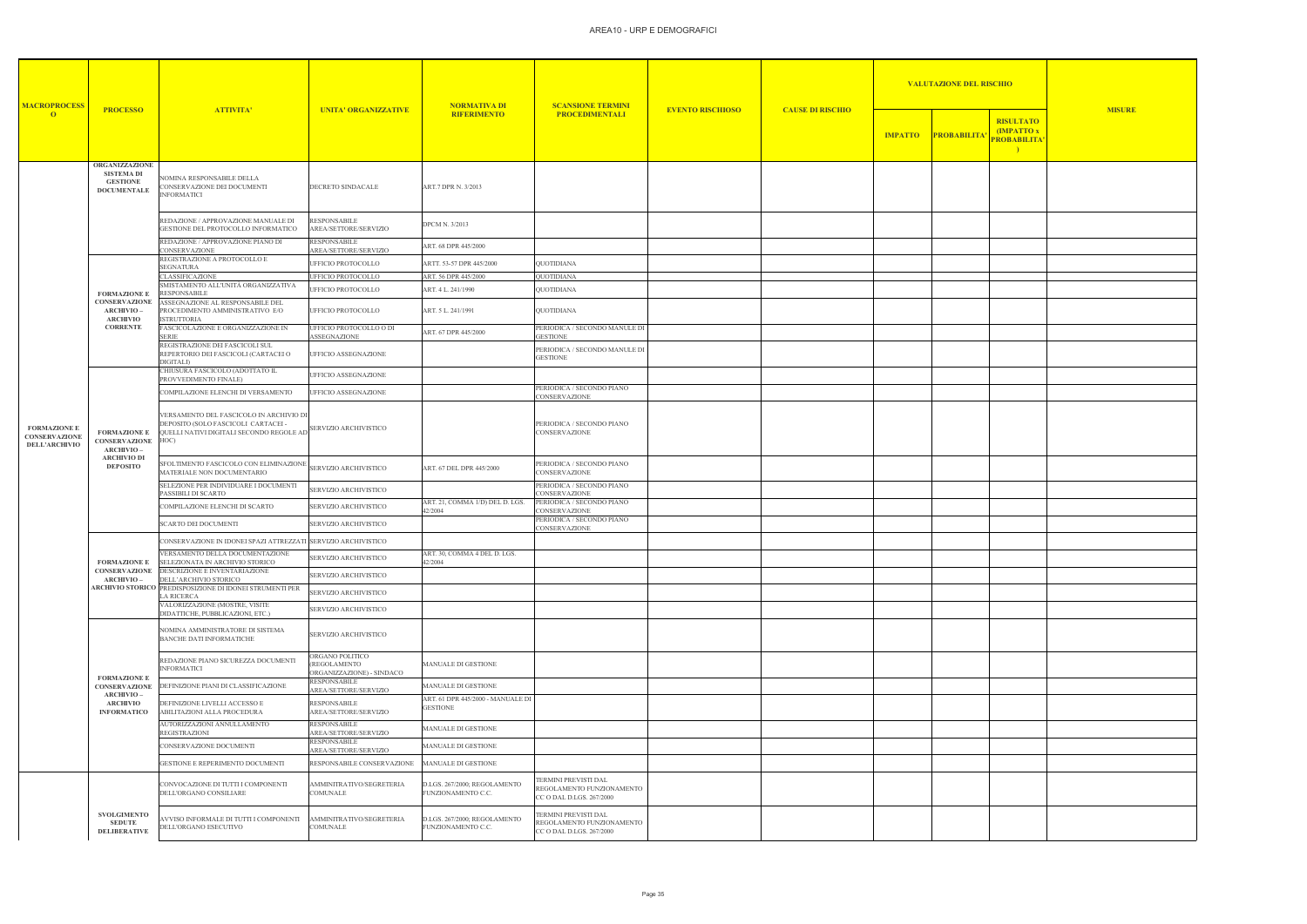| <b>MACROPROCESS</b>                                        |                                                                                                          | <b>ATTIVITA'</b>                                                                                                                                                                                                                                                                | <b>UNITA' ORGANIZZATIVE</b>                                                                          | NORMATIVA DI<br><b>RIFERIMENTO</b>                                                                                                                                                                                                                                                                                                                   | <b>SCANSIONE TERMINI</b><br><b>PROCEDIMENTALI</b>                                                                                                                                               |                                                                           |                                                    |                | <b>VALUTAZIONE DEL RISCHIO</b> |                                                                | <b>MISURE</b>                                                                                                                                                                                               |  |
|------------------------------------------------------------|----------------------------------------------------------------------------------------------------------|---------------------------------------------------------------------------------------------------------------------------------------------------------------------------------------------------------------------------------------------------------------------------------|------------------------------------------------------------------------------------------------------|------------------------------------------------------------------------------------------------------------------------------------------------------------------------------------------------------------------------------------------------------------------------------------------------------------------------------------------------------|-------------------------------------------------------------------------------------------------------------------------------------------------------------------------------------------------|---------------------------------------------------------------------------|----------------------------------------------------|----------------|--------------------------------|----------------------------------------------------------------|-------------------------------------------------------------------------------------------------------------------------------------------------------------------------------------------------------------|--|
| $\overline{0}$                                             | <b>PROCESSO</b>                                                                                          |                                                                                                                                                                                                                                                                                 |                                                                                                      |                                                                                                                                                                                                                                                                                                                                                      |                                                                                                                                                                                                 | <b>EVENTO RISCHIOSO</b>                                                   | <b>CAUSE DI RISCHIO</b>                            | <b>IMPATTO</b> | PROBABILITA                    | <b>RISULTATO</b><br>(IMPATTO x<br><b>PROBABILITA</b><br>$\Box$ |                                                                                                                                                                                                             |  |
|                                                            |                                                                                                          | MESSA A DISPOSIZIONE COMPONENTI ORGANO<br>COLLEGIALE DOCUMENTAZIONE FUNZIONALE<br>A DELIBERARE                                                                                                                                                                                  | <b>AMMINITRATIVO/SEGRETERIA</b><br>COMUNALE                                                          | D.LGS. 267/2000: REGOLAMENTO<br>FUNZIONAMENTO C.C.                                                                                                                                                                                                                                                                                                   | TERMINI PREVISTI DAL<br>REGOLAMENTO FUNZIONAMENTO<br>CC O DAL D.LGS. 267/2000                                                                                                                   |                                                                           |                                                    |                |                                |                                                                |                                                                                                                                                                                                             |  |
|                                                            |                                                                                                          | VERIFICA STATUS CONTROLLI RISPETTO NORME SU<br>AMMINISTRATORI INCOMPATIBILITÀ FUNZIONI                                                                                                                                                                                          | SEGRETERIA COMUNALE RPCT                                                                             | D.LGS. 267/2000 (ART 55 E SS.) E<br>D.LGS. 39/2013                                                                                                                                                                                                                                                                                                   | ALL'ATTO DELLA PROCLAMAZIONE<br>ELETTI, NOMINA O CONFERIMENTO NUMEROSITA' DEI CONTROLLI DA<br>INCARICO ;AD OGNI VARIAZIONE<br>DELLA SITUAZIONE DICHIARATA                                       | <b>EFFETTUARE</b>                                                         | NADEGUATEZZA DEI CONTROLLI                         | 2              |                                | 2                                                              | VERIFICA A CAMPIONE ENTRO 3 MESI DELLE<br>DICHIARAZIONI RESE DA PARTE DEL<br>SEGRETARIO COMUNALE, MEDIANTE<br>CASELLARIO GIUDIZIALE E ANAGRAFE DEGLI<br><b>AMMINISTRATORI</b>                               |  |
| <b>FUNZIONAMENTO</b><br><b>ORGANI</b><br><b>COLLEGIALI</b> | <b>GARANZIA DELLA</b><br><b>TRASPARENZA DAT</b><br>ORGANI INDIRIZZO<br>POLITICO (FINO A<br>$15.000$ AB.) | ATTUAZIONE DEL DIRITTO DI ACCESSO AMPIO<br>AD OGNI INFORMAZIONE UTILE<br>ALL'ESPLETAMENTO DEL MANDATO DEI<br>CONSIGLIERI:                                                                                                                                                       | AMMINITRATIVO/SEGRETERIA<br>COMUNALE_RPCT                                                            | D.LGS. 267/2000 (ART. 43 COMMA 2);<br>REGOLAMENTO FUNZIONAMENTO<br>C.                                                                                                                                                                                                                                                                                | TERMINI PREVISTI DAL<br>REGOLAMENTO FUNZIONAMENTO FUGA DI NOTIZIE RISERVATE<br>CC O DAL D.LGS. 267/2000                                                                                         |                                                                           | ABUSO DEL POTERE DI<br><b>ESERCITARE L'ACCESSO</b> | 2              |                                | 2                                                              | TENUTA DEL REGISTRO DELL'ACCESSO DA<br>PARTE DEI CONSIGLIERI COMUNALI/OGNI<br>COPIA VIENE RILASCIATA CON LA DICITURA<br>PER L'ESPLETAMENTO DEL MANDATO<br>APPOSTA DAL SOGGETTO RESPONSABILE DEL<br>RILASCIO |  |
|                                                            | <b>GARANZIA DELLE</b><br>PREROGATIVE DEI<br>CONSIGLIERI                                                  | OBBLIGO DI PUBBLICARE I DATI E LE<br>INFORMAZIONI DI CUI ALLE LETT. DA A) AD E)<br>DELL'ART. 14, C. 1 DEGLI ORGANI POLITICI SIA AMMINITRATIVO/SEGRETERIA<br>IN VIA ELETTIVA CHE DI NOMINA; VIGILANZA<br>SULLA CORRETTA INCOMPLETA ATTUAZIONE<br>DEGLI OBBLIGHI DI COMUNICAZIONE | <b>COMUNALE RPCT</b>                                                                                 | D.LGS. 33/2013 AGGIORNATO AL<br>D.LGS. 97/2016- COSTITUZIONE<br>(ARTT. 97 E 118); LINEE GUIDA ANAC<br>(DELIBERA N. 241 DEL 08.03.2016)                                                                                                                                                                                                               | ENTRO 3 MESI DALLA ELEZIONE,<br>NOMINA O CONFERIMENTO<br>INCARICO E PER I 3 ANNI<br>SUCCESSIVI DALLA CESSAZIONE<br>DEL MANDATO O INCARICO; AD<br>OGNI VARIAZIONE DELLA<br>SITUAZIONE DICHIARATA |                                                                           |                                                    |                |                                |                                                                |                                                                                                                                                                                                             |  |
|                                                            | <b>MECCANISMI DI</b><br><b>GARANZIA DEL</b><br><b>PROCESSO</b><br><b>DECISIONALE</b>                     | ESERCIZIO DI ATTI DI SINDACATO ISPETTIVO<br>PRESENTAZIONE INTERROGAZIONI, MOZIONI, SEGRETARIO COMUNALE RPCT<br><b>INTERRPELLANZE E ALTRI)</b>                                                                                                                                   |                                                                                                      | D.LGS. 267/2000 (ART. 43); SS.MM.;<br>REGOLAMENTO FUNZIONAMENTO<br>C.                                                                                                                                                                                                                                                                                | ENTRO 30 GIORNI (NON<br>PERENTORIO) O DIVERSO TERMINE<br>PREVISTO DA REGOLAMENTO<br>INTERNO E CON LE MODALITÀ<br>ESPLICATIVE IVI DEFINITE                                                       |                                                                           |                                                    |                |                                |                                                                |                                                                                                                                                                                                             |  |
|                                                            |                                                                                                          | VERIFICA POSSIBILI SITUAZIONI CONFLITTO DI<br><b>INTERESSI</b>                                                                                                                                                                                                                  | SEGRETARIO COMUNALE_RPCT                                                                             | ART. 78 D.LGS. 267/2000, CLAUSOLA<br>GENERALE IN BASE ALLA QUALE<br>PER TUTTI GLI AMMINISTRATORI<br>LOCALI VI È SEMPRE L'OBBLIGO DI<br>ASTENSIONE, QUALORA VENGANO<br>A TROVARSI IN POSIZIONE DI<br>CONFLITTO DI INTERESSI, IN<br>QUANTO PORTATORI DI INTERESSI<br>PERSONALI, DIRETTI O INDIRETTI,<br>IN CONTRASTO POTENZIALE CON<br>QUELLO PUBBLICO | <b>/ALUTAZIONE PREVENTIVA ALLA</b><br><b>DECISIONE</b>                                                                                                                                          |                                                                           |                                                    |                |                                |                                                                |                                                                                                                                                                                                             |  |
|                                                            |                                                                                                          | VERIFICA LIMITI DISCREZIONALITÀ<br>AMMINISTRATIVA                                                                                                                                                                                                                               | SEGRETARIO COMUNALE_RPCT                                                                             | D.LGS. 267/2000 (ART. 49 E ART. 147<br>BIS COMMA 1)                                                                                                                                                                                                                                                                                                  | ISTRUTTORIA COMPLETA E<br>CONGRUA MOIVAZIONE DELLA<br>PROPOSTA DELIBERATIVA, DA<br>CORREDARE CON I PRESCRITTI<br>PARERI ED ATTESTAZIONI                                                         |                                                                           |                                                    |                |                                |                                                                |                                                                                                                                                                                                             |  |
|                                                            |                                                                                                          | INSERIMENTO IN REGISTRO RECLAMI E<br>SMISTAMENTO ALL' UFFICIO DI COMPETENZA                                                                                                                                                                                                     | URP                                                                                                  |                                                                                                                                                                                                                                                                                                                                                      |                                                                                                                                                                                                 | MANCATO INSERIMENTO NEL<br><b>REGISTRO DELLE</b><br>SEGNALAZIONI/RECLAMI  |                                                    |                |                                |                                                                |                                                                                                                                                                                                             |  |
|                                                            | <b>RECLAMI E</b><br><b>SEGNALAZIONI</b>                                                                  | PRESA IN CARICO DEL<br>RECLAMO/SEGNALAZIONE E RISPOSTA/AVVIO<br>DEL PROCEDIMENTO PER LA RISPOSTA ENTRO<br>IL TERMINE PREVISTO DAL REGOLAMENTO SUI<br>TEMPI DEL PROCEDIMENTO/ALTRO TERMINE<br>PREVISTO DALLA LEGGE                                                               | UFFICI VARI                                                                                          | ART. 2<br>LEGGE 241/1990                                                                                                                                                                                                                                                                                                                             |                                                                                                                                                                                                 | MANCATO RISPETTO DEI TERMINI                                              |                                                    |                |                                |                                                                |                                                                                                                                                                                                             |  |
|                                                            |                                                                                                          | REGISTRAZIONE DELLA DATA DI RISPOSTA/<br>CHIUSURA DEL PROCEDIMENTO                                                                                                                                                                                                              | <b>URP</b>                                                                                           |                                                                                                                                                                                                                                                                                                                                                      |                                                                                                                                                                                                 | MANCATA REGISTRAZIONE DELLA<br>CONCLUSIONE DEI PROCEDIMENTI               |                                                    |                |                                |                                                                |                                                                                                                                                                                                             |  |
|                                                            |                                                                                                          | RICEZIONE ISTANZA ACCESSO<br>CIVICO/GENERALIZZATO                                                                                                                                                                                                                               | UFFICIO CHE DETIENE I DATI, LE<br><b>INFORMAZIONI, I</b><br>DOCUMENTI/URP/UFFICIO<br>COMPETENTE/RPCT | ART. 5 COMMA 1 E 3 D. LGS. 33/2013<br>S.M.I.                                                                                                                                                                                                                                                                                                         |                                                                                                                                                                                                 |                                                                           |                                                    |                |                                |                                                                |                                                                                                                                                                                                             |  |
|                                                            |                                                                                                          | CORRETTA IDENTIFICAZIONE DEL<br>RICHIEDENTE, AI FINI DELLA RICEVIBILITÀ<br>DELL'ISTANZA                                                                                                                                                                                         | UFFICIO CHE GESTISCE IL<br>PROCEDIMENTO                                                              | ART. 5 COMMA 1 D. LGS. 33/2013<br>S.M.I.                                                                                                                                                                                                                                                                                                             |                                                                                                                                                                                                 | ERRONEA VALUTAZIONE IN<br>MERITO ALLA RICEVIBILITÀ<br><b>DELL'ISTANZA</b> |                                                    |                |                                |                                                                |                                                                                                                                                                                                             |  |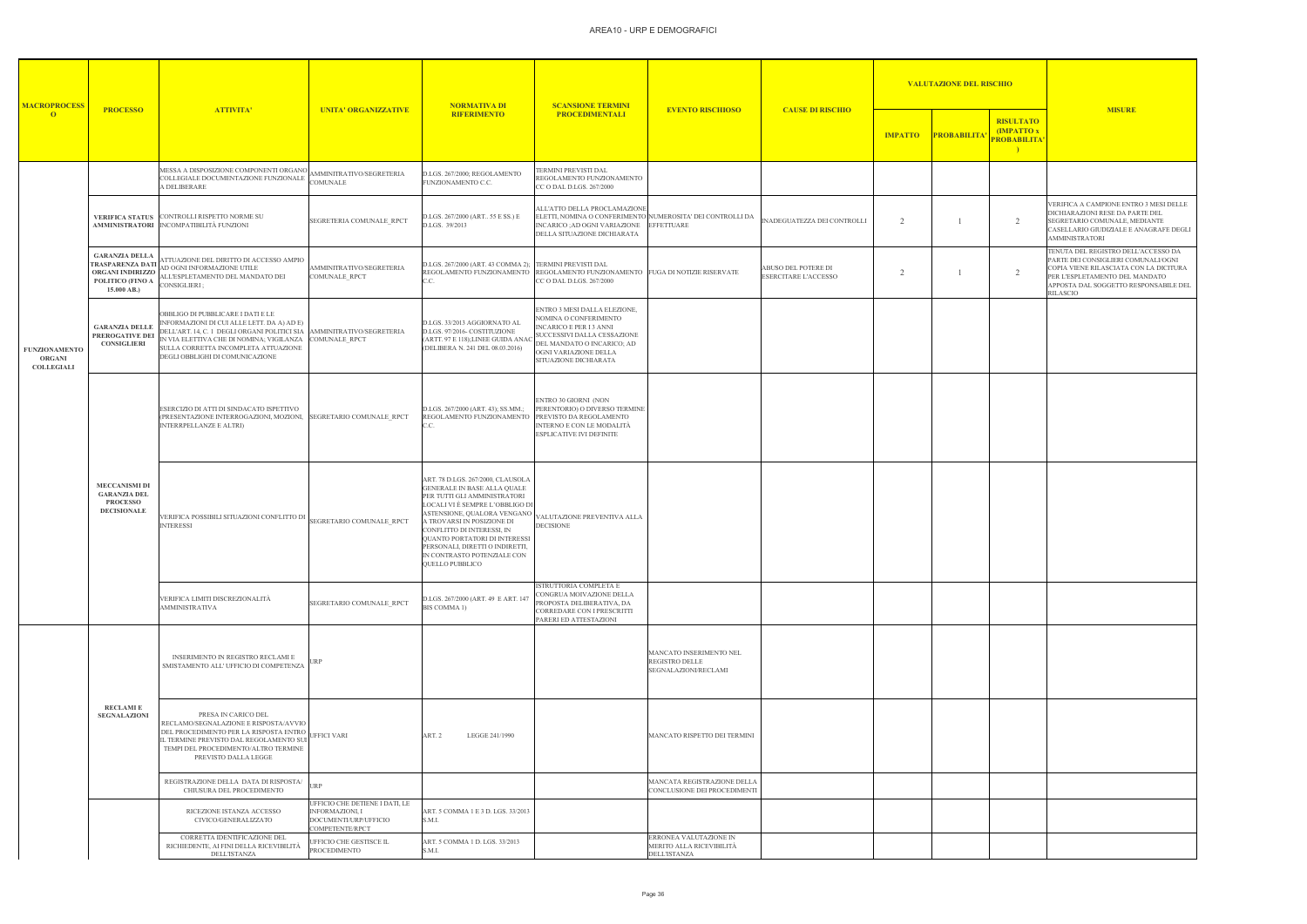| <b>ISCHIO</b>                                                   |               |
|-----------------------------------------------------------------|---------------|
| <b>RISULTATO</b><br>(IMPATTO x<br>PROBABILITA'<br>$\overline{)$ | <b>MISURE</b> |
|                                                                 |               |
|                                                                 |               |
|                                                                 |               |
|                                                                 |               |
|                                                                 |               |
|                                                                 |               |
|                                                                 |               |
|                                                                 |               |
|                                                                 |               |
|                                                                 |               |
|                                                                 |               |
|                                                                 |               |
|                                                                 |               |
|                                                                 |               |
|                                                                 |               |
|                                                                 |               |
|                                                                 |               |
|                                                                 |               |

|                                       | <b>PROCESSO</b>                                        |                                                                                                                                                                                                                                                                                                                                                                                                                                                                       |                                                                           |                                                               |                                                                              |                                                                                                                                                                                                     |                         |                | <b>VALUTAZIONE DEL RISCHIO</b> |                                                                              |               |
|---------------------------------------|--------------------------------------------------------|-----------------------------------------------------------------------------------------------------------------------------------------------------------------------------------------------------------------------------------------------------------------------------------------------------------------------------------------------------------------------------------------------------------------------------------------------------------------------|---------------------------------------------------------------------------|---------------------------------------------------------------|------------------------------------------------------------------------------|-----------------------------------------------------------------------------------------------------------------------------------------------------------------------------------------------------|-------------------------|----------------|--------------------------------|------------------------------------------------------------------------------|---------------|
| <b>MACROPROCESS</b><br>$\overline{0}$ |                                                        | <b>ATTIVITA'</b>                                                                                                                                                                                                                                                                                                                                                                                                                                                      | <b>UNITA' ORGANIZZATIVE</b>                                               | <b>NORMATIVA DI</b><br><b>RIFERIMENTO</b>                     | <b>SCANSIONE TERMINI</b><br><b>PROCEDIMENTALI</b>                            | <b>EVENTO RISCHIOSO</b>                                                                                                                                                                             | <b>CAUSE DI RISCHIO</b> | <b>IMPATTO</b> | PROBABILITA                    | <b>RISULTATO</b><br>(IMPATTO x<br><mark>PROBABILITA'</mark><br>$\rightarrow$ | <b>MISURE</b> |
|                                       |                                                        | COMUNICAZIONE AVVIO DEL PROCEDIMENTO UFFICIO CHE GESTISCE IL<br>AL RICHIEDENTE                                                                                                                                                                                                                                                                                                                                                                                        | <b>PROCEDIMENTO</b>                                                       | ART.7<br>LEGGE 241/1990 E<br>ART. 5 COMMA 6 D. LGS. 33/2013   | CONCLUSIONE DEL<br>PROCEDIMENTO ENTRO IL TEMINE MANCATO RISPETTO DEI TERMINI |                                                                                                                                                                                                     |                         |                |                                |                                                                              |               |
|                                       |                                                        | VERIFICA DELL'OBBLIGO DI PUBBLICAZIONE<br>DEI DATI, INFORMAZIONI, DOCUMENTI<br>RICHIESTI (LEGGE O REGOLAMENTO<br>COMUNALE) OVVERRO DELLA MERA<br>DETENZIONE DEGLI STESSI                                                                                                                                                                                                                                                                                              |                                                                           | S.M.I.<br>ART. 5 COMMA 1 D. LGS. 33/2013<br>S.M.I.            | DI 30 GIORNI                                                                 |                                                                                                                                                                                                     |                         |                |                                |                                                                              |               |
|                                       |                                                        | COMUNICAZIONE DELL'OMESSA<br>PUBBLICAZIONE AL RPCT                                                                                                                                                                                                                                                                                                                                                                                                                    |                                                                           |                                                               |                                                                              |                                                                                                                                                                                                     |                         |                |                                |                                                                              |               |
|                                       |                                                        | VERIFICA SUSSISTENZA CAUSE DI ESCLUSIONE<br>ASSOLUTA DELL'ACCESSO                                                                                                                                                                                                                                                                                                                                                                                                     |                                                                           | ART. 5-BIS COMMA 3 D. LGS. 33/2013<br>S.M.I.                  |                                                                              |                                                                                                                                                                                                     |                         |                |                                |                                                                              |               |
|                                       |                                                        | VERIFICA PREGIUDIZIO CONCRETO ALLA<br>TUTELA DEGLI INTERESSI PUBBLICI O PRIVATI<br>PREVISTI EX LEGE                                                                                                                                                                                                                                                                                                                                                                   |                                                                           | ART. 5-BIS COMMI 1 E 2 D. LGS.<br>33/2013 S.M.I.              |                                                                              | ERRONEA VALUTAZIONE<br>RIGUARDO ALLA TUTELA DEGLI<br>INTERESSI COINVOLTI                                                                                                                            |                         |                |                                |                                                                              |               |
|                                       |                                                        | IDENTIFICAZIONE DEI CONTROINTERESSATI                                                                                                                                                                                                                                                                                                                                                                                                                                 |                                                                           | ART. 5 COMMA 5 D. LGS. 33/2013<br>S.M.I.                      |                                                                              | ERRONEA VALUTAZIONE<br>RIGUARDO ALL'INESISTENZA DI<br>CONTROINTERESSATI                                                                                                                             |                         |                |                                |                                                                              |               |
|                                       |                                                        | INVIO COPIA AI CONTROINTERESSATI<br>DELL'ISTANZA DI ACCESSO TRAMITE<br>RACCOMANDATA RR O PER VIA TELEMATICA                                                                                                                                                                                                                                                                                                                                                           | UFFICIO CHE GESTISCE IL<br>PROCEDIMENTO                                   | ART. 5 COMMA 5 D. LGS. 33/2013<br>S.M.I.                      | SOSPENSIONE DEI TERMINI DEL<br>PROCEDIMENTO PER N. 10 GIORNI                 | MANCATA ACQUISIZIONE DI<br>MOTIVATA OPPOSIZIONE DA PARTE<br>DEL CONTROINTERESSATO                                                                                                                   |                         |                |                                |                                                                              |               |
|                                       | <b>ACCESSO AGLI ATT</b><br><b>E TRASPARENZA</b>        | IN ASSENZA DI CONTROINTERESSATI O DI<br>MOTIVATA OPPOSIZIONE DA PARTE DEL<br>CONTROINTERESSATO, TRASMISSIONE AL<br>RICHIEDENTE DEL PROVVEDIMENTO<br>MOTIVATO DI ACCOGLIMENTO TOTALE O<br>PARZIALE, RIGETTO O DIFFERIMENTO<br>DELL'ISTANZA, INDICANDO I SOGGETTI AI<br>QUALI PUÒ ESSERE PROPOSTA ISTANZA DI<br>RIESAME (RPCT) O RICORSO (DIFENSORE<br>CIVICO O TAR)                                                                                                    |                                                                           | ART. 5 COMMA 6 D. LGS. 33/2013<br>S.M.I.                      |                                                                              | ERRONEA VALUTAZIONE E<br>MANCATA COMUNICAZIONE DEI<br>DATI, DOCUMENTI, INFORMAZIONI<br>RICHIESTI OVVERO<br>DELL'AVVENUTA PUBBLICAZIONE<br>CON INDICAZIONE DEL RELATIVO<br>COLLEGAMENTO IPERTESTUALE |                         |                |                                |                                                                              |               |
|                                       |                                                        | IN PRESENZA DI CONTROINTERESSATI,<br>BILANCIAMENTO TRA L'INTERESSE PUBBLICO<br>ALLA TRASPARENZA E LA TUTELA DI ALTRI<br>INTERESSI PUBBLICI O PRIVATI                                                                                                                                                                                                                                                                                                                  |                                                                           | ART. 5-BIS COMMA 1 E 2 D. LGS.<br>33/2013 S.M.I.              |                                                                              |                                                                                                                                                                                                     |                         |                |                                |                                                                              |               |
| <b>RELAZIONI CON IL</b><br>PUBBLICO   |                                                        | PROVVEDIMANTO MOTIVATO DI<br>ACCOGLIMENTO TOTALE O PARZIALE, PUR<br>ESSENDOCI OPPOSIZIONE MOTIVATA DEL<br>CONTROINTERESSATO. TRASMISSIONE DELLA<br>RELATIVA COMUNICAZIONE AL<br>CONTROINTERESSATO INDICANDO I SOGGETTI<br>CUI PUÒ ESSERE PROPOSTA ISTANZA DI<br>RIESAME (RPCT) O RICORSO (DIFENSORE<br>CIVICO O TAR). DECORRENZA DEL TERMINE DI<br>15 GIORNI PRIMA DI RENDERE ACCESSIBILI I<br>DATI, I DOCUMENTI E LE INFORMAZIONI<br>OGGETTO DELL'ISTANZA DI ACCESSO |                                                                           | ART. 5 COMMA 6 D. LGS. 33/2013<br>S.M.I.                      |                                                                              | <b>MANCATA TUTELA</b><br><b>CONTROINTERESSATO</b>                                                                                                                                                   |                         |                |                                |                                                                              |               |
|                                       |                                                        | COMUNICAZIONE AL RPCT NOMINATIVO DEL<br>RICHIEDENTE, OGGETTO DELL'ISTANZA, DATA<br>DI AVVIO DEL PROCEDIMENTO, NOMINATIVI<br>DEI CONTROINTERESSATI, EVENTUALI<br>OPPOSIZIONI DEI CONTROINTERESSATI, ESITO<br>DELL'ISTANZA E LE RELATIVE MOTIVAZIONI,<br>DATA DI CONCLUSIONE DEL PROCEDIMENTO                                                                                                                                                                           |                                                                           | ART. 43 D. LGS. 33/2013 S.M.I.                                |                                                                              |                                                                                                                                                                                                     |                         |                |                                |                                                                              |               |
|                                       |                                                        | REGISTRO ACCESSI: INSERIMENTO E<br>NUMERAZIONE DELL'ISTANZA NEL REGISTRO<br>ACCESSI CON INDICAZIONE DEGLI ELEMENTI<br>ESSENZIALI, DELLA DATA DI AVVIO E DI<br>CHIUSURA DEL PROCEDIMENTO.<br>PUBBLICAZIONE AGGIORNAMENTO DEL<br>REGISTRO ACCESSI NELL'APPOSITA SEZIONE<br>AMMINISTRAZIONE TRASPARENTE                                                                                                                                                                  |                                                                           | LINEE GUIDA ANAC<br>(DETERMINZIONE N. 1309 DEL<br>28/12/2016) |                                                                              |                                                                                                                                                                                                     |                         |                |                                |                                                                              |               |
|                                       |                                                        | REGISTRAZIONE CENTRALIZZATA RICHIESTE<br>ACCESSO AGLI ATTI ACCESSO E PUBBLICAZIONE SUL SITO ELENCO PROCEDIMENTO - URP - ALTRO<br><b>RICHIESTE</b>                                                                                                                                                                                                                                                                                                                     | <b>UFFICIO RESPONSABILE</b><br>UFFICIO INDIVIDUATO                        | PNA - PTPC                                                    | TEMPISTICA DA REGOLAMENTO                                                    |                                                                                                                                                                                                     |                         |                |                                |                                                                              |               |
|                                       | <b>ACCESSO ATTI A</b><br>FINI<br><b>AMMINISTRATIVI</b> | RICEVIMENTO E TRATTAZIONE                                                                                                                                                                                                                                                                                                                                                                                                                                             | UFFICIO RESPONSABILE<br>PROCEDIMENTO - URP - ALTRO<br>UFFICIO INDIVIDUATO | ARTT. 22-28 L. 241/1990                                       | 30 GIORNI                                                                    |                                                                                                                                                                                                     |                         |                |                                |                                                                              |               |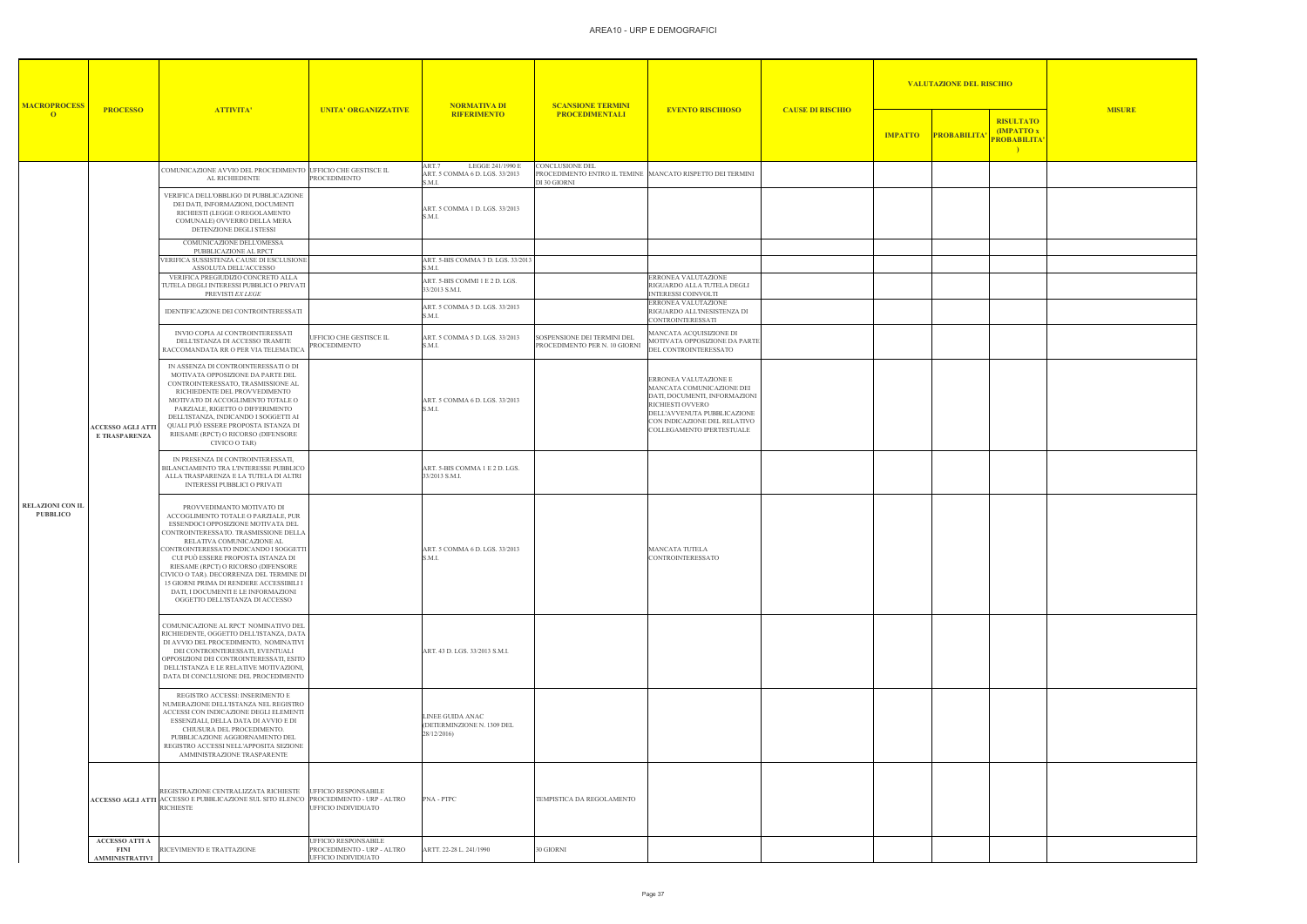| <b>ISCHIO</b>                                                                     |               |
|-----------------------------------------------------------------------------------|---------------|
| <b>RISULTATO</b><br>(IMPATTO x<br><b>PROBABILITA'</b><br>$\overline{\phantom{a}}$ | <b>MISURE</b> |
|                                                                                   |               |
|                                                                                   |               |
|                                                                                   |               |
|                                                                                   |               |
|                                                                                   |               |
|                                                                                   |               |
|                                                                                   |               |
|                                                                                   |               |
|                                                                                   |               |
|                                                                                   |               |
|                                                                                   |               |

| <b>MACROPROCESS</b> |                                              | <b>ATTIVITA'</b>                                                                                                                     | <b>UNITA' ORGANIZZATIVE</b>                                                             | NORMATIVA DI<br><b>RIFERIMENTO</b>                                                                          | <b>SCANSIONE TERMINI</b>                            |                         | <b>CAUSE DI RISCHIO</b> |                |                    | <b>VALUTAZIONE DEL RISCHIO</b>                       |               |  |
|---------------------|----------------------------------------------|--------------------------------------------------------------------------------------------------------------------------------------|-----------------------------------------------------------------------------------------|-------------------------------------------------------------------------------------------------------------|-----------------------------------------------------|-------------------------|-------------------------|----------------|--------------------|------------------------------------------------------|---------------|--|
| $\mathbf{O}$        | <b>PROCESSO</b>                              |                                                                                                                                      |                                                                                         |                                                                                                             | <b>PROCEDIMENTALI</b>                               | <b>EVENTO RISCHIOSO</b> |                         | <b>IMPATTO</b> | <b>PROBABILITA</b> | <b>RISULTATO</b><br>(IMPATTO x<br><b>PROBABILITA</b> | <b>MISURE</b> |  |
|                     | <b>ACCESSO CIVICO</b><br><b>NORMALE</b>      | RICEVIMENTO - TRATTAZIONE - TRASMISSIONE<br>ATTI                                                                                     | <b>UFFICIO RESPONSABILE</b><br>PROCEDIMENTO - URP - ALTRO<br><b>UFFICIO INDIVIDUATO</b> | ART. 5 D.LGS. 33/2013                                                                                       | 30 GIORNI                                           |                         |                         |                |                    |                                                      |               |  |
|                     | <b>GENERALIZZATO</b>                         | ACCOGLIMENTO - TRASMISSIONE ATTI -<br><b>RIGETTO</b>                                                                                 | <b>RESPONSABILE</b><br>AREA/SETTORE/SERVIZIO                                            | ART. 5, COMMA 6, D.LGS. 33/2013                                                                             | 30 GIORNI                                           |                         |                         |                |                    |                                                      |               |  |
|                     |                                              | NOTIFICA AI CONTROINTERESSATI                                                                                                        | <b>RESPONSABILE</b><br>AREA/SETTORE/SERVIZIO                                            | ART. 5, COMMA 6, D.LGS. 33/2013                                                                             | <b>TEMPESTIVA</b>                                   |                         |                         |                |                    |                                                      |               |  |
|                     |                                              | ACCESSO CIVICO DECISIONE SU RICHIESTA RIESAME<br><b>CONTROINTERESSATI</b>                                                            | <b>RPCT</b>                                                                             | ART. 5, COMMA 6, D.LGS. 33/2013                                                                             | <b>TEMPESTIVA</b>                                   |                         |                         |                |                    |                                                      |               |  |
|                     |                                              | <b>TRASMISSIONE ATTI</b>                                                                                                             | <b>RESPONSABILE</b><br>AREA/SETTORE/SERVIZIO                                            | ART. 5, COMMA 6, D.LGS. 33/2014                                                                             | DOPO 15 GG. DA OPPOSIZIONE O<br>SILENZIO INTERESATI |                         |                         |                |                    |                                                      |               |  |
|                     |                                              | ESAME RICHIESTA RISAME DINIEGO PARZIALE<br>O TOTALE                                                                                  | <b>RPCT</b>                                                                             | ART. 5, COMMA 7, D.LGS. 33/2015                                                                             | ENTRO 20 GG. DALL'ISTANZA                           |                         |                         |                |                    |                                                      |               |  |
|                     | <b>ACCESSO ATTI A</b><br><b>FINI STORICI</b> | RICEVIMENTO E TRATTAZIONE                                                                                                            | SERVIZIO ARCHIVISTICO                                                                   | ART. 124 DEL D. LGS. 42/2004                                                                                |                                                     |                         |                         |                |                    |                                                      |               |  |
|                     |                                              | DEFINIZIONE DEI SERVIZI EROGATI<br>ALL'UTENZA INTERNA / ESTERNA DA<br>MONITORARE                                                     | UFFICIO PROGRAMMAZIONE                                                                  | ART. 11 - D.LGS. 286/199 E D.LGS.<br>150/2009 CARTA DEI SERVIZI<br>DELL'ENTE/DUP/PIANO DELLA<br>PERFORMANCE |                                                     |                         |                         |                |                    |                                                      |               |  |
|                     | <b>CUSTOMER</b><br><b>SATISFACTION</b>       | DEFINIZIONE DELLO STRUMENTO DI<br>CUSTOMER SATISFACTION DA UTILIZZARE E<br>DEL CAMPIONE                                              | <b>UFFICIO PROGRAMMAZIONE</b>                                                           | <b>CARTA DEI SERVIZI</b><br>DELL'ENTE/DUP/PIANO DELLA<br>PERFORMANCE                                        |                                                     |                         |                         |                |                    |                                                      |               |  |
|                     |                                              | ANALISI DEI DATI                                                                                                                     | <b>UFFICIO PROGRAMMAZIONE</b>                                                           |                                                                                                             |                                                     |                         |                         |                |                    |                                                      |               |  |
|                     |                                              | ILLUSTRAZIONE DEI RISULTATI E<br>INSERIMENTO NELLA RELAZIONE SULLA<br>PERFORMANCE (SE INSERITI NEL PEG AI FINI<br>DELLA VALUTAZIONE) | UFFICIO PROGRAMMAZIONE                                                                  |                                                                                                             |                                                     |                         |                         |                |                    |                                                      |               |  |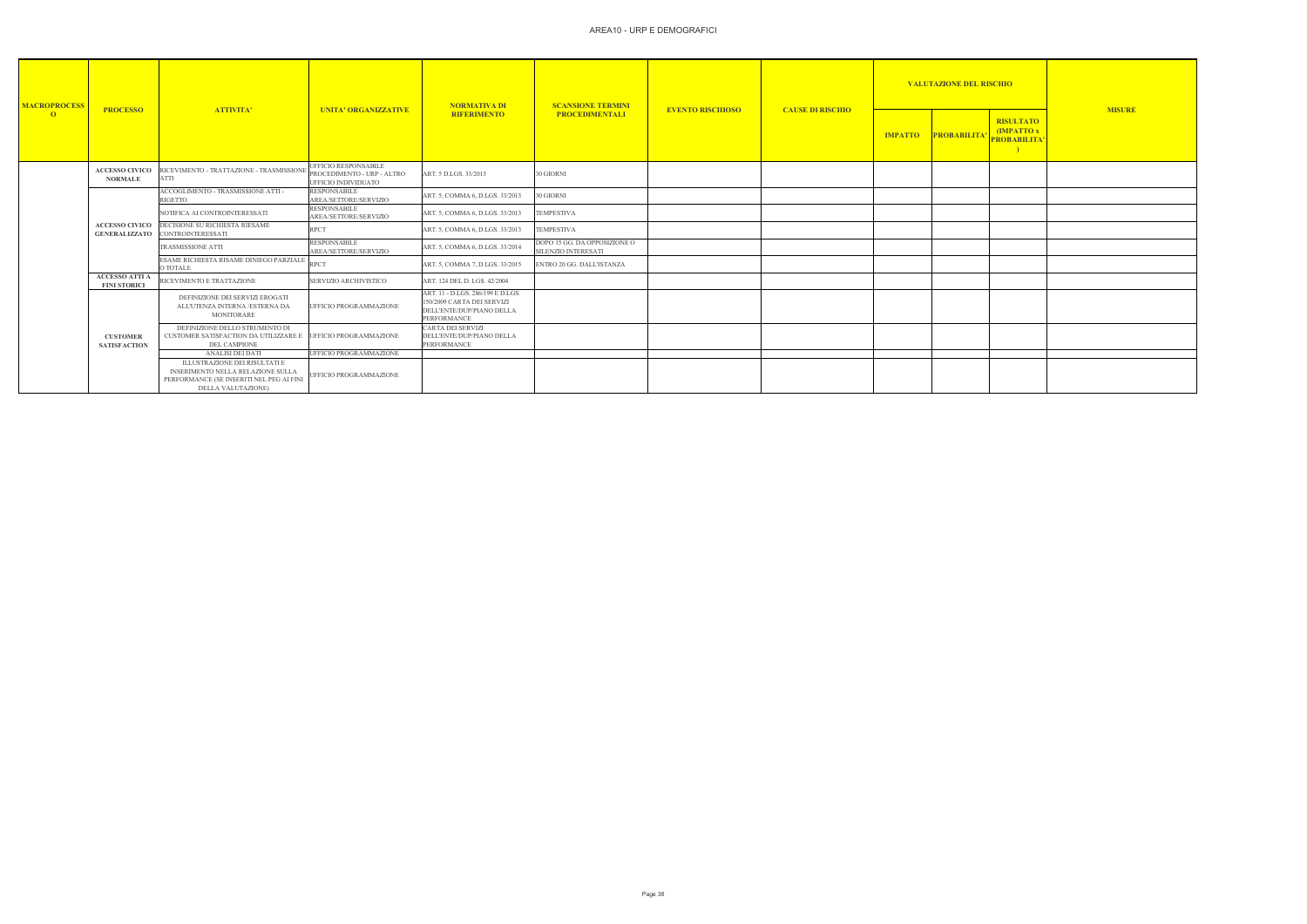# CONTROLLI A CAMPIONE SULLE DICHIARAZIONI RESE DAI COMMISSARI DI CONCORSO DA PARTE DEL RPCT

CONTROLLI A CAMPIONE SULLE DICHIARAZIONI RESE DAI COMMISSARI DI CONCORSO DA PARTE DEL RPCT

PUBBLICAZIONE PREVENTIVA DEI CRITERI DI SELEZIONE IN AMMINISTRAZIONE TRASPAREMTE SEZIONE INCARICHI PROFESSIONALI

L RESPONSABILE DI SERVIZIO CON CADENZA ALMENO TRIMESTRALE EFFETTUA CONTROLLI A CAMPIONE SULL'EFFETTIVA PRESENZA DEL PERSONALE E ANNOTA IL CONTROLLO SU APPOSITO REGISTRO

OBBLIGO DI STABILIRE PREVENTIVAMENTE GLI OBIETTIVI E DI DARE PUNTUALE MOTIVAZIONE DEI RISULTATI ATTESI – INVIO PREVENTIVO ALL'OIV PIANIFICAZIONE PREVENTIVA DELLE

|                                       |                                            |                                                                                                                                              | Tabella del livello di rischio corruttivo dei vari procedimenti e sottoprocedimenti                                                                             |                |                       |                |                                                                                                                                                        |
|---------------------------------------|--------------------------------------------|----------------------------------------------------------------------------------------------------------------------------------------------|-----------------------------------------------------------------------------------------------------------------------------------------------------------------|----------------|-----------------------|----------------|--------------------------------------------------------------------------------------------------------------------------------------------------------|
|                                       |                                            |                                                                                                                                              | <b>AREA 1 - ACQUISIZIONE PERSONALE</b>                                                                                                                          |                |                       |                |                                                                                                                                                        |
| n.                                    | <b>Macroprocesso</b>                       | Procedimento                                                                                                                                 | attività                                                                                                                                                        | impatto        | probabilità risultato |                | misure                                                                                                                                                 |
|                                       | <b>ACQUISIZIONE DI</b><br><b>PERSONALE</b> | RECLUTAMENTO PERSONALE A TEMPO<br><b>INDETERMINATO</b>                                                                                       | NOMINA COMMISSIONE                                                                                                                                              |                |                       |                | <b>CONTROLLI A CAMPIONE</b><br><b>DICHIARAZIONI RESE DAI</b><br><b>CONCORSO DA PARTE DE</b>                                                            |
| $\overline{2}$<br>$\overline{3}$<br>6 |                                            |                                                                                                                                              | PREPARAZIONE PROVE DI CONCORSO<br>VALUTAZIONE PROVE SCRITTE<br>VALUTAZIONE PROVE ORALI<br>FORMAZIONE GRADUATORIA<br>APPROVAZIONE GRADUATORIA                    | $\overline{3}$ | $\overline{2}$        | 6              | PUBBLICAZIONE DEI VER<br><b>AMMINISTRAZIONE TRAS</b>                                                                                                   |
| 8<br>9<br>10<br>11                    |                                            | RECLUTAMENTO PERSONALE FLESSIBILE (ART.<br>110, 108 TUEL; ART. 1 C. 557 L.311/04 O NORMATIVA<br>DI SETTORE SUI SINGOLI CONTRATTI FLESSIBILI) | ELABORAZIONE BANDO SELEZIONE<br>VALUTAZIONE PROVE E/O TITOLI<br>APPROVAZIONE GRADUATORIA<br>APPROVAZIONE GRADUATORIA<br>STIPULA CONTRATTO INDIVIDUALE DI LAVORO | $\overline{3}$ | $\overline{2}$        | 6              | <b>COMUNICAZIONE PREVEN</b><br>E DELLA PROCEDURA DI I<br><b>RPCT</b>                                                                                   |
| 12                                    |                                            | SELEZIONE PER L'AFFIDAMENTO DI UN INCARICO<br>PROFESSIONALE                                                                                  | <b>ELABORAZIONE AVVISO</b>                                                                                                                                      |                | $\overline{2}$        | $\overline{2}$ | <b>COMUNICAZIONE PREVEN</b><br>E DELLA PROCEDURA DI I<br><b>RPCT</b>                                                                                   |
| 13                                    |                                            |                                                                                                                                              | NOMINA COMMISSIONE                                                                                                                                              |                |                       |                | <b>CONTROLLI A CAMPIONE</b><br><b>DICHIARAZIONI RESE DAI</b><br><b>CONCORSO DA PARTE DE</b>                                                            |
| 14                                    |                                            |                                                                                                                                              | FORMAZIONE GRADUATORIA                                                                                                                                          | $\overline{3}$ | $\overline{2}$        | 6              | PUBBLICAZIONE PREVEN<br>DI SELEZIONE IN AMMINI;<br><b>TRASPAREMTE SEZIONE I</b><br><b>PROFESSIONALI</b>                                                |
| $\overline{15}$                       |                                            | RILEVAMENTO PRESENZE                                                                                                                         |                                                                                                                                                                 | $\overline{3}$ |                       | $\overline{3}$ | <b>IL RESPONSABILE DI SERV</b><br><b>CADENZA ALMENO TRIMI</b><br><b>CONTROLLI A CAMPIONE</b><br>PRESENZA DEL PERSONA<br><b>CONTROLLO SU APPOSITO</b>   |
| 16                                    |                                            | EROGAZIONE SALARIO ACCESSORIO                                                                                                                | PROGETTI OBIETTIVO                                                                                                                                              |                |                       |                | <b>OBBLIGO DI STABILIRE PR</b><br><b>GLI OBIETTIVI E DI DARE</b><br>MOTIVAZIONE DEI RISUL'<br>PREVENTIVO ALL'OIV                                       |
| 18                                    |                                            | ATTRIBUZIONE PROGRESSIONI ECONOMICHE<br>PERSONALE                                                                                            | PUBBLICAZIONE BANDO                                                                                                                                             |                | $\overline{2}$        | $\overline{2}$ | PIANIFICAZIONE PREVENT<br>PROGRESSIONI ECONOMI<br><b>COLLEGAMENTO CON IL :</b><br>PIANIFICAZIONE DELLA P<br>PREVENTIVA PUBBLICAZ<br><b>VALITAZIONE</b> |

PROGRESSIONI ECONOMICHE – COLLEGAMENTO CON IL SISTEMA DI PIANIFICAZIONE DELLA PERFORMANCE – PREVENTIVA PUBBLICAZIONE DEI CRITERI DI VALUTAZIONE

# PUBBLICAZIONE DEI VERBALI IN AMMINISTRAZIONE TRASPARENTE

COMUNICAZIONE PREVENTIVA DEL BANDO E DELLA PROCEDURA DI RECLUTAMENTO AL RPCT

COMUNICAZIONE PREVENTIVA DEL BANDO E DELLA PROCEDURA DI RECLUTAMENTO AL **RPCT**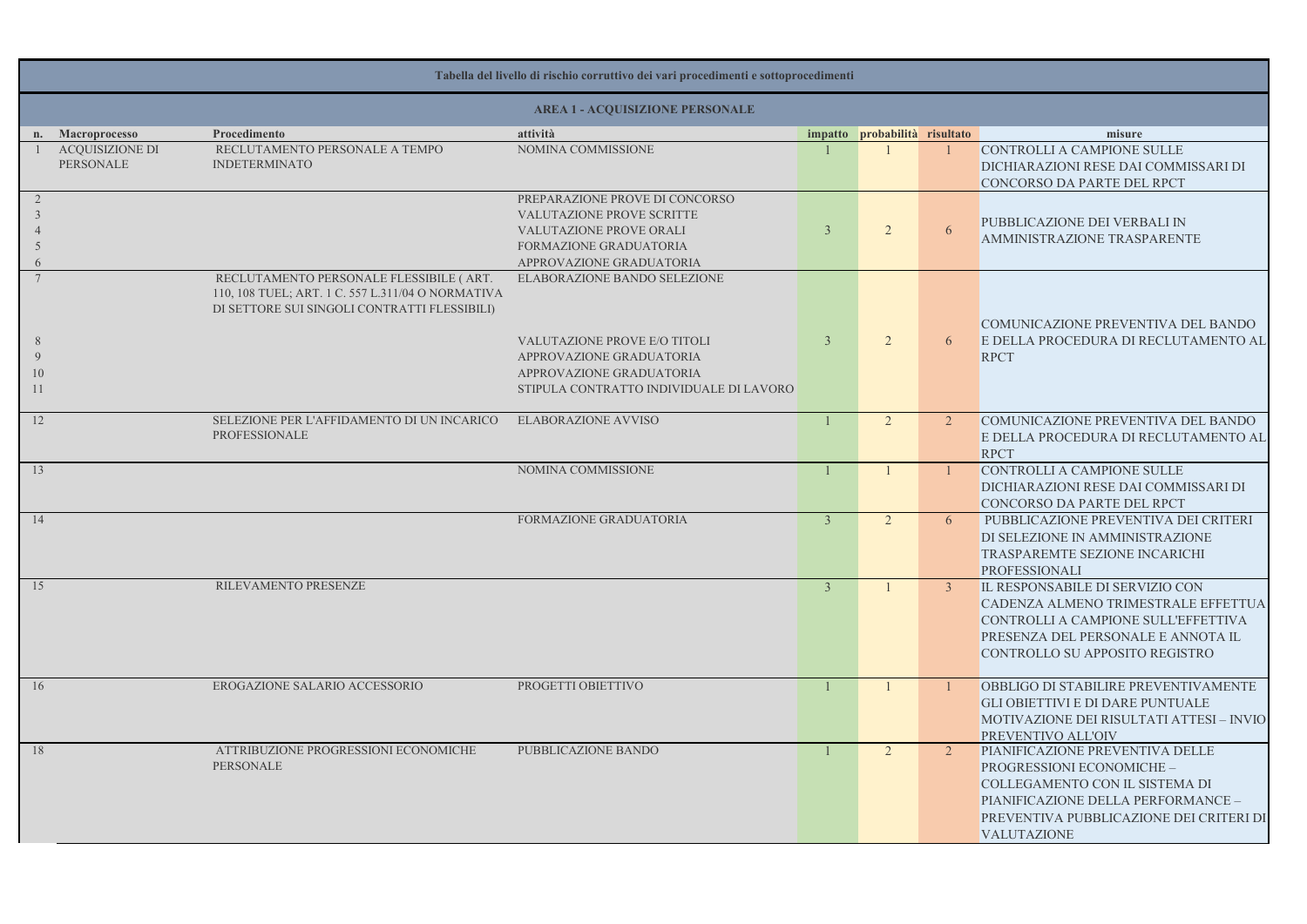UNTUALE DEFINIZIONE NELLA DOCUMENTAZIONE DI GARA DELL'OGGETTO DEL CONTRATTO, DEI TEMPI E DELLE MODALITà DI ESECUZIONE E DELLE PENALI PER IL RITARDO

PUBBLICAZIONE IN AMMINISTRAZIONE DEGLI AFFIDAMENTI EFFETTUATI PER QUALSIASI IMPORTI

**ERIFICHE A CAMPIONE SULLE DICHIARAZIONI** DI INSUSSISTENZA DI CONFLITTO DI INTERESSI

**TERIFICHE A CAMPIONE SULLE DICHIARAZIONI** DI INSUSSISTENZA DI CONFLITTO DI INTERESSI

**BBBLIGO DI MOTIVAZIONE DEGLI SCOSTAMENTI** DELLE PREVISIONI DEL BANDO DAI BANDI TIPO

**ERIFICHE A CAMPIONE SULLE DICHIARAZIONI** DI INSUSSISTENZA DI CONFLITTO DI INTERESSI

REDISPOSIZIONE DI APPOSITA CHECK LIST SUI CONTROLLI A CURA DEL RESPONSABILE DELL'UT

REDISPOSIZIONE DI APPOSITA CHECK LIST SUI CONTROLLI PRELIMINARI ALLA STIPULA DEL CONTRATTO INERENTI I REQUISITI RICHIESTI ER LA STIPULA A CURA DEL RESPONSABILE UFFICIO CONTRATTI

ER OGNI VARIANTE DEVE ESSERE EFFETTUATA UN'ISTRUTTORIA IN ORDINE AI PRESUPPOSTI LEGITTIMANTI LA VARIANTE E RELATIVI IMPORTI E ATTESTAZIONE DELL'ASSOLVIMENTO DELL'OBBLIGO DI TRASMISSIONE ALL'ANAC – AL TERMINE DI OGNI INTERVENTO L'IMPORTO COMPLESSIVO DELLA VARIANTE E LA MODIFICA DEL QUADRO ECONOMICO DEVONO ESSERE COMUNICATI ALLA GIUNTA

|          | n. Macroprocesso | Procedimento                                                                                            | attività                                                                                                |                | impatto probabilità risultato |                | misure                                                                                                                                                                                                                                                                 |
|----------|------------------|---------------------------------------------------------------------------------------------------------|---------------------------------------------------------------------------------------------------------|----------------|-------------------------------|----------------|------------------------------------------------------------------------------------------------------------------------------------------------------------------------------------------------------------------------------------------------------------------------|
|          |                  |                                                                                                         | AREA 2 - AFFIDAMENTO MEDIANTE PROCEDURA APERTA, RISTRETTA, NEGOZIATA DI LAVORI, SERVIZI E FORNITURE     |                |                               |                |                                                                                                                                                                                                                                                                        |
| 19       |                  | AFFIDAMENTO MEDIANTE PROCEDURA APERTA,<br>RISTRETTA, NEGOZIATA DI LAVORI, SERVIZI E<br><b>FORNITURE</b> | ELABORAZIONE ATTI DI PROGRAMMAZIONE<br>DELLE STAZIONI APPALTANTI                                        | $\overline{0}$ |                               | $\overline{0}$ | PUBBLICAZIONE IN AMMINI<br>AFFIDAMENTI EFFETTUATI<br><b>IMPORTI</b>                                                                                                                                                                                                    |
| 20       |                  |                                                                                                         | PREDISPOSIZIONE ATTI E DOCUMENTI DI GARA<br>E CAPITOLATO                                                | $\overline{2}$ | $\overline{2}$                | $\overline{4}$ | PUNTUALE DEFINIZIONE NE<br>DOCUMENTAZIONE DI GAR<br>CONTRATTO, DEI TEMPI E D<br><b>ESECUZIONE E DELLE PENA</b>                                                                                                                                                         |
| 21       |                  |                                                                                                         | DEFINIZIONE DEI CRITERI DI PARTECIPAZIONE,<br>DI AGGIUDICAZIONE, DI ASSEGNAZIONE DEI<br><b>PUNTEGGI</b> | $\overline{3}$ | $\overline{3}$                | 9              | <b>VERIFICHE A CAMPIONE SU</b><br>DI INSUSSISTENZA DI CONFI                                                                                                                                                                                                            |
| 22       |                  |                                                                                                         | NOMINA DEL RESPONSABILE UNICO DEL<br><b>PROCEDIEMENTO</b>                                               |                |                               |                | <b>VERIFICHE A CAMPIONE SU</b><br>DI INSUSSISTENZA DI CONFI                                                                                                                                                                                                            |
| 23       |                  |                                                                                                         | PUBBLICAZIONE DEL BANDO DI GARA                                                                         | $\overline{2}$ |                               | $\overline{2}$ | OBBLIGO DI MOTIVAZIONE<br>DELLE PREVISIONI DEL BAN                                                                                                                                                                                                                     |
| 24       |                  |                                                                                                         | NOMINA COMMISSIONE DI GARA                                                                              |                | $\overline{2}$                | $\overline{2}$ | <b>VERIFICHE A CAMPIONE SU</b><br>DI INSUSSISTENZA DI CONFI                                                                                                                                                                                                            |
| 25<br>26 |                  |                                                                                                         | VERIFICA EVENTUALE ANOMALIA DELLE<br><b>OFFERTE</b><br><b>ESCLUSIONI</b>                                |                | $\overline{2}$                | $\overline{2}$ | MOTIVAZIONE SPECIFICA E<br><b>VERBALIZZAZIONE DELLA I</b>                                                                                                                                                                                                              |
| 27       |                  |                                                                                                         | VERIFICA DEI REQUISITI DI AMMISSIBILITA'                                                                | $\overline{2}$ | 3 <sup>1</sup>                | 6              | PREDISPOSIZIONE DI APPOS<br>CONTROLLI A CURA DEL RE<br><b>DELL'UT</b>                                                                                                                                                                                                  |
| 28       |                  |                                                                                                         | STIPULAZIONE DEL CONTRATTO                                                                              |                |                               |                | PREDISPOSIZIONE DI APPOS<br>CONTROLLI PRELIMINARI A<br><b>CONTRATTO INERENTI I REQ</b><br>PER LA STIPULA A CURA DE<br><b>UFFICIO CONTRATTI</b>                                                                                                                         |
| 29       |                  |                                                                                                         | APPRVAZIONE MODIFICHE CONTRATTO<br>ORIGINARIO E VARIANTI IN CORSO D'OPERA                               | $\overline{2}$ |                               | $\overline{2}$ | PER OGNI VARIANTE DEVE I<br>UN'ISTRUTTORIA IN ORDINE<br>LEGITTIMANTI LA VARIAN'<br><b>IMPORTI E ATTESTAZIONE I</b><br>DELL'OBBLIGO DI TRASMISS<br><b>TERMINE DI OGNI INTERVEI</b><br><b>COMPLESSIVO DELLA VARI</b><br>DEL QUADRO ECONOMICO I<br>COMUNICATI ALLA GIUNTA |

MOTIVAZIONE SPECIFICA E PUNTUALE DELLA VERBALIZZAZIONE DELLA PROCEDURA DI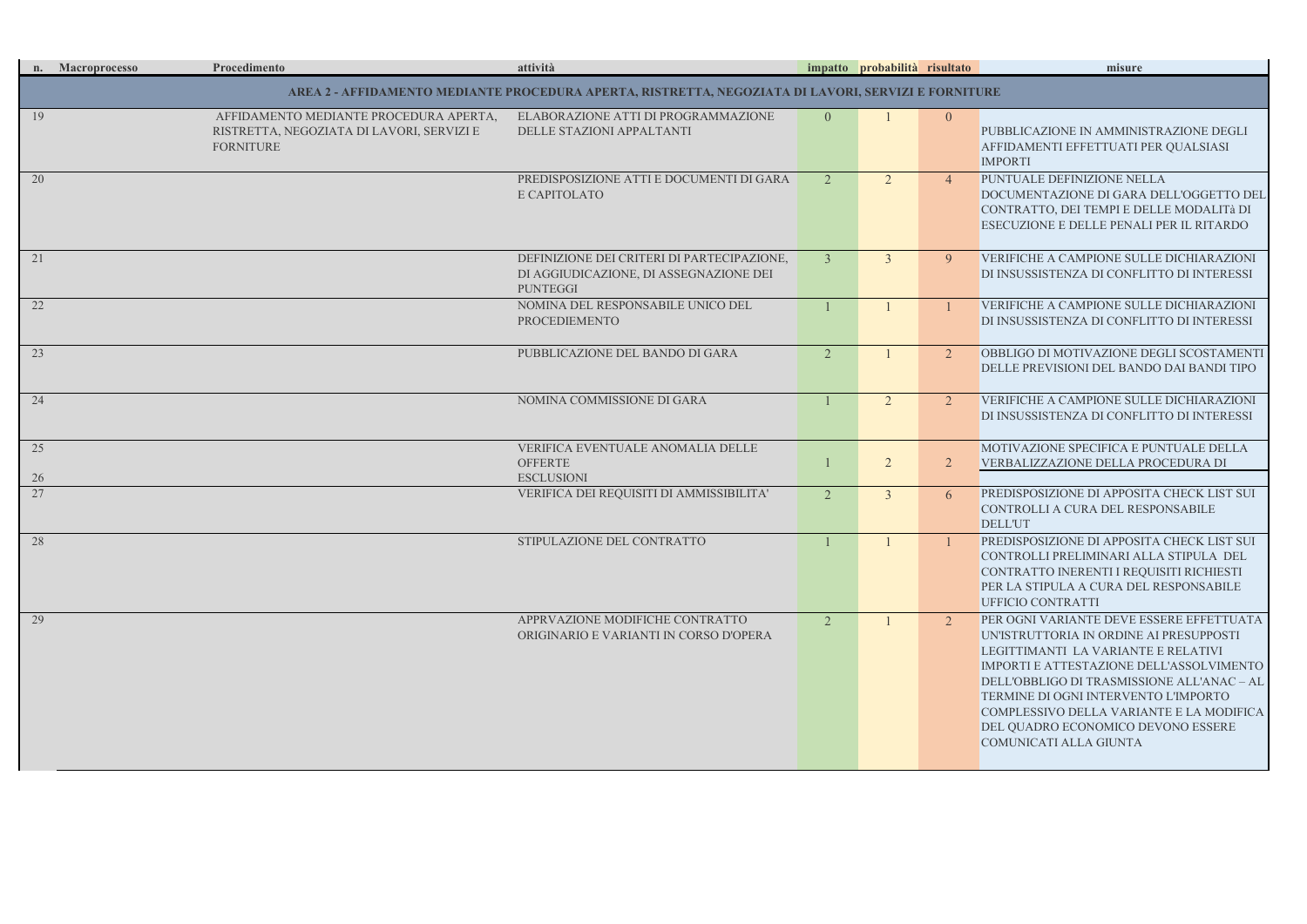NELL'AUTORIZZAZIONE AL SUBAPPALTO DA' ATTO DELLE VERIFICHE EFFETTUATE IN ORDINE ALL'ASSENZA DELLE CAUSE DI ESCLUSIONE A CARICO DEL SUBAPPALTATORE

CODICE DI COMPORTAMENTO OBBLIGO DI ASTENSIONE E DI DICHIARE EVENTUALI CAUSE DI INCOMPATIBILITA'

TUTTE LE DETERMINE DI LIQUIDAZIONE DEVONO CONTENERE IL RIFERIMENTO ESPLICITO AL RISPETTO DEI TEMPI DI ESECUZIONE DEL CONTRATTO PREDISPOSIZIONE DI PROCEDURA DA SEGUIRE PER LA GESTIONE DEGLI ELENCHI ED ALBI E PER L'APPLICAZIONE DEL PRINCIPIO DI ROTAZIONE IMPRONTATE AI PRINCIPI DI TRASPARENZA E PUBBLICITA' - MOTIVAZIONE CIRCA LA CONGRUITA' DEL PREZZO IN CASO DI AFFIDAMENTO DIRETTO - IL RESPONSABILE DI SERVIZIO ASSICURA CHE L'70 % DEGLI AFFIDAMENTI AVVIENE SECONDO UNA PROCEDURA COMPETITIVA

PREDISPOSIZIONE DI APPOSITA CHECK LIST SUI CONTROLLI A CURA DEL RESPONSABILE 2 3 6 MOTIVAZIONE SPECIFICA NELLA DETERMINA DI LIQUIDAZIONE IN ORDINE ALLA CIRCOSTANZA CHE SONO STATI RISPETTATI I TEMPI DI ESECUZIONE SPECIFICATI NELLA DETERMINA A **CONTRARRE** 

|          | n. Macroprocesso | Procedimento                  | attività                                                                                                                                                                                                                                                                                    |                | impatto probabilità risultato |                | misure                                                                                                                                                                                                                                                                                    |
|----------|------------------|-------------------------------|---------------------------------------------------------------------------------------------------------------------------------------------------------------------------------------------------------------------------------------------------------------------------------------------|----------------|-------------------------------|----------------|-------------------------------------------------------------------------------------------------------------------------------------------------------------------------------------------------------------------------------------------------------------------------------------------|
| 30       |                  |                               | <b>SUBAPPALTO</b>                                                                                                                                                                                                                                                                           |                |                               | $\overline{2}$ | IL RESPONSABILE DELL'UT<br>NELL'AUTORIZZAZIONE AL<br>ATTO DELLE VERIFICHE EFI<br>ALL'ASSENZA DELLE CAUSE<br>CARICO DEL SUBAPPALTAT                                                                                                                                                        |
| 31       |                  |                               | VERIFICHE IN CORSO DI ESECUZIONE<br>(COLLAUDI IN CORSO DI ESECUZIONE)                                                                                                                                                                                                                       | 3 <sup>1</sup> | $\overline{4}$                | 12             | TUTTE LE DETERMINE DI LI<br>DEVONO CONTENERE IL RIF<br>ESPLICITO AL RISPETTO DEI<br>ESECUZIONE DEL CONTRAT                                                                                                                                                                                |
| 33<br>34 |                  |                               | <b>GESTIONE ELENCHI ED ALBI OPERATORI</b><br><b>ECONOMICI</b><br>INDAGINI DI MERCATO (ANCHE MEDIANTE<br>AVVISI DA PUBBLICARE SUL PROFILO<br>COMMITTENTE DELLA STAZIONE APPALTANTE<br>PER ALMENTO 15 GIORNI)/ RICHIESTA DI<br>PREVENTIVI/ELABORAZIONE ELENCHI DI<br>OPERATORI ECONOMICI      | $\overline{2}$ | 3 <sup>1</sup>                | $\mathbf{6}$   | PREDISPOSIZIONE DI PROCE<br>PER LA GESTIONE DEGLI EL<br>L'APPLICAZIONE DEL PRINC<br><b>IMPRONTATE AI PRINCIPI DI</b><br>PUBBLICITA' - MOTIVAZION<br>CONGRUITA' DEL PREZZO II<br>AFFIDAMENTO DIRETTO - II<br>SERVIZIO ASSICURA CHE L'7<br>AFFIDAMENTI AVVIENE SEC<br>PROCEDURA COMPETITIVA |
| 35       |                  |                               | VERIFICA REQUISITI DI PARTECIPAZIONE                                                                                                                                                                                                                                                        |                |                               |                | PREDISPOSIZIONE DI APPOS<br>CONTROLLI A CURA DEL RE                                                                                                                                                                                                                                       |
| 36       |                  |                               | VERIFICA REGOLARE ESECUZIONE<br><b>DELL'AFFIDAMENTO</b>                                                                                                                                                                                                                                     | $\overline{2}$ | $\overline{3}$                | 6              | MOTIVAZIONE SPECIFICA N<br>LIQUIDAZIONE IN ORDINE A<br>CHE SONO STATI RISPETTAT<br>ESECUZIONE SPECIFICATI N<br><b>CONTRARRE</b>                                                                                                                                                           |
| 37<br>38 |                  | <b>AFFIDAMENTI IN HOUSE</b>   | INCOMPLETA O MANCATA VERIFICA SUIL<br>POSSESSO DEI REQUISITI PER L'IN HOUSE<br>SERVIZI NON DISPONIBILI SUL MERCATO:<br>NESSUN RISCHIO; SERVIZI DISPONIBILI SUL<br>MERCATO: MANCATA O INCOMPLETA<br>VALUTAZIONE SULLA CONGRUITÀ<br>DELL'OFFERTA E DEI BENEFICI PER LA<br><b>COLLETTIVITÀ</b> | $\overline{2}$ | $\overline{2}$                |                | <b>ADEGUATA MOTIVAZIONE</b><br>DI AFFIDAMENTO CIRCA L'IS<br>CONDOTTA E LA LEGITTIMI<br>DELL'AFFIDAMENTO IN HOU<br>DI CONGRUITA' DELL'AFFID<br>AL RICORSO AL MERCATO                                                                                                                       |
|          |                  |                               | <b>AREA 3 - RILASCIO TITIOLI ABILITATIVI</b>                                                                                                                                                                                                                                                |                |                               |                |                                                                                                                                                                                                                                                                                           |
|          | 39               | RILASCIO PERMESSI A COSTRUIRE | ASSEGNAZIONE ISTRUTTORIA DELL'ISTANZA E<br><b>NOMINA RUP</b>                                                                                                                                                                                                                                |                |                               |                | CODICE DI COMPORTAMENT<br><b>ASTENSIONE E DI DICHIARE</b><br>DI INCOMPATIBILITA'                                                                                                                                                                                                          |

ADEGUATA MOTIVAZIONE NEI PROVVEDIMENTI DI AFFIDAMENTO CIRCA L'ISTRUTTORIA CONDOTTA E LA LEGITTIMITA' DELL'AFFIDAMENTO IN HOUSE E SUL GIUDIZIO DI CONGRUITA' DELL'AFFIDAMENTO RISPETTO AL RICORSO AL MERCATO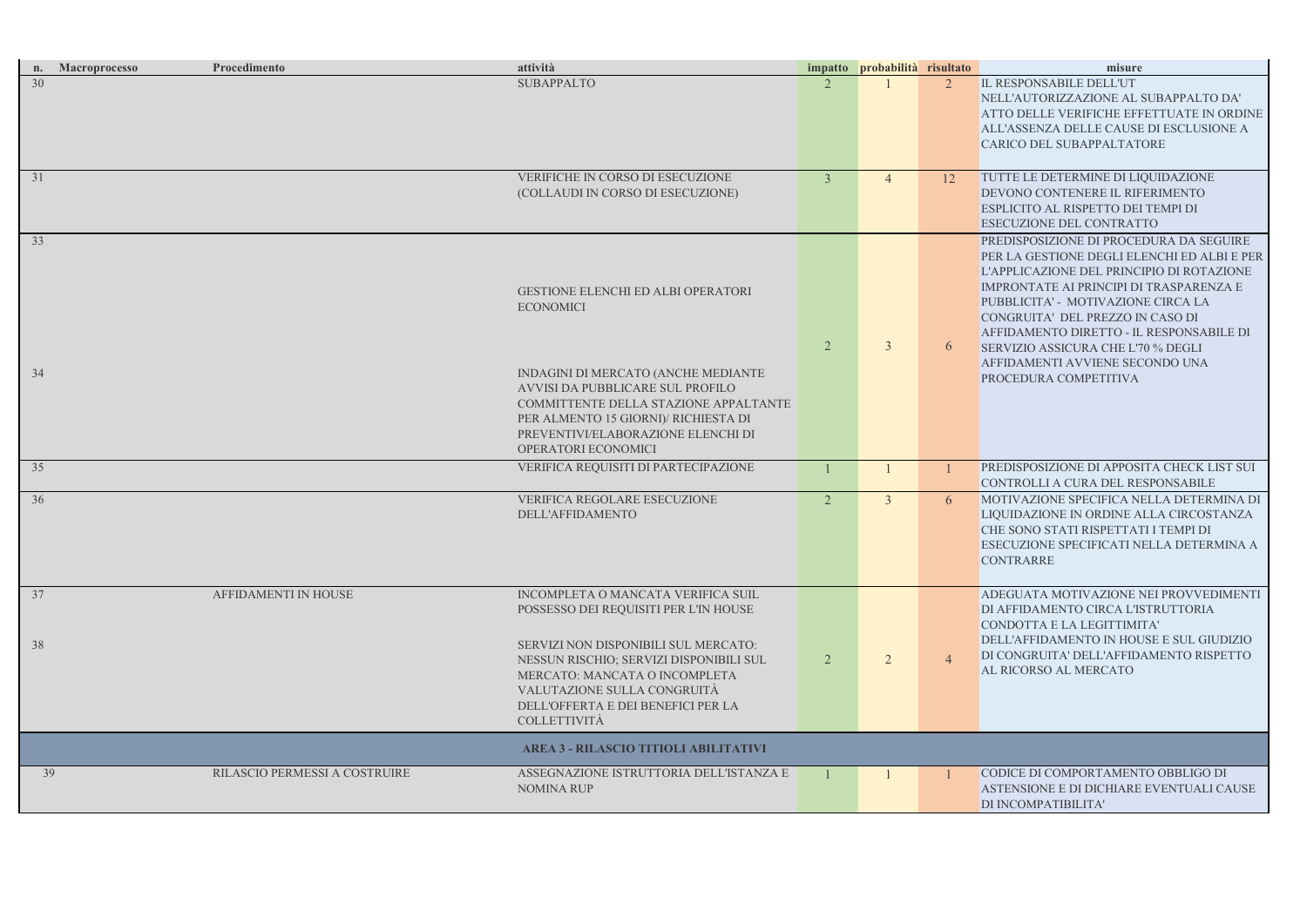N SEDE DI CONTROLLI INTERNI IL RPCT VERIFICA IL RILASCIO DEI TITOLI EDILIZI CON PARTICOLARE RIGUARDO A QUELLI RILASCIATI IN ZONE SOGGETTE A VINCOLI PAESAGGISTICI

**CODICE DI COMPORTAMENTO OBBLIGO DI** ASTENSIONE E DI DICHIARE EVENTUALI CAUSE DI INCOMPATIBILITA'

|    | n. Macroprocesso | Procedimento                                                                                                                                                                                    | attività                                                                                                                                                                                                                                                                                                                |                | impatto probabilità risultato |                | misure                                                                                                        |
|----|------------------|-------------------------------------------------------------------------------------------------------------------------------------------------------------------------------------------------|-------------------------------------------------------------------------------------------------------------------------------------------------------------------------------------------------------------------------------------------------------------------------------------------------------------------------|----------------|-------------------------------|----------------|---------------------------------------------------------------------------------------------------------------|
| 40 |                  |                                                                                                                                                                                                 | RILASCIO DEL TITOLO EDILIZIO                                                                                                                                                                                                                                                                                            |                | $\mathcal{E}$                 | 6              | IN SEDE DI CONTROLLI INTE<br>VERIFICA IL RILASCIO DEI T<br>PARTICOLARE RIGUARDO A<br>IN ZONE SOGGETTE A VINCO |
| 41 |                  | RILASCIO PERMESSI A COSTRUIRE AREE SOGGETTE ASSEGNAZIONE ISTRUTTORIA DELL'ISTANZA E<br>A VINCOLO PAESAGGISTICO PROCEDIMENTO<br>ORDINARIO (TERMINE CONCLUSIONE<br>PROCEDIMENTO ENTRO 120 GIORNI) | <b>NOMINA RUP</b>                                                                                                                                                                                                                                                                                                       |                |                               |                | CODICE DI COMPORTAMENT<br><b>ASTENSIONE E DI DICHIARE</b><br>DI INCOMPATIBILITA'                              |
| 42 |                  |                                                                                                                                                                                                 | VERIFICA PRELIMINARE DOCUMENTAZIONE ED<br>EVENTUALE RICHIESTA DOCUMENTAZIONE<br>INTEGRATIVA (VERIFICA PRELIMINARE SE<br>SUSSISTA L'ESONERO DALL'AUTORIZZAZIONE<br>PAESAGGISTICA)                                                                                                                                        |                |                               |                |                                                                                                               |
| 43 |                  |                                                                                                                                                                                                 | VALUTAZIONE DELLA RICHIESTA, INVIO<br>DOCUMENTAZIONE ALLA SORPINTENDENZA,<br>COMUNICAZIONE DELL'AVVIO DEL<br>PROCEDIMENTO AMMINISTRATIVO<br><b>ALL'INTERESSATO</b>                                                                                                                                                      | $\overline{2}$ | $\overline{2}$                | $\overline{4}$ | IN SEDE DI CONTROLLI INTE<br>VERIFICA IL RILASCIO DEI T<br>PARTICOLARE RIGUARDO A<br>IN ZONE SOGGETTE A VINCO |
| 44 |                  |                                                                                                                                                                                                 | RICEZIONE PARERE VINCOLANTE DELLA<br><b>SOPRINTENDENZA</b>                                                                                                                                                                                                                                                              |                |                               |                |                                                                                                               |
| 45 |                  |                                                                                                                                                                                                 | CONFERENZA SERVIZI (EVENTUALE). IN<br>MANCANZA DI PARERE ESPRESSO DA PARTE<br>DELLA SOPRINTENDENZA L'AMMINISTRAZIONE<br>PUÒ INDIRE UNA CONFERENZA DI SERVIZI                                                                                                                                                            |                |                               |                |                                                                                                               |
| 46 |                  |                                                                                                                                                                                                 | RILASCIO AUTORIZZAZIONE PAESAGGISTICA                                                                                                                                                                                                                                                                                   |                |                               |                |                                                                                                               |
| 47 |                  | RILASCIO PERMESSI A COSTRUIRE AREE SOGGETTE INTEGRATIVA (VERIFICA PRELIMINARE SE<br>A VINCOLO PAESAGGISTICO PROCEDIMENTO<br>SEMPLIFICATO (TERMINE CONCLUSIONE<br>PROCEDIMENTO ENTRO 60 GIORNI)  | VERIFICA PRELIMINARE DOCUMENTAZIONE ED<br>EVENTUALE RICHIESTA DOCUMENTAZIONE<br>SUSSISTA L'ESONERO DALL'AUTORIZZAZIONE<br>PAESAGGISTICA)                                                                                                                                                                                |                |                               |                |                                                                                                               |
| 48 |                  |                                                                                                                                                                                                 | ALL'ESITO DELLA VALUTAZIONE POSITIVA<br>TRASMISSIONE DELLA DOMANDA E DELLA<br>PROPOSTA DI ACCOGLIMENTO, VIA<br>TELEMATICA, ALLA SOPRINTENDENZA PER IL<br>RELATIVO PARERE. LA VALUTAIZONE<br>NEGATIVA DETERIMANA LA COMUNICAZIONE<br>ALL'INTERESSATO AI SENSI DELL'ARTICOLO 10-<br>BIS DELLA LEGGE 7 AGOSTO 1990, N. 241 | $\overline{2}$ | $\overline{2}$                | $\overline{4}$ | IN SEDE DI CONTROLLI INTE<br>VERIFICA IL RILASCIO DEI T<br>PARTICOLARE RIGUARDO A<br>IN ZONE SOGGETTE A VINCO |

# IN SEDE DI CONTROLLI INTERNI IL RPCT VERIFICA IL RILASCIO DEI TITOLI EDILIZI CON PARTICOLARE RIGUARDO A QUELLI RILASCIATI IN ZONE SOGGETTE A VINCOLI PAESAGGISTICI

# IN SEDE DI CONTROLLI INTERNI IL RPCT VERIFICA IL RILASCIO DEI TITOLI EDILIZI CON PARTICOLARE RIGUARDO A QUELLI RILASCIATI IN ZONE SOGGETTE A VINCOLI PAESAGGISTICI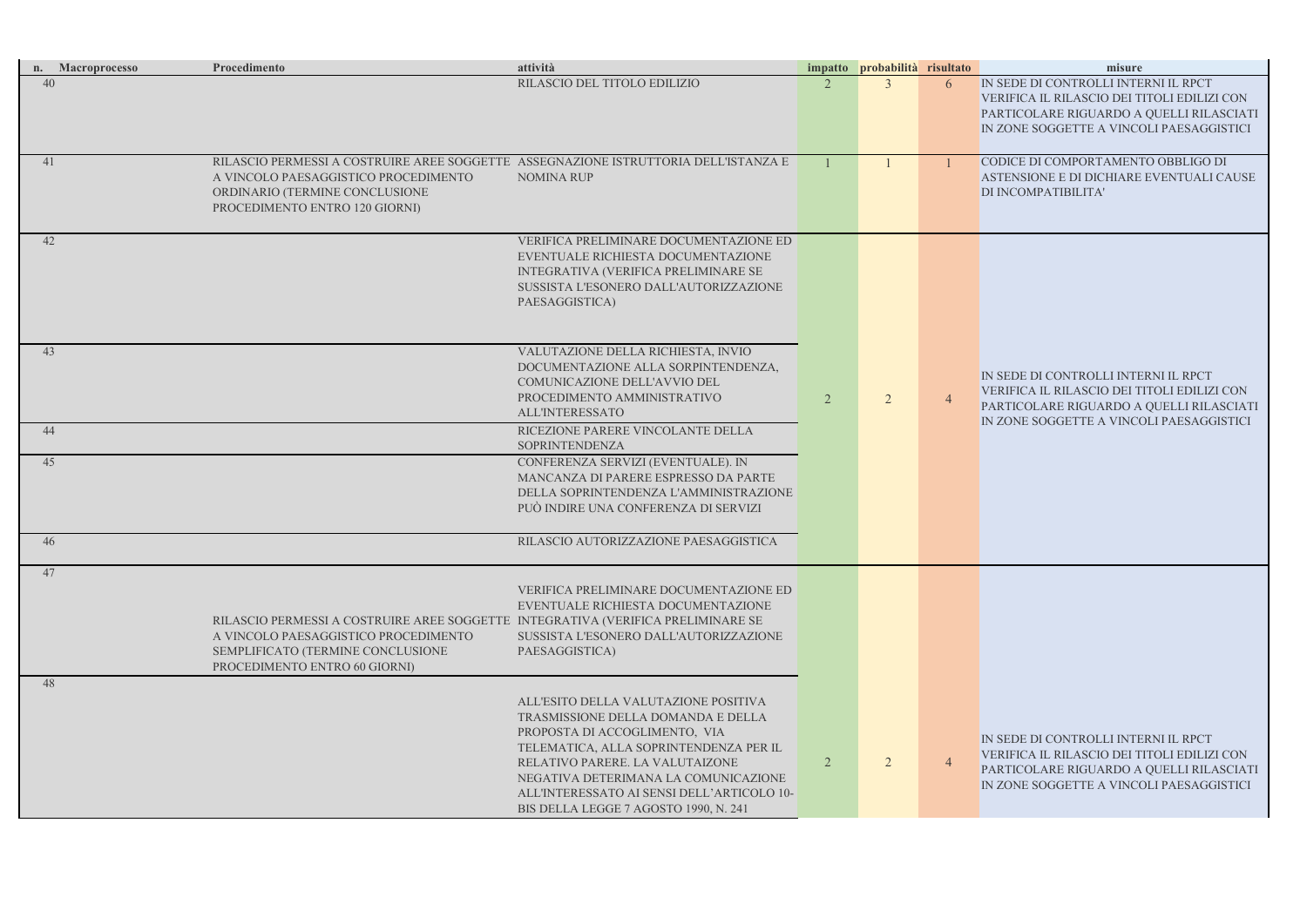CODICE DI COMPORTAMENTO OBBLIGO DI ASTENSIONE E DI DICHIARE EVENTUALI CAUSE DI INCOMPATIBILITA'

iL RESPONSABILE DEL SERVIZIO FINANZIARIO COMUNICA TRIMESTRALMENTE AL

RESPONSABILE UT L'ANDAMENTO DELLA RISCOSSIONE DEI CANONI E IL DETTAGLIO DEI CANONI RISCOSSI

IL RESPONSABILE DELL'UT ANNOTA SUL FASCICOLO L'EVENTUALE AVVENUTA RISCOSSIONE DELLA TASSA

LA POLIZIA MUNICIPALE PIANIFICA ENTRO IL MESE DI MARZO I CONTROLLI DA EFFETTUARE NEL 2017

|    | n. Macroprocesso | Procedimento                                               | attività                                                                                                                                                                                                                 |                | impatto probabilità risultato |                | misure                                                                                                                                                                                                                                                                                                                                                                         |
|----|------------------|------------------------------------------------------------|--------------------------------------------------------------------------------------------------------------------------------------------------------------------------------------------------------------------------|----------------|-------------------------------|----------------|--------------------------------------------------------------------------------------------------------------------------------------------------------------------------------------------------------------------------------------------------------------------------------------------------------------------------------------------------------------------------------|
| 49 |                  |                                                            | CONFERENZA DI SERVIZI (EVENTUALE) NEL<br>CASO IN CUI L'INTERVENTO RICHIEDA<br>ULTERIORI ATTI DI ASSENSE RISPETTO<br>ALL'AUTORIZZAZIONE PAESAGGISTICA<br>SEMPLIFICATA E AL TITOLO ABILITATIVO<br><b>EDILIZIO</b>          |                |                               |                |                                                                                                                                                                                                                                                                                                                                                                                |
| 50 |                  |                                                            | RICEZIONE PARERE OBBLIGATORIO MA NON<br>VINCOLANTE DA PARTE DELLA SOPRINTENZA                                                                                                                                            |                |                               |                |                                                                                                                                                                                                                                                                                                                                                                                |
| 51 |                  | AUTORIZZAZIONE ALL'OCCUPAZIONE DI SUOLO<br><b>PUBBLICO</b> | ATTIVITÀ ISTRUTTORIA RELATIVA ALLA<br>DOMANDA DI CONCESSIONE PRESENTATA DAL<br><b>PRIVATO</b>                                                                                                                            |                | $\overline{2}$                | $\overline{2}$ | CODICE DI COMPORTAMEN'<br><b>ASTENSIONE E DI DICHIARE</b><br>DI INCOMPATIBILITA'                                                                                                                                                                                                                                                                                               |
| 52 |                  |                                                            | RISCOSSIONE DEL CANONE                                                                                                                                                                                                   |                | $\overline{2}$                |                | <b>iL RESPONSABILE DEL SERV</b><br><b>COMUNICA TRIMESTRALME</b><br>RESPONSABILE UT L'ANDAN<br>RISCOSSIONE DEI CANONI E<br><b>CANONI RISCOSSI</b><br>IL RESPONSABILE DELL'UT .<br>FASCICOLO L'EVENTUALE A<br>RISCOSSIONE DELLA TASSA                                                                                                                                            |
| 53 |                  |                                                            | <b>IRROGAZIONE SANZIONE PER MANCATO</b><br>RISPETTO DELLE PRESCRIZIONI<br><b>REGOLAMENTARI</b>                                                                                                                           |                |                               |                | LA POLIZIA MUNICIPALE PIA<br>MESE DI MARZO I CONTROL<br><b>NEL 2017</b>                                                                                                                                                                                                                                                                                                        |
| 54 |                  | PERMESSO DI COSTRUIRE CONVENZIONATO                        | NEGOZIAZIONE CON IL SOGGETTO<br>RICHIEDENTE IL PERMESSO PER LA<br>DEFINIZIONE DETTAGLIATA DEI CONTENUTI<br>DELLA CONVENZIONE IL CUI SCHEMA È STATO<br>PREVIAMENTE APPROVATO CON DELIBERA DI<br><b>CONSIGLIO COMUNALE</b> | $\overline{2}$ | 3 <sup>1</sup>                | 6              | IL RESPONSABILE DA CONT<br>CHECK LIST DI QUANTO SEO<br>SULLA COMPATIBILITA' DEI<br><b>SCELTE DI PIANO; B) INCON</b><br>PARTI (APPOSITAMENTE VE<br>RICHIESTA DI PRESENTAZIO<br>ECONOMICO FINANZIARIO (<br>VERIFICARE LA FATTIBILIT.<br>D) IN CASO DI DITTE, VERIFI<br>O.E. MEDIANTE CERTIFICAT<br>CASELLARIO GIUDIZIALE, E<br>PRESENTAZIONE DI APPOSIT<br>ALLEGARE ALLA CONVENZ |
| 55 |                  | PUBBLICHE AFFISSIONI                                       | RISCOSSIONE DEL DIRITTO IN BASE ALLE<br><b>TARIFFE APPROVATE</b>                                                                                                                                                         |                |                               |                | IL RESPONSABILE ATTESTA<br>DELLE TARIFFE e' CONFORM<br>AL REGOLAMENTO                                                                                                                                                                                                                                                                                                          |
| 56 |                  |                                                            | VIGILANZA SULLA CORRETTA OSSERVANZA<br>DELLE DISPOSIZIONI LEGISLATIVE E<br>REGOLAMENTARI SULL'EFFETTUAZIONE DELLA<br><b>PUBBLICITÀ</b>                                                                                   |                |                               |                | LA POLIZIA MUNICIPALE PIA<br>MESE DI MARZO I CONTROL<br><b>NEL 2017</b>                                                                                                                                                                                                                                                                                                        |

IL RESPONSABILE DA CONTO ANCHE MEDIANTE CHECK LIST DI QUANTO SEGUE: A) RELAZIONE SULLA COMPATIBILITA' DELL'INIZIATIVA CON LE SCELTE DI PIANO; B) INCONTRI SVOLTI CON LE PARTI (APPOSITAMENTE VERBALIZZATI); C) RICHIESTA DI PRESENTAZIONE DI UN PIANO ECONOMICO FINANZIARIO CHE PERMETTA DI VERIFICARE LA FATTIBILITA' DELL'INTERVENTO; D) IN CASO DI DITTE, VERIFICARE AFFIDABILITà O.E. MEDIANTE CERTIFICATI CAMERALI, CASELLARIO GIUDIZIALE, E) RICHIESTA E PRESENTAZIONE DI APPOSITA FIDEIUSSIONE DA ALLEGARE ALLA CONVENZIONE

IL RESPONSABILE ATTESTA CHE L'APPLICAZIONE DELLE TARIFFE e' CONFORME ED AGGIORNATA AL REGOLAMENTO

LA POLIZIA MUNICIPALE PIANIFICANO ENTRO IL MESE DI MARZO I CONTROLLI DA EFFETTUARE NEL 2017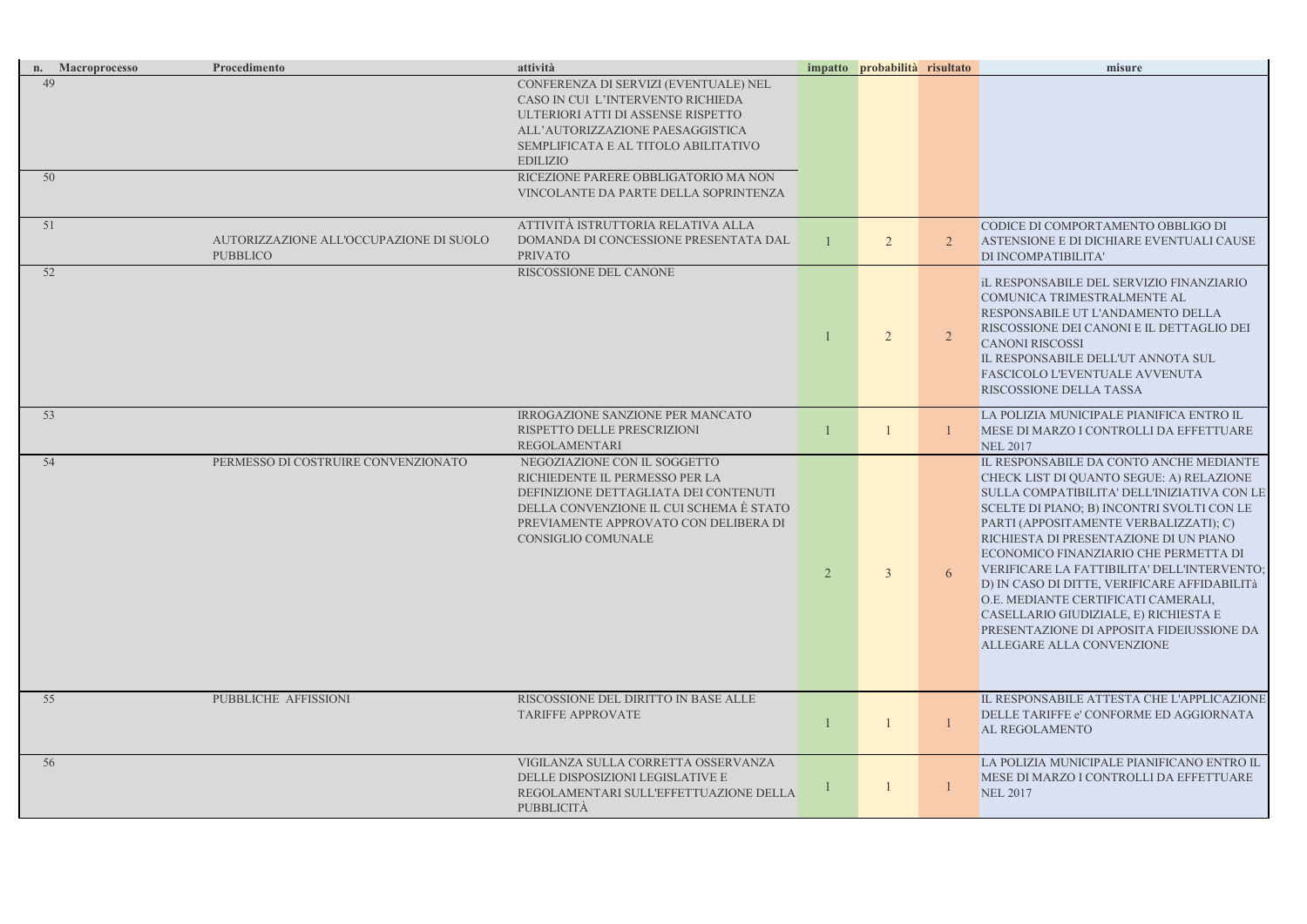LA POLIZIA MUNICIPALE PIANIFICANO ENTRO IL MESE DI MARZO I CONTROLLI DA EFFETTUARE NEL 2017

| n. Macroprocesso                              | Procedimento                                                                                                                                                                                                                                                                                                                                                       | attività                                                                                                                                                                                                                                                                                                    |                | impatto probabilità risultato |                | misure                                                                                                                                                                                                                                                                                                                  |
|-----------------------------------------------|--------------------------------------------------------------------------------------------------------------------------------------------------------------------------------------------------------------------------------------------------------------------------------------------------------------------------------------------------------------------|-------------------------------------------------------------------------------------------------------------------------------------------------------------------------------------------------------------------------------------------------------------------------------------------------------------|----------------|-------------------------------|----------------|-------------------------------------------------------------------------------------------------------------------------------------------------------------------------------------------------------------------------------------------------------------------------------------------------------------------------|
| 57                                            | CONCESSIONI CIMITERIALI                                                                                                                                                                                                                                                                                                                                            | ISTRUTTORIA DELLA DOMANDA. DEFINIZIONE<br>TIPOLOGIA DI SEPOLTURA, LOCALIZZAZIONE E<br>DETERMINAZIONE IMPORTO DOVUTO A<br>SEGUITO DI ISTANZA. VALUTAZIONE DEI<br>REQUISITI PER L'ASSEGNAZIONE DELLO SPAZIO.<br>ASSEGNAZIONE FORMALE SPAZIO E CONSEGNA<br>MODULO DI PAGAMENTO ONERI                           |                |                               |                | LA POLIZIA MUNICIPALE PIA<br>MESE DI MARZO I CONTROL<br><b>NEL 2017</b>                                                                                                                                                                                                                                                 |
|                                               |                                                                                                                                                                                                                                                                                                                                                                    | AREA 4 - GESTIONE DEL DIRITTO ALLO STUDIO                                                                                                                                                                                                                                                                   |                |                               |                |                                                                                                                                                                                                                                                                                                                         |
| 58 GESTIONE DEL DIRITTO<br><b>ALLO STUDIO</b> | CONCESSIONE ED EROGAZIONE DI SOVVENZIONI,<br>CONTRIBUTI, NONCHÉ ATTRIBUZIONE DI<br>VANTAGGI ECONOMICI DI QUALUNQUE GENERE A<br>PERSONE ED ENTI PUBBLICI E PRIVATI (ESCLUSI<br>QUELLI DISCIPLINATI DAL REGOLAMENTO PER GLI INDIVIDUATI NEL REGOLAMENTO E NELLE<br>INTERVENTI ECONOMICI DI ASSISTENZA SOCIALE E LINEE DI INDIRIZZO MEDIANTE<br>PER MOTIVI DI STUDIO) | PREDISPOSIZIONE AVVISO/BANDO PUBBLICO<br>CONTENENTE MODALITÀ E TERMINI DI<br>PRESENTAZIONE DELLE ISTANZE.<br>SPECIFICAZIONE DEI CRITERI GENERALI<br>INDIVIDUAZIONE DI UNA GRIGLIA DI<br>VALUTAZIONE CONTENENTE TUTTI GLI<br>INDICATORI UTILI A DETERMINARE IN MODO<br>OGGETTIVO L'AMMONTARE DEL CONTRIBUTO. | $\overline{2}$ | $\overline{3}$                |                | IN CASO DI ASSENZA DI ADI<br>REGOLAMENTO CHE DISCIP<br>RIPARTIZIONE DEI CONTRIB<br><b>INTERNE ELABORATE DAL I</b><br>DISICPLINANO LA PROCEDU<br>L'EROGAZIONE DEI CONTRII<br>MASSIMI LIVELLI DI OBIETT<br>DETERMIANZIONE DEL CON<br><b>TRASPARENZA E PUBBLICIT</b><br>OBBLIGO DI PREDISPOSIZIO<br>PARTE DEL RESPONSABILE |
| 59                                            |                                                                                                                                                                                                                                                                                                                                                                    | VALUTAZIONE DELLE DOMANDE CON<br>RISCONTRO SULLA SUSSISTENZA DEI REQUISITI<br>DI AMMISSIBILITÀ                                                                                                                                                                                                              | $\overline{2}$ | $\overline{3}$                | 6 <sup>1</sup> | IN CASO DI ESCLUSIONE DA<br>RESPONSABILE DI SERVIZIO<br>PROVVEDIMENTO IN CUI DA<br>DELL'ESCLUSIONE CON PAF<br>RIGUARDO ALL'APPLICAZIO<br>AMMISSIONE PREVISTI DAL                                                                                                                                                        |
| 60                                            | CONTRIBUTI ECONOMICI STRAORDINARI PER<br>MINORI, ADULTI E ANZIANI                                                                                                                                                                                                                                                                                                  | <b>ISTRUTTORIA</b>                                                                                                                                                                                                                                                                                          | $\overline{2}$ | $\overline{3}$                | 6              | IN CASO DI ESCLUSIONE D<br>RESPONSABILE DI SERVIZIO<br>PROVVEDIMENTO IN CUI D.<br>DELL'ESCLUSIONE CO<br>RIGUARDO ALL'APPLICAZIO<br>AMMISSIONE PREVISTI D                                                                                                                                                                |
| 61                                            | <b>BORSE DI STUDIO</b>                                                                                                                                                                                                                                                                                                                                             | <b>APPROVAZIONE</b><br>AVVISO/BANDO/PREDERMINAZIONE CRITERI DI<br><b>DISTRIBUZIONE</b>                                                                                                                                                                                                                      | 2              | $\mathbf{3}$                  | 6              | OPPORTUNA ADOZIONE REC                                                                                                                                                                                                                                                                                                  |
| 62<br>63                                      |                                                                                                                                                                                                                                                                                                                                                                    | PUBBLICAZIONE BANDO<br>ACQUISIZIONE DOMANDE PARTECIPAZIONE                                                                                                                                                                                                                                                  | 2              | $\overline{2}$                |                | PUBBLICAZIONE SUL SITO<br>PRIMO PIANO, DELL'AVVISO<br>PERIODO DI ALMENO 15 GIO                                                                                                                                                                                                                                          |

IN CASO DI ASSENZA DI ADEGUATO REGOLAMENTO CHE DISCIPLINA LA RIPARTIZIONE DEI CONTRIBUTI, DIRETTIVE INTERNE ELABORATE DAL RPCT, CHE DISICPLINANO LA PROCEDURA DA SEGUIRE PER L'EROGAZIONE DEI CONTRIBUTI IMPRONTATE AI MASSIMI LIVELLI DI OBIETTIVITA' NELLA DETERMIANZIONE DEL CONTRIBUTO, TRASPARENZA E PUBBLICITA' - OBBLIGO DI PREDISPOSIZIONE DEL BANDO DA PARTE DEL RESPONSABILE DI SERVIZIO

IN CASO DI ESCLUSIONE DAL CONTRIBUTO, IL RESPONSABILE DI SERVIZIO DEVE EMETTERE UN PROVVEDIMENTO IN CUI DA CONTO DEI MOTIVI DELL'ESCLUSIONE CON PARTICOLARE RIGUARDO ALL'APPLICAZIONE DEI REQUISITI DI AMMISSIONE PREVISTI DAL REGOLAMENTO

IN CASO DI ESCLUSIONE DAL CONTRIBUTO, IL RESPONSABILE DI SERVIZIO DEVE EMETTERE UN PROVVEDIMENTO IN CUI DA CONTO DEI MOTIVI DELL'ESCLUSIONE CON PARTICOLARE RIGUARDO ALL'APPLICAZIONE DEI REQUISITI DI AMMISSIONE PREVISTI DAL REGOLAMENTO

OPPORTUNA ADOZIONE REGOLAMENTO

 PUBBLICAZIONE SUL SITO DELL'ENTE, SEZ. PRIMO PIANO, DELL'AVVISO/BANDO PER UN PERIODO DI ALMENO 15 GIORNI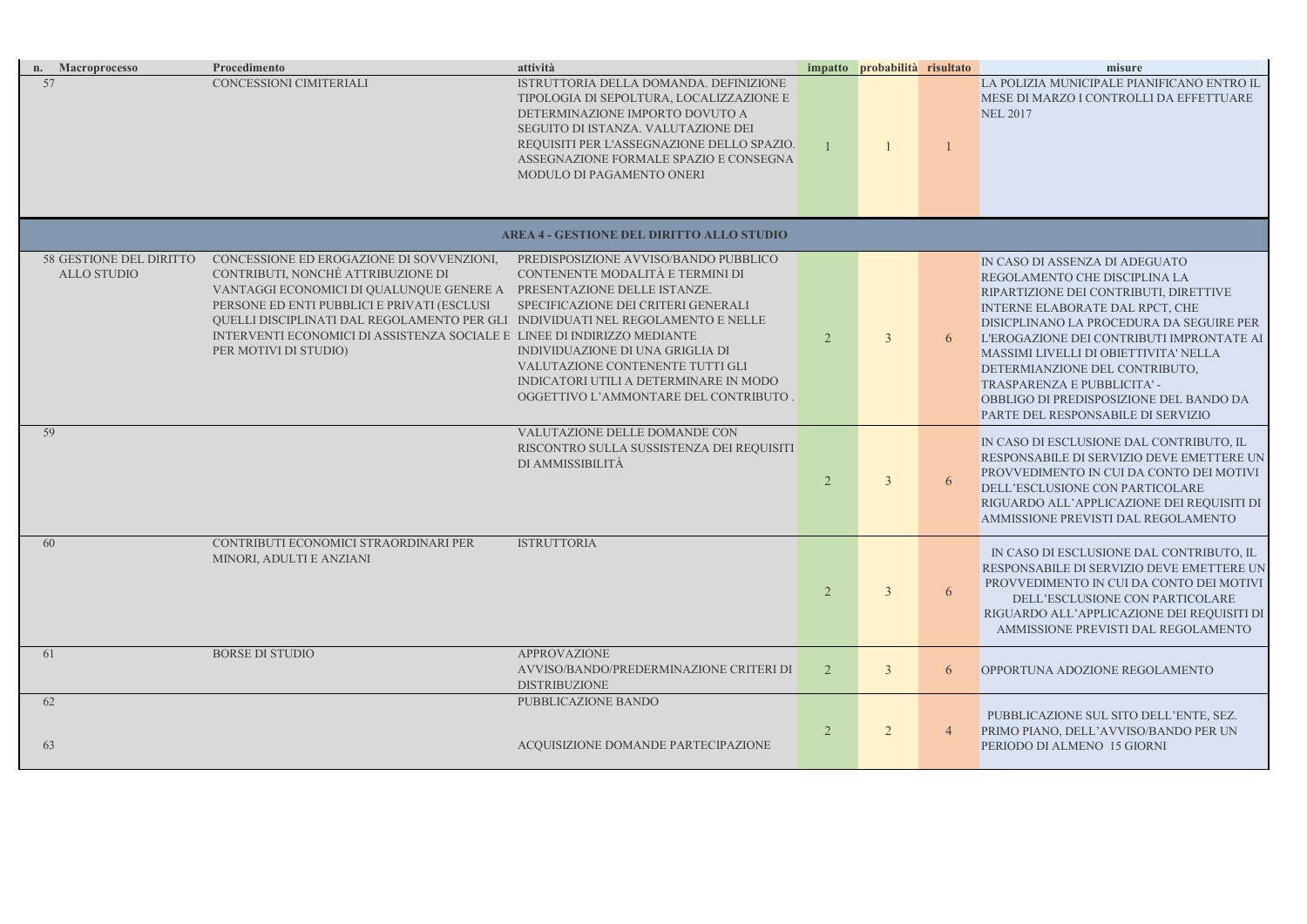IN CASO DI ESCLUSIONE DAL CONTRIBUTO, IL RESPONSABILE DI SERVIZIO DEVE EMETTERE UN PROVVEDIMENTO IN CUI DA CONTO DEI MOTIVI DELL'ESCLUSIONE CON PARTICOLARE RIGUARDO ALL'APPLICAZIONE DEI REQUISITI DI AMMISSIONE PREVISTI DAL REGOLAMENTO

 PUBBLICAZIONE SUL SITO DELL'ENTE, SEZ. PRIMO PIANO, DELL'AVVISO/BANDO PER UN PERIODO DI ALMENO 15 GIORNI

IN CASO DI ESCLUSIONE DAL CONTRIBUTO, IL RESPONSABILE DI SERVIZIO DEVE EMETTERE UN PROVVEDIMENTO IN CUI DA CONTO DEI MOTIVI DELL'ESCLUSIONE CON PARTICOLARE RIGUARDO ALL'APPLICAZIONE DEI REQUISITI DI AMMISSIONE PREVISTI DAL REGOLAMENTO

IN CASO DI ESCLUSIONE DAL CONTRIBUTO, IL RESPONSABILE DI SERVIZIO DEVE EMETTERE UN PROVVEDIMENTO IN CUI DA CONTO DEI MOTIVI DELL'ESCLUSIONE CON PARTICOLARE RIGUARDO ALL'APPLICAZIONE DEI REQUISITI DI AMMISSIONE PREVISTI DAL REGOLAMENTO

|                | n. Macroprocesso                                           | Procedimento                               | attività                                                                                                                                                                                                                                                                                                                                                            |                | impatto probabilità risultato |                | misure                                                                                                                                                                  |
|----------------|------------------------------------------------------------|--------------------------------------------|---------------------------------------------------------------------------------------------------------------------------------------------------------------------------------------------------------------------------------------------------------------------------------------------------------------------------------------------------------------------|----------------|-------------------------------|----------------|-------------------------------------------------------------------------------------------------------------------------------------------------------------------------|
| 64             |                                                            |                                            | <b>ISTRUTTORIA</b>                                                                                                                                                                                                                                                                                                                                                  | 2 <sup>1</sup> | $\overline{3}$                | 6              | IN CASO DI ESCLUSIONE DA<br>RESPONSABILE DI SERVIZIO<br>PROVVEDIMENTO IN CUI DA<br>DELL'ESCLUSIONE CON PAF<br>RIGUARDO ALL'APPLICAZIO<br>AMMISSIONE PREVISTI DAL        |
| 65             |                                                            | AGEVOLAZIONI SU BUONI MENSA SCOLASTICA     | PUBBLICAZIONE AVVISO                                                                                                                                                                                                                                                                                                                                                |                |                               |                | PUBBLICAZIONE SUL SITO<br>PRIMO PIANO, DELL'AVVISO<br>PERIODO DI ALMENO 15 GIO                                                                                          |
| 66             |                                                            |                                            | ACQUISIZIONE RICHIESTE RIDUZIONE E<br><b>ISTRUTTORIA</b>                                                                                                                                                                                                                                                                                                            | 2 <sup>1</sup> | 3 <sup>1</sup>                | $\mathfrak{b}$ | IN CASO DI ESCLUSIONE DA<br>RESPONSABILE DI SERVIZIO<br>PROVVEDIMENTO IN CUI DA<br><b>DELL'ESCLUSIONE CON PAF</b><br>RIGUARDO ALL'APPLICAZIO<br>AMMISSIONE PREVISTI DAL |
| 67             |                                                            |                                            | RICONOSCIMENTO RIDUZIONE                                                                                                                                                                                                                                                                                                                                            | $\overline{2}$ | 3 <sup>1</sup>                | $\mathfrak{b}$ | IN CASO DI ESCLUSIONE DA<br>RESPONSABILE DI SERVIZIO<br>PROVVEDIMENTO IN CUI DA<br>DELL'ESCLUSIONE CON PAF<br>RIGUARDO ALL'APPLICAZIO<br>AMMISSIONE PREVISTI DAL        |
| 68             |                                                            | SERVIZIO TRASPORTO SCOLASTICO              | AVVISO PUBBLICO E ACQUISIZIONE RICHIESTE<br>DI AGEVOLAZIONE SU TARIFFE                                                                                                                                                                                                                                                                                              | $\overline{2}$ | $\overline{2}$                | $\overline{4}$ | PUBBLICAZIONE SUL SITO<br>PRIMO PIANO, DELL'AVVISO<br>PERIODO DI ALMENO 15 GIO                                                                                          |
| 69<br>70       |                                                            |                                            | <b>ISTRUTTORIA RICHIESTE</b><br>RICONOSCIMENTO AGEVOLAZIONI                                                                                                                                                                                                                                                                                                         | 2              | $\overline{2}$                |                | IIN CADU DI EJCLUDIUNE DA<br>RESPONSABILE DI SERVIZIO                                                                                                                   |
|                |                                                            |                                            | <b>AREA 5 - GESTIONE DELLE ENTRATE/SPESE E DEL PATRIMONIO</b>                                                                                                                                                                                                                                                                                                       |                |                               |                | <b>DDOVALEDIMENTO IN CUILDA</b>                                                                                                                                         |
| 72<br>73<br>74 | <b>71 GESTIONE DELLE</b><br>ENTRATE E DELLE SPESE BILANCIO | <b>GESTIONE ORDINARIA DELLE ENTRATE DI</b> | VERIFICA ELEMENTI ATTO DI ACCERTAMENTO:<br>- RAGIONE DEL CREDITO; - TITOLO GIURIDICO<br>CHE SUPPORTA IL CREDITO;<br>- SOGGETTO DEBITORE; - AMMONTARE DEL<br>CREDITO;<br>- SCADENZA;<br>REGISTRAZIONE CONTABILE ACCERTAMENTO<br>RISCOSSIONE: EMISSIONE REVERSALE DI<br><b>INCASSO</b><br>CONTABILIZZAZIONE E TRASMISSIONE AL<br>TESORIERE DELLA REVERSALE DI INCASSO |                |                               |                | PERIODICAMENTE I RESPON<br>DEVONO VERIFICARE E CON<br>ED ALLA GIUNTA LO STATC<br>DELLE ENTRATE, CON PART<br>A QUELLE DERIVANTI DA EI                                    |

 PUBBLICAZIONE SUL SITO DELL'ENTE, SEZ. PRIMO PIANO, DELL'AVVISO/BANDO PER UN PERIODO DI ALMENO 15 GIORNI IN CASO DI ESCLUSIONE DAL CONTRIBUTO, IL RESPONSABILE DI SERVIZIO DEVE EMETTERE UN PROVVEDIMENTO IN CUI DA CONTO DEI MOTIVI

PERIODICAMENTE I RESPONSABILI DI SERVIZIO DEVONO VERIFICARE E COMUNICARE AL RPCT ED ALLA GIUNTA LO STATO DI ACCERTAMENTO DELLE ENTRATE, CON PARTICOLARE RIGUARDO A QUELLE DERIVANTI DA ENTRATE PROPRIE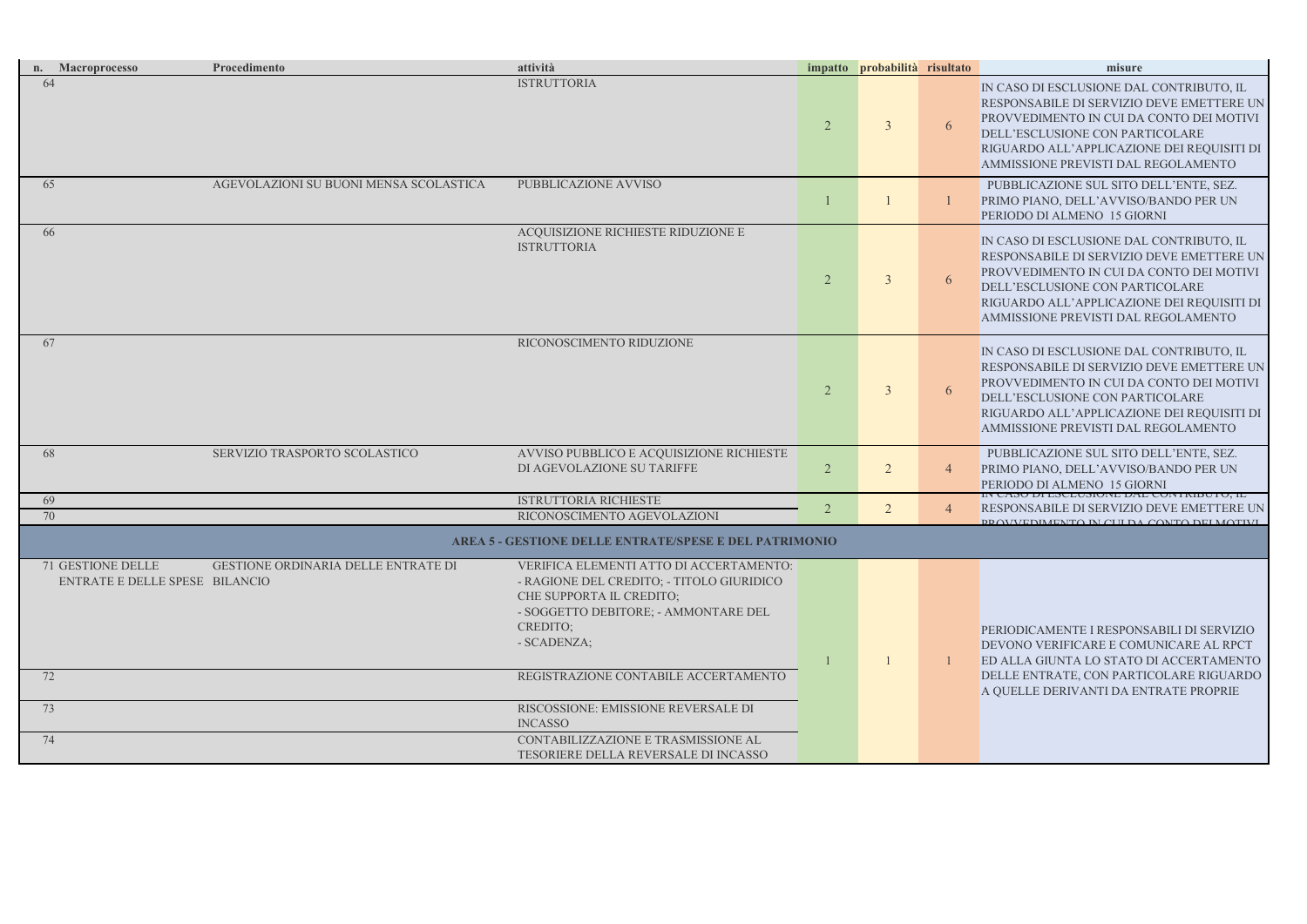## SI RINVIA ALL'AREA DI RISCHIO 2 SUI CONTRATTI PUBBLICI

| n. Macroprocesso                                            | Procedimento                                                                                                                                                                        | attività                                                                                                                                                                                                                                                                                                                                                         |                                                                                                | impatto probabilità risultato                                                                         |                                                                                                       | misure                                                                                                                                                                                                                                                                       |
|-------------------------------------------------------------|-------------------------------------------------------------------------------------------------------------------------------------------------------------------------------------|------------------------------------------------------------------------------------------------------------------------------------------------------------------------------------------------------------------------------------------------------------------------------------------------------------------------------------------------------------------|------------------------------------------------------------------------------------------------|-------------------------------------------------------------------------------------------------------|-------------------------------------------------------------------------------------------------------|------------------------------------------------------------------------------------------------------------------------------------------------------------------------------------------------------------------------------------------------------------------------------|
| 76<br>77                                                    | GESTIONE ORDINARIA DELLE SPESE DI BILANCIO                                                                                                                                          | VERIFICA ELEMENTI PROVVEDIMENTO DI<br>IMPEGNO: - RAGIONE DEL DEBITO;<br>- SOMMA DA PAGARE;<br>- SOGGETTO CREDITORE;<br>- SCADENZA DELL'OBBLIGAZIONE;<br>- SPECIFICAZIONE DEL VINCOLO COSTITUITO<br>SULLO STANZIAMENTO DI BILANCIO.<br>APPOSIZIONE VISTO DI COPERTURA<br>FINANZIARIA - REGISTRAZIONE CONTABILE<br><b>IMPEGNO DI SPESA</b><br>ATTO DI LIQUIDAZIONE |                                                                                                |                                                                                                       |                                                                                                       | L'RPCT PREDISPONE APPOSITA CHECK LIST IN<br>CUI DEVONO FIGURARE TUTTI GLI ELEMENTI<br>ESSENZIALI DELL'IMPEGNO E DI CUI IL<br>RESPONSABILE DELLA SPESA DEVE DARE<br>CONTO - LA SUSSISTENZA DEI REQUISITI VIENE<br>VERIFICATA DALL'RPCT IN SEDE DI CONTROLLI<br><b>INTERNI</b> |
| <b>78 GESTIONE PATRIMONIO</b><br>79<br>80<br>81<br>82<br>83 | <b>GESTIONE IMMOBILI: INTERVENTI DI</b><br>MANUTENZIONE ORDINARIA E STRAORDINARIA SU<br>BENI MOBILI, IMMOBILI ED AREE APERTE ALLA<br>FRUIZIONE PUBBLICA (AREE VERDI, CIMITERI ETC.) | VERIFICA TIPOLOGIA INTERVENTO<br>SOPRALLUOGHI<br><b>ACCERTAMENTO</b><br>AFFIDAMENTO DEL SERVIZIO (INCLUSA NELLA<br>GESTIONE DEL SERVIZIO DI RSU COMUNALE)<br>SORVEGLIANZA ESECUZIONE LAVORI<br>LIQUIDAZIONE (INCLUSA NEL CANONE<br>MENSILE DELL'APPALTO RSU)                                                                                                     |                                                                                                |                                                                                                       |                                                                                                       | ENTRO IL MESE DI MARZO IL RESPONSABILE<br>DELL'UT, DI CONCERTO CON IL CAPO SQUADRA<br>OPERAI, PREDISPONE UNA PROGRAMMAZIONE<br>DELLE PRIORITà DI INTERVENTI MANUTENTIVI<br>SULLE AREE DA EFFETTUARE IN ECONOMIA                                                              |
| 84                                                          | GESTIONE IMPIANTI SPORTIVI -MANUTENZIONE<br>ORDINARIA E STRAORDINARIA                                                                                                               | SI RINVIA ALL'AREA DI RISCHIO 2 SUI<br>CONTRATTI PUBBLICI                                                                                                                                                                                                                                                                                                        | <b>SI RINVIA</b><br><b>ALL'AREA DI</b><br>RISCHIO 2 SUI<br><b>CONTRATTI</b><br><b>PUBBLICI</b> | <b>SI RINVIA</b><br><b>ALL'AREA DI</b><br><b>RISCHIO 2 SUI</b><br><b>CONTRATTI</b><br><b>PUBBLICI</b> | <b>SI RINVIA</b><br><b>ALL'AREA DI</b><br><b>RISCHIO 2 SUI</b><br><b>CONTRATTI</b><br><b>PUBBLICI</b> | SI RINVIA ALL'AREA DI RISCHIO 2 SUI<br>CONTRATTI PUBBLICI                                                                                                                                                                                                                    |
| 85                                                          | CONCESSIONE IN USO DI IMMOBILI DISPONIBILI                                                                                                                                          | PREDISPOSIZIONE E PUBBLICAZIONE AVVISO<br>PUBBLICO PER INDIVIDUAZIONE DI ALTRI<br>EVENTUALI SOGGETTI INTERESSATI OLTRE<br><b>AGLI ISTANTI</b>                                                                                                                                                                                                                    |                                                                                                | 2                                                                                                     |                                                                                                       | OBBLIGO DI PUBBLICAZIONE DELL'AVVISO<br>PUBBLICO SUL SITO DELL'ENTE PER UN PERIODO<br>DI ALMENO 30 GIORNI                                                                                                                                                                    |
| 86                                                          |                                                                                                                                                                                     | PROCEDURA DI INDIVIDUAZIONE<br>CONCESSIONARIO                                                                                                                                                                                                                                                                                                                    |                                                                                                | $\overline{2}$                                                                                        |                                                                                                       | OBBLIGO DI ESPERIMENTO DI UNA PROCEDURA<br>COMPETTIVA PER L'ASSEGNAZIONE DEGLI SPAZ                                                                                                                                                                                          |
| 87                                                          | LOCAZIONE IMMOBILI DI PROPRIETÀ COMUNALE                                                                                                                                            | VERIFICA CONGRUITÀ CANONE                                                                                                                                                                                                                                                                                                                                        |                                                                                                | $\overline{2}$                                                                                        | 2                                                                                                     | OBBLIGO DI PERIZIA DI STIMA DEL BENE, CON<br>PARTICOLARE RIFERIMENTO AL RAGGUAGLIO<br>CON I VALORI OMI                                                                                                                                                                       |
| 88                                                          |                                                                                                                                                                                     | PROCEDURA INDIVIDUAZIONE LOCATARIO                                                                                                                                                                                                                                                                                                                               |                                                                                                | $\overline{2}$                                                                                        | $\overline{2}$                                                                                        | AVVISO PUBBLICATO SUL SITO DELL'ENTE PER<br>UN PERIODO DI ALMENO 30 GIORNI                                                                                                                                                                                                   |
| 89                                                          | <b>LOCAZIONI PASSIVE</b>                                                                                                                                                            | INDIVIDUAZIONE IMMOBILE DA PRENDERE IN<br><b>LOCAZIONE</b>                                                                                                                                                                                                                                                                                                       |                                                                                                | $\overline{2}$                                                                                        | 2                                                                                                     | IL RESPONSABILE DI SERVIZIO<br>PREVENTIVAMENTE RELAZIONA ALLA GIUNTA                                                                                                                                                                                                         |
| 90                                                          |                                                                                                                                                                                     | VERIFICA CONGRUITÀ CANONE                                                                                                                                                                                                                                                                                                                                        |                                                                                                | $\overline{2}$                                                                                        | 2                                                                                                     | PER OGNI IMMOBILE IN LCCAZIONE PASSIVA VA<br>ACQUISITA UNA PERIZIA DI STIMA E PRESI A<br>RIFERIMENTO I VALORI OMI                                                                                                                                                            |
| 91                                                          | GESTIONE DELLE SEPOLTURE, DEI LOCULI E DELLE INVIO COMUNICAZIONE PER IL PAGAMENTO<br>TOMBE DI FAMIGLIA                                                                              | DEI COSTI DEI SERVIZI CIMITERIALI                                                                                                                                                                                                                                                                                                                                | V. MISURE PER<br><b>LA MANCATA</b><br><b>RISCOSSIONE</b><br><b>ACCERTAMENTI</b>                | V. MISURE PER<br>LA MANCATA<br><b>RISCOSSIONE</b>                                                     | V. MISURE PI<br>LA MANCATA<br><b>RISCOSSIONE</b>                                                      | SI RINVIA ALLE MISURE PREVISTE PER LA<br>MANCATA RISCOSSIONE E QUANTIFICAZIONE<br>ACCERTAMENTI ACCERTAMENTI DEGLI ACCERTAMENTI                                                                                                                                               |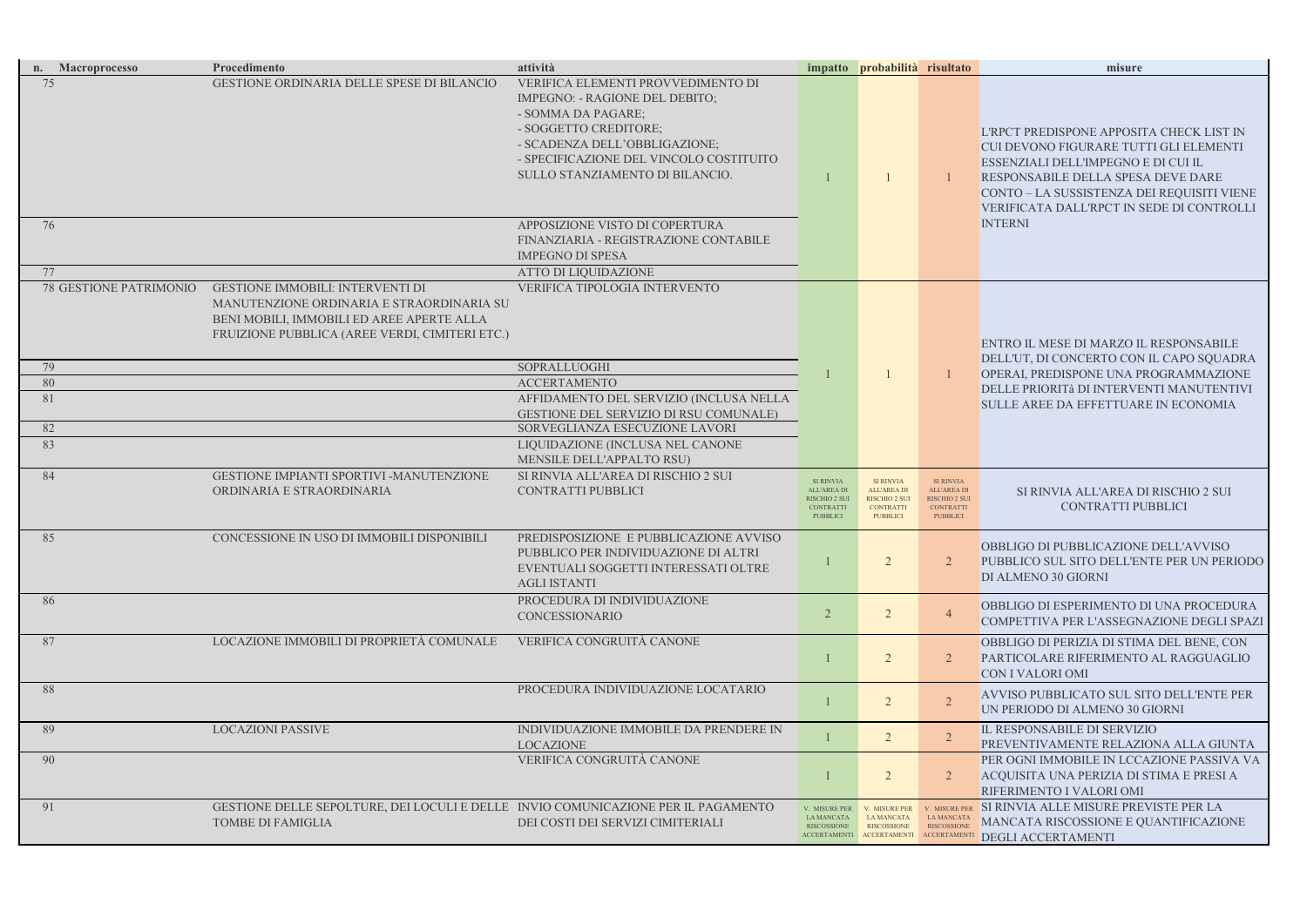ISTITUZIONE DELL'UFFICIO DI MEDIAZIONE TRIBUTARIA, INDIVIDUATO NELLA FIGURA TERZA DEL SEGRETARIO COMUNALE

ISTITUZIONE DELL'UFFICIO DI MEDIAZIONE TRIBUTARIA, INDIVIDUATO NELLA FIGURA TERZA DEL SEGRETARIO COMUNALE

OBBLIGO DI ESPERIMENTO DI PROCEDURA SELETTIVA

VALUTAZIONE SULLA POSSIBILITA' DI AFFIDAMENTO DEL SERVIZIO DI RISCOSSIONE COATTIVA

|                | n. Macroprocesso                                                   | Procedimento                                                                    | attività                                                                                                                                                                |                | impatto probabilità risultato |                | misure                                                                                                                                                                                                                                                                                                                                           |
|----------------|--------------------------------------------------------------------|---------------------------------------------------------------------------------|-------------------------------------------------------------------------------------------------------------------------------------------------------------------------|----------------|-------------------------------|----------------|--------------------------------------------------------------------------------------------------------------------------------------------------------------------------------------------------------------------------------------------------------------------------------------------------------------------------------------------------|
| 93<br>94<br>95 |                                                                    | NOMINA DEI RAPPRESENTANTI DELL'ENTE PRESSO ISTRUTTORIA<br>ORGANISMI PARTECIPATI | ADOZIONE PROVVEDIMENTO<br>CONTROLLI E VERIFICHE SUCCESSIVE                                                                                                              | $\overline{2}$ | $\overline{2}$                |                | OBBLIGO DI ESPERIMENTO I<br><b>SELETTIVA</b>                                                                                                                                                                                                                                                                                                     |
|                | <b>96 ACCERTAMENTI E</b><br>VERIFICHE DEI TRIBUTI<br><b>LOCALI</b> | ACCERTAMENTO CON ADESIONE (FASE<br><b>EVENTUALE</b> )                           | ACQUISIZIONE DOMANDE DI DEFINIZIONE<br>AGEVOLATA DEI CONTRIBUENTI E DEFINIZIONE<br>DELL'ACCERTAMENTO CON ADESIONE<br>(ACCOGLIMENTO O DINIEGO DELL'IMPORTO<br>RICHIESTO) | 2              | $\overline{2}$                |                | <b>ISTITUZIONE DELL'UFFICIO</b><br>TRIBUTARIA, INDIVIDUATO<br>TERZA DEL SEGRETARIO CO                                                                                                                                                                                                                                                            |
|                |                                                                    |                                                                                 | AREA 6 - ACCERTAMENTI E VERIFICHE DEI TRIBUTI LOCALI E ABUSI EDILIZI                                                                                                    |                |                               |                |                                                                                                                                                                                                                                                                                                                                                  |
|                | 97 ACCERTAMENTI E<br>VERIFICHE DEI TRIBUTI<br><b>LOCALI</b>        | ACCERTAMENTO CON ADESIONE (FASE<br>EVENTUALE)                                   | ERRATA DEFINIZIONE DEI PRESUPPOSTI PER<br>L'AMMISSIONE - ERRATA DEFINIZIONE<br>DELL'IMPORTO DOVUTO, COMPRENSIVO DI<br>SANZIONI.                                         | $\overline{2}$ | $\overline{2}$                | $\overline{4}$ | <b>ISTITUZIONE DELL'UFFICIO</b><br>TRIBUTARIA, INDIVIDUATO<br>TERZA DEL SEGRETARIO CO                                                                                                                                                                                                                                                            |
| 98             |                                                                    | RISCOSSIONE COATTIVA (FASE EVENTUALE)                                           | PREDISPOSIZIONE DEL RUOLO COATTIVO O<br>DELLE INGIUNZIONI FISCALI                                                                                                       |                | $\overline{2}$                | $\overline{2}$ | <b>VALUTAZIONE SULLA POSS</b><br>AFFIDAMENTO DEL SERVIZI<br><b>COATTIVA</b>                                                                                                                                                                                                                                                                      |
|                |                                                                    |                                                                                 | AREA 7 - NOMINA DEI RAPPRESENTANTI DEL COMUNE PRESSO ENTI, SOCIETÀ, FONDAZIONI                                                                                          |                |                               |                |                                                                                                                                                                                                                                                                                                                                                  |
| 99             |                                                                    | NOMINA DEI RAPPRESENTANTI DEL COMUNE<br>PRESSO ENTI, SOCIETÀ, FONDAZIONI.       | VERIFICA DEI REQUISITI PER LA NOMINA DEI<br>RAPPRESENTANTI: PARI OPPORTUNITÀ,<br>CANDIDABILITÀ, ELEGGIBILITÀ E<br><b>COMPATIBILITÀ</b>                                  |                |                               |                | L'RPCT è TENUTO A VERIFIC<br>APPOSITA CHECK LIST, LA S<br>TUTTI I REQUISITI PER L'INC<br><b>INCOMPATIBILITà DEGLI INO</b><br>VERIFICA DEL CASELLARIO                                                                                                                                                                                             |
|                |                                                                    |                                                                                 | <b>AREA 8 - AFFARI LEGALI</b>                                                                                                                                           |                |                               |                |                                                                                                                                                                                                                                                                                                                                                  |
| 100            |                                                                    | <b>SUPPORTO GIURIDICO E PARERI</b>                                              | DETERMINA DI CONFERIMENTO INCARICO                                                                                                                                      |                | $\overline{2}$                | 2              | 1) SALVO CASI DI MOTIVAT<br><b>IMPUTABILE ALL'ENTE, OBE</b><br><b>SEMPRE AD UNA PROCEDUI</b><br>OVVERO ATTRAVERSO L'UT<br>DEI PROFESSIONISTI.<br>2) OVE NON SI PROCEDA A P<br>SELETTIVA O LENCHI OCCO<br>MANIERA SPECIFICA SU QUI<br>NELLA DETERMINA A CONT<br>3) REPORT SEMESTRALE AI<br><b>INCARICHI AFFIDATI E DELI</b><br><b>AFFIDAMENTO</b> |

L'RPCT è TENUTO A VERIFICARE, MEDIANTE APPOSITA CHECK LIST, LA SUSSISTENZA DI TUTTI I REQUISITI PER L'INCONFERIBILITà INCOMPATIBILITà DEGLI INCARICHI, A MEZZO VERIFICA DEL CASELLARIO GIUDIZIALE

1) SALVO CASI DI MOTIVATA URGENZA NON IMPUTABILE ALL'ENTE, OBBLIGO DI PROCEDERE SEMPRE AD UNA PROCEDURA SELETTIVA OVVERO ATTRAVERSO L'UTILIZZO DI ELENCHI DEI PROFESSIONISTI.

2) OVE NON SI PROCEDA A PROCEDURA SELETTIVA O LENCHI OCCORRE MOTIVARE IN MANIERA SPECIFICA SU QUESTA CIRCOSTANZA NELLA DETERMINA A CONTRARRE. 3) REPORT SEMESTRALE AL RPCT DEGLI

INCARICHI AFFIDATI E DELLE MODALITA' DI AFFIDAMENTO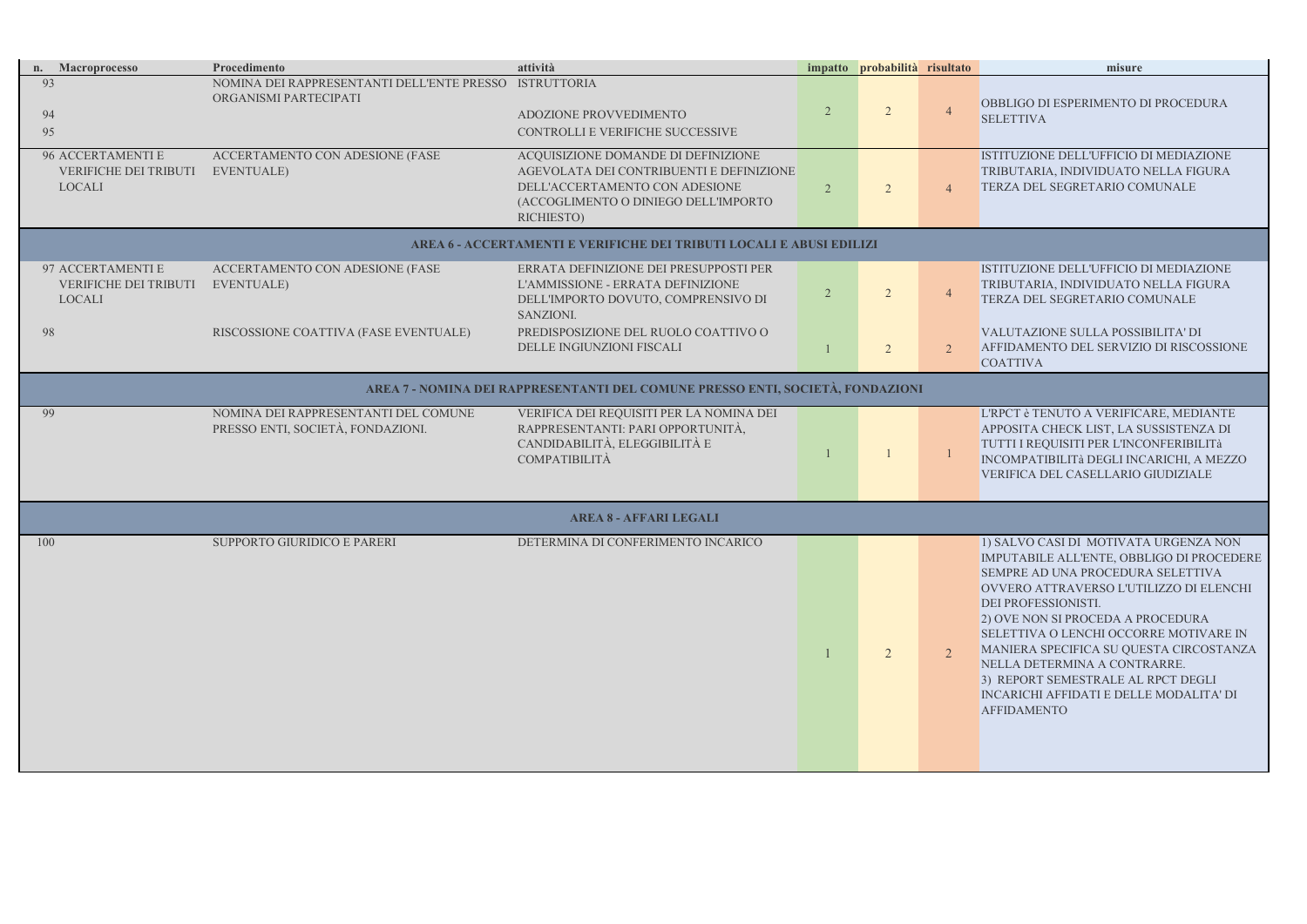ANNUALMENTE IL RESPONSABILE CHE HA AFFIDATO L'INCARICO CHIEDE CONFERMA DELLE SPESE CONNESSE ALL'INCARICO/OBBLIGO DI STIPULA DEL DISCIPLINARE TIPO PUBBLICATO SUL SITO DELL'ENTE

1) SALVO CASI DI MOTIVATA URGENZA NON IMPUTABILE ALL'ENTE, OBBLIGO DI PROCEDERE SEMPRE AD UNA PROCEDURA SELETTIVA OVVERO ATTRAVERSO L'UTILIZZO DI ELENCHI DEI PROFESSIONISTI. 2) OVE NON SI PROCEDA A PROCEDURA SELETTIVA O LENCHI OCCORRE MOTIVARE IN MANIERA SPECIFICA SU QUESTA CIRCOSTANZA NELLA DETERMINA A CONTRARRE. 3) REPORT SEMESTRALE AL RPCT DEGLI INCARICHI AFFIDATI E DELLE MODALITA' DI AFFIDAMENTO

**AVVISO PUBBLICATO SUL SITO DELL'ENTE PER** ALMENO 15 GIORNI

AVVISO PUBBLICATO SUL SITO DELL'ENTE PER ALMENO 15 GIORNI

|     | n. Macroprocesso | Procedimento             | attività                                                 | impatto probabilità risultato |                | misure                                                                                                                                                                                                                                                                                                                                           |
|-----|------------------|--------------------------|----------------------------------------------------------|-------------------------------|----------------|--------------------------------------------------------------------------------------------------------------------------------------------------------------------------------------------------------------------------------------------------------------------------------------------------------------------------------------------------|
| 101 |                  |                          | <b>IMPEGNO DI SPESA</b>                                  | 3 <sup>1</sup>                | $\mathbf{3}$   | ANNUALMENTE IL RESPONS<br>AFFIDATO L'INCARICO CHIE<br>DELLE SPESE CONNESSE AL<br>DI STIPULA DEL DISCIPLINA<br><b>SUL SITO DELL'ENTE</b>                                                                                                                                                                                                          |
| 102 |                  |                          | SOTTOSCRIZIONE DISCIPLINARE DI INCARICO<br><b>LEGALE</b> | $\overline{2}$                | $\overline{2}$ | 1) SALVO CASI DI MOTIVAT<br><b>IMPUTABILE ALL'ENTE, OBE</b><br>SEMPRE AD UNA PROCEDUI<br>OVVERO ATTRAVERSO L'UT<br>DEI PROFESSIONISTI.<br>2) OVE NON SI PROCEDA A P<br><b>SELETTIVA O LENCHI OCCO</b><br>MANIERA SPECIFICA SU QUI<br>NELLA DETERMINA A CONT<br>3) REPORT SEMESTRALE AI<br><b>INCARICHI AFFIDATI E DELI</b><br><b>AFFIDAMENTO</b> |
| 103 |                  |                          | PROCEDIMENTO DI SELEZIONE DEL LEGALE                     | $\overline{2}$                | $\overline{2}$ | 1) SALVO CASI DI MOTIVAT<br><b>IMPUTABILE ALL'ENTE, OBE</b><br>SEMPRE AD UNA PROCEDUI<br>2) OVE NON SI PROCEDA A P<br>SELETTIVA OCCORRE MOTI<br>SPECIFICA SU QUESTA CIRC<br>DETERMINA A CONTRARRE.                                                                                                                                               |
| 104 |                  |                          | <b>AVVISO PUBBLICO</b>                                   | $\overline{2}$                |                | AVVISO PUBBLICATO SUL S<br><b>ALMENO 15 GIORNI</b>                                                                                                                                                                                                                                                                                               |
| 105 |                  | GESTIONE DEL CONTENZIOSO | PROCEDIMENTO DI SELEZIONE DEL LEGALE                     | $\overline{2}$                | $\overline{2}$ | 1) SALVO CASI DI MOTIVAT<br><b>IMPUTABILE ALL'ENTE, OBE</b><br>SEMPRE AD UNA PROCEDUI<br>2) OVE NON SI PROCEDA A P<br>SELETTIVA OCCORRE MOTI<br>SPECIFICA SU QUESTA CIRC<br>DETERMINA A CONTRARRE                                                                                                                                                |
| 106 |                  |                          | <b>AVVISO PUBBLICO</b>                                   | $\overline{2}$                | $\overline{2}$ | <b>AVVISO PUBBLICATO SUL S</b><br><b>ALMENO 15 GIORNI</b>                                                                                                                                                                                                                                                                                        |
| 107 |                  |                          | <b>IMPEGNO DI SPESA</b>                                  | $\overline{3}$                | 3              | ANNUALMENTE IL RESPONS<br>AFFIDATO L'INCARICO CHIE<br>DELLE SPESE CONNESSE AL<br>DI STIPULA DEL DISCIPLINA<br><b>SUL SITO DELL'ENTE</b>                                                                                                                                                                                                          |

1) SALVO CASI DI MOTIVATA URGENZA NON IMPUTABILE ALL'ENTE, OBBLIGO DI PROCEDERE SEMPRE AD UNA PROCEDURA SELETTIVA. 2) OVE NON SI PROCEDA A PROCEDURA SELETTIVA OCCORRE MOTIVARE IN MANIERA SPECIFICA SU QUESTA CIRCOSTANZA NELLA DETERMINA A CONTRARRE.

1) SALVO CASI DI MOTIVATA URGENZA NON IMPUTABILE ALL'ENTE, OBBLIGO DI PROCEDERE SEMPRE AD UNA PROCEDURA SELETTIVA. 2) OVE NON SI PROCEDA A PROCEDURA SELETTIVA OCCORRE MOTIVARE IN MANIERA SPECIFICA SU QUESTA CIRCOSTANZA NELLA DETERMINA A CONTRARRE.

ANNUALMENTE IL RESPONSABILE CHE HA AFFIDATO L'INCARICO CHIEDE CONFERMA DELLE SPESE CONNESSE ALL'INCARICO/OBBLIGO DI STIPULA DEL DISCIPLINARE TIPO PUBBLICATO SUL SITO DELL'ENTE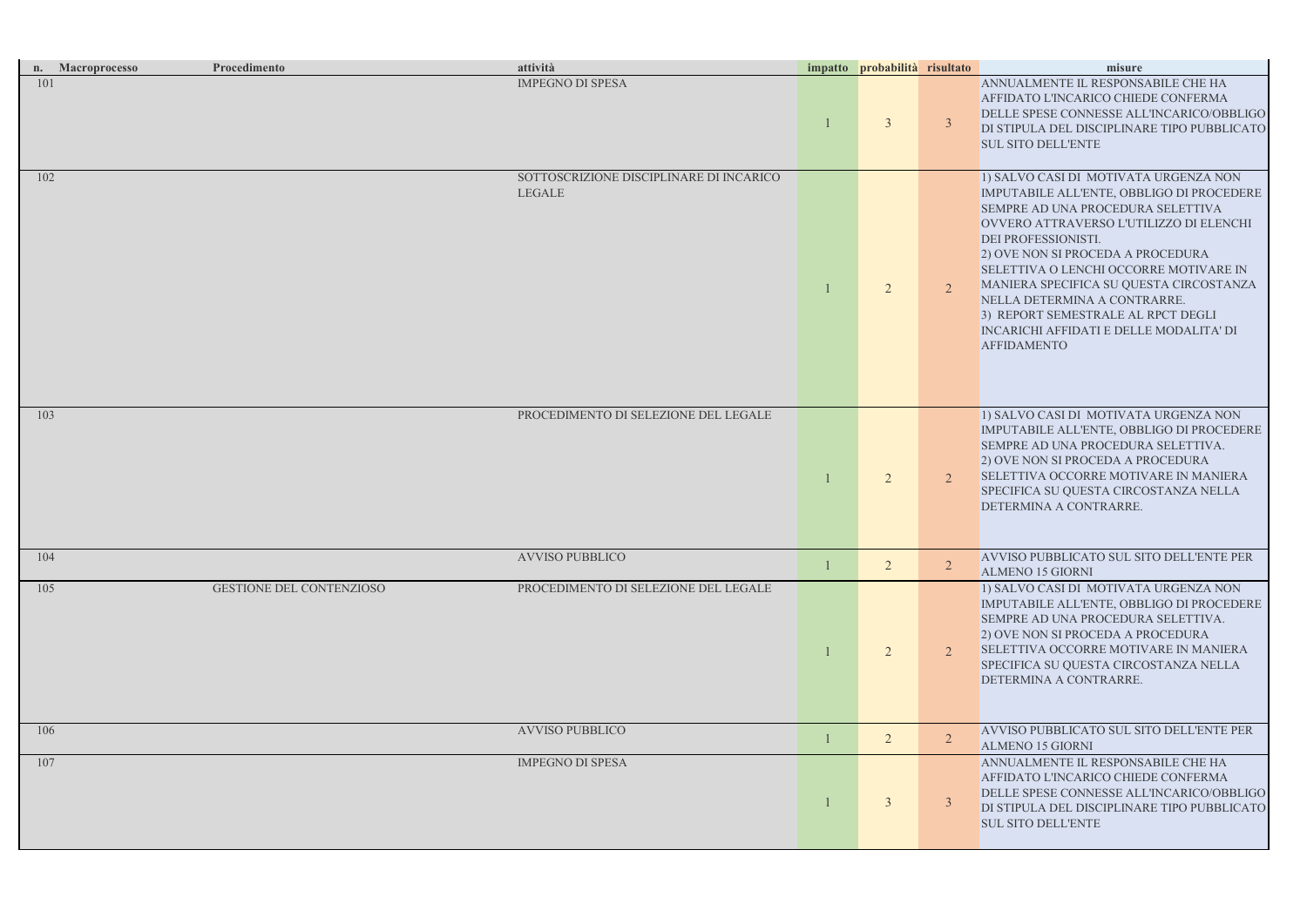OBBLIGATORIO INSERIMENTO NEL DISCIPLI NARE DI CLAUSOLE CHE LIMITINO A FATTISPECIE PRESTABILITE LA POSSIBILITA' DI AUMENTO DELLA SPESA

L'ADOZIONE DEL PIANO DEVE DARE EVIDENZA NELLA MOTIVAZIONE DELLA DELIBERA DELLA RISPONDENZA TRA GLI INDIRIZZI E LE SOLUZIONI TECNICHE ADOTTATE, NONCHè DELLO SVOLGIMENTO DELLA CONCERTAZIONE CON GLI INTERESSI EMERSI

L'ADOZIONE DEL PIANO DEVE DARE EVIDENZA NELLA MOTIVAZIONE DELLA DELIBERA DELLA RISPONDENZA TRA GLI INDIRIZZI E LE SOLUZIONI TECNICHE ADOTTATE, NONCHè DELLO SVOLGIMENTO DELLA CONCERTAZIONE CON GLI INTERESSI EMERSI

| n. Macroprocesso                     | Procedimento                                | attività                                                                                                                                             |                                 | impatto probabilità risultato   |                             | misure                                                                                                                                                                                     |
|--------------------------------------|---------------------------------------------|------------------------------------------------------------------------------------------------------------------------------------------------------|---------------------------------|---------------------------------|-----------------------------|--------------------------------------------------------------------------------------------------------------------------------------------------------------------------------------------|
| 108                                  |                                             | SOTTOSCRIZIONE DISCIPLINARE DI INCARICO<br><b>LEGALE</b>                                                                                             |                                 | 2 <sup>2</sup>                  | $\overline{2}$              | OBBLIGATORIO INSERIMEN'<br>NARE DI CLAUSOLE CHE LIN<br><b>FATTISPECIE PRESTABILITE</b><br><b>AUMENTO DELLA SPESA</b>                                                                       |
|                                      |                                             | AREA 9 - PIANIFICAZIONE URBANISTICA GENERALE - ACQUISIZIONE IMMOBILE                                                                                 |                                 |                                 |                             |                                                                                                                                                                                            |
| 109 PIANIFICAZIONE URBANIS' PAT/PATI |                                             | AFFIDAMENTO A PROGETTISTA ESTERNO<br>DELL'INCARICO PER REDAZIONE DEL PRG/PGT<br>(EVENTUALE, NEL CASO DI MANCANZA<br>PERSONALE INTERNO)               | V. AREA<br>RISCHIO <sub>2</sub> | V. AREA<br>RISCHIO <sub>2</sub> | V. AREA<br><b>RISCHIO 2</b> | V. AREA RISCHIO 2                                                                                                                                                                          |
| 110                                  |                                             | REDAZIONE DEL PAT/PATI                                                                                                                               | $\overline{2}$                  | $\overline{2}$                  |                             | L'ADOZIONE DEL PIANO DEV<br>NELLA MOTIVAZIONE DELL<br>RISPONDENZA TRA GLI INDI<br>SOLUZIONI TECNICHE ADOT<br>DELLO SVOLGIMENTO DELI<br>CON GLI INTERESSI EMERSI                            |
| 111                                  |                                             | ADOZIONE DEL PAT/PATI                                                                                                                                | $\overline{2}$                  | $\overline{2}$                  |                             | L'ADOZIONE DEL PIANO DEV<br>NELLA MOTIVAZIONE DELL<br>RISPONDENZA TRA GLI INDI<br>SOLUZIONI TECNICHE ADOT<br>DELLO SVOLGIMENTO DELI<br>CON GLI INTERESSI EMERSI                            |
| 112                                  | VARIANTI SPECIFICHE                         | AFFIDAMENTO A PROGETTISTA ESTERNO<br>DELL'INCARICO PER REDAZIONE DELLA<br>VARIANTE AL PRG/PGT (EVENTUALE, NEL CASO<br>DI MANCANZA PERSONALE INTERNO) | V. AREA<br>RISCHIO <sub>2</sub> | V. AREA<br>RISCHIO <sub>2</sub> | V. AREA<br><b>RISCHIO 2</b> | V. AREA RISCHIO 2                                                                                                                                                                          |
| 113                                  |                                             | REDAZIONE DELLA VARIANTE AL PRG/PGT                                                                                                                  | $\overline{2}$                  | $\overline{3}$                  |                             | MOTIVAZIONE SPECIFICA IN<br>ALL'INTERESSE PUBBLICO I<br>PROPOSTA DI REGOLAMENT<br>PLUSVALORE DETERMINAT                                                                                    |
| 114                                  | PIANO PER GLI INSEDIAMENTI PRODUTTIVI (PIP) | ADOZIONE DEL PIANO CON DELIBERA<br>CONSIGLIARE, PREVIA AUTORIZZAZIONE<br><b>REGIONALE</b>                                                            | $\overline{2}$                  | $\mathfrak{Z}$                  | 6                           | SVOLGIMENTO DI ATTIVITA<br>CONIVOLGIMENTO DEI STA                                                                                                                                          |
| 115                                  |                                             | RICEZIONE OPPOSIZIONI AL PIP DA PARTE DEI<br><b>PRIVATI</b>                                                                                          | $\overline{2}$                  | $\mathfrak{Z}$                  | $\sigma$                    | ELABORAZIONE E PUBBLICA<br>DOCUMENTO DI SINTESI CO<br>L'ESPLICAZIONE DEI CONTE<br>CURA DELL'UFFICIO TECNIC<br>DELL'AMMINISTRAZIONE CO<br>DOCUMENTO PUBBLICATO<br>PIANO E A TUTTI GLI ALLEC |

MOTIVAZIONE SPECIFICA IN ORDINE ALL'INTERESSE PUBBLICO DELLA VARIANTE – PROPOSTA DI REGOLAMENTAZIONE DEL PLUSVALORE DETERMINATO DALLE VARIANTI

SVOLGIMENTO DI ATTIVITA' DI CONIVOLGIMENTO DEI STAKEHOLDERS

ELABORAZIONE E PUBBLICAZIONE DI UN DOCUMENTO DI SINTESI CONTENENTE L'ESPLICAZIONE DEI CONTENUTI DEL PIANO A CURA DELL'UFFICIO TECNICO E DELL'AMMINISTRAZIONE COMUNALE – DOCUMENTO PUBBLICATO SUL SITO INSIEME AL PIANO E A TUTTI GLI ALLEGATI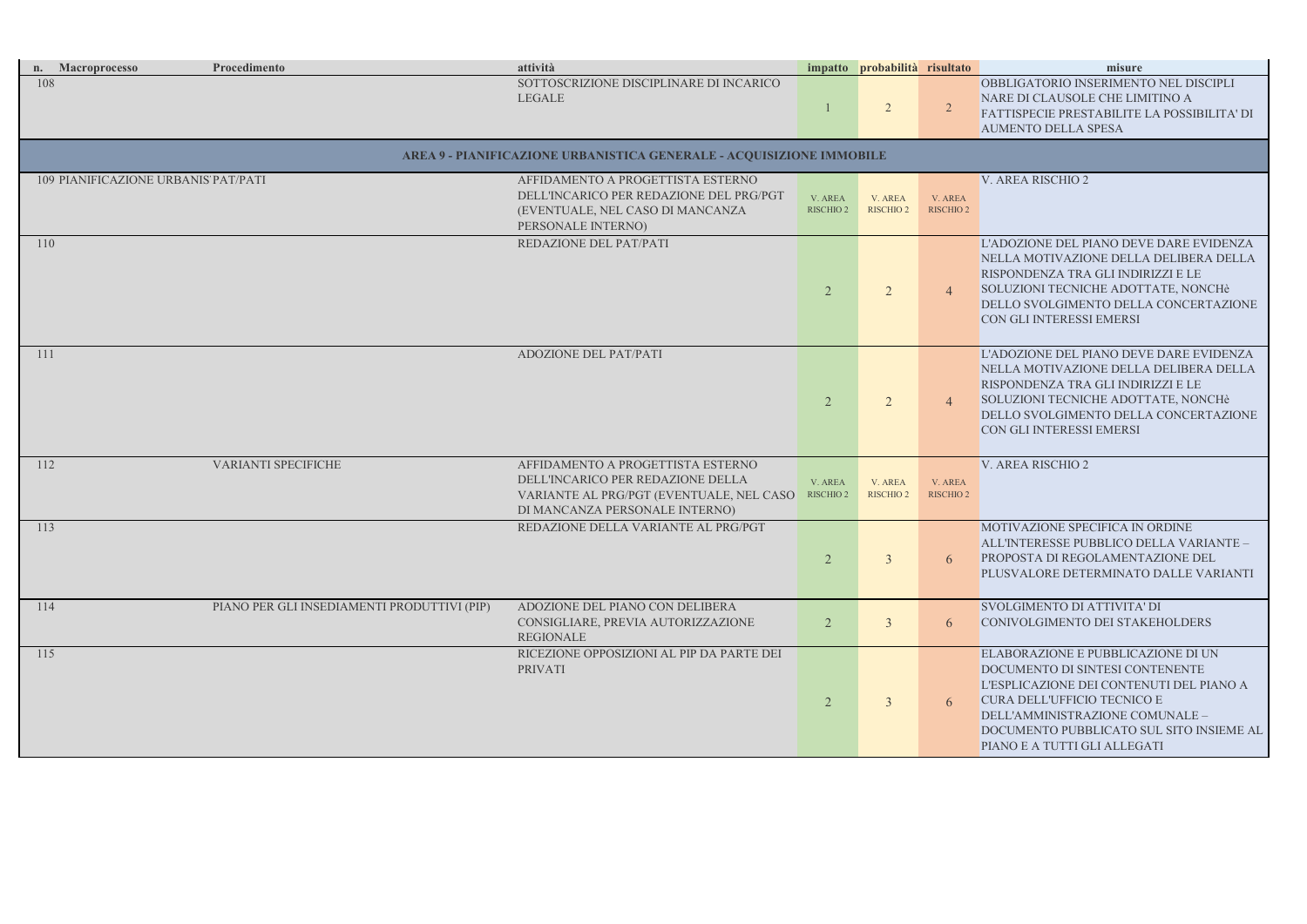iL RESPONSABILE DI SERVIZIO ALLEGA ALLA CONVENZIONE/MODELLO DI ATTO UNILATERALE D'OBBLIGO UNA DICHIARAZIONE UN'ATTESTAZIONE CHE GLI ONERI SONO CALCOLATI SULLA BASE DI TABELLE PARAMETRICHE AGGIORNATE;

IL RESPONSABILE DA CONTO ANCHE MEDIANTE CHECK LIST DI QUANTO SEGUE: A) RELAZIONE SULLA COMPATIBILITA' DELL'INIZIATIVA CON LE SCELTE DI PIANO; B) INCONTRI SVOLTI CON LE PARTI (APPOSITAMENTE VERBALIZZATI); C) RICHIESTA DI PRESENTAZIONE DI UN PIANO ECONOMICO FINANZIARIO CHE PERMETTA DI VERIFICARE LA FATTIBILITA' DELL'INTERVENTO; D) IN CASO DI DITTE, VERIFICARE AFFIDABILITà O.E. MEDIANTE CERTIFICATI CAMERALI, CASELLARIO GIUDIZIALE, E) RICHIESTA E PRESENTAZIONE DI APPOSITA FIDEIUSSIONE DA ALLEGARE ALLA CONVENZIONE

| n. Macroprocesso | Procedimento                                                                                                | attività                                                                                                                                                                                                                                      |                | impatto probabilità risultato |                | misure                                                                                                                                                                                                                                                                                                                                                                         |
|------------------|-------------------------------------------------------------------------------------------------------------|-----------------------------------------------------------------------------------------------------------------------------------------------------------------------------------------------------------------------------------------------|----------------|-------------------------------|----------------|--------------------------------------------------------------------------------------------------------------------------------------------------------------------------------------------------------------------------------------------------------------------------------------------------------------------------------------------------------------------------------|
| 116              | PIANI DI LOTTIZZAZIONE DI INIZIATIVA PRIVATA IN ATTO UNILATERALE D'OBBLIGO CON IMPEGNO<br>PRESENZA DI PIANO | DI REPERIRE LE AREE PER LA REALIZZAZIONE<br>DI OPERE DI URBANIZZAZIONE PRIMARIA E<br>SECONDARIA, E A CORRISPONDERE IL<br>CONTRIBUTO DI COSTRUZIONE AL COMUNE<br>PER LA REALIZZAZIONE COMPLETA<br>DELL'URBANIZZAZIONE PRIMARIA E SECONDA       | $\overline{2}$ | $\overline{2}$                |                | <b>iL RESPONSABILE DI SERVIZ</b><br>CONVENZIONE/MODELLO D<br>UNILATERALE D'OBBLIGO U<br>UN'ATTESTAZIONE CHE GLI<br><b>CALCOLATI SULLA BASE DI</b><br>PARAMETRICHE AGGIORNA                                                                                                                                                                                                     |
| 117              |                                                                                                             | 3) AVVIO DEL PROCEDIMENTO<br>AMMINISTRATIVO:<br><b>ISTRUTTORIA</b><br>PRELIMINARE CON ESAME DELL'ISTANZA NEI<br>SUOI CONTENUTI: PROGETTUALE, NORMATIVA,<br>DESCRITTIVA E FUNZIONALE;<br>VALUTAZIONE OPPORTUNITÀ CONFERENZA DI<br><b>SERVI</b> | $\overline{2}$ | $\overline{2}$                |                | IL RESPONSABILE DA CONT<br>CHECK LIST DI QUANTO SEO<br>SULLA COMPATIBILITA' DEI<br><b>SCELTE DI PIANO; B) INCON</b><br>PARTI (APPOSITAMENTE VE<br>RICHIESTA DI PRESENTAZIO<br>ECONOMICO FINANZIARIO O<br>VERIFICARE LA FATTIBILIT.<br>D) IN CASO DI DITTE, VERIFI<br>O.E. MEDIANTE CERTIFICAT<br>CASELLARIO GIUDIZIALE, E<br>PRESENTAZIONE DI APPOSIT<br>ALLEGARE ALLA CONVENZ |
| 118              |                                                                                                             | SE PREVISTE OPERE A SCOMPUTO:<br>PRESENTAZIONE DA PARTE DEL PRIVATO DI UN<br>PROGETTO PRELIMINARE DELLE OPERE<br>CORREDATO DA UN COMPUTO METRICO<br><b>ESTIMATIVO DELLA SPESA</b>                                                             | $\overline{2}$ | $\overline{2}$                |                | MOTIVAZIONE DA PARTE DI<br>DELL'U.T. ALL'ATTO DELL'A<br>DELL'ISTRUTTORIA ED AI FI<br>REDAZIONE DELLA CONVEN<br>IN ORDINE ALL'ASSENZA DI<br>PRIORITARI REALIZZABILI                                                                                                                                                                                                             |
| 119              | ESPROPRIAZIONI PER PUBBLICA UTILITÀ ED<br>ACQUISIZIONI IMMOBILIARI                                          | APPOSIZIONE DEL VINCOLO PREORDINATO<br>ALL'ESPROPRIO (APPROVAZIONE DEL PIANO<br>URBANISTICO GENERALE O DI UNA SUA<br><b>VARIANTE)</b>                                                                                                         | $\overline{2}$ | $\overline{2}$                |                | <b>COMUNICAZIONE DI AVVIO</b><br>CON MOTIVAZIONE PUNTUA<br>ALL'INTERESSE PUBBLICO S<br>ALL'APPROVAZIONE DEL PR                                                                                                                                                                                                                                                                 |
| 120              |                                                                                                             | DETERMINAZIONE DEFINITIVA<br>DELL'INDENNITÀ DI ESPROPRIO                                                                                                                                                                                      | $\overline{2}$ |                               | $\overline{2}$ | ACQUISIZIONE DICHIARAZIO<br><b>INCOMPATIBILITà DEL RESP</b><br>DELL'UFFICIO PER LE ESPRO<br><b>IMMOBILIARI</b>                                                                                                                                                                                                                                                                 |
| 121              | PROCEDURA SPECIALE DI ACQUISTO IN VIA DI<br>PRELAZIONE EX ART. 60 CC. D.LVO N. 42/2004                      | INSERIMENTO DEL BENE NELLO STRUMENTO<br>URBANISTICO GENERALE                                                                                                                                                                                  | $\overline{2}$ |                               | 2              | <b>ACQUISIZIONE RELAZIONE</b><br><b>DELL'IMMOBILE DA PARTE</b><br>DELL'AGENZIA DEL DEMAN                                                                                                                                                                                                                                                                                       |

MOTIVAZIONE DA PARTE DEL RESPONSABILE DELL'U.T. ALL'ATTO DELL'AVVIO DELL'ISTRUTTORIA ED AI FINI DELLA REDAZIONE DELLA CONVENZIONE URBANISTICA IN ORDINE ALL'ASSENZA DI ALTRI INTERVENTI PRIORITARI REALIZZABILI

COMUNICAZIONE DI AVVIO DEL PROCEDIMENTO CON MOTIVAZIONE PUNTUALE IN ORDINE ALL'INTERESSE PUBBLICO SOTTESO ALL'APPROVAZIONE DEL PROGETTO

ACQUISIZIONE DICHIARAZIONE DI NON INCOMPATIBILITà DEL RESPONSABILE DELL'UFFICIO PER LE ESPROPRIAZIONI IMMOBILIARI

ACQUISIZIONE RELAZIONE DI STIMA DELL'IMMOBILE DA PARTE DELL'UT O DELL'AGENZIA DEL DEMANIO SUL VALORE

AREA 10 - URP E DEMOGRAFICI